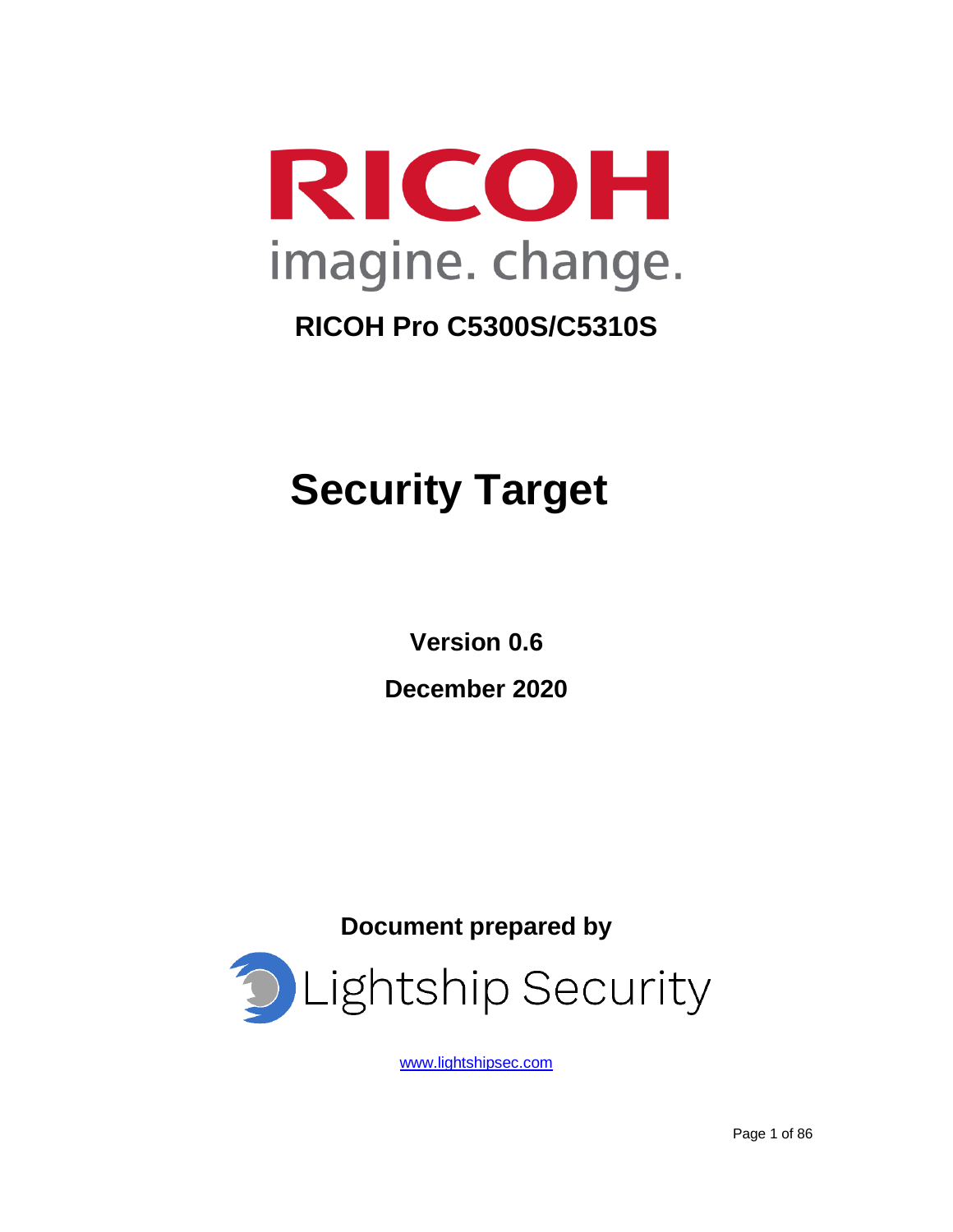| <b>Version</b> | <b>Date</b>          | <b>Author</b> | <b>Description</b>                               |
|----------------|----------------------|---------------|--------------------------------------------------|
| 0.1            | 24 July 2020         | E. Pierre     | Initial draft                                    |
| 0.2            | 16 September<br>2020 | E. Pierre     | Update to clarify trusted channel implementation |
| 0.3            | 11 November<br>2020  | E. Pierre     | Update for ATE submission                        |
| 0.4            | 24 November<br>2020  | E. Pierre     | Update to correct links to online guidance       |
| 0.5            | 10 December<br>2020  | E. Pierre     | Update to address comments from testing          |
| 0.6            | 16 December<br>2020  | E. Pierre     | Update to correct Figure 1                       |

## **Document History**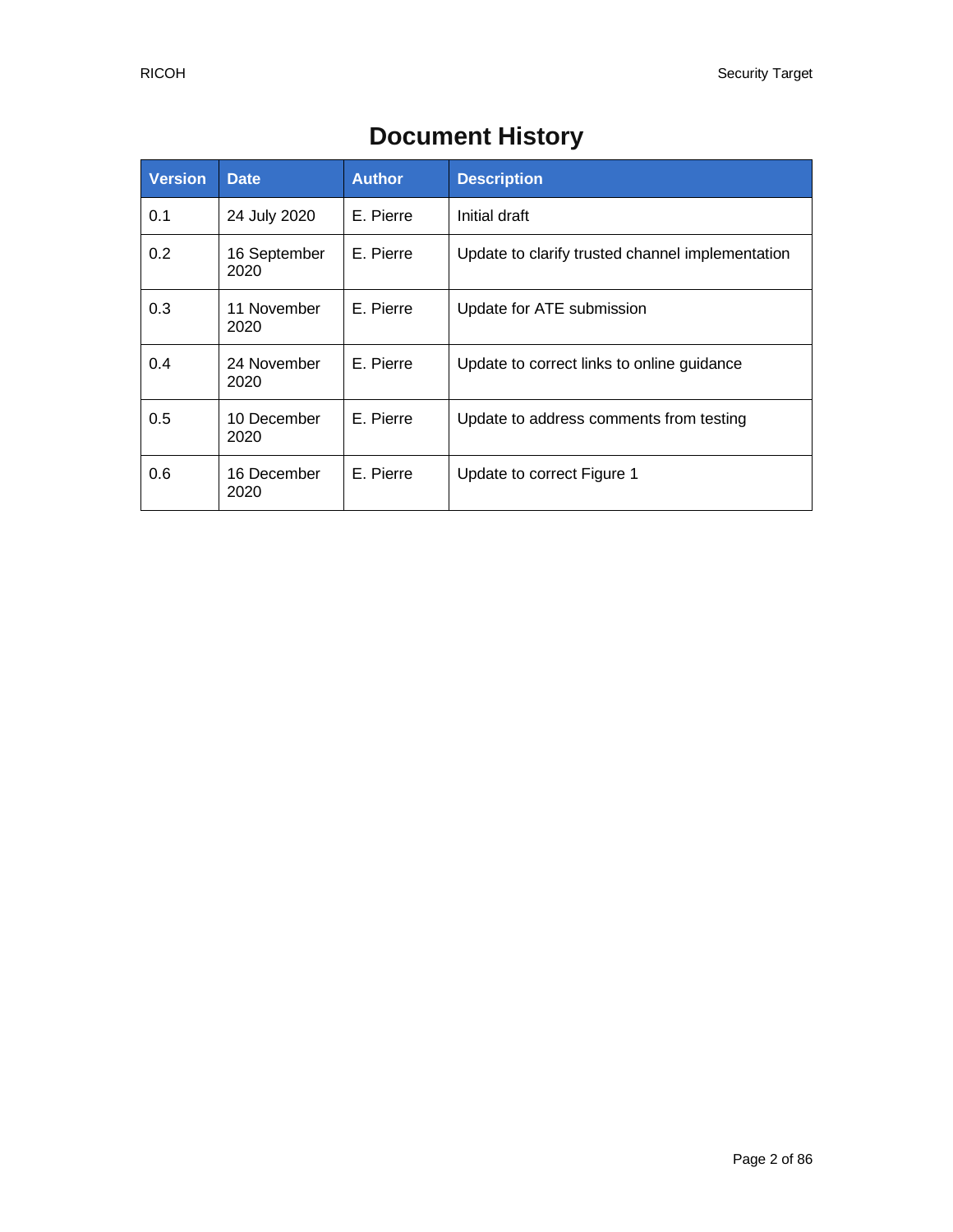## **Table of Contents**

| 1                       |            |  |
|-------------------------|------------|--|
|                         | 1.1        |  |
|                         | 1.2        |  |
|                         | 1.3        |  |
|                         | 1.4        |  |
| $\mathbf{2}$            |            |  |
|                         |            |  |
|                         | 2.1        |  |
|                         | 2.2        |  |
|                         | 2.3        |  |
|                         | 2.4        |  |
| $\overline{\mathbf{3}}$ |            |  |
|                         | 3.1        |  |
|                         | 3.2        |  |
|                         | 3.3        |  |
|                         | 3.4        |  |
|                         | 3.5        |  |
| 4                       |            |  |
| 5                       |            |  |
|                         | 5.1        |  |
|                         | 5.2        |  |
|                         | 5.3        |  |
|                         | 5.4        |  |
|                         |            |  |
|                         |            |  |
| 6                       |            |  |
|                         | 6.1        |  |
|                         | 6.2        |  |
|                         | 6.3        |  |
|                         | 6.4        |  |
|                         | 6.5<br>6.6 |  |
|                         | 6.7        |  |
|                         | 6.8        |  |
|                         | 6.9        |  |
|                         | 6.10       |  |
|                         | 6.11       |  |
| 7                       |            |  |
|                         | 7.1        |  |
|                         | 7.2        |  |
|                         | 7.3        |  |
|                         |            |  |
|                         |            |  |
|                         |            |  |
|                         |            |  |
|                         |            |  |
|                         |            |  |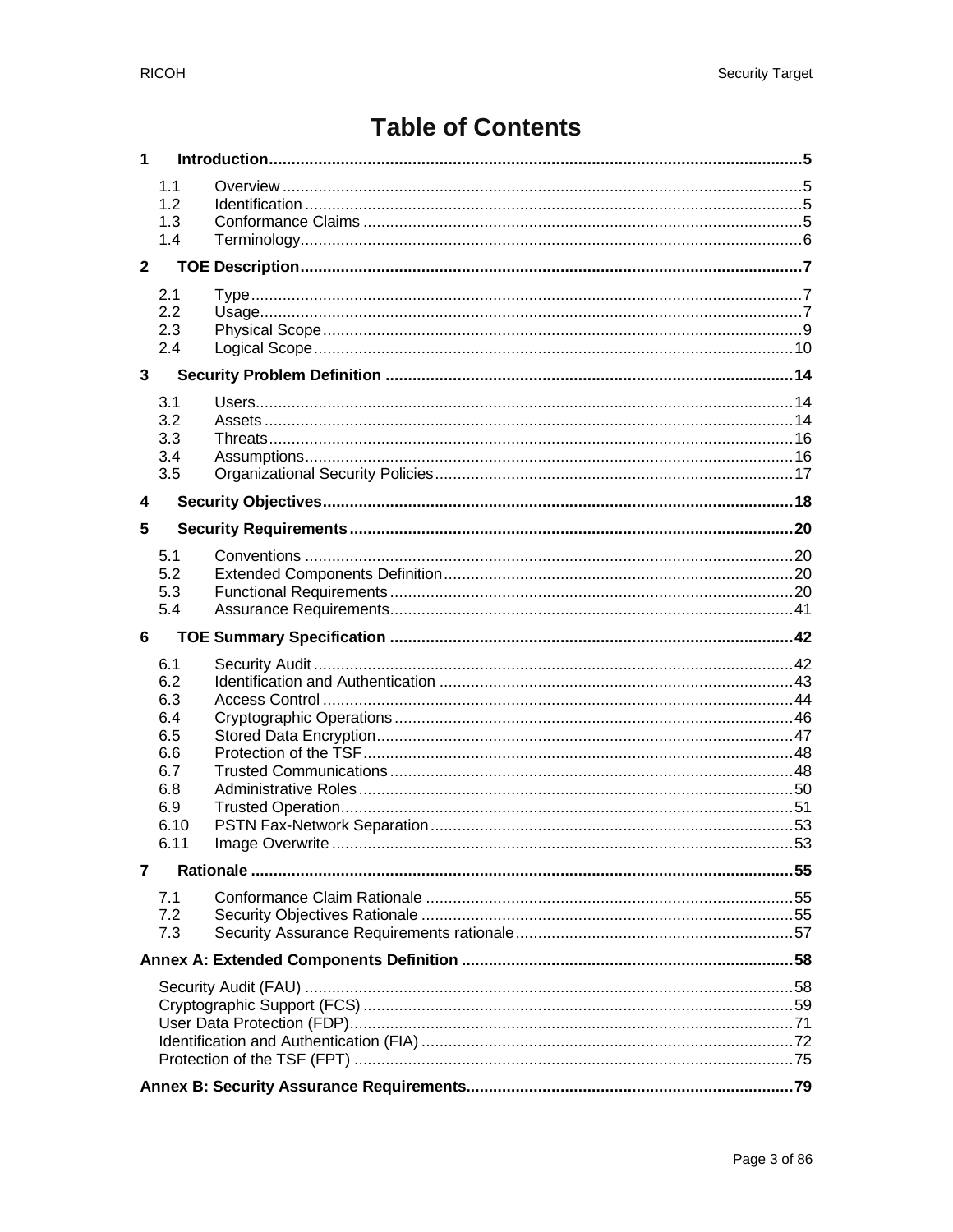## **List of Tables**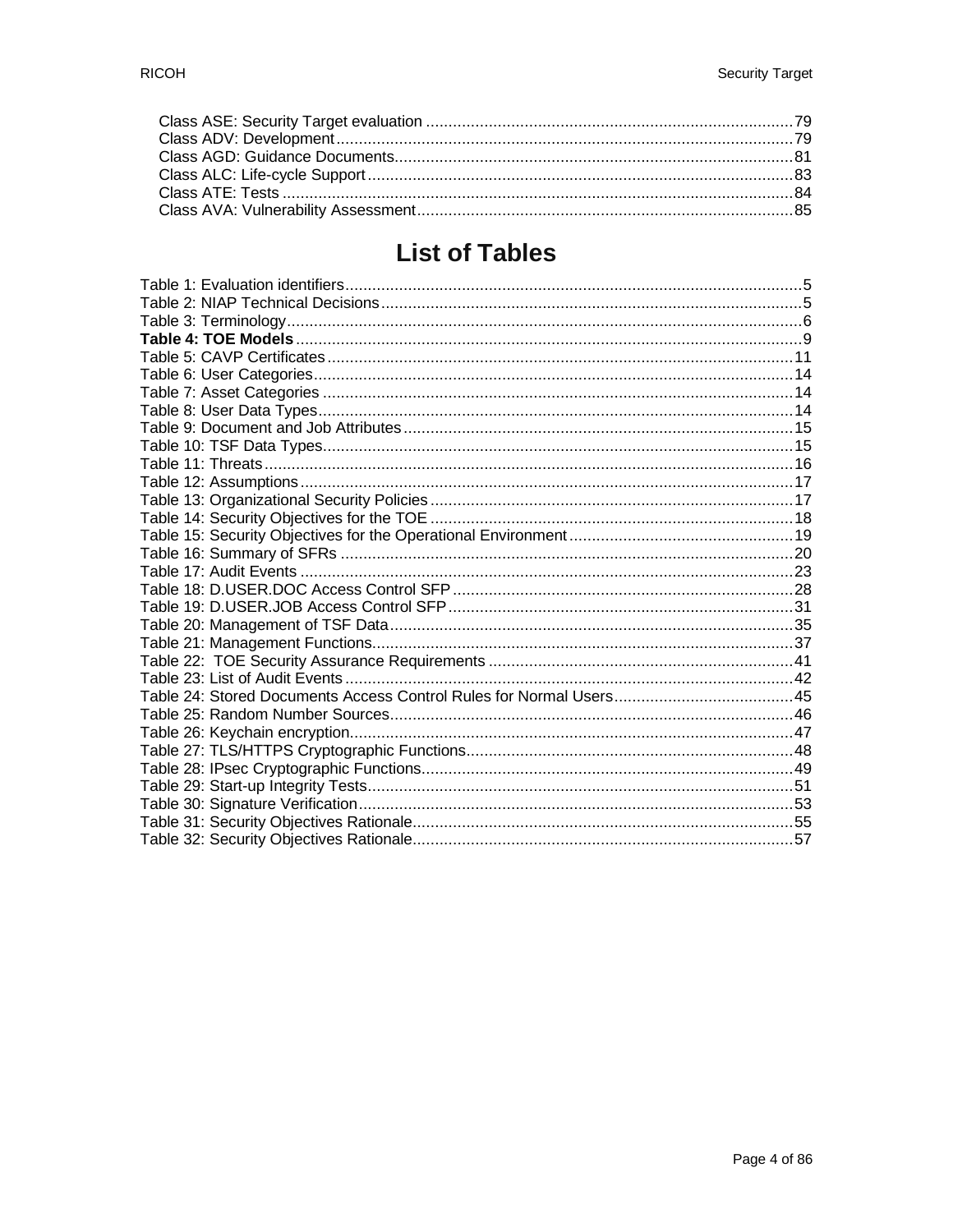## <span id="page-4-0"></span>**1 Introduction**

### <span id="page-4-1"></span>**1.1 Overview**

1 This Security Target (ST) defines the RICOH Pro C5300S/C5310S, version JE-1.00- H Target of Evaluation (TOE) for the purposes of Common Criteria (CC) evaluation.

### <span id="page-4-4"></span><span id="page-4-2"></span>**1.2 Identification**

#### **Table 1: Evaluation identifiers**

| <b>Target of Evaluation</b> | RICOH Pro C5300S/C5310S, version JE-1.00-H    |
|-----------------------------|-----------------------------------------------|
| Security Target             | RICOH Pro C5300S/C5310S Security Target, v0.6 |

## <span id="page-4-3"></span>**1.3 Conformance Claims**

- 2 This ST supports the following conformance claims:
	- a) CC version 3.1 revision 5
	- b) CC Part 2 extended
	- c) CC Part 3 conformant
	- d) Protection Profile for Hardcopy Devices, v1.0
	- e) Protection Profile for Hardcopy Devices, v1.0, Errata #1, June 2017
	- f) NIAP Technical Decisions per [Table 2](#page-4-5)

#### **Table 2: NIAP Technical Decisions**

<span id="page-4-5"></span>

| TD#    | <b>Name</b>                                           | Rationale if n/a    |
|--------|-------------------------------------------------------|---------------------|
| TD0074 | FCS_CKM.1(a) Requirement in HCD PP v1.0               |                     |
| TD0157 | FCS_IPSEC_EXT.1.1 - Testing SPDs                      |                     |
| TD0176 | FDP_DSK_EXT.1.2 - SED Testing                         |                     |
| TD0219 | NIAP Endorsement of Errata for HCD PP v1.0            |                     |
| TD0253 | Assurance Activities for Key Transport                |                     |
| TD0261 | Destruction of CSPs in flash                          |                     |
| TD0299 | Update to FCS_CKM.4 Assurance Activities              |                     |
| TD0393 | Require FTP_TRP.1(b) only for printing                |                     |
| TD0474 | Removal of Mandatory Cipher Suite in<br>FCS TLS EXT.1 |                     |
| TD0494 | Removal of Mandatory SSH Ciphersuite for HCD          | SSH is not claimed. |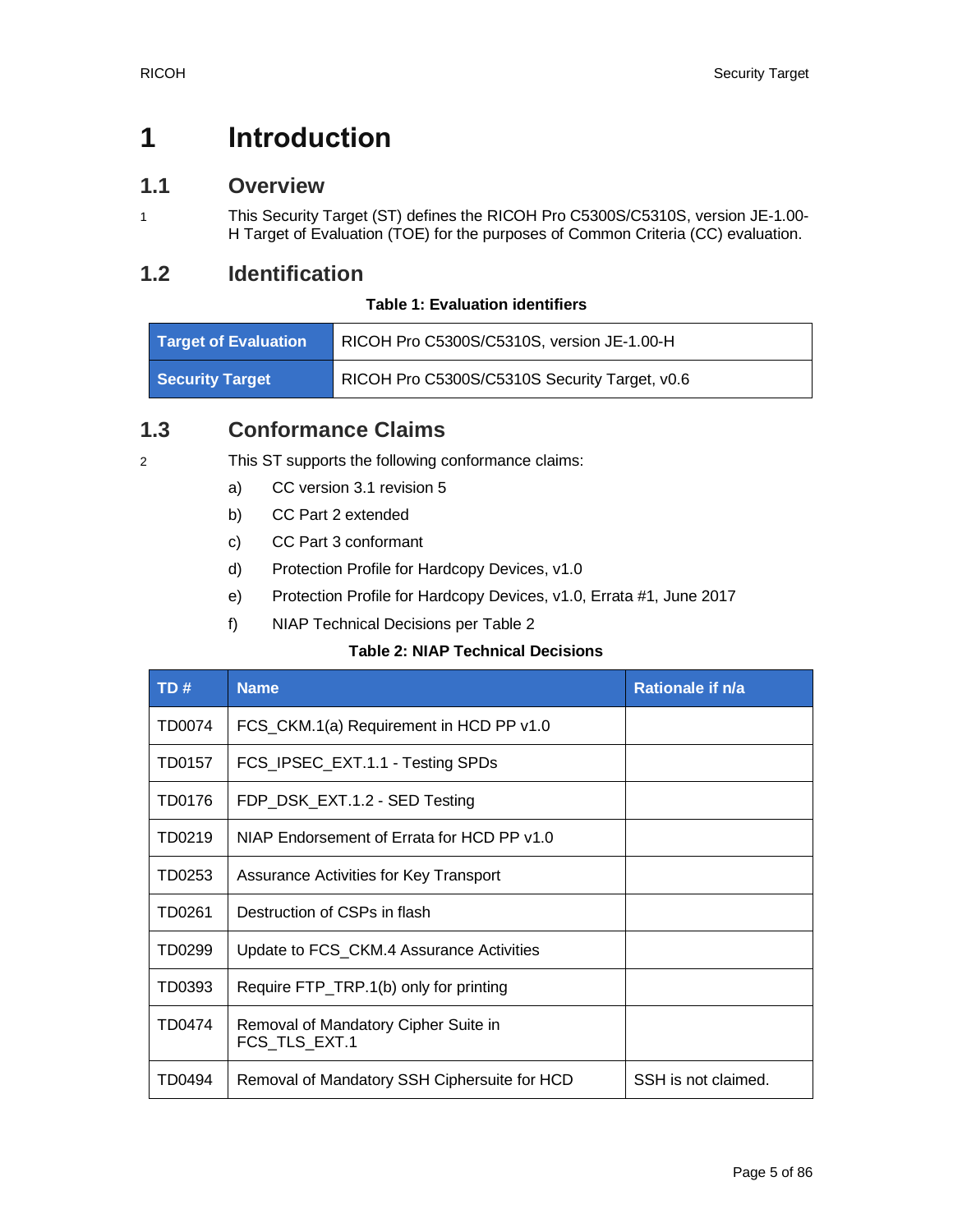## <span id="page-5-0"></span>**1.4 Terminology**

### **Table 3: Terminology**

<span id="page-5-1"></span>

| <b>Term</b>          | <b>Definition</b>                                                                                                                  |  |
|----------------------|------------------------------------------------------------------------------------------------------------------------------------|--|
| <b>BEV</b>           | <b>Border Encryption Value</b>                                                                                                     |  |
| Firewall             | A device to protect the LAN from internet threats.                                                                                 |  |
| <b>FTP Server</b>    | An external IT entity used by the TOE to receive and store<br>user documents                                                       |  |
| <b>HDD</b>           | A field-replaceable non-volatile memory storage device, that<br>the TOE uses to store documents, and user accounts<br>information. |  |
| LAN                  | Local Area Network — Network used in the TOE environment                                                                           |  |
| Ic key               | A hardware secure module which provides true random<br>number generation and protected storage for the TOE.                        |  |
| <b>LDAP Server</b>   | An external IT entity used by the TOE for network<br>authentication of users.                                                      |  |
| <b>MFP</b>           | <b>Multifunction Printer</b>                                                                                                       |  |
| <b>NVRAM</b>         | The NVRAM is a field-replaceable non-volatile storage device<br>where TOE configuration data is stored.                            |  |
| <b>PSTN</b>          | <b>Public Switched Telephone Network</b>                                                                                           |  |
| <b>PSTN Line</b>     | A connection to a public switched telephone network for the<br>TOE to communicate with external fax machines                       |  |
| <b>SMTP Server</b>   | An external IT entity used by the TOE for e-mail transmission                                                                      |  |
| <b>Syslog Server</b> | An external IT entity used by the TOE for audit log storage                                                                        |  |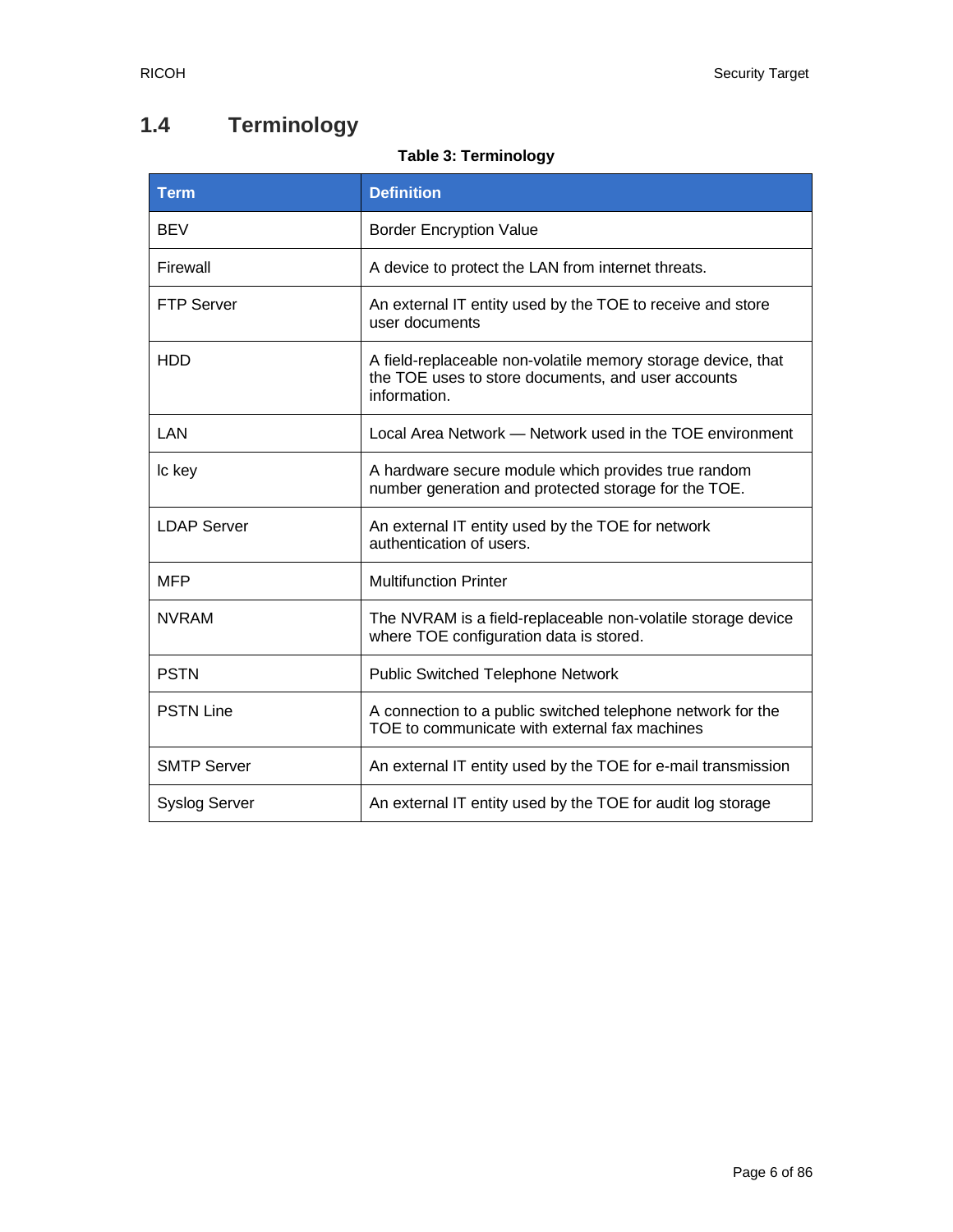## <span id="page-6-0"></span>**2 TOE Description**

## <span id="page-6-1"></span>**2.1 Type**

3 The TOE is a Digital Multi-Function Printer (MFP), which is an IT device that inputs, stores, and outputs electronic and hardcopy documents.

## <span id="page-6-2"></span>**2.2 Usage**

4 The expected use cases for the TOE are:

- a) **Scanning.** The TOE scans paper documents and then transmits and deletes the scanned images, on command from the Operation Panel.
- b) **Printing.** The TOE prints or stores documents received from a printer driver installed on the client computer, and prints or deletes previously-stored documents from commands from the Operation Panel or the client computer's web browser
- c) **Copying.** The TOE scans paper documents to be printed.
- d) **Network Communications**. The TOE is connected to its operational environment through a local area network (hereafter "LAN") and the public switched telephone network (PSTN). It sends and receives documents over the LAN and the PSTN.
- e) **Administration.** The TOE provides management functions to configure and manage its operation. The management functions are accessible locally from the Operation Panel or remotely through the Web Image Monitor (hereafter "WIM") accessible using a web browser on a client computer.
- f) **PSTN Faxing.** The TOE provides fax transmission and fax reception functions; both exchange documents according to the Group 3 standard over a Public Switch Telephone Network (PSTN). The Fax Transmission Function sends scanned images of paper documents, or images of electronic documents from a client computer, to external fax devices. The Fax Reception Function receives documents from external fax devices, and stores them in the TOE
- g) **Storage and Retrieval.** The TOE provides a Document Server Function which stores documents and allows users to perform operations on persistently-stored documents. From the operation panel, users can store, print and delete documents stored by the document server. From a client computer, users can print and delete documents stored by the document server.
- h) **Field-Replaceable Non-volatile Storage.** The TOE stores encrypted data both in the HDD and in NVRAM.
- i) **Internal Audit Log Storage.** The MFP stores its audit data internally on the local device in addition to providing the capability for storing them externally to a remote syslog server.
- j) **Image Overwrite.** The MFP actively overwrites residual image data stored on the HDD after a document processing job has been completed or cancelled.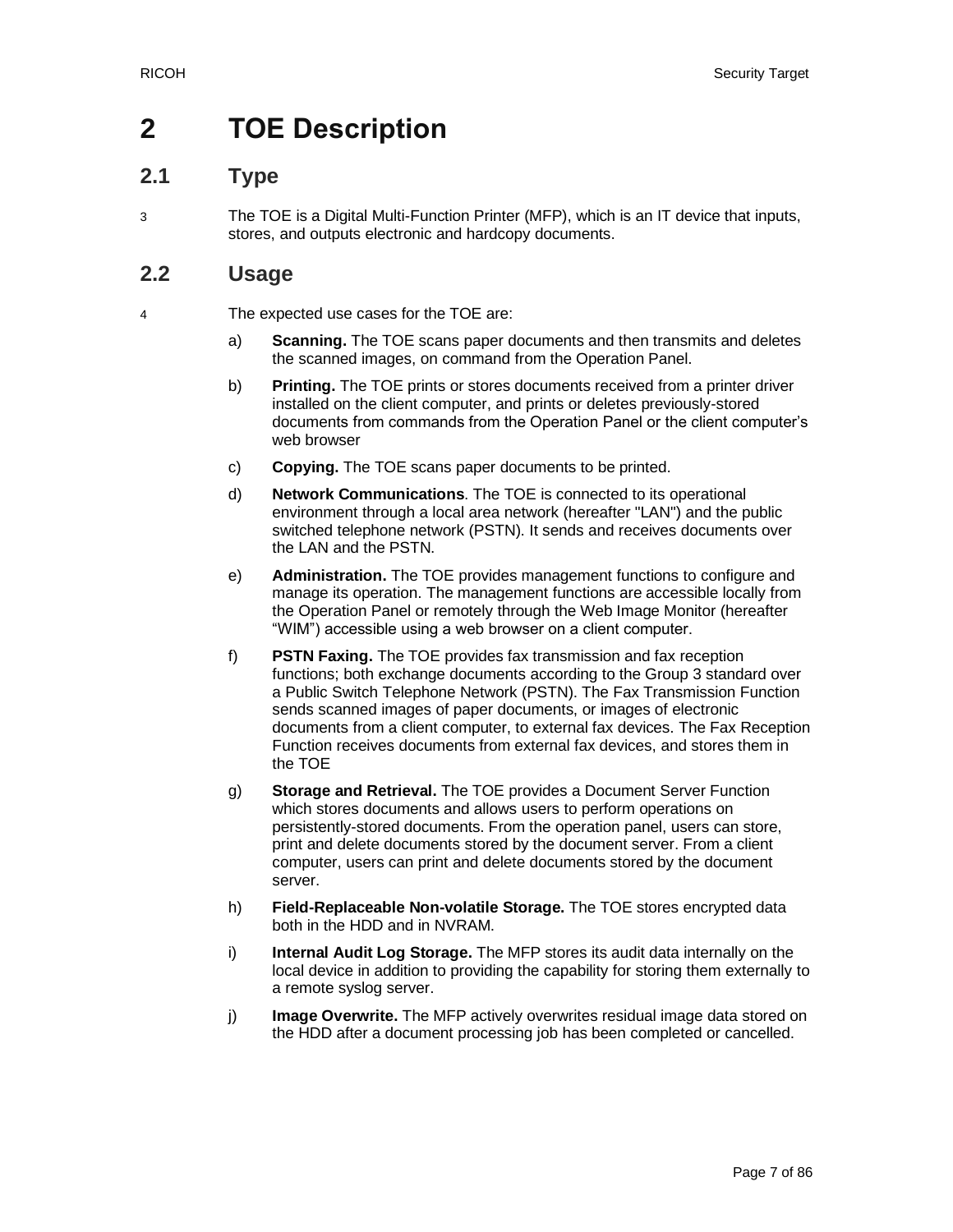#### **2.2.1 Deployment**

5 As shown in Figure 1, the TOE is connected to its operational environment through a local area network (hereafter "LAN") and the public switched telephone network (PSTN). Other elements of the TOE's operational environment include a remote fax machine, an SMTP server, an Audit Server, and a user's client computer.



**Figure 1: Example TOE deployment**

#### **2.2.2 Interfaces**

6 The TOE interfaces include the following:

- a) **Operation Panel of the MFP** is an LCD touch screen interface that provides a local user interface where users can perform the following operations:
	- i. Configuration of the MFP
	- ii. Copying, faxing, storage, and network transmission of paper documents
	- iii. Printing, faxing, network transmission, and deletion of the stored documents
	- iv. Receiving fax documents via telephone lines and storing them
- b) **Web Image Monitor (WIM)** this is the remote user interface accessible via TLS/HTTPS where users can perform the following operations:
	- i. Limited configuration of the MFP various settings
	- ii. Operation on stored documents
	- iii. Storage and/or printing of documents
	- iv. Faxing of documents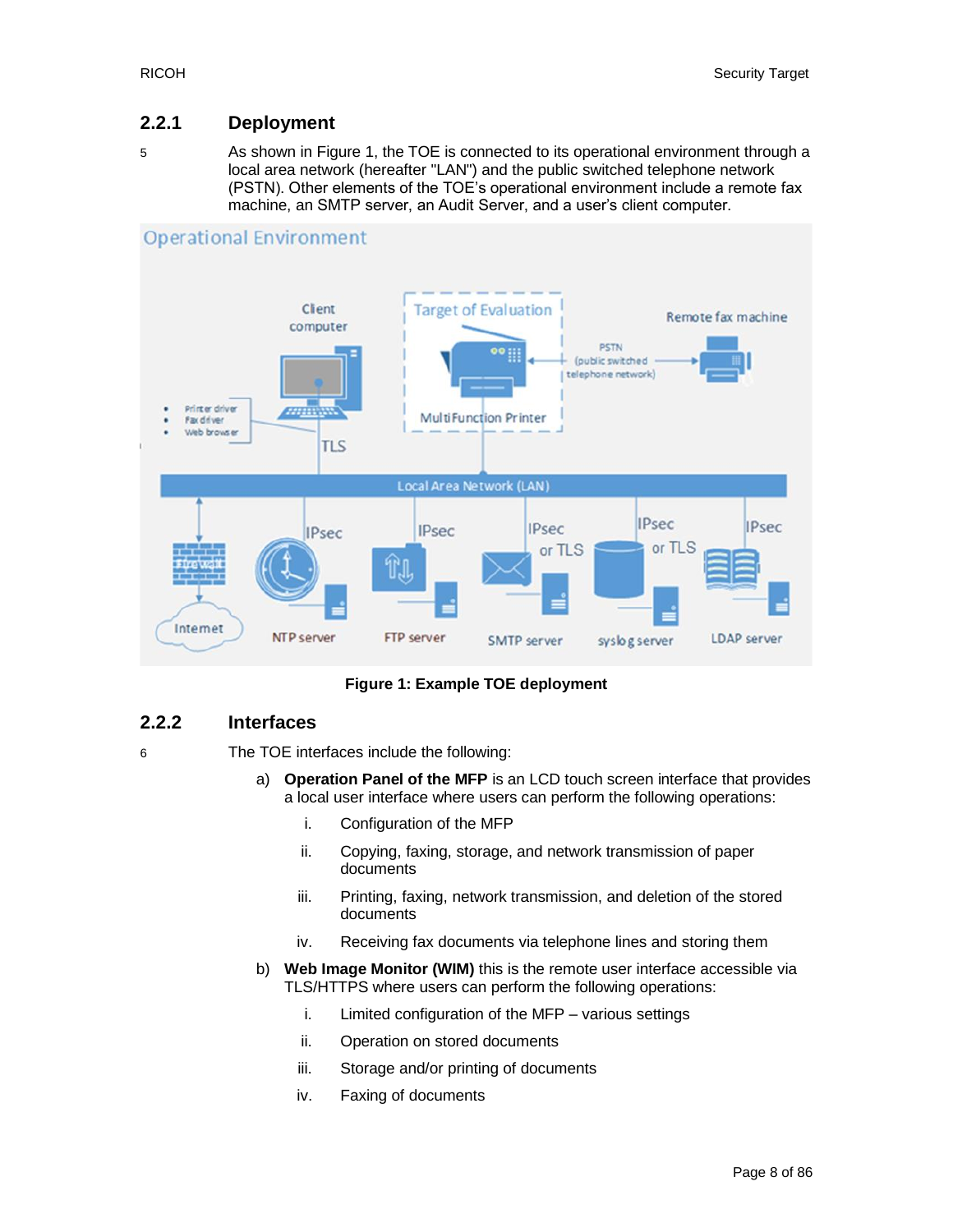- b) **Client printer driver or fax driver** is a remote user interface where communication is protected using TLS.
- c) **IPSec interface** is used by the TOE to communicate with LDAP, syslog, NTP, SMTP and FTP servers in the TOE operational environment.
- d) **TLS interface:** The TOE can be configured to also use TLS to protect communication with a remote syslog or a remote SMTP server.
- e) **PSTN Fax Line** is used to connect to a remote fax machine.

## <span id="page-8-0"></span>**2.3 Physical Scope**

- 7 The TOE is delivered by commercial carriers and is setup with the assistance of a RICOH customer engineer. The TOE is one or more of the MFP models listed in Table 4 below. The physical boundary of the TOE comprises the software and hardware of the MFP as well as the guidance documentation.
- 8 The TOE includes the RICOH MFP models: Pro C5300S and Pro C5310S labeled and marketed under different RICOH Family Group brand names.
- 9 The TSF is executed by the main controller and the operation unit respectively. For all TOE models, the main controller has an Intel ® Atom Processor Apollo Lake (E3940 or E3930) and runs LPUX6.0 OS, a customized OS based on NetBSD; the operation unit has an ARM Cortex-A9 Quad Core processor and runs a customized Linux 3.18 OS. The TOE model number corresponds to copy speed, e.g. 5300 performs 65 prints per minute, 5310 performs 80 prints per minute, the alphabetic suffix corresponds to regional fonts and printer languages.
- 10 Differences between models with different printing speeds are limited to print engine components; differences between branding variants are limited to labels, displays, packaging materials, and documentation. The differences are not security relevant. All TOE models are version JE-1.00-H, which includes the TOE hardware, the firmware as well as the printer driver PCL6 Driver 1.0.0.0 and the Lan-Fax driver 9.4.0.0. The RICOH IM C5300S/C5310S Common Criteria Guidance Supplement identifies as Secondary Classification in Table 2 of Section 1.3.2, the names and versions of firmware components that make-up the TOE version JE-1.00-H.

<span id="page-8-1"></span>

| <b>Branding</b> | <b>Model</b>             |  |
|-----------------|--------------------------|--|
| <b>RICOH</b>    | RICOH Pro C5300S         |  |
|                 | RICOH Pro C5310S         |  |
| <b>SAVIN</b>    | SAVIN Pro C5300S         |  |
|                 | SAVIN Pro C5310S         |  |
| <b>LANIER</b>   | <b>LANIER Pro C5300S</b> |  |
|                 | <b>LANIER Pro C5310S</b> |  |
| nashuatec       | nashuatec Pro C5300S     |  |
|                 | nashuatec Pro C5310S     |  |

#### **Table 4: TOE Models**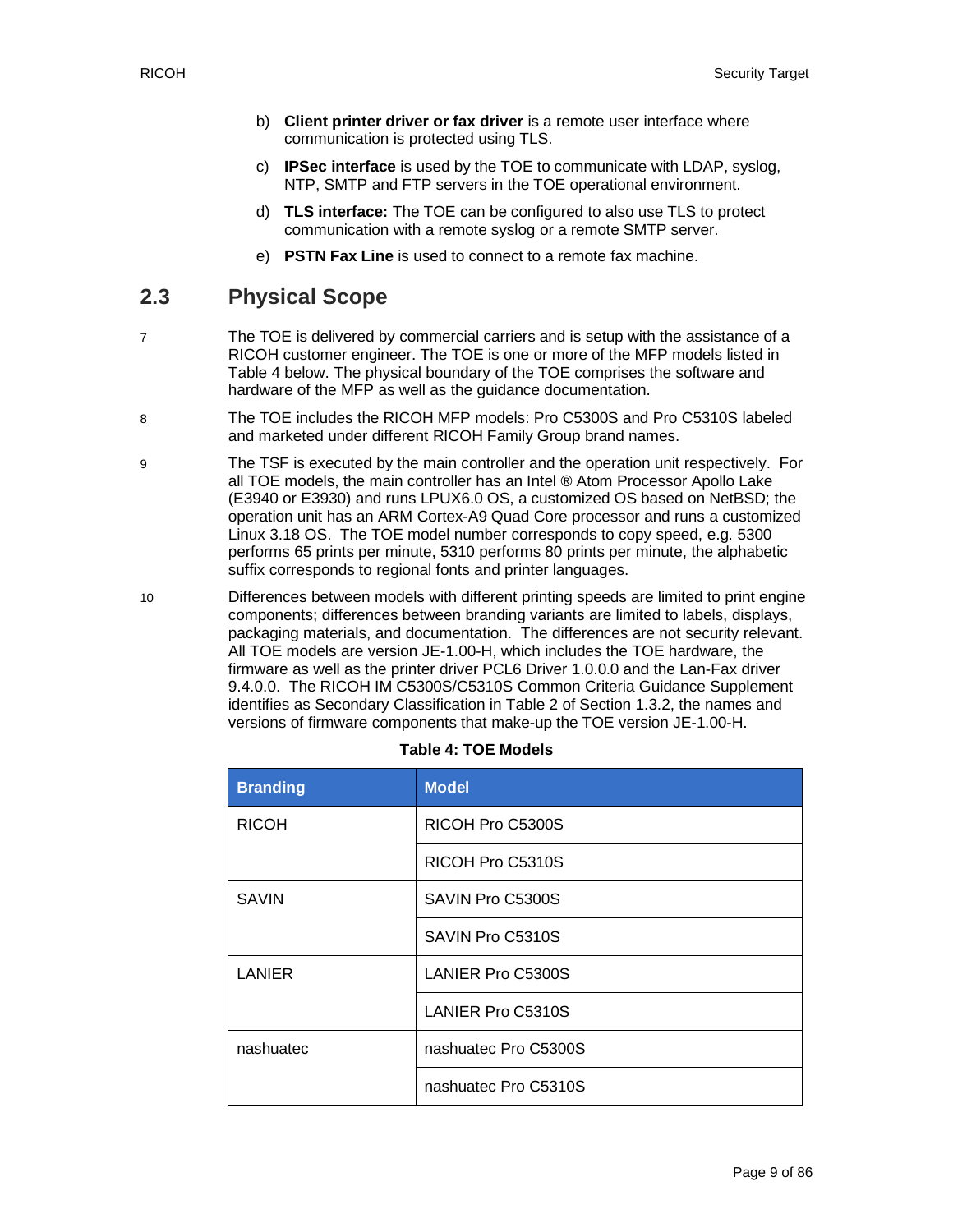| <b>Branding</b>   | <b>Model</b>          |  |
|-------------------|-----------------------|--|
| <b>Rex Rotary</b> | Rex Rotary Pro C5300S |  |
|                   | Rex Rotary Pro C5310S |  |
| infotec           | infotec Pro C5300S    |  |
|                   | infotec Pro C5310S    |  |
| Gestetner         | Gestetner Pro C5300S  |  |
|                   | Gestetner Pro C5310S  |  |

#### **2.3.1 Guidance Documents**

- 11 The TOE guidance documentation includes the following:
	- a) [User Guide IM 5300/5310](https://support.ricoh.com/services/device/ccmanual/PRO_C5300_C5310/en-GB/booklist/int/index_book.htm) Series
	- b) [Security Guide](https://support.ricoh.com/services/device/ccmanual/PRO_C5300_C5310/SecurityReference/en-GB/booklist/int/index_book.htm)
	- c) RICOH Pro C5300S/C5310S Common Criteria Guidance Supplement, version 0.6, December 2020

## <span id="page-9-0"></span>**2.4 Logical Scope**

- 12 The logical scope of the TOE comprises the security functions provided by the TOE to include:
	- a) **Security Audit.** The TOE generates audit records of user and administrator actions. It stores audit records both locally and on a remote syslog server.
	- b) **Cryptographic Support.** The TOE includes a cryptographic module for the cryptographic operations that it performs. The relevant CAVP certificate numbers are noted in Table 5 below.
	- c) **Access Control.** The TOE enforces access control policy to restrict access to user data. The TOE ensures that documents, document processing job information, and security-relevant data are accessible only to authenticated users who have the appropriate access permissions.
	- d) **Storage Data Encryption.** The TOE encrypts data on the HDD and in NVRAM to protect documents and confidential system information if those devices are removed from the TOE.
	- e) **Identification and Authentication.** Except for a defined minimal set of actions that can be performed by an unauthenticated user, the TOE ensures that all users must be authenticated before accessing its functions and data. Users login to the TOE by entering their credentials on the local operation panel, through WIM login, through print or fax drivers, or using network authentication services.
	- f) **Administrative Roles.** The TOE provides the capability for managing its functions and data. Role-based access controls ensure that the ability to configure the security settings of the TOE is available only to the authorized administrators. Authenticated users can perform copy, printer, scanner,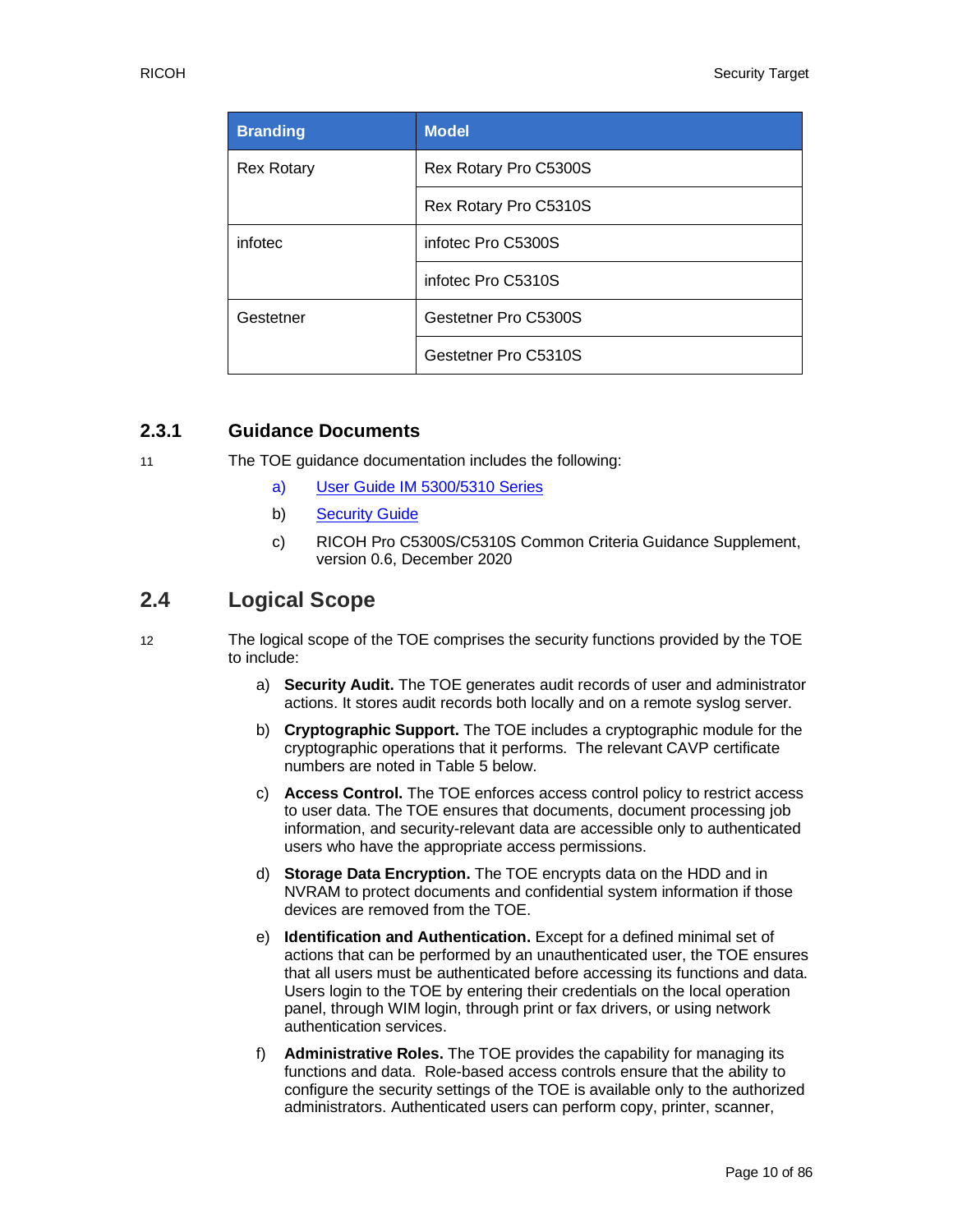document server and fax operations based on the user role and the assigned permissions.

- g) **Trusted Operations.** The TOE performs power-on self-tests to ensure the integrity of the TSF components. It provides a mechanism for performing trusted update that verifies the integrity and authenticity of the upgrade software before applying the updates. It uses an NTP server for accurate time.
- h) **TOE Access.** Interactive user sessions at the local and remote user interfaces are automatically terminated by the TOE after a configured period of inactivity.
- i) **Trusted Communications.** The TOE protects communications from its remote users using TLS/HTTPS, and communications with the LDAP, FTP, NTP, and SMTP servers using IPsec. The TOE can be configured to use either IPsec or TLS to protect communication with the Syslog and SMTP servers.
- j) **PSTN Fax-Network Separation.** The TOE restricts information received from or transmitted to the telephone network to only fax data and fax protocols. It ensures that the fax modem cannot be used to bridge the LAN.
- k) **Image Overwrite.** the TOE actively overwrites residual image data stored on the HDD after a document processing job has been completed or cancelled.

#### **2.4.1 CAVP Certificates**

[Table 5](#page-10-0) below.

13 The TOE includes the cryptographic modules with related CAVP certificates shown

<span id="page-10-0"></span>

| <b>Cryptographic Module</b>                         | <b>Operating Environment</b>                                                           | <b>Algorithms</b>                                     | <b>CAVP#</b>     |
|-----------------------------------------------------|----------------------------------------------------------------------------------------|-------------------------------------------------------|------------------|
| RICOH Cryptographic<br>Module for IPSec, version    | Customized NetBSD 6.0.1<br>on Intel Atom X5-E3930<br>processor                         | AES CBC                                               | AES 5315         |
| 1.0                                                 |                                                                                        | SHA-256                                               | <b>SHS 4269</b>  |
|                                                     | Customized NetBSD 6.0.1<br>on Intel Atom X5-E3940<br>processor                         | <b>SHA-384</b>                                        |                  |
|                                                     |                                                                                        | <b>SHA-512</b>                                        |                  |
|                                                     |                                                                                        | HMAC-SHA2 256                                         | <b>HMAC 3515</b> |
|                                                     |                                                                                        | HMAC-SHA2-384                                         |                  |
|                                                     |                                                                                        | HMAC-SHA2-512                                         |                  |
| <b>RICOH Platform</b><br>Validation Library for JX3 | BIOS on Intel Atom x5-<br>E3930 processor<br>BIOS on Intel Atom x5-<br>E3940 Processor | SHA-1                                                 | C630             |
| RICOH Cryptographic<br>Library C                    | Customized Linux 3.18 on<br>ARM Cortex-A9 Quad<br><b>Core Processor</b>                | <b>ECDSA</b> signature<br>verification<br>Curve P-256 | C629             |

#### **Table 5: CAVP Certificates**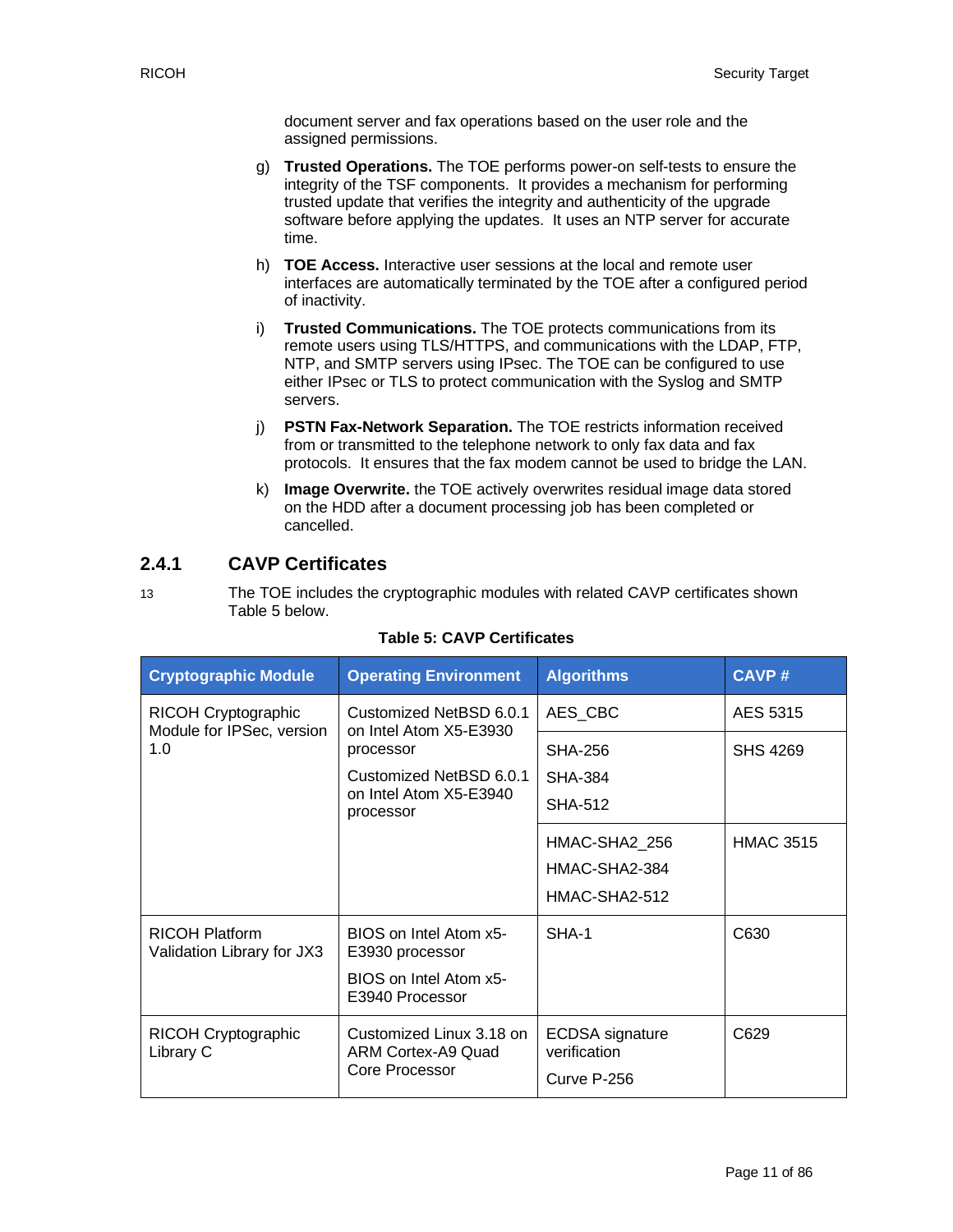|                                                     |                                                                                                                                                      | SHA2-256                                                                                                                      |                                      |
|-----------------------------------------------------|------------------------------------------------------------------------------------------------------------------------------------------------------|-------------------------------------------------------------------------------------------------------------------------------|--------------------------------------|
| <b>LPUX NVRAM Encryption</b><br>Driver, vs 1.2      | Customized NetBSD 6.0.1<br>on Intel Atom X5-E3930<br>processor<br>Customized NetBSD 6.0.1<br>on Intel Atom X5-E3940<br>processor                     | AES-CBC<br>Encryption/decryption<br>Key length: 256                                                                           | <b>AES 4560</b>                      |
| Boot SHA-1 Module                                   | Firmware version 47.04<br>Processor:<br>ST33TPHF2ESPI                                                                                                | SHA-1                                                                                                                         | #C715                                |
| <b>RICOH Company</b><br>AES256CBC<br>Implementation | MB8AL1062MH-GE1<br>Hardware                                                                                                                          | AES-CBC<br>Encrypt, Decrypt<br>Key Length: 256                                                                                | AES #3921                            |
| Wolfcrypt, version 3.14.2                           | NetBSD v6.0.1 on Intel<br>Atom Apollo Lake E3930<br>(Goldmont) Processor<br>NetBSD v6.0.1 on Intel<br>Atom Apollo Lake E3940<br>(Goldmont) Processor | <b>RSA Key Generation</b><br><b>RSA Signature</b><br>Generation (PKCS 1.5)<br><b>RSA Signature</b><br>Verification (PKCS 1.5) | <b>RSA 2869</b>                      |
|                                                     |                                                                                                                                                      | <b>ECDHE</b>                                                                                                                  | <b>KAS</b><br>Component<br>1826      |
|                                                     |                                                                                                                                                      | <b>ECDSA</b>                                                                                                                  | <b>ECDSA 1414</b>                    |
|                                                     |                                                                                                                                                      | SHA-1, SHA-256, SHA-<br>384, SHA-512                                                                                          | <b>SHS 4306</b>                      |
|                                                     |                                                                                                                                                      | AES-CBC<br>AES-GCM<br>Encryption/decryption<br>Key length 128, 256                                                            | AES 5364                             |
|                                                     |                                                                                                                                                      | HMAC-SHA-1<br>HMAC-SHA2-256<br>HMAC-SHA2-384<br>HMAC-SHA2-512                                                                 | <b>HMAC 3552</b><br><b>DRBG 2075</b> |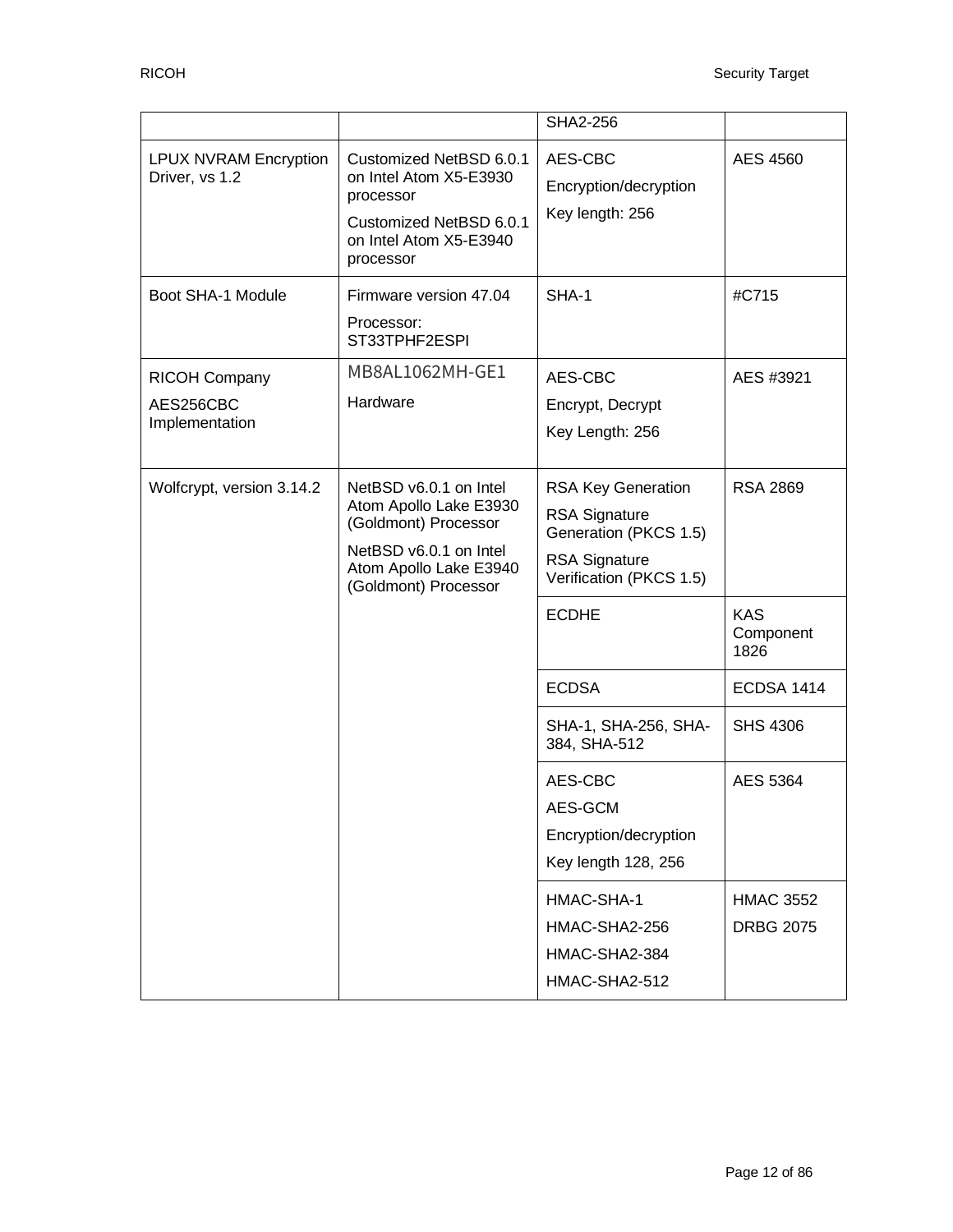#### **2.4.2 Excluded Features**

- 14 The following features of the MFP are excluded from the evaluated configuration:
	- a) **USB Port.** The MFP has a USB Port that is used to directly connect a client computer to the MFP for printing. This USB port is disabled during initial installation and configuration of the TOE.
	- b) **SD Card Slot.** The MFP has two SD Card Slots, one for customer engineers and one for users. The SD Card Slot for customer engineer is used by customer engineers to install components of the MFP; the SD Card Slot for users is used by users to print documents. Both are disabled when the TOE is operational, a cover is placed on the SD Card slot for customer engineer so cards cannot be inserted or removed and the card slot for users is set to disabled during installation.

#### **2.4.3 Required non-TOE Components**

- 15 The following non-TOE components are required in the TOE operational environment:
	- a) **Syslog Server.** The TOE uses a remote syslog server for long term storage of its audit trail.
	- b) **LDAP Server.** The TOE uses an LDAP server for user authentication.
	- c) **NTP Server.** The TOE ensures accurate time by synchronizing with a remote NTP server.
	- d) **FTP Server.** The TOE stores user documents on a remote FTP server.
	- e) **SMTP Server.** The TOE uses an SMTP server for email transmission.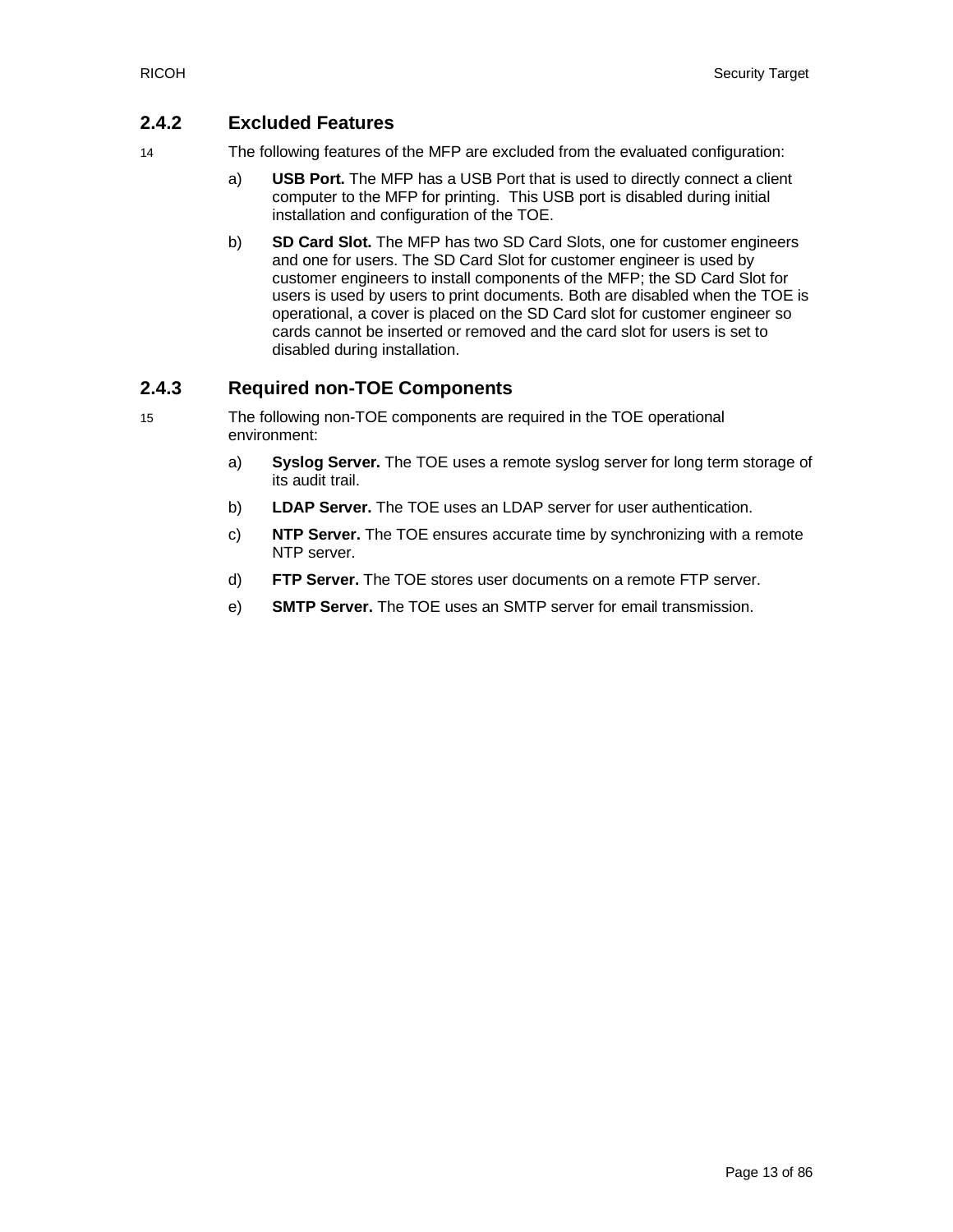## <span id="page-13-0"></span>**3 Security Problem Definition**

16 The Security Problem Definition is reproduced from section 2 of the HCDPP.

### <span id="page-13-1"></span>**3.1 Users**

17 There are two categories of Users defined in this ST, Normal and Admin.

#### **Table 6: User Categories**

<span id="page-13-3"></span>

| <b>Designation</b> | <b>Name</b>   | <b>Definition</b>                                                                               |
|--------------------|---------------|-------------------------------------------------------------------------------------------------|
| <b>U.NORMAL</b>    | Normal User   | A User who has been identified and<br>authenticated and does not have an<br>administrative role |
| U.ADMIN            | Administrator | A User who has been identified and<br>authenticated and has an administrative role              |

18 A pseudo-user role, Customer Engineer, can be enabled by an Administrator for use by an authorized service representative. It is normally disabled, as it is in the evaluated configuration.

## <span id="page-13-2"></span>**3.2 Assets**

19 Assets are passive entities in the TOE that contain or receive information. In this PP, Assets are Objects (as defined by the CC). There are two categories of Assets defined in this PP:

#### **Table 7: Asset Categories**

<span id="page-13-4"></span>

| <b>Designation</b> | <b>Asset category</b> | <b>Definition</b>                                                             |
|--------------------|-----------------------|-------------------------------------------------------------------------------|
| D.USER             | User Data             | Data created by and for Users that do not affect the<br>operation of the TSF  |
| D.TSF              | <b>TSF Data</b>       | Data created by and for the TOE that might affect the<br>operation of the TSF |

20 There are no additional Asset categories defined in this ST.

#### **3.2.1 User Data**

<span id="page-13-5"></span>21 User Data are composed of two types:

#### **Table 8: User Data Types**

| <b>Designation</b> | <b>User Data type</b>     | <b>Definition</b>                                                             |
|--------------------|---------------------------|-------------------------------------------------------------------------------|
| D.USER.DOC         | <b>User Document Data</b> | Information contained in a User's Document, in<br>electronic or hardcopy form |
| D.USER.JOB         | User Job Data             | Information related to a User's Document or<br>Document Processing Job        |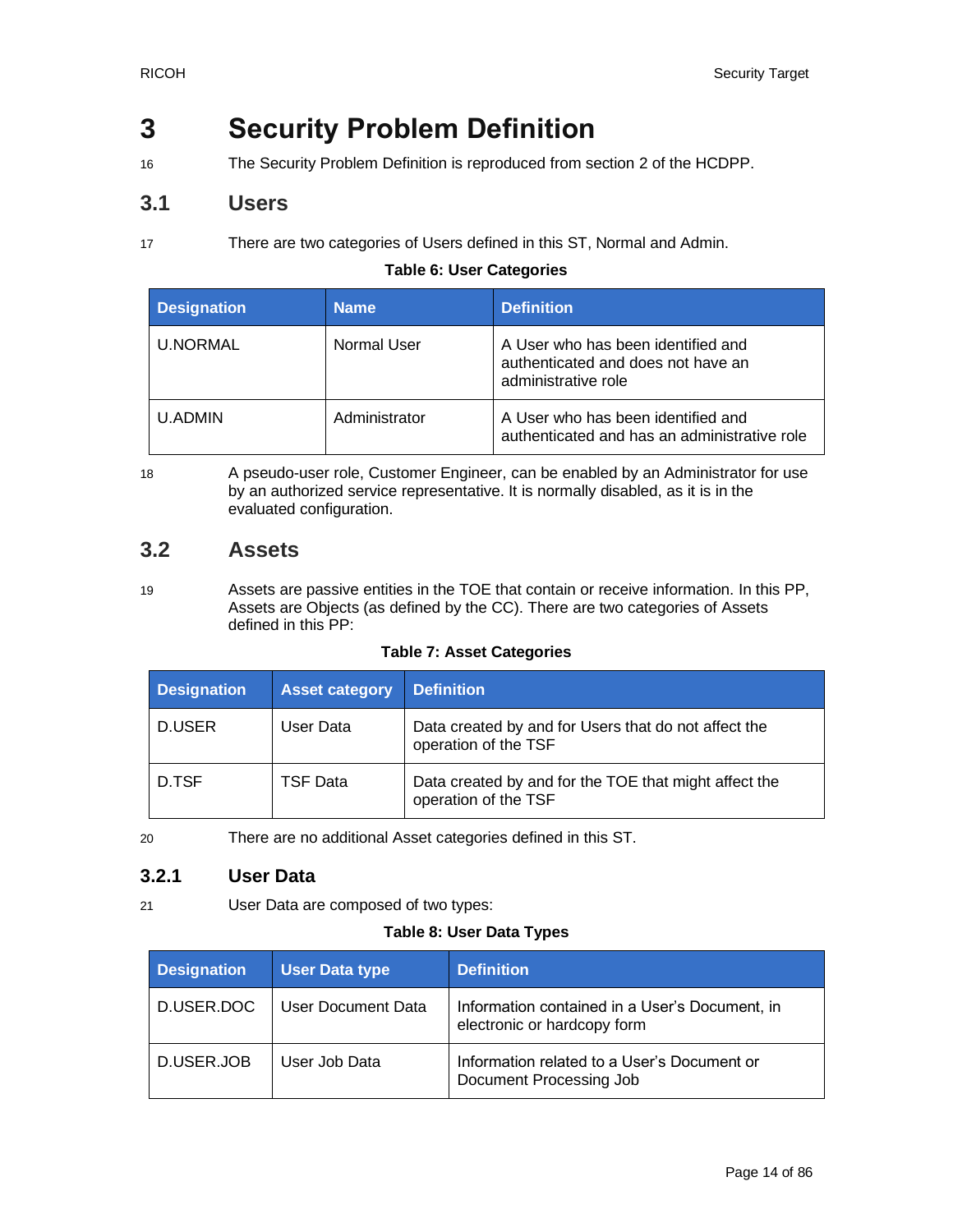22 There are no additional types of User Data defined in this ST. Attributes associate documents and document processing jobs with the document processing functions of the TOE:

<span id="page-14-0"></span>

| <b>Document processing function</b> | <b>Attribute</b> |
|-------------------------------------|------------------|
| Printing                            | +PRT             |
| Copying                             | $+$ CPY          |
| Scanning                            | +SCN             |
| Document Storage/Retrieval          | +DSR             |
| Fax (reception)                     | $+FAXIN$         |
| Fax (transmission)                  | +FAXOUT          |

|  | Table 9: Document and Job Attributes |  |  |
|--|--------------------------------------|--|--|
|--|--------------------------------------|--|--|

#### **3.2.2 TSF Data**

<span id="page-14-1"></span>

23 TSF Data are composed of two types:

#### **Table 10: TSF Data Types**

| <b>Designation</b> | <b>TSF Data type</b>         | <b>Definition</b>                                                                                                                                                                        |
|--------------------|------------------------------|------------------------------------------------------------------------------------------------------------------------------------------------------------------------------------------|
| D.TSF.PROT         | <b>Protected TSF Data</b>    | TSF Data for which alteration by a User who is<br>neither the data owner nor in an Administrator role<br>might affect the security of the TOE, but for which<br>disclosure is acceptable |
| D.TSF.CONF         | <b>Confidential TSF Data</b> | TSF Data for which either disclosure or alteration by<br>a User who is neither the data owner nor in an<br>Administrator role might affect the security of the<br>TOE                    |

24 There are no additional types of TSF Data defined in this ST.

#### **3.2.2.1 Protected TSF Data**

- 25 D.TSF.PROT is composed of the following data:
	- a) Login user name
	- b) Number of Attempts before Lockout
	- c) Settings for Lockout Release Timer
	- d) Lockout time
	- e) Date settings (year/month/day)
	- f) Time settings
	- g) Minimum Character No.
	- h) Password Complexity Setting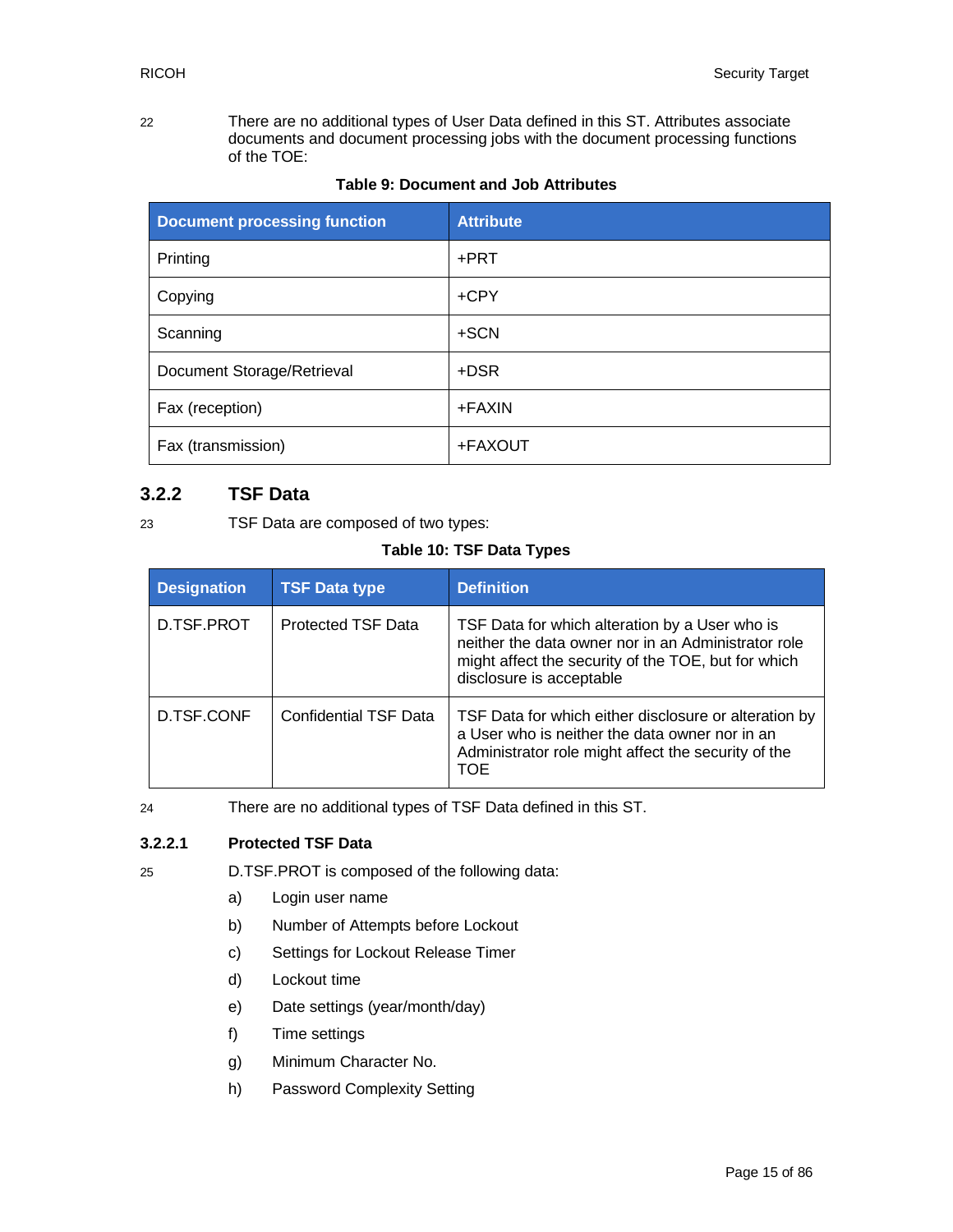- i) Operation Panel auto logout time
- j) WIM auto logout time
- k) Stored Reception File User
- l) Document user list
- m) Available function list
- n) User authentication method
- o) Device Certificate
- p) Network settings
- q) Audit transfer settings
- r) TOE Software

#### **3.2.2.2 Confidential TSF Data**

26 D.TSF.CONF is composed of the following data:

- a) Login password
- b) Audit log
- c) HDD cryptographic key

### <span id="page-15-0"></span>**3.3 Threats**

<span id="page-15-2"></span>27 The following threats are mitigated by this TOE:

#### **Table 11: Threats**

| <b>Identifier</b>                | <b>Description</b>                                                                                                                                                   |
|----------------------------------|----------------------------------------------------------------------------------------------------------------------------------------------------------------------|
| T.UNAUTHORIZED_<br><b>ACCESS</b> | An attacker may access (read, modify, or delete) User Document<br>Data or change (modify or delete) User Job Data in the TOE through<br>one of the TOE's interfaces. |
| T.TSF COMPROMISE                 | An attacker may gain Unauthorized Access to TSF Data in the TOE<br>through one of the TOE's interfaces.                                                              |
| T.TSF_FAILURE                    | A malfunction of the TSF may cause loss of security if the TOE is<br>permitted to operate.                                                                           |
| T.UNAUTHORIZED UP<br><b>DATE</b> | An attacker may cause the installation of unauthorized software on<br>the TOE.                                                                                       |
| T.NET<br><b>COMPROMISE</b>       | An attacker may access data in transit or otherwise compromise the<br>security of the TOE by monitoring or manipulating network<br>communication.                    |

### <span id="page-15-1"></span>**3.4 Assumptions**

28 The following assumptions must be satisfied in order for the Security Objectives and Security Functional Requirements to be effective: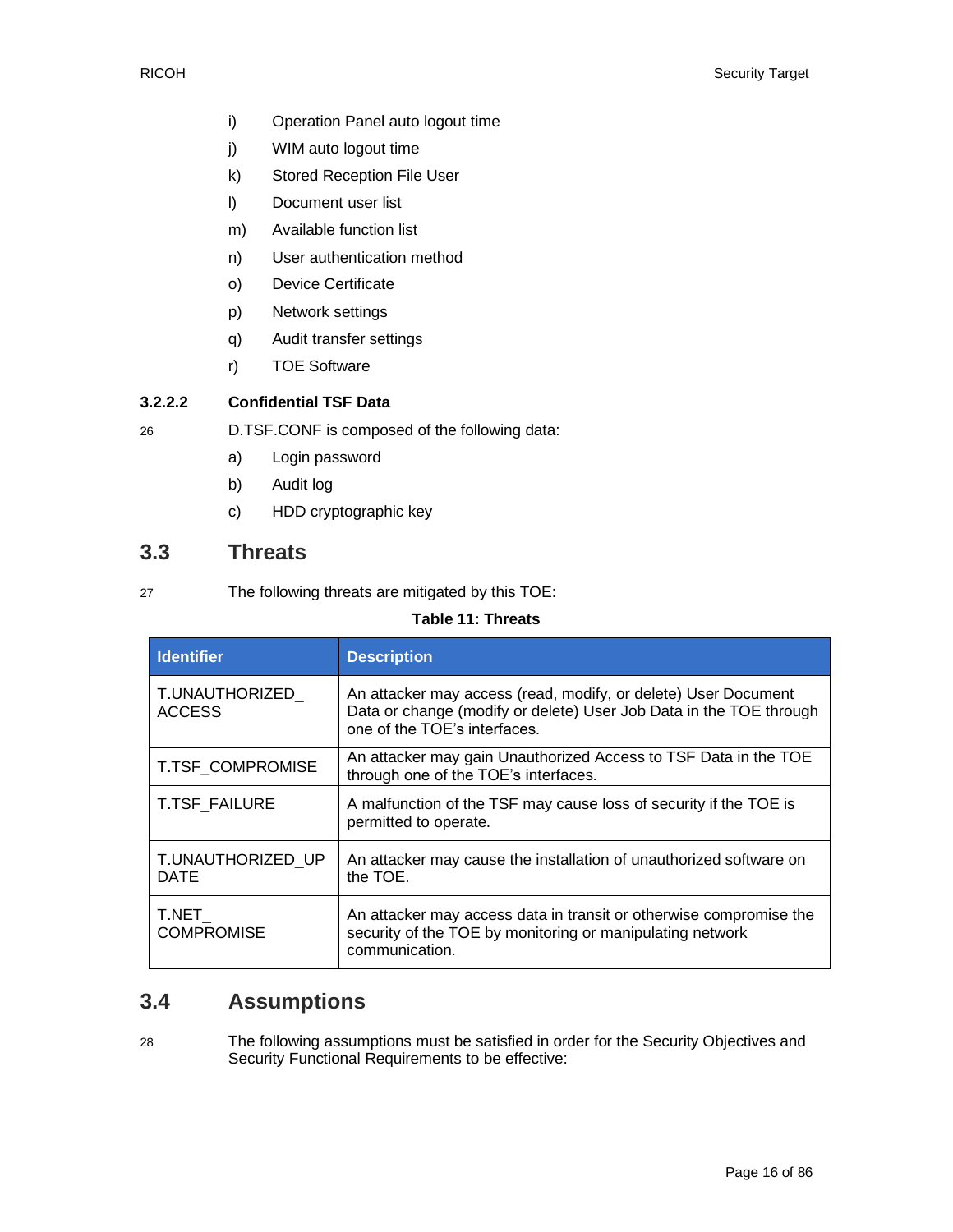#### **Table 12: Assumptions**

<span id="page-16-1"></span>

| <b>Identifier</b>         | <b>Description</b>                                                                                                                                 |
|---------------------------|----------------------------------------------------------------------------------------------------------------------------------------------------|
| A.PHYSICAL                | Physical security, commensurate with the value of the TOE and the<br>data it stores or processes, is assumed to be provided by the<br>environment. |
| A.NETWORK                 | The Operational Environment is assumed to protect the TOE from<br>direct, public access to its LAN interface.                                      |
| A.TRUSTED<br><b>ADMIN</b> | TOE Administrators are trusted to administer the TOE according to<br>site security policies.                                                       |
| A.TRAINED USERS           | Authorized Users are trained to use the TOE according to site<br>security policies.                                                                |

## <span id="page-16-0"></span>**3.5 Organizational Security Policies**

29 The following Organizational Security Policies (OSPs) are enforced by this TOE:

<span id="page-16-2"></span>

| <b>Identifier</b>    | <b>Description</b>                                                                                                                                                                                                                                                                                              |
|----------------------|-----------------------------------------------------------------------------------------------------------------------------------------------------------------------------------------------------------------------------------------------------------------------------------------------------------------|
| P.AUTHORIZATION      | Users must be authorized before performing Document<br>Processing and administrative functions.                                                                                                                                                                                                                 |
| P.AUDIT              | Security-relevant activities must be audited and the log of such<br>actions must be protected and transmitted to an External IT<br>Entity.                                                                                                                                                                      |
| P.COMMS PROTECTION   | The TOE must be able to identify itself to other devices on the<br>I AN                                                                                                                                                                                                                                         |
| P.STORAGE_ENCRYPTION | If the TOE stores User Document Data or Confidential TSF<br>Data on Field-Replaceable Non-volatile Storage Devices, it will<br>encrypt such data on those devices.                                                                                                                                              |
| P.KEY MATERIAL       | Cleartext keys, submasks, random numbers, or any other<br>values that contribute to the creation of encryption keys for<br>Field-Replaceable Nonvolatile Storage of User Document Data<br>or Confidential TSF Data must be protected from unauthorized<br>access and must not be stored on that storage device. |
| P.FAX FLOW           | If the TOE provides a PSTN fax function, it will ensure<br>separation between the PSTN fax line and the LAN.                                                                                                                                                                                                    |
| P.IMAGE_OVERWRITE    | Upon completion or cancellation of a Document Processing job,<br>the TOE shall overwrite residual image data from its Field-<br>Replaceable Nonvolatile Storage Devices.                                                                                                                                        |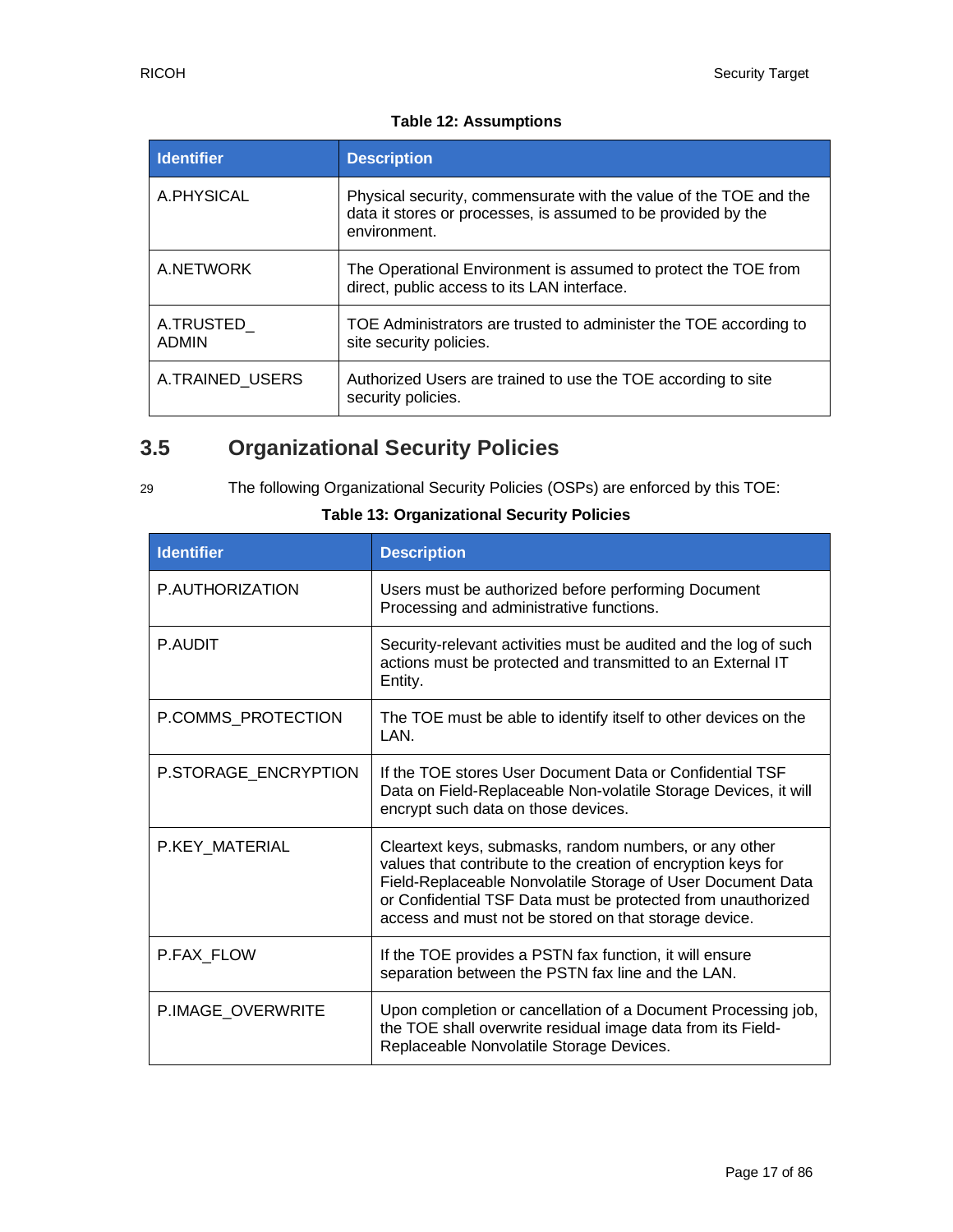## <span id="page-17-0"></span>**4 Security Objectives**

<span id="page-17-1"></span>

30 The following Security Objectives are satisfied by this TOE:

| <b>Identifier</b>     | <b>Description</b>                                                                                                                                                                                                                                                                                                                                                                                                   |
|-----------------------|----------------------------------------------------------------------------------------------------------------------------------------------------------------------------------------------------------------------------------------------------------------------------------------------------------------------------------------------------------------------------------------------------------------------|
| O.USER_I&A            | The TOE shall perform identification and authentication of<br>Users for operations that require access control, User<br>authorization, or Administrator roles.                                                                                                                                                                                                                                                       |
| O.ACCESS_CONTROL      | The TOE shall enforce access controls to protect User Data<br>and TSF Data in accordance with security policies.                                                                                                                                                                                                                                                                                                     |
| O.USER_AUTHORIZATION  | The TOE shall perform authorization of Users in accordance<br>with security policies.                                                                                                                                                                                                                                                                                                                                |
| O.ADMIN_ROLES         | The TOE shall ensure that only authorized Administrators are<br>permitted to perform administrator functions.                                                                                                                                                                                                                                                                                                        |
| O.UPDATE_VERIFICATION | The TOE shall provide mechanisms to verify the authenticity of<br>software updates.                                                                                                                                                                                                                                                                                                                                  |
| O.TSF_SELF_TEST       | The TOE shall test some subset of its security functionality to<br>help ensure that subset is operating properly.                                                                                                                                                                                                                                                                                                    |
| O.COMMS_PROTECTION    | The TOE shall generate audit data, and be capable of sending<br>it to a trusted External IT Entity. Optionally, it may store audit<br>data in the TOE.                                                                                                                                                                                                                                                               |
| O.AUDIT               | The TOE shall generate audit data, and be capable of sending<br>it to a trusted External IT Entity. Optionally, it may store audit<br>data in the TOE.                                                                                                                                                                                                                                                               |
| O.STORAGE_ENCRYPTION  | If the TOE stores User Document Data or Confidential TSF<br>Data in Field-Replaceable Nonvolatile Storage devices, then<br>the TOE shall encrypt such data on those devices.                                                                                                                                                                                                                                         |
| O.KEY_MATERIAL        | The TOE shall protect from unauthorized access any cleartext<br>keys, submasks, random numbers, or other values that<br>contribute to the creation of encryption keys for storage of User<br>Document Data or Confidential TSF Data in Field-Replaceable<br>Nonvolatile Storage Devices; The TOE shall ensure that such<br>key material is not stored in cleartext on the storage device that<br>uses that material. |
| O.FAX NET SEPARATION  | If the TOE provides a PSTN fax function, then the TOE shall<br>ensure separation of the PSTN fax telephone line and the LAN,<br>by system design or active security function.                                                                                                                                                                                                                                        |
| O.IMAGE_OVERWRITE     | Upon completion or cancellation of a Document Processing job,<br>the TOE shall overwrite residual image data from its Field-<br>Replaceable Nonvolatile Storage Devices.                                                                                                                                                                                                                                             |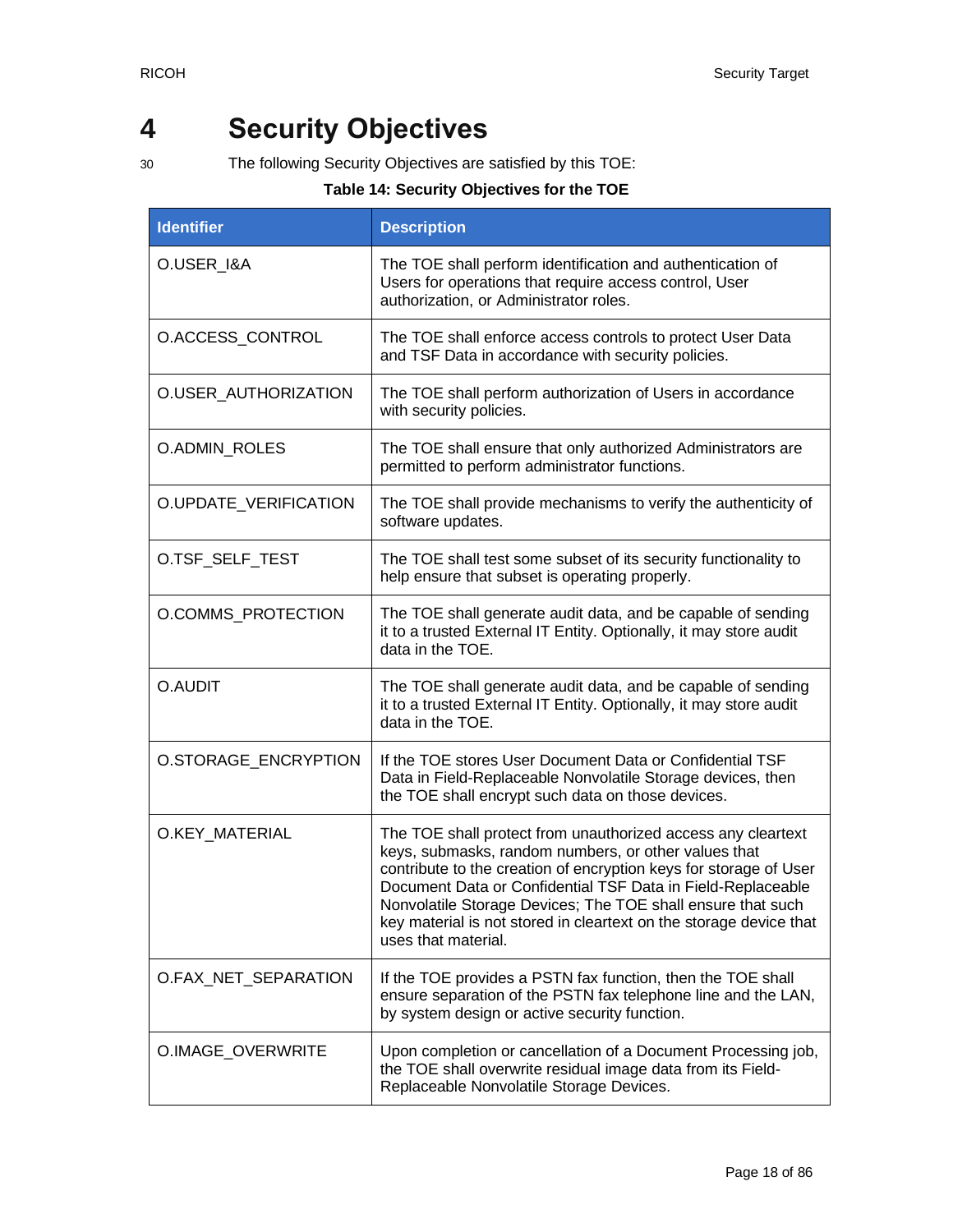31 The following Security Objectives must be satisfied by the TOE's Operational Environment.

<span id="page-18-0"></span>

| <b>Identifier</b>                      | <b>Description</b>                                                                                                                                                                                                            |
|----------------------------------------|-------------------------------------------------------------------------------------------------------------------------------------------------------------------------------------------------------------------------------|
| OE.PHYSICAL PROTECTION                 | The Operational Environment shall provide physical security,<br>commensurate with the value of the TOE and the data it<br>stores or processes.                                                                                |
| <b>OE.NETWORK</b><br><b>PROTECTION</b> | The Operational Environment shall provide network security<br>to protect the TOE from direct, public access to its LAN<br>interface.                                                                                          |
| OE.ADMIN TRUST                         | The TOE Owner shall establish trust that Administrators will<br>not use their privileges for malicious purposes.                                                                                                              |
| <b>OE.USER TRAINING</b>                | The TOE Owner shall ensure that Users are aware of site<br>security policies and have the competence to follow them.                                                                                                          |
| <b>OE.ADMIN TRAINING</b>               | The TOE Owner shall ensure that Administrators are aware<br>of site security policies and have the competence to use<br>manufacturer's guidance to correctly configure the TOE and<br>protect passwords and keys accordingly. |

#### **Table 15: Security Objectives for the Operational Environment**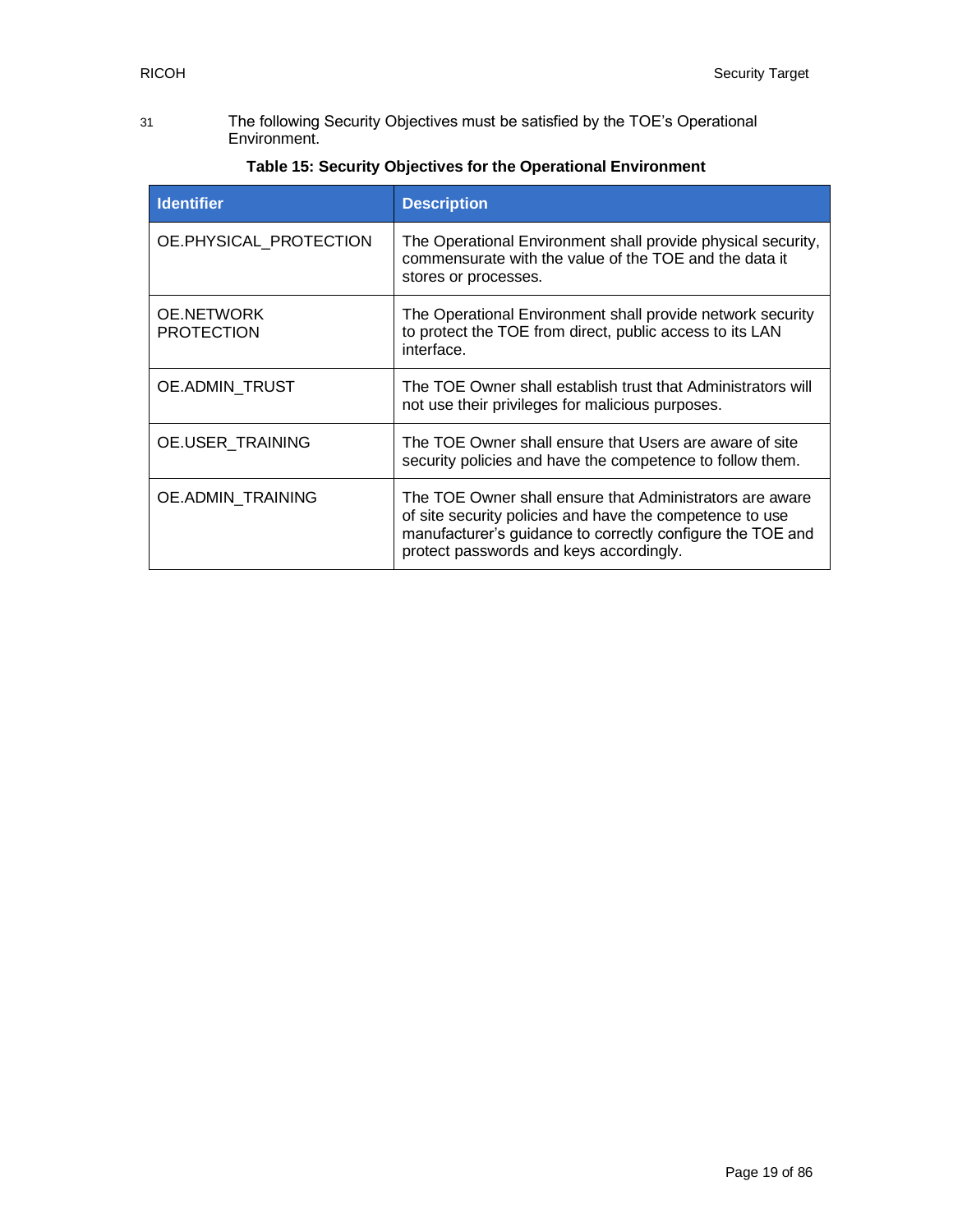## <span id="page-19-0"></span>**5 Security Requirements**

## <span id="page-19-1"></span>**5.1 Conventions**

32 This document uses the following font conventions to identify the operations defined by the CC:

- c) **Assignment.** Indicated with italicized text.
- d) **Refinement.** Indicated with bold text and strikethroughs.
- e) **Selection.** Indicated with underlined text.
- f) **Assignment within a Selection:** Indicated with italicized and underlined text.
- g) **Iteration.** Indicated by adding letter in parentheses for iterations completed in the PP. Iterations completed in the ST are identified by adding a string starting "/" (e.g. "FCS\_CKM.1(b)/DIM"

**Note:** operations performed within the Security Target are denoted within brackets []. Operations shown without brackets are reproduced from the HCDPP.

## <span id="page-19-2"></span>**5.2 Extended Components Definition**

33 Refer to [Annex A: Extended Components Definition.](#page-57-0)

## <span id="page-19-3"></span>**5.3 Functional Requirements**

#### **Table 16: Summary of SFRs**

<span id="page-19-4"></span>

| <b>Requirement</b> | <b>Title</b>                                                          |  |  |  |
|--------------------|-----------------------------------------------------------------------|--|--|--|
| FAU_GEN.1          | <b>Audit Data Generation</b>                                          |  |  |  |
| FAU_GEN.2          | <b>User Identity Association</b>                                      |  |  |  |
| FAU_SAR.1          | <b>Audit Review</b>                                                   |  |  |  |
| FAU_SAR.2          | <b>Restricted Audit Review</b>                                        |  |  |  |
| FAU_STG.1          | Protected Audit Trail Storage                                         |  |  |  |
| FAU_STG_EXT.1      | <b>Protected Audit Event Storage</b>                                  |  |  |  |
| FAU_STG.4          | Prevention of Audit Data Loss                                         |  |  |  |
| FCS_CKM.1(a)       | Cryptographic Key Generation (for asymmetric keys)                    |  |  |  |
| FCS_CKM.1(b)/DAR   | Cryptographic Key Generation (for Symmetric keys) [Data At<br>Rest]   |  |  |  |
| FCS_CKM.1(b)/DIM   | Cryptographic Key Generation (for Symmetric keys) [Data In<br>Motion] |  |  |  |
| FCS_CKM_EXT.4      | Extended: Cryptographic Key Material Destruction                      |  |  |  |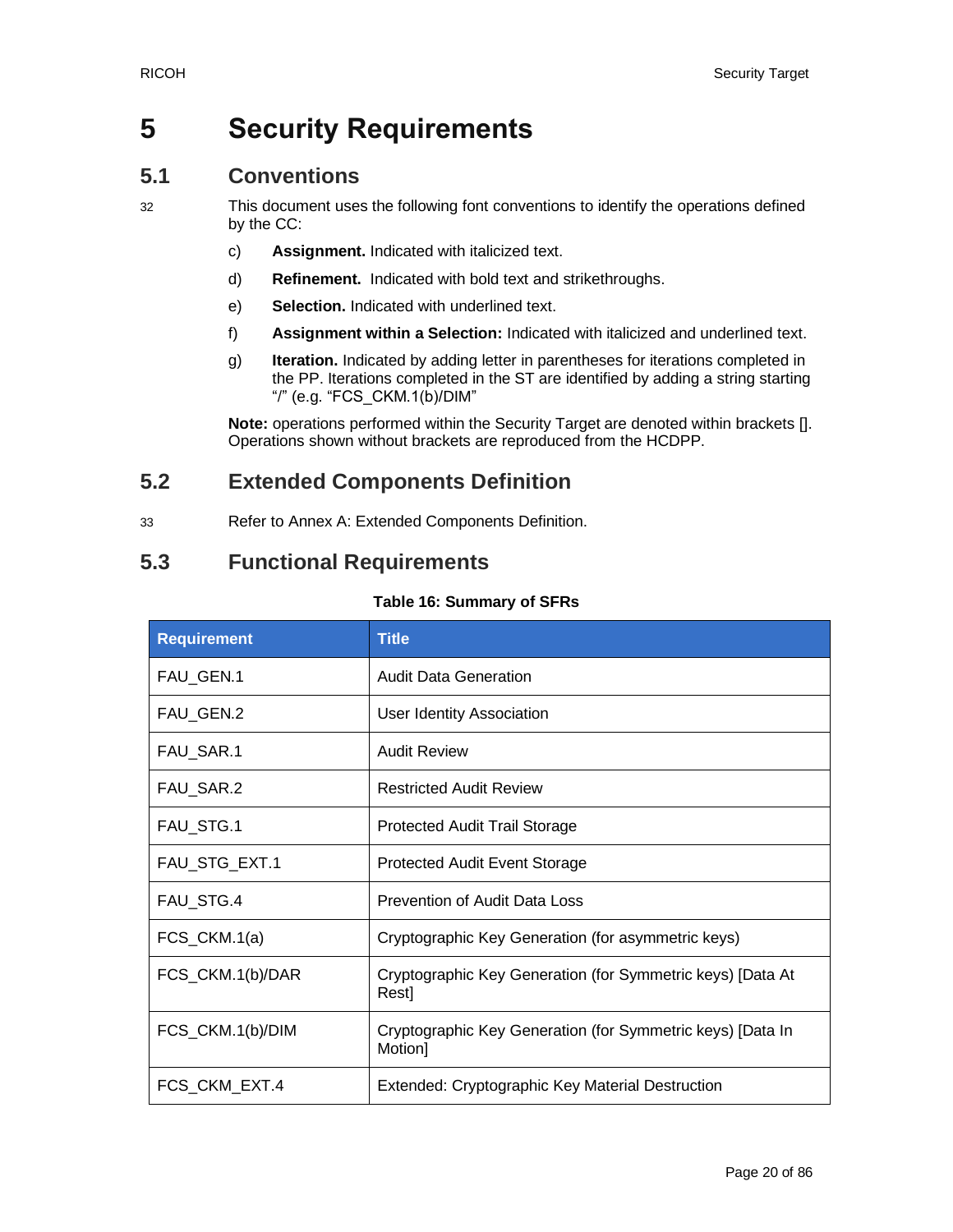| <b>Requirement</b>         | <b>Title</b>                                                       |  |  |  |
|----------------------------|--------------------------------------------------------------------|--|--|--|
| FCS_CKM.4                  | <b>Cryptographic Key Destruction</b>                               |  |  |  |
| $FCS$ <sub>_COP.1(a)</sub> | Cryptographic Operation (Symmetric Encryption/Decryption)          |  |  |  |
| $FCS$ <sub>_COP.1(b)</sub> | Cryptographic Operation (Signature Generation and Verification)    |  |  |  |
| FCS_COP.1(c)/L1            | Cryptographic Operation (Hash Algorithm)                           |  |  |  |
| FCS_COP.1(c)/L2            | Cryptographic Operation (Hash Algorithm)                           |  |  |  |
| $FCS$ <sub>_COP.1(d)</sub> | Cryptographic Operation (AES Data Encryption/Decryption)           |  |  |  |
| FCS_COP.1(f)               | Cryptographic Operation (Key Encryption)                           |  |  |  |
| $FCS$ <sub>_COP.1(g)</sub> | Cryptographic Operation (for keyed-hash message<br>authentication) |  |  |  |
| FCS_HTTPS_EXT.1            | Extended: HTTPS selected                                           |  |  |  |
| FCS_IPSEC_EXT.1            | Extended: IPsec selected                                           |  |  |  |
| FCS_KYC_EXT.1              | Extended: Key Chaining                                             |  |  |  |
| FCS_RBG EXT.1 $\_$         | Extended: Cryptographic Operation (Random Bit Generation)          |  |  |  |
| FCS_TLS_EXT.1              | Extended: TLS selected                                             |  |  |  |
| FDP_ACC.1                  | <b>Subset Access Control</b>                                       |  |  |  |
| FDP_ACF.1                  | Security attribute based access control                            |  |  |  |
| FDP_DSK_EXT.1              | Extended: Protection of Data on Disk                               |  |  |  |
| FDP_FXS_EXT.1              | Extended: Fax separation                                           |  |  |  |
| $FDP_RIP.1(a)$             | Subset residual information protection                             |  |  |  |
| FIA_AFL.1                  | Authentication Failure Management                                  |  |  |  |
| FIA_ATD.1                  | User attribute definition                                          |  |  |  |
| FIA_PMG_EXT.1              | <b>Extended Password Management</b>                                |  |  |  |
| FIA_PSK_EXT.1              | Extended: Pre-Shared Key Composition                               |  |  |  |
| FIA_UAU.1                  | Timing of authentication                                           |  |  |  |
| FIA_UAU.7                  | <b>Protected Authentication Feedback</b>                           |  |  |  |
| FIA_UID.1                  | Timing of identification                                           |  |  |  |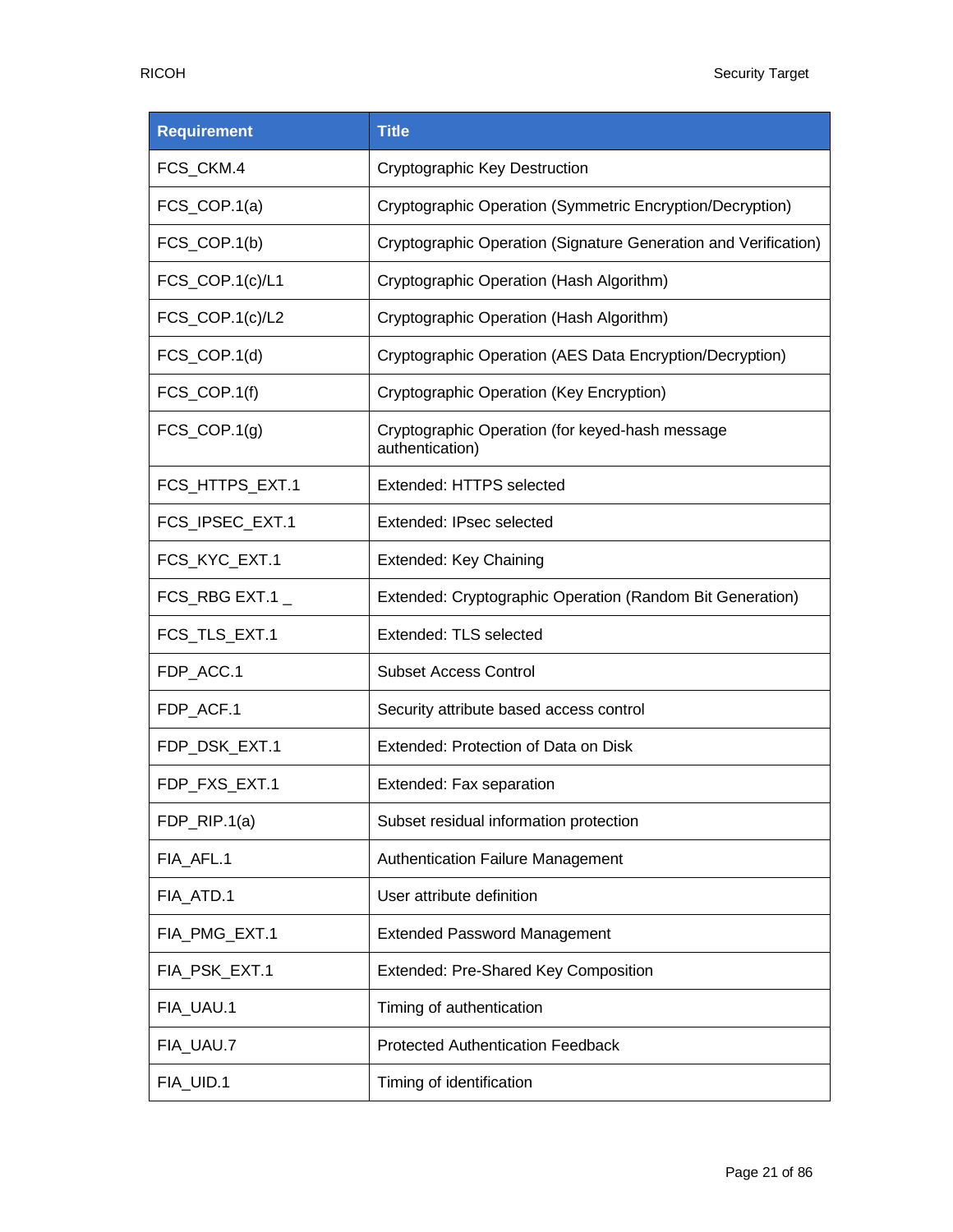| <b>Requirement</b> | <b>Title</b>                                 |  |  |  |
|--------------------|----------------------------------------------|--|--|--|
| FIA_USD.1          | User-subject binding                         |  |  |  |
| FMT MOF.1          | Management of security functions behavior    |  |  |  |
| FMT_MSA.1          | Management of security attributes            |  |  |  |
| FMT_MSA.3          | Static attribute initialization              |  |  |  |
| FMT_MTD.1          | Management of TSF Data                       |  |  |  |
| FMT_SMF.1          | Specification of Management Functions        |  |  |  |
| FMT_SMR.1          | <b>Restrictions on Security Roles</b>        |  |  |  |
| FPT_KYP_EXT.1      | Extended: Protection of Key and Key Material |  |  |  |
| FPT SKP EXT.1      | Extended: Protection of TSF Data             |  |  |  |
| FPT_STM.1          | Reliable Time Stamps                         |  |  |  |
| FPT_TST_EXT.1      | Extended: TSF testing                        |  |  |  |
| FPT_TUD_EXT.1      | Extended: Trusted update                     |  |  |  |
| FTA_SSL.3          | <b>TSF-initiated Termination</b>             |  |  |  |
| FTP_ITC.1/TLS      | Inter-TSF trusted channel                    |  |  |  |
| FTP ITC.1/IPsec    | Inter-TSF trusted channel                    |  |  |  |
| FTP_TRP.1(a)       | Trusted Path (for Administrators)            |  |  |  |
| FTP_TRP.1(b)       | Trusted Path (for Non-administrators)        |  |  |  |

### **5.3.1 Security Audit (FAU)**

#### **FAU\_GEN.1 Audit Data Generation**

- FAU\_GEN.1.1 The TSF shall be able to generate an audit record of the following auditable events:
	- a) Start-up and shutdown of the audit functions;
	- b) All auditable events for the not specified level of audit;
	- c) All auditable events specified in [Table 17: Audit Events,](#page-22-0) [*no other auditable events*].
- FAU\_GEN.1.2 The TSF shall record within each audit record at least the following information: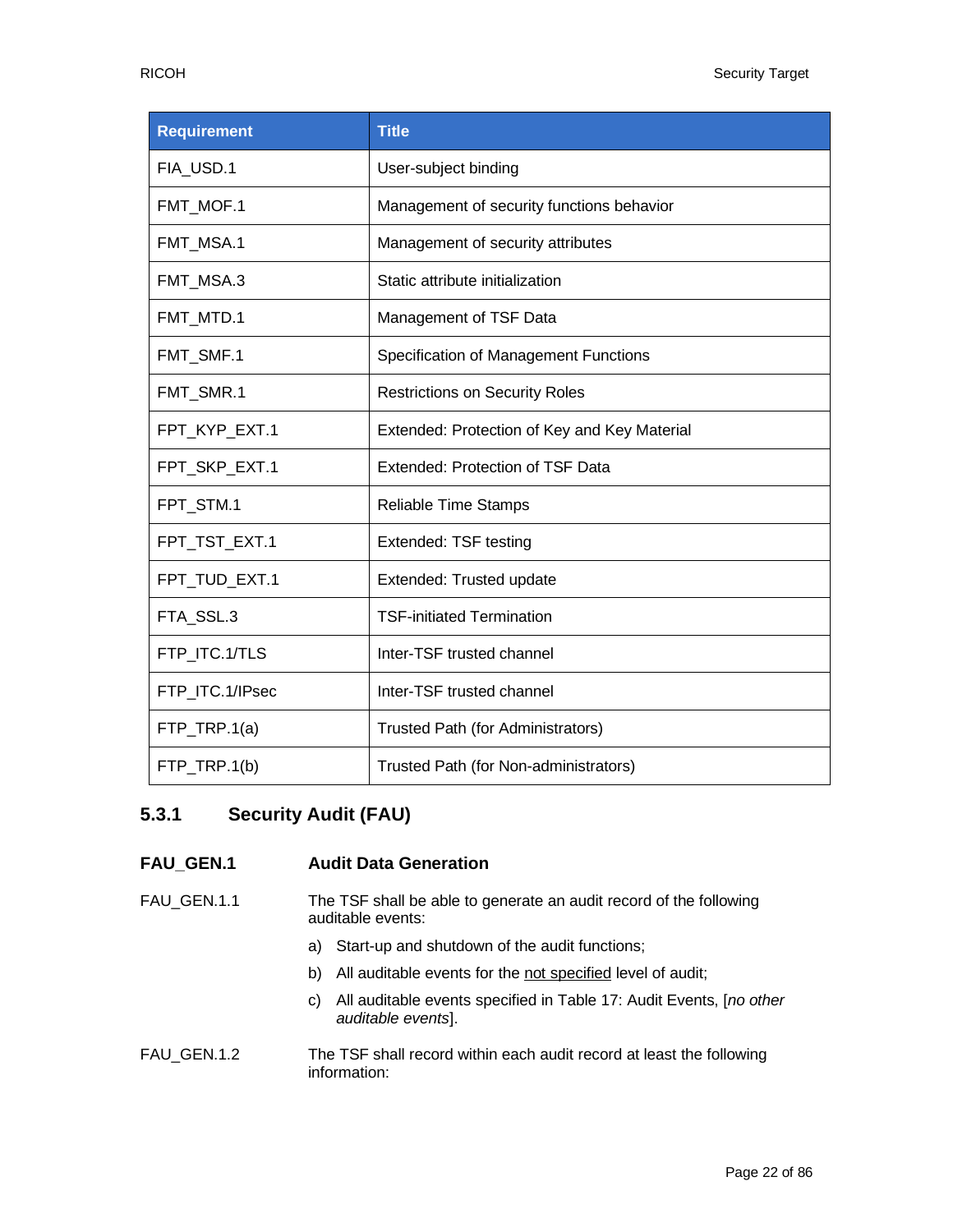- a) Date and time of the event, type of event, subject identity (if applicable), and the outcome (success or failure) of the event; and
- b) For each audit event type, based on the auditable event definitions of the functional components included in the PP/ST, **additional information specified in [Table 17](#page-22-0)**, [*no other audit relevant information*].

<span id="page-22-0"></span>

| <b>Auditable Event</b>                                        | <b>Relevant SFR</b>                          | <b>Additional information</b> |
|---------------------------------------------------------------|----------------------------------------------|-------------------------------|
| Job completion                                                | FDP ACF.1                                    |                               |
| Unsuccessful User<br>authentication                           | FIA_UAU.1                                    |                               |
| Unsuccessful User<br>identification                           | FIA_UID.1                                    |                               |
| Use of management<br>functions                                | FMT_SMF.1                                    | None                          |
| Modification to the group of<br>Users that are part of a role | FMT SMR.1                                    | Type of job                   |
| Changes to the time                                           | FPT STM.1                                    | None                          |
| Failure to establish session                                  | $FTP$ ITC.1, $FTP$ TRP.1(a),<br>FTP TRP.1(b) | None                          |

#### **Table 17: Audit Events**

#### **FAU\_GEN.2 User Identity Association**

FAU GEN.2.1 For audit events resulting from actions of identified users, the TSF shall be able to associate each auditable event with the identity of the user that caused the event.

| <b>FAU SAR.1</b> | <b>Audit Review</b> |
|------------------|---------------------|
|------------------|---------------------|

- FAU\_SAR.1.1 The TSF shall provide [*U.ADMIN*] with the capability to read **all records** from the audit records.
- FAU\_SAR.1.2 The TSF shall provide the audit records in a manner suitable for the user to interpret the information.

#### **FAU\_SAR.2 Restricted Audit Review**

FAU\_SAR.2.1 The TSF shall prohibit all users read access to the audit records, except those users that have been granted explicit read-access.

#### **FAU\_STG.1 Protected Audit Trail Storage**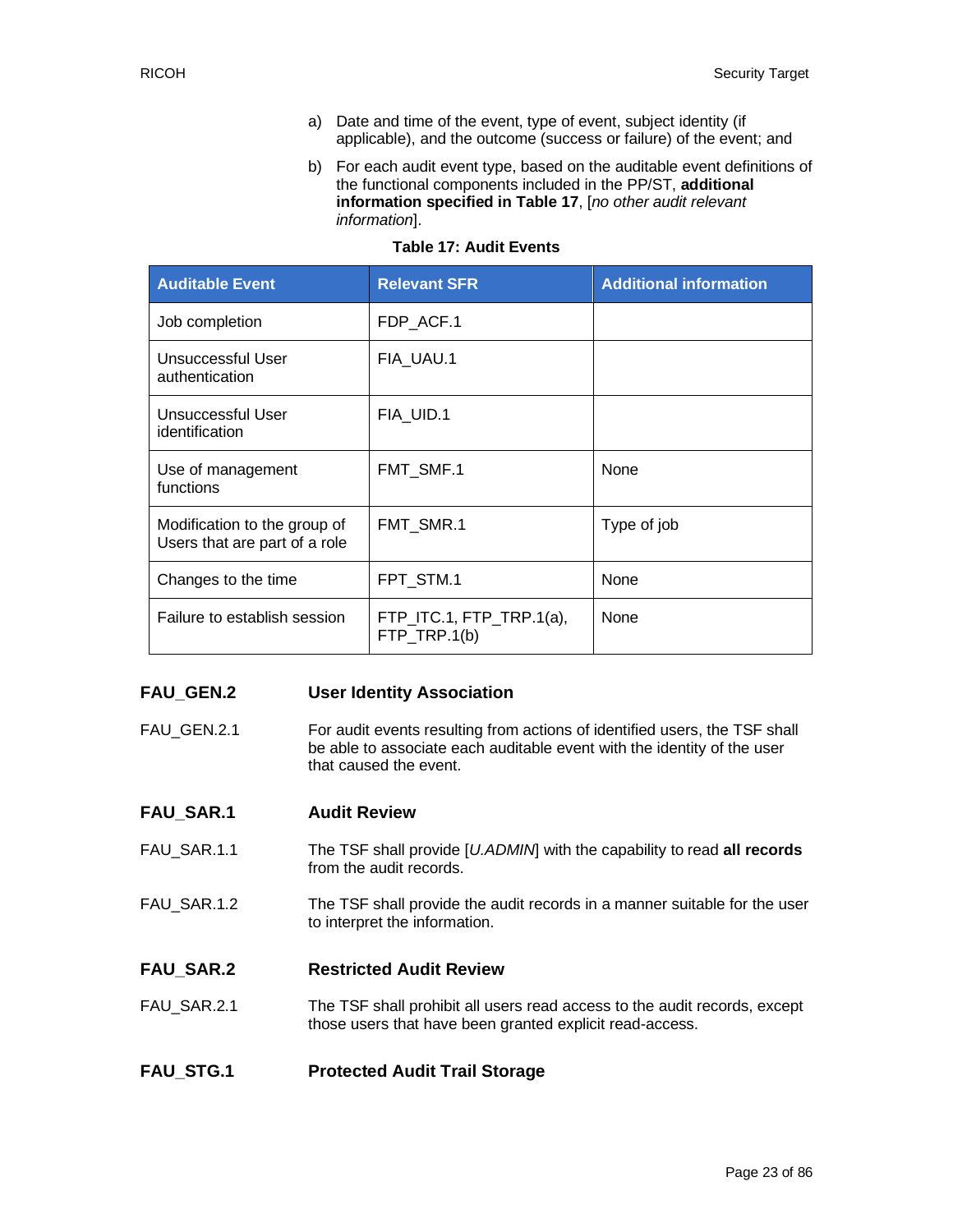- FAU\_STG1.1 The TSF shall protect the stored audit records in the audit trail from unauthorised deletion.
- FAU\_STG1.2 The TSF shall be able to **prevent** unauthorised modifications to the stored audit records in the audit trail.

#### **FAU\_STG\_EXT.1 Protected Audit Event Storage**

FAU\_STG\_EXT.1.1 The TSF shall be able to transmit the generated audit data to an external IT entity using a trusted channel according to FTP ITC.1.

#### **FAU\_STG.4 Prevention of Audit Data Loss**

FAU\_STG.4.1 Refinement The TSF shall [overwrite the oldest stored audit records] and [*no other actions*] if the audit trail is full.

#### **5.3.2 Cryptographic Support (FCS)**

#### **FCS\_CKM.1(a) Cryptographic Key Generation (for asymmetric keys)**

- FCS\_CKM.1.1(a) Refinement The TSF shall generate **asymmetric** cryptographic keys **used for key establishment** in accordance **with [**
	- NIST Special Publication 800-56A, "Recommendation for Pair-Wise Key Establishment Schemes Using Discrete Logarithm Cryptography" for finite field-based key establishment schemes
	- NIST Special Publication 800-56A, "Recommendation for Pair-Wise Key Establishment Schemes Using Discrete Logarithm Cryptography" for elliptic curve-based key establishment schemes and implementing "NIST curves" P256, P-384 and [P-521] (as defined in FIPS PUB 186-4, "Digital Signature Standard")

**]** 

**and specified cryptographic key sizes equivalent to, or greater than, a symmetric key strength of 112 bits.**

#### **FCS\_CKM.1(b)/DAR Cryptographic Key Generation (Symmetric keys)/Data At Rest**

FCS\_CKM.1.1(b)/DAR Refinement The TSF shall generate **symmetric** cryptographic keys **using a Random Bit Generator as specified in FCS\_RBG\_EXT.1 and specified cryptographic key sizes [256 bit] that meet the following: No Standard.**

#### **FCS\_CKM.1(b)/DIM Cryptographic Key Generation (Symmetric keys)/Data In Motion**

FCS\_CKM.1.1(b)/DIM Refinement The TSF shall generate **symmetric** cryptographic keys **using a Random Bit Generator as specified in FCS\_RBG\_EXT.1 and specified cryptographic key sizes [128 bit, 256 bit] that meet the following: No Standard.**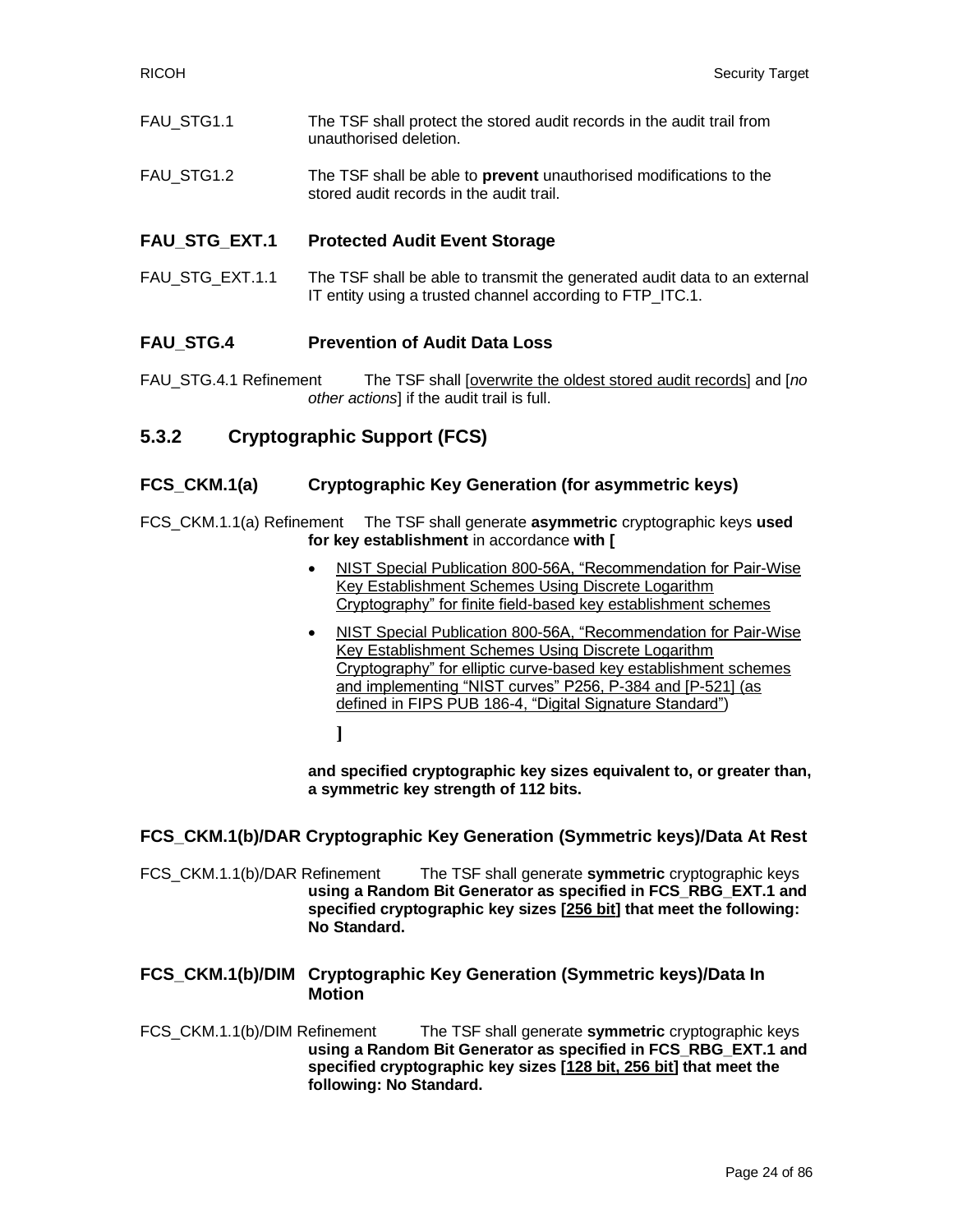#### **FCS\_CKM\_EXT.4 Extended: Cryptographic Key Material Destruction**

FCS\_CKM.4.1 Refinement The TSF shall destroy **all plaintext secret and private cryptographic keys and cryptographic critical security parameters** when no longer needed.

#### **FCS\_CKM.4 Cryptographic Key Destruction**

- FCS\_CKM.4.1 Refinement The TSF shall destro**y** cryptographic keys in accordance with a specified cryptographic key destruction method [
	- For volatile memory, the destruction shall be executed by [selection: removal of power to the memory];
	- For nonvolatile storage, the destruction shall be executed by a [ [single] overwrite consisting of [a new value of a key of the same size]];

] that meets the following: No Standard.

Application Note: This SFR is altered by TD0261.

#### **FCS\_COP.1(a) Cryptographic Operation (Symmetric Encryption/Decryption)**

- FCS\_COP.1.1(a) Refinement The TSF shall perform **encryption and decryption** in accordance with a specified cryptographic algorithm **AES operating in [***CBC mode, GCM mode***]** and cryptographic key sizes **128-bits and 256-bits** that meets the following:
	- **FIPS PUB 197, "Advanced Encryption Standard (AES)"**
	- **[NIST SP 800-38A, NIST SP 800-38D]**

#### **FCS\_COP.1(b) Cryptographic Operation (for Signature Generation/ Verification)**

- FCS\_COP.1.1(b) Refinement The TSF shall perform **cryptographic signature services** in accordance with a **[**
	- RSA Digital Signature Algorithm (rDSA) with key sizes (modulus) of [*2048 bits*]**]**
	- Elliptic Curve Digital Signature Algorithm (ECDSA) with key size of [256 bits or greater]]

that meets the following: [

Case: RSA Digital Signature Algorithm:

• FIPS PUB 186-4, "Digital Signature Standard"

Case: ECDSA Digital Signature Algorithm:

• FIPS PUB 186-4, "Digital Signature Standard"]

#### **FCS\_COP.1(c)/L1 Cryptographic Operation (Hash Algorithm)**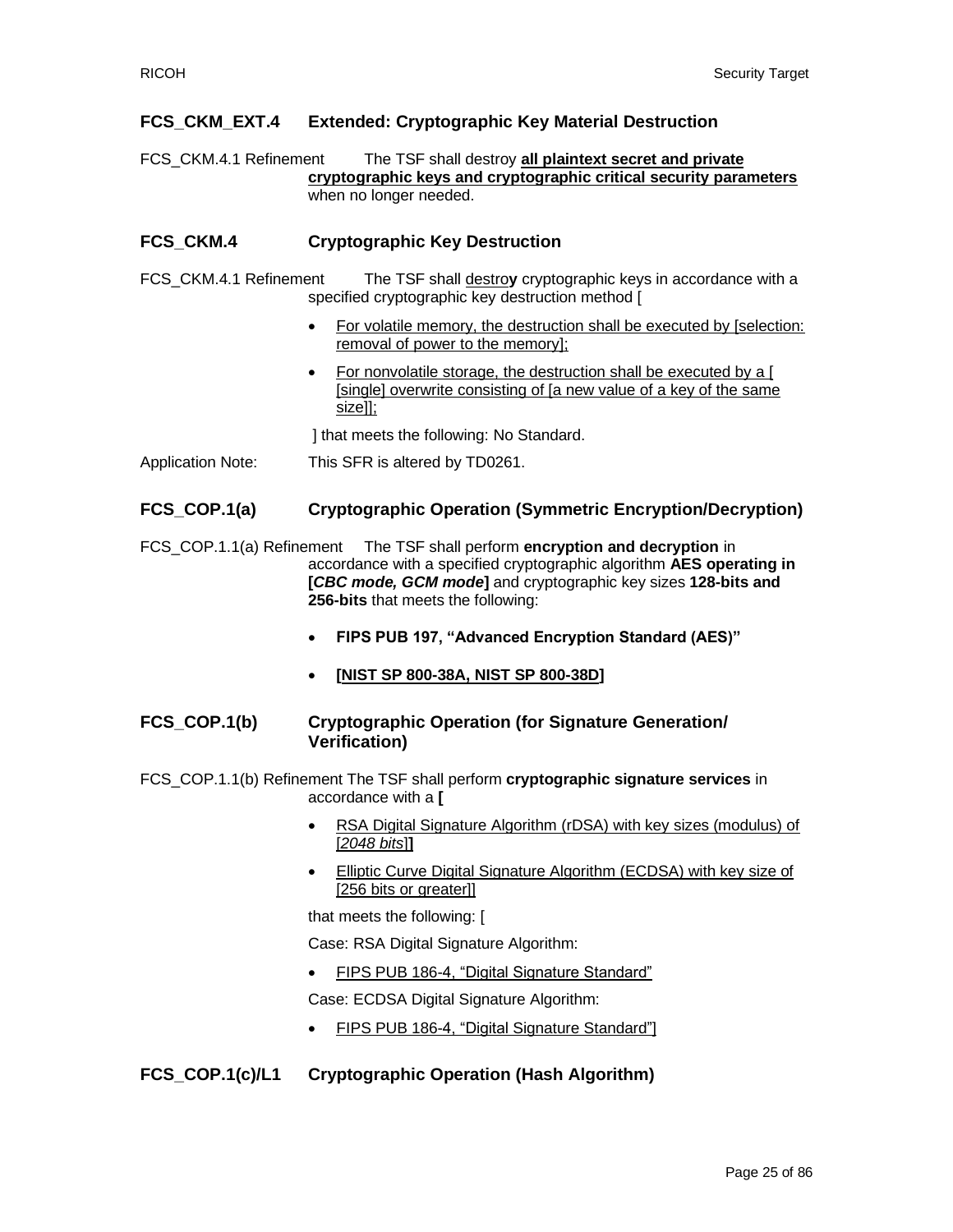FCS\_COP.1.1(c) Refinement The TSF shall perform cryptographic hashing services in accordance with [**SHA-1**] that meet the following: [**ISO/IEC 10118- 3:2004**].

#### **FCS\_COP.1(c)/L2 Cryptographic Operation (Hash Algorithm)**

FCS COP.1.1(c) Refinement The TSF shall perform cryptographic hashing services in accordance with [**SHA-256, SHA-384, SHA-512**] that meet the following: [**ISO/IEC 10118-3:2004**].

#### **FCS\_COP.1(d) Cryptographic Operation (AES Data Encryption/Decryption)**

FCS\_COP.1.1(d) The TSF shall perform **data encryption and decryption** in accordance with a specified cryptographic algorithm **AES used in [CBC] mode** and cryptographic key sizes **[256 bits]** that meet the following: **AES as specified in ISO/IEC 18033-3, [CBC as specified in ISO/IEC 10116].**

#### **FCS\_COP.1(f) Cryptographic Operation (Key Encryption)**

FCS\_COP.1.1(f) Refinement The TSF shall perform **key encryption and decryption** in accordance with a specified cryptographic algorithm **AES used in [[CBC] mode]** and cryptographic key sizes **[256 bits]** that meet the following: **AES as specified in ISO /IEC 18033-3, [CBC as specified in ISO/IEC 10116]**.

#### **FCS\_COP.1(g) Cryptographic Operation (for keyed-hash message authentication)**

FCS\_COP.1.1(g) Refinement The TSF shall perform **keyed-hash message authentication** in accordance with a specified cryptographic algorithm **HMAC-**[**SHA-256, SHA-384, SHA-512**], key size [**64 (when using SHA-256), 128 (when using SHA-384 or SHA-512)**], and message digest sizes [**256, 384, 512**] bits that meet the following: **FIPS PUB 198-1, "The Keyed-Hash Message Authentication Code, and FIPS PUB 180-3, "Secure Hash Standard."**

#### **FCS\_HTTPS\_EXT.1 Extended: HTTPS selected**

- FCS HTTPS EXT.1.1 The TSF shall implement the HTTPS protocol that complies with RFC 2818.
- FCS\_HTTPS\_EXT.1.2 The TSF shall implement the HTTPS protocol using TLS as specified in FCS TLS EXT.1.

#### **FCS\_IPSEC\_EXT.1 Extended: IPsec selected**

- FCS\_IPSEC\_EXT.1.1 The TSF shall implement the IPsec architecture as specified in RFC 4301.
- FCS\_IPSEC\_EXT.1.2 The TSF shall implement [transport mode].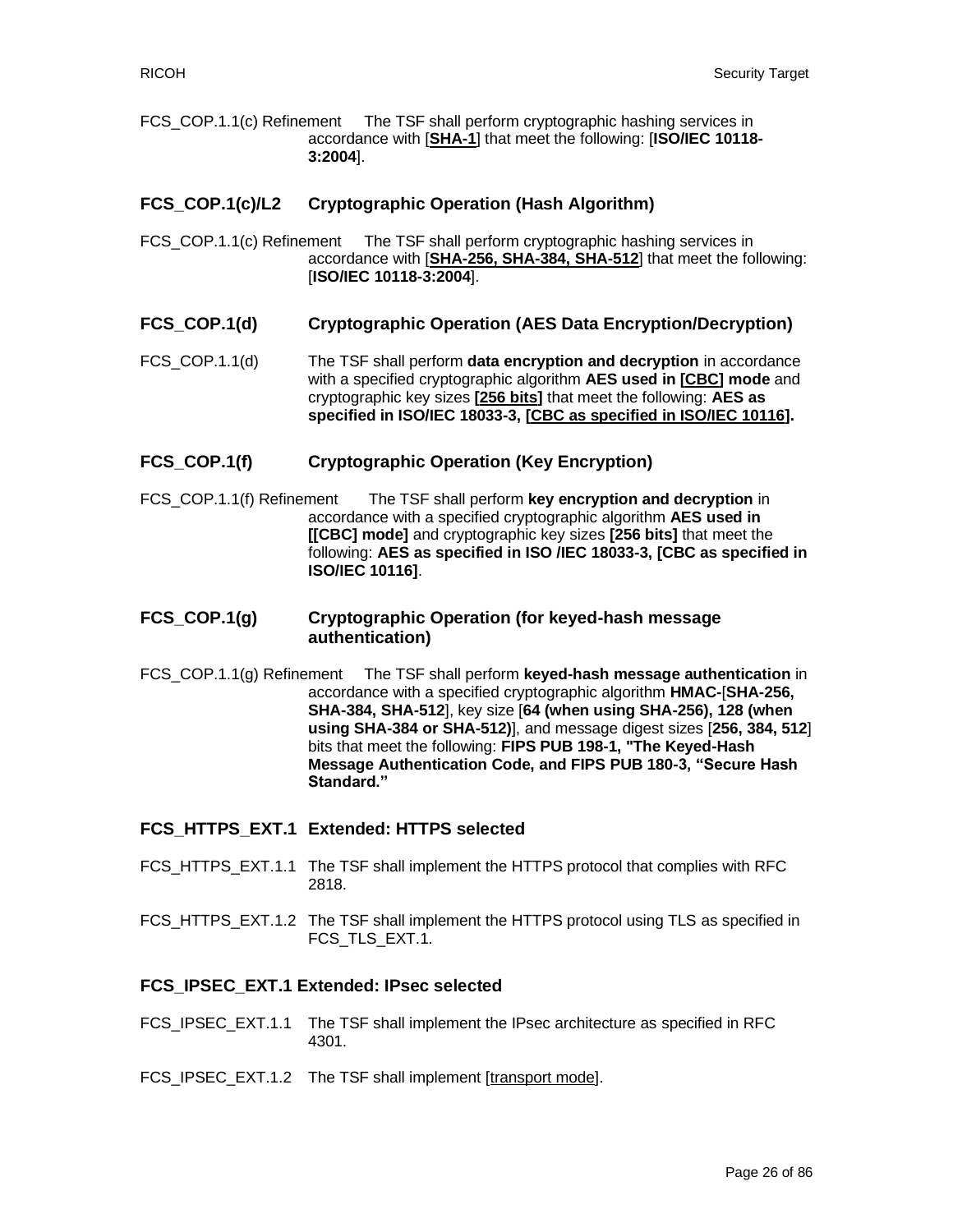- FCS\_IPSEC\_EXT.1.3 The TSF shall have a nominal, final entry in the SPD that matches anything that is otherwise unmatched and discards it.
- FCS IPSEC EXT.1.4 The TSF shall implement the IPsec protocol ESP as defined by RFC 4303 using [the cryptographic algorithms AES-CBC-128 (as specified by RFC 3602) together with a Secure Hash Algorithm (SHA)-based HMAC, AES-CBC256 (as specified by RFC 3602) together with a Secure Hash Algorithm (SHA)-based HMAC].
- FCS\_IPSEC\_EXT.1.5 The TSF shall implement the protocol: [IKEv1, using Main Mode for Phase 1 exchanges, as defined in RFCs 2407, 2408, 2409, RFC 4109, [no other RFCs for extended sequence numbers], and [RFC 4868 for hash functions];].
- FCS\_IPSEC\_EXT.1.6 The TSF shall ensure the encrypted payload in the [IKEv1] protocol uses the cryptographic algorithms [no other algorithm].
- FCS\_IPSEC\_EXT.1.7 The TSF shall ensure that IKEv1 Phase 1 exchanges use only main mode.
- FCS\_IPSEC\_EXT.1.8 The TSF shall ensure that [IKEv1 SA lifetimes can be established based on [length of time, where the time values can be limited to: 24 hours for Phase 1 SAs and 8 hours for Phase 2 SAs]]
- FCS\_IPSEC\_EXT.1.9 The TSF shall ensure that all IKE protocols implement DH Groups 14 (2048-bit MODP), and [[No *other DH groups*]].
- FCS\_IPSEC\_EXT.1.10\_The TSF shall ensure that all IKE protocols perform Peer Authentication using the [RSA] algorithm and Pre-shared Keys.
- Application Note: This SFR is altered by TD0157
- **FCS\_KYC\_EXT.1 Extended: Key Chaining**
- FCS KYC EXT.1.1 The TSF shall maintain a key chain of: [intermediate keys originating from one or more submask(s) to the BEV or DEK using the following method(s): [key encryption as specified in FCS\_COP.1(f)]] while maintaining an effective strength of [256 bits].

#### **FCS\_RBG\_EXT.1 Extended: Cryptographic Operation (Random Bit Generation)**

- FCS RBG EXT.1.1 The TSF shall perform all deterministic random bit generation services in accordance with [NIST SP 800-90A] using [Hash\_DRBG (**any SHA-256**)].
- FCS\_RBG\_EXT.1.2 The deterministic RBG shall be seeded by at least one entropy source that accumulates entropy from [[*one(1)*] hardware-based noise source(s)] with a minimum of [256 bits] of entropy at least equal to the greatest security strength, according to ISO/IEC 18031:2011 Table C.1 "Security Strength Table for Hash Functions", of the keys and hashes that it will generate.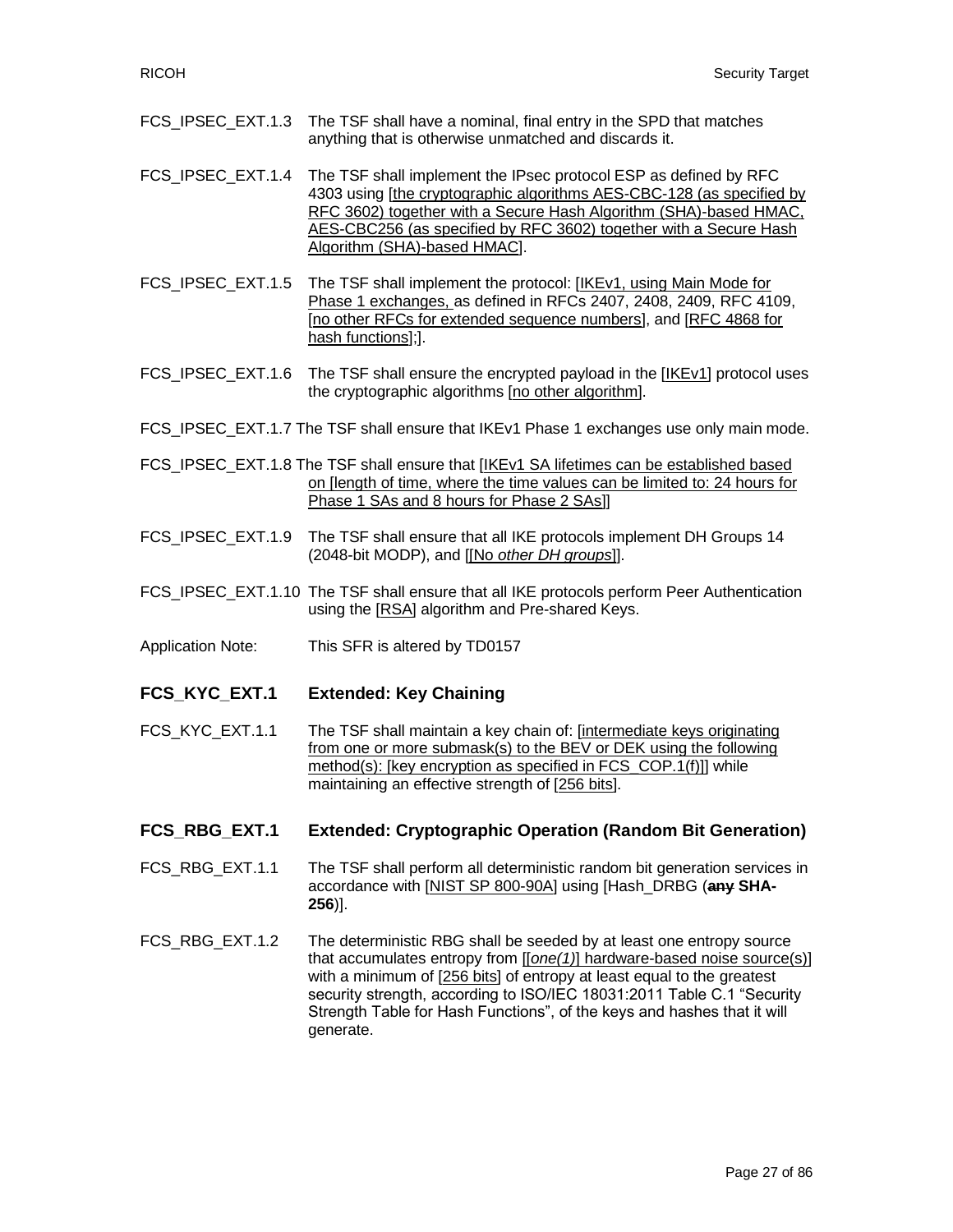#### **FCS\_TLS\_EXT.1 Extended: TLS selected**

FCS TLS EXT.1.1 The TSF shall implement one or more of the following protocols [TLS 1.2] (RFC 5246)] supporting the following cipher suites:

- $\Gamma$
- TLS\_DHE\_RSA\_WITH\_AES\_128\_CBC\_ SHA256
- TLS\_DHE\_RSA\_WITH\_AES\_256\_CBC\_ SHA256
- TLS\_ECDHE\_RSA\_WITH\_AES\_128\_CBC\_SHA256
- TLS\_ECDHE\_RSA\_WITH\_AES\_256\_CBC\_SHA384
- TLS\_ECDHE\_RSA\_WITH\_AES\_128\_GCM\_SHA256
- TLS\_ECDHE\_RSA\_WITH\_AES\_256\_GCM\_SHA384]

Application Note: This SFR is altered by TD0474

#### **5.3.3 User Data Protection (FDP)**

#### **FDP\_ACC.1 Subset access control**

FDP\_ACC.1.1 Refinement The TSF shall enforce the **User Data Access Control SFP** on subjects, objects, and operations among subjects and objects specified in **Table 2 and Table3** [Table 18](#page-27-0) **and** [Table 19](#page-30-0)**.**

#### **FDP\_ACF.1 Security attribute based access control**

- FDP\_ACF.1.1 Refinement The TSF shall enforce the **User Data Access Control SFP** to objects based on the following: subjects, objects, and attributes specified in **Table 2 and Table3** [Table 18](#page-27-0) **and** [Table 19](#page-30-0)**.**
- FDP\_ACF.1.2 Refinement: The TSF shall enforce the following rules to determine if an operation among controlled subjects and controlled objects is allowed: **rules governing access among controlled subjects and controlled objects using controlled operations on controlled objects specified in Table 2 and Table3** [Table 18](#page-27-0) **and** [Table 19](#page-30-0)**.**

FDP\_ACF.1.3 Refinement: The TSF shall explicitly authorise access of subjects to objects based on the following additional rules: [*no additional rules*].

FDP\_ACF.1.4 Refinement: The TSF shall explicitly deny access of subjects to objects based on the following additional rules: [*no additional rules*].

#### **Table 18: D.USER.DOC Access Control SFP**

<span id="page-27-0"></span>

|              |            | "Create"                              | "Read"                                        | "Modify"                  | "Delete"                  |
|--------------|------------|---------------------------------------|-----------------------------------------------|---------------------------|---------------------------|
| Print (+PRT) | Operation: | Submit a<br>document to<br>be printed | View image<br>or Release<br>printed<br>output | Modify stored<br>document | Delete stored<br>document |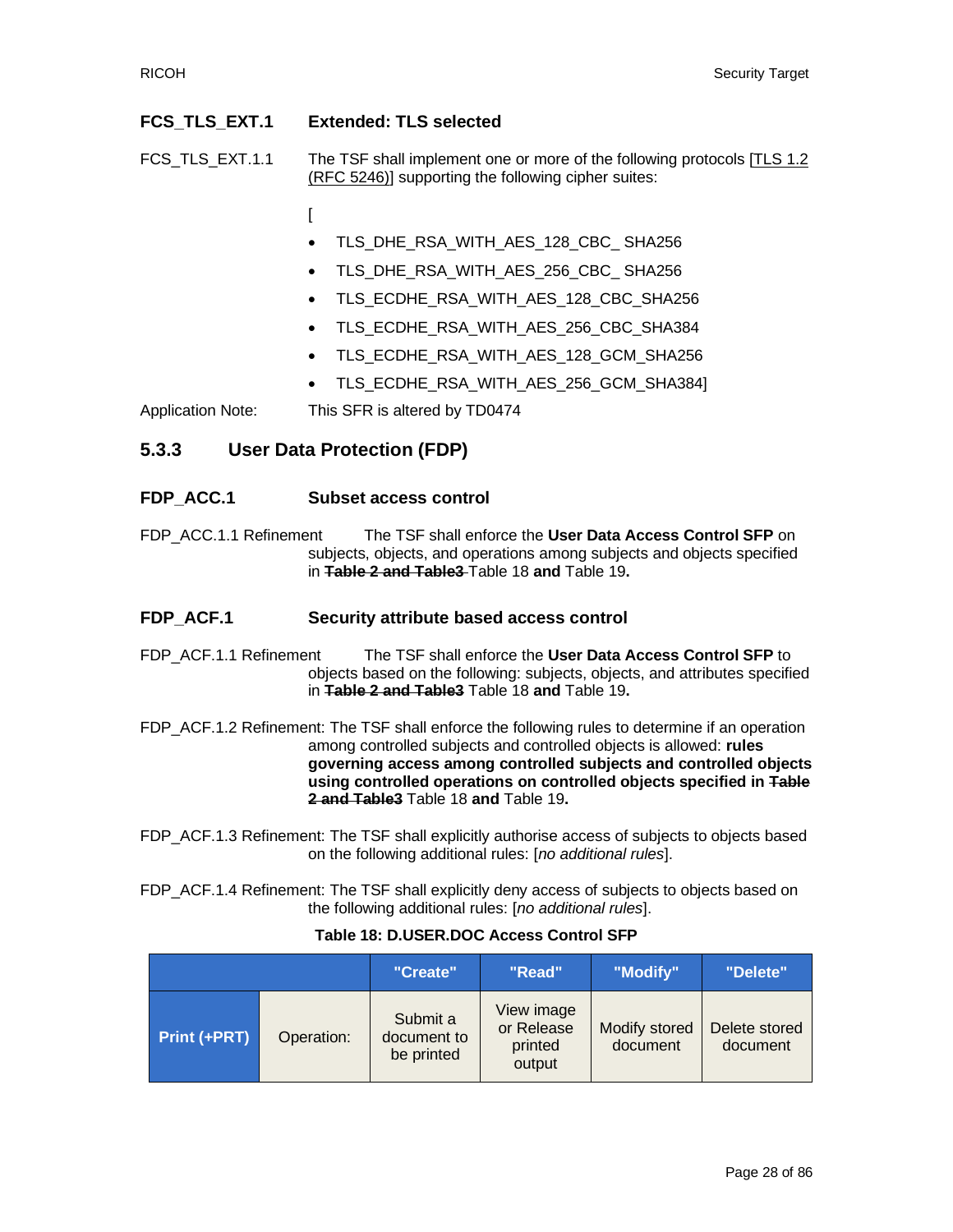|                                    |                     | "Create"                             | "Read"                                                           | "Modify"                      | "Delete"                |
|------------------------------------|---------------------|--------------------------------------|------------------------------------------------------------------|-------------------------------|-------------------------|
|                                    | Job owner           | Allowed<br>(note 1)                  | View:<br>Allowed<br>Release:<br>allowed                          | No function                   | Allowed                 |
|                                    | <b>U.ADMIN</b>      | No function                          | View: no<br>function<br>Release: no<br>function                  | No function                   | Allowed                 |
|                                    | <b>U.NORMAL</b>     | Allowed                              | Denied                                                           | Denied                        | Denied                  |
|                                    | Unauthentica<br>ted | (condition 1)                        | Denied                                                           | Denied                        | Denied                  |
|                                    | Operation:          | Submit a<br>document for<br>scanning | View<br>scanned<br>image                                         | <b>Modify stored</b><br>image | Delete stored<br>image  |
| <b>Scan</b><br>$(+SCN)$            | Job owner           | Allowed<br>(note 2)                  | Allowed                                                          | No function                   | Allowed                 |
|                                    | <b>U.ADMIN</b>      | No function                          | No function                                                      | No function                   | Allowed                 |
|                                    | <b>U.NORMAL</b>     | Allowed                              | Denied                                                           | Denied (No<br>function)       | Denied (No<br>function) |
|                                    | Unauthentica<br>ted | Denied                               | Denied                                                           | Denied (No<br>function)       | Denied (No<br>function) |
|                                    | Operation:          | Submit a<br>document for<br>copying  | View<br>scanned<br>image or<br>Release<br>printed copy<br>output | Modify stored<br>image        | Delete stored<br>image  |
| <b>Copy</b><br>$\overline{(+CPY)}$ | Job owner           | Allowed<br>(note 2)                  | View: no<br>function<br>Release: no<br>function                  | No function                   | No function             |
|                                    | <b>U.ADMIN</b>      | No function                          | View: no<br>function<br>Release: no<br>function                  | No function                   | No function             |
|                                    | <b>U.NORMAL</b>     | Allowed                              | Denied                                                           | Denied (No<br>function)       | Denied (No<br>function) |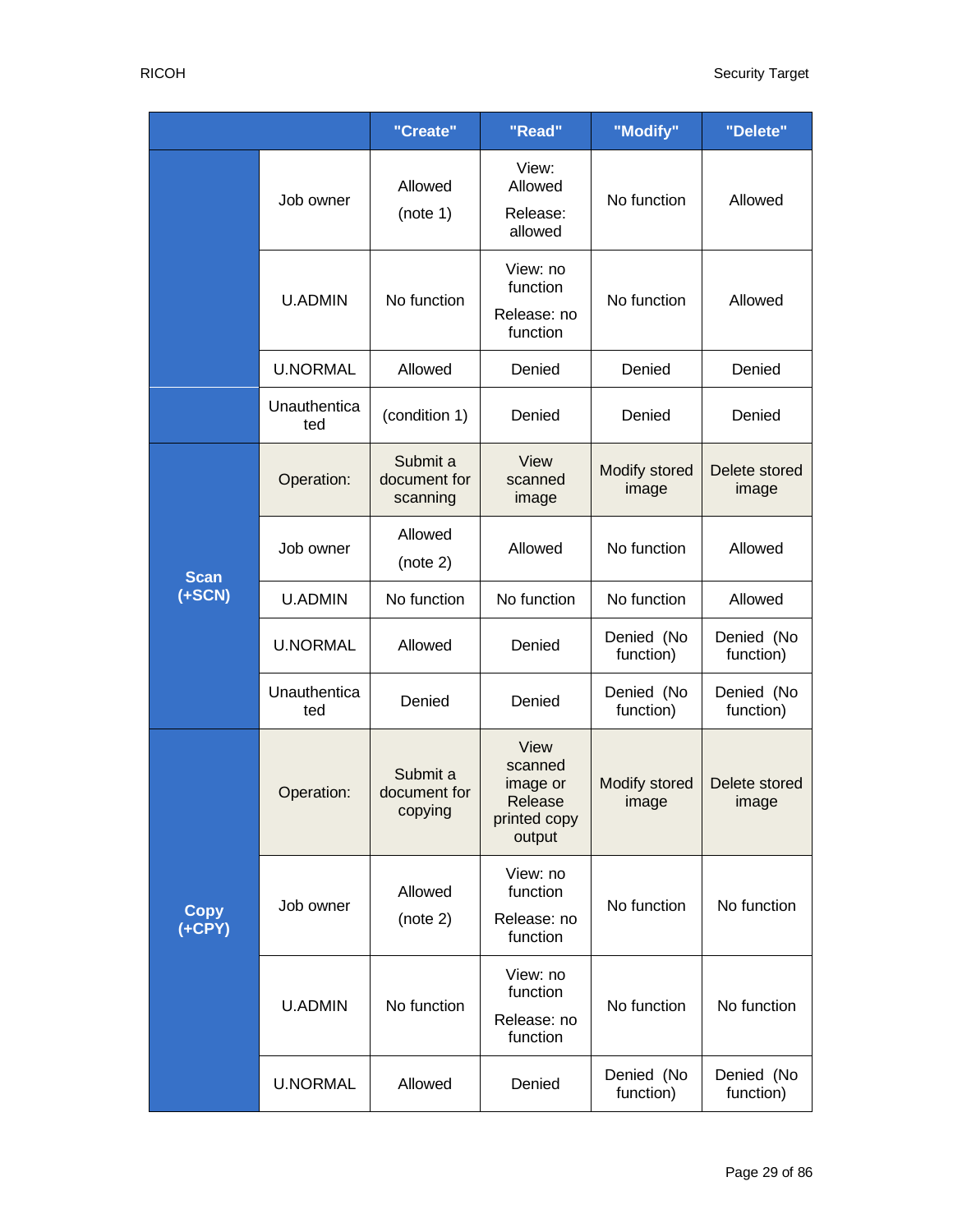|                                    |                     | "Create"                                 | "Read"                                                   | "Modify"                           | "Delete"                           |
|------------------------------------|---------------------|------------------------------------------|----------------------------------------------------------|------------------------------------|------------------------------------|
|                                    | Unauthentica<br>ted | Denied                                   | Denied                                                   | Denied (No<br>function)            | Denied (No<br>function)            |
|                                    | Operation:          | Submit a<br>document to<br>send as a fax | View<br>scanned<br>image                                 | Modify stored<br>image             | Delete stored<br>image             |
| <b>Fax send</b>                    | Job owner           | Allowed<br>(note 2)                      | Allowed                                                  | No function                        | Allowed                            |
| (+FAXOUT)                          | <b>U.ADMIN</b>      | No function                              | No function                                              | No function                        | Allowed                            |
|                                    | <b>U.NORMAL</b>     | Allowed                                  | Denied                                                   | Denied (No<br>function)            | Denied (No<br>function)            |
|                                    | Unauthentica<br>ted | Denied                                   | Denied                                                   | Denied (No<br>function)            | Denied (No<br>function)            |
| <b>Fax receive</b><br>(+FAXIN)     | Operation:          | Receive a<br>fax and store<br>it         | View fax<br>image or<br>Release<br>printed fax<br>output | Modify image<br>of received<br>fax | Delete image<br>of received<br>fax |
|                                    | Fax owner           | Allowed<br>(note 3)                      | View:<br>allowed<br>Release:<br>allowed                  | No function                        | Allowed                            |
|                                    | <b>U.ADMIN</b>      | Allowed<br>(note 4)                      | View: no<br>function<br>Release: no<br>function          | No function                        | No function                        |
|                                    | <b>U.NORMAL</b>     | Allowed<br>(note 4)                      | Denied                                                   | Denied                             | Denied                             |
|                                    | Unauthentica<br>ted | Allowed                                  | Denied                                                   | Denied                             | Denied                             |
|                                    | Operation:          | <b>Store</b><br>document                 | Retrieve<br>stored<br>document                           | <b>Modify stored</b><br>document   | Delete stored<br>document          |
| Storage /<br>retrieval<br>$(+DSR)$ | Job owner           | Allowed<br>(note 1)                      | Allowed                                                  | Denied                             | Allowed                            |
|                                    | <b>U.ADMIN</b>      | No function                              | Denied                                                   | Denied                             | Allowed                            |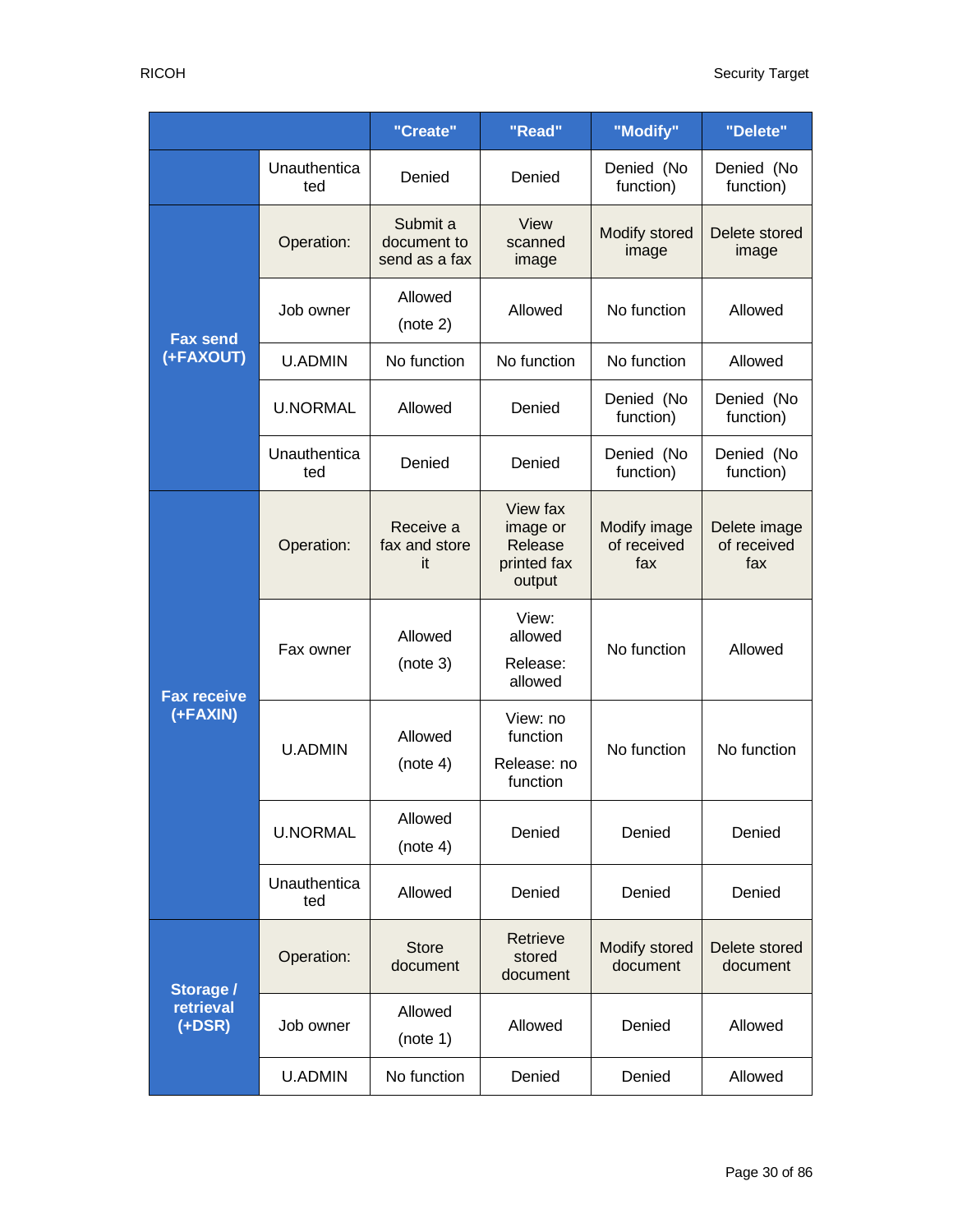|                     | "Create"      | "Read" | "Modify" | "Delete" |
|---------------------|---------------|--------|----------|----------|
| <b>U.NORMAL</b>     | Allowed       | Denied | Denied   | Denied   |
| Unauthentica<br>ted | (condition 1) | Denied | Denied   | Denied   |

#### **Table 19: D.USER.JOB Access Control SFP**

<span id="page-30-0"></span>

|                              |                     | "Create"               | "Read"                      | "Modify"               | "Delete"               |
|------------------------------|---------------------|------------------------|-----------------------------|------------------------|------------------------|
|                              | Operation:          | Create print<br>job    | View print<br>queue / log   | Modify print<br>job    | Cancel print<br>job    |
|                              | Job owner           | (note 1)               | Allowed                     | No function            | Allowed                |
| Print (+PRT)                 | <b>U.ADMIN</b>      | No function            | Allowed                     | No function            | Allowed                |
|                              | <b>U.NORMAL</b>     | Allowed                | Allowed                     | Denied                 | Denied                 |
|                              | Unauthentica<br>ted | Denied                 | Allowed                     | Denied                 | Denied                 |
|                              | Operation:          | Create scan<br>job     | View scan<br>status / log   | Modify scan<br>job     | Cancel scan<br>job     |
|                              | Job owner           | (note 2)               | Allowed                     | No function            | Allowed                |
| <b>Scan</b><br>$(+SCN)$      | <b>U.ADMIN</b>      | No function            | Allowed                     | No function            | Allowed                |
|                              | <b>U.NORMAL</b>     | Allowed                | Allowed                     | Denied                 | Denied                 |
|                              | Unauthentica<br>ted | Denied                 | Denied                      | Denied                 | Denied                 |
|                              | Operation:          | Create copy<br>job     | View copy<br>status / log   | Modify copy<br>job     | Cancel copy<br>job     |
|                              | Job owner           | (note 2)               | Allowed                     | No function            | Allowed                |
| <b>Copy</b><br>$(+CPY)$      | <b>U.ADMIN</b>      | No function            | Allowed                     | No function            | Denied                 |
|                              | <b>U.NORMAL</b>     | Allowed                | Allowed                     | Denied                 | Denied                 |
|                              | Unauthentica<br>ted | Denied                 | Denied                      | Denied                 | Denied                 |
|                              | Operation:          | Create fax<br>send job | View fax job<br>queue / log | Modify fax<br>send job | Cancel fax<br>send job |
| <b>Fax send</b><br>(+FAXOUT) | Job owner           | (note 2)               | Allowed                     | Allowed                | no function            |
|                              | <b>U.ADMIN</b>      | No function            | Allowed                     | No function            | no function            |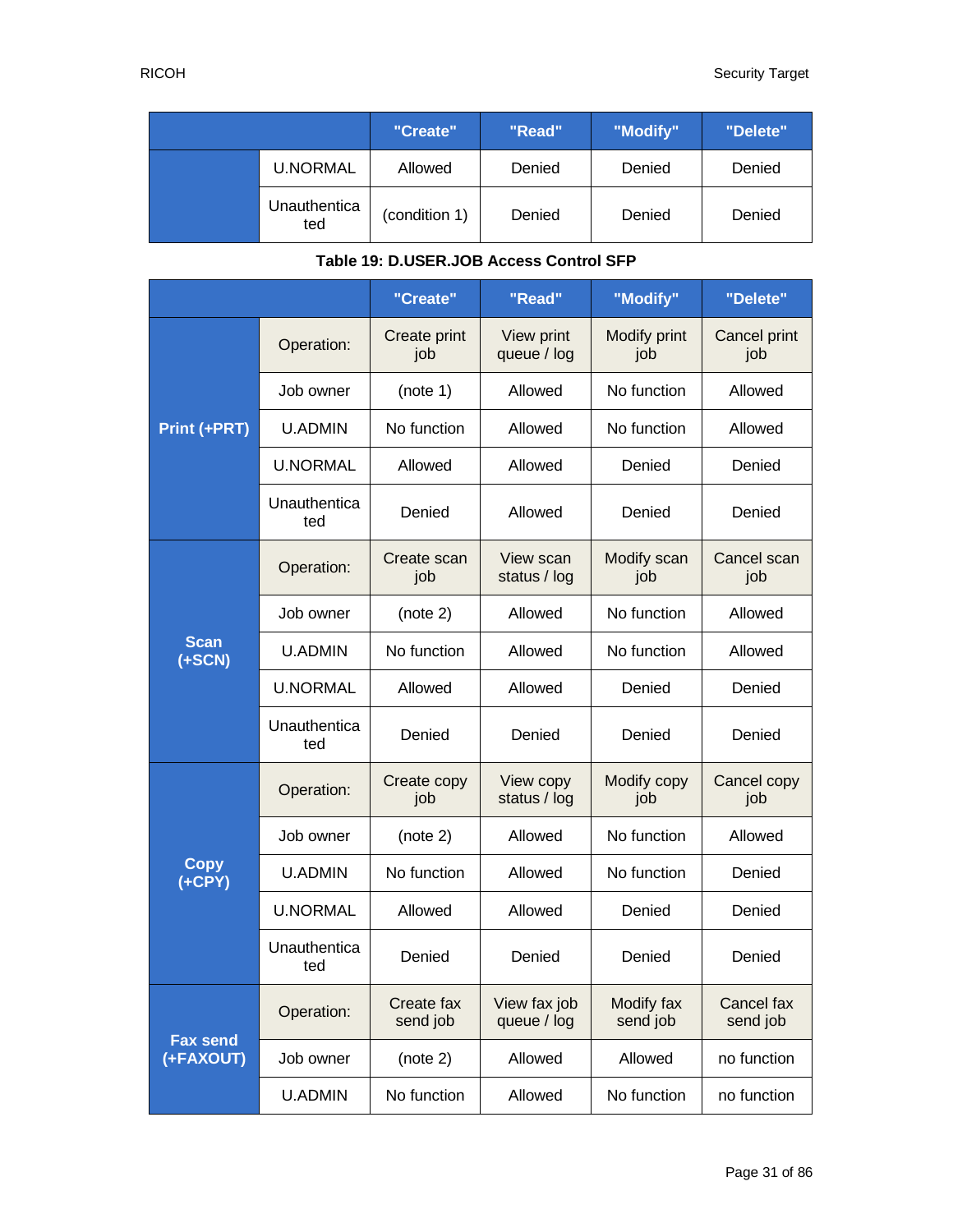|                                    |                     | "Create"                             | "Read"                              | "Modify"                                    | "Delete"                             |
|------------------------------------|---------------------|--------------------------------------|-------------------------------------|---------------------------------------------|--------------------------------------|
|                                    | <b>U.NORMAL</b>     | Allowed                              | Allowed                             | Denied                                      | Denied                               |
|                                    | Unauthentica<br>ted | Denied                               | Denied                              | Denied                                      | Denied                               |
|                                    | Operation:          | Create fax<br>receive job            | View fax<br>receive<br>status / log | Modify fax<br>receive job                   | Cancel fax<br>receive job            |
|                                    | Fax owner           | (note 3)                             | Allowed                             | No Function                                 | Allowed                              |
| <b>Fax receive</b><br>(+FAXIN)     | <b>U.ADMIN</b>      | (note 4)                             | Allowed                             | No function                                 | Allowed                              |
|                                    | <b>U.NORMAL</b>     | (note 4)                             | Allowed                             | Denied                                      | Denied                               |
|                                    | Unauthentica<br>ted | Allowed                              | Denied                              | Denied                                      | Denied                               |
|                                    | Operation:          | Create<br>storage /<br>retrieval job | View storage<br>/ retrieval log     | <b>Modify</b><br>storage /<br>retrieval job | Cancel<br>storage /<br>retrieval job |
| Storage /<br>retrieval<br>$(+DSR)$ | Job owner           | (note 1)                             | Allowed                             | No function                                 | No function                          |
|                                    | <b>U.ADMIN</b>      | No function                          | Allowed                             | No function                                 | No function                          |
|                                    | <b>U.NORMAL</b>     | Allowed                              | Allowed                             | Denied                                      | Denied                               |
|                                    | Unauthentica<br>ted | (condition 1)                        | Denied                              | Denied                                      | Denied                               |

Application notes:

Condition 1: Jobs submitted by unauthenticated users must contain a credential that the TOE can use to identify the Job Owner.

See also the following Notes that are referenced in **Table 2 and Table3** [Table 18](#page-27-0) **and** [Table 19](#page-30-0)**.**

- Note 1: Job Owner is identified by a credential or assigned to an authorized User as part of the process of submitting a print or storage Job.
- Note 2: Job Owner is assigned to an authorized User as part of the process of initiating a scan, copy, fax send, or retrieval Job.
- Note 3: Job Owner of received faxes is assigned by default or configuration. Minimally, ownership of received faxes is assigned to a specific user or U.ADMIN role.
- Note 4: PSTN faxes are received from outside of the TOE, they are not initiated by Users of the TOE.
- Note 5: Viewing is not permitted and releasing the document is permitted.
- Note 6: Secure Fax must be enabled.

#### **FDP\_DSK\_EXT.1 Extended: Protection of Data on Disk**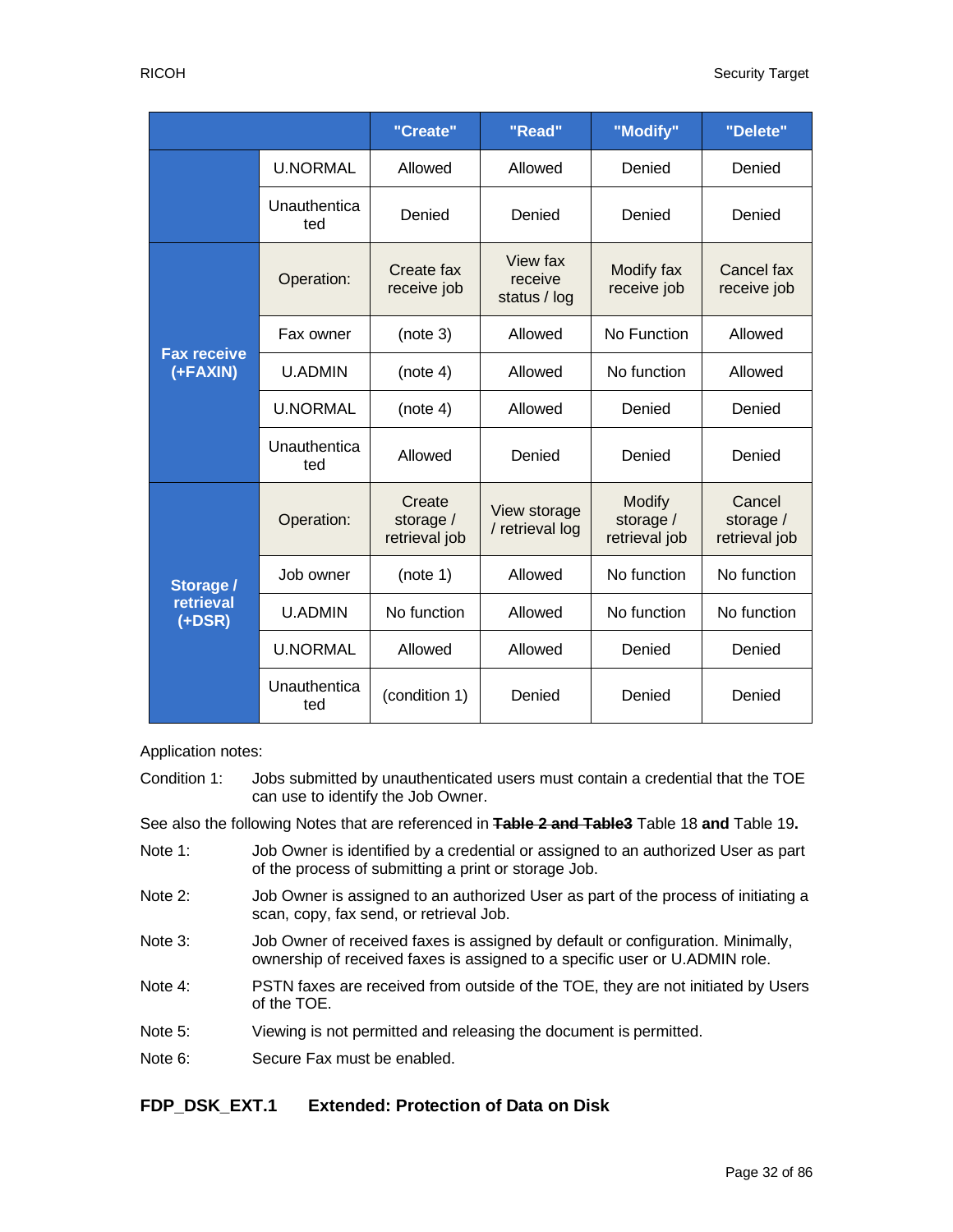| FDP DSK EXT.1.1 | The TSF shall [perform encryption in accordance with FCS_COP.1(d)]     |
|-----------------|------------------------------------------------------------------------|
|                 | such that any Field-Replaceable Nonvolatile Storage Device contains no |
|                 | plaintext User Document Data and no plaintext confidential TSF Data.   |

FDP\_DSK\_EXT.1.2 The TSF shall encrypt all protected data without user intervention.

#### **FDP\_FXS\_EXT.1 Extended: Fax separation**

FDP\_FXS\_EXT.1.1 The TSF shall prohibit communication via the fax interface, except transmitting or receiving User Data using fax protocols.

#### **FDP\_RIP.1(a) Subset residual information protection**

FDP\_RIP.1.1(a) Refinement The TSF shall ensure that any previous information content of a resource is made unavailable **by overwriting data** upon the **deallocation of the resource from** the following objects: **D.USER.DOC.**

#### **5.3.4 Identification and Authentication (FIA)**

- **FIA\_AFL.1 Authentication Failure Management**
- FIA\_AFL.1.1 The TSF shall detect when [an administrator configurable positive integer within [*1 to 5*]] unsuccessful authentication attempts occur related to [
	- User authentication using the Operation Panel
	- User authentication using WIM from the client computer
	- User authentication when printing from the client computer
	- User authentication when using LAN Fax from the client computer].
- FIA\_AFL.1.2 When the defined number of unsuccessful authentication attempts has been [met], the TSF shall [lock the user account for an administrator configurable time period.].
- Application Note: This SFR applies only to internal identification and authentication.

#### **FIA\_ATD.1 User attribute definition**

FIA\_ATD.1.1 The TSF shall maintain the following list of security attributes belonging to individual users: [*Login User Name, User Role, Available Functions List*]

#### **FIA\_PMG\_EXT.1 Extended: Password Management**

- FIA PMG EXT.1.1 The TSF shall provide the following password management capabilities for User passwords:
	- a) Passwords shall be able to be composed of any combination of upper and lower case letters, numbers, and the following special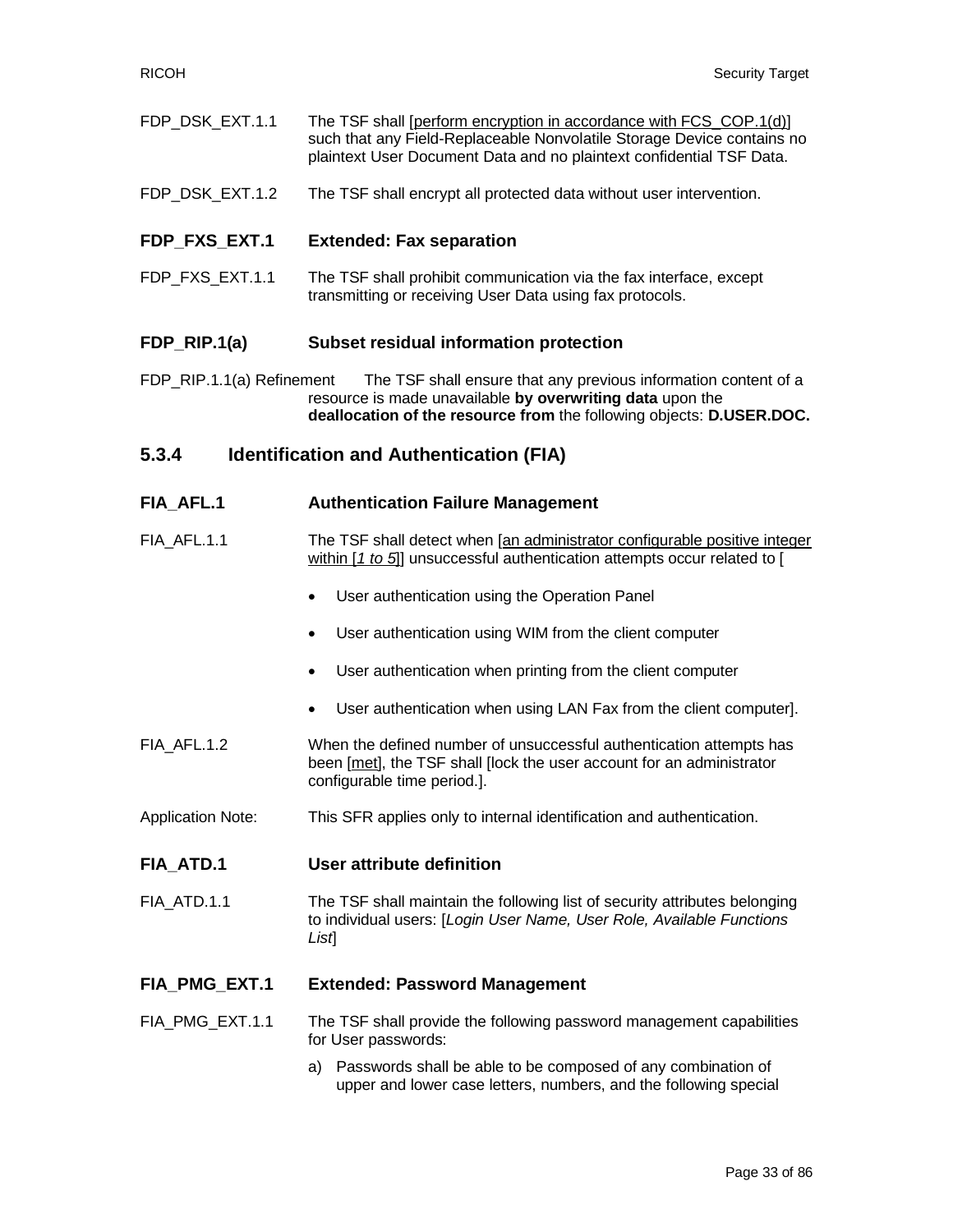characters: ["!", " $@$ ", "#", "\$", "%", "^", "&", "-", ".", "/", ":", ";", "<", "=", ">", "?", "[", "\", "]", "\_", "`", "{", "|", "}", "~"]];

b) Minimum password length shall be settable by an Administrator, and have the capability to require passwords of 15 characters or greater;

#### **FIA\_PSK\_EXT.1 Extended: Pre-Shared Key Composition**

- FIA\_PSK\_EXT.1.1 The TSF shall be able to use pre-shared keys for IPsec.
- FIA\_PSK\_EXT.1.2 The TSF shall be able to accept text-based pre-shared keys that are:
	- 22 characters in length and [*1-32 characters*];
	- composed of any combination of upper and lower case letters, numbers, and special characters (that include: "!", "@", "#", "\$", "%", "", " $\&$ ", " $\frac{1}{2}$ ", " $\left(\frac{1}{2}$ ", and " $\right)$ ").
- FIA\_PSK\_EXT.1.3 The TSF shall condition the text-based pre-shared keys by using [SHA-256] and be able to [use no other pre-shared keys].

#### **FIA\_UAU.1 Timing of authentication**

- FIA\_UAU.1.1 Refinement The TSF shall allow [*the viewing of the list of user jobs, WIM Help, system status, counter and information of inquiries, and creation of fax reception and print jobs*] on behalf of the user to be performed before the user is authenticated.
- FIA\_UAU.1.2 The TSF shall require each user to be successfully authenticated before allowing any other TSF-mediated actions on behalf of that user.

#### **FIA\_UAU.7 Protected Authentication Feedback**

FIA\_UAU.7.1 The TSF shall provide only [*displaying dummy characters as authentication feedback on the Operation Panel and through WIM*] to the user while the authentication is in progress.

#### **FIA\_UID.1 Timing of identification**

- FIA\_UID.1.1 Refinement The TSF shall allow [*the viewing of the list of user jobs, WIM Help, system status, counter and information of inquiries, creation of fax reception jobs, and creation of print jobs*] on behalf of the user to be performed before the user is identified.
- FIA\_UID.1.2 The TSF shall require each user to be successfully identified before allowing any other TSF-mediated actions on behalf of that user.

#### **FIA\_USB.1 User-subject binding**

FIA\_USB.1.1 The TSF shall associate the following user security attributes with subjects acting on the behalf of that user: [*username, available function list, and user role*].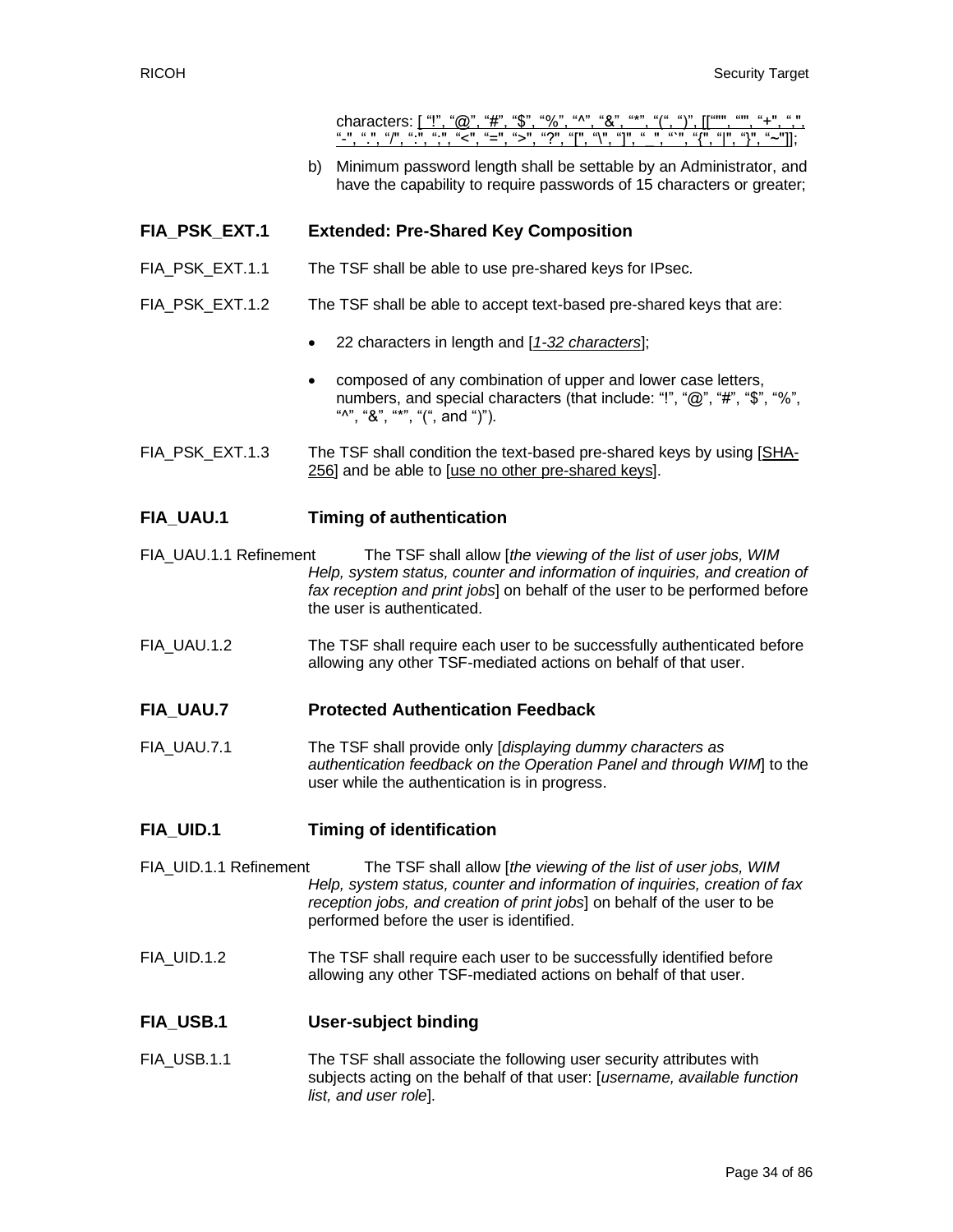FIA\_USB.1.2 The TSF shall enforce the following rules on the initial association of user security attributes with subjects acting on the behalf of users: [*an Available functions list is associated with the user after the user is authenticated*, *and the set of available functions does not change during the user session*.] FIA USB.1.3 The TSF shall enforce the following rules governing changes to the user security attributes associated with subjects acting on the behalf of users:

### **5.3.5 Security Management (FMT)**

[*none*].

#### **FMT\_MOF.1 Management of security functions behavior**

FMT MOF.1.1 Refinement The TSF shall restrict the ability to [determine the behaviour of, disable, enable, modify the behaviour of] the functions [listed in [Table 20\]](#page-34-0) to **U.ADMIN**.

#### **FMT\_MSA.1 Management of security attributes**

FMT\_MSA.1.1 Refinement The TSF shall enforce **the User Data Access Control SFP** to restrict the ability to [query, modify] the security attributes [*Available function list]*to [*U.ADMIN*].

#### **FMT\_MSA.3 Static attribute initialization**

- FMT\_MSA.3.1 Refinement The TSF shall enforce the **User Data Access Control SFP** to provide [permissive] default values for security attributes that are used to enforce the SFP.
- FMT\_MSA.3.2 Refinement The TSF shall allow the **[U.ADMIN]** to specify alternative initial values to override the default values when an object or information is created.

#### **FMT\_MTD.1 Management of TSF data**

FMT\_MTD.1.1 Refinement The TSF shall restrict the ability to **perform the specified operations on the specified TSF Data to the roles specified in Table 4** [Table 20](#page-34-0)

#### **Table 20: Management of TSF Data**

<span id="page-34-0"></span>

| <b>Data</b>                                                                        | <b>Operation</b>                 | <b>Interfaces</b>              | <b>Authorized Role(s)</b>                   |  |  |
|------------------------------------------------------------------------------------|----------------------------------|--------------------------------|---------------------------------------------|--|--|
| TSF Data owned by U.NORMAL or associated with documents or jobs owned by U.NORMAL. |                                  |                                |                                             |  |  |
| Login password for<br>authenticated user                                           | Modify                           | Operation Panel,<br><b>WIM</b> | The Owning<br>U.NORMAL or<br><b>U.ADMIN</b> |  |  |
|                                                                                    | TSF Data not owned by a U.NORMAL |                                |                                             |  |  |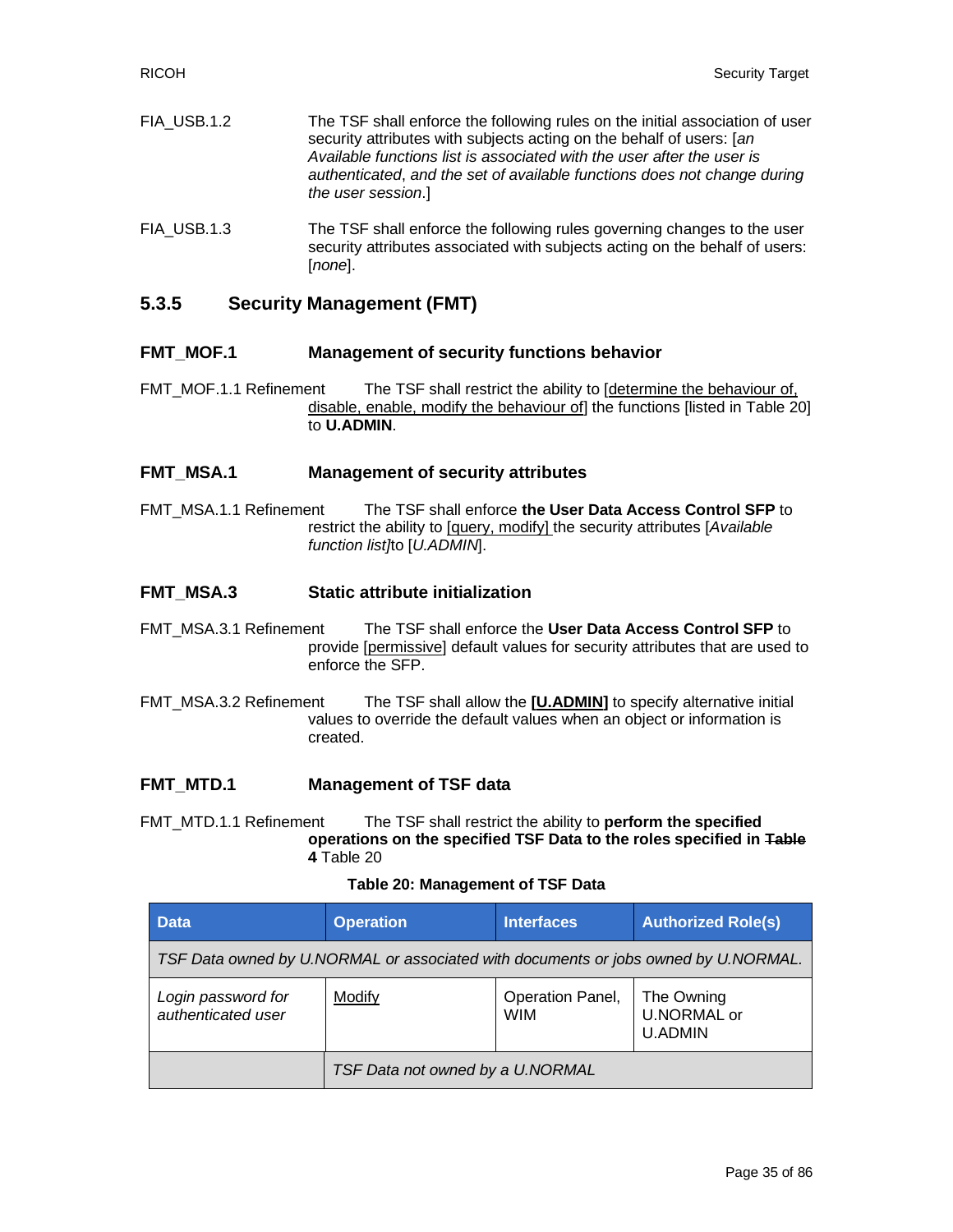| <b>Data</b>                                                                                   | <b>Operation</b>                 | <b>Interfaces</b>              | <b>Authorized Role(s)</b> |  |
|-----------------------------------------------------------------------------------------------|----------------------------------|--------------------------------|---------------------------|--|
| <b>Audit Logs</b>                                                                             | Delete, export                   | <b>WIM</b>                     | <b>U.ADMIN</b>            |  |
| Login passwords of<br><b>U.ADMIN user</b>                                                     | Modify                           | Operation Panel,<br><b>WIM</b> | <b>U.ADMIN</b>            |  |
| Username, user role,<br>available function list<br>or access permissions<br>of U.NORMAL Users | <b>Modify</b>                    | Operation Panel,<br><b>WIM</b> | <b>U.ADMIN</b>            |  |
| <b>HDD Cryptographic</b><br>Key                                                               | Create, Delete                   | <b>Operation Panel</b>         | <b>U.ADMIN</b>            |  |
| Software, firmware, and related configuration data                                            |                                  |                                |                           |  |
| <b>Audit Transfer Settings</b>                                                                | <b>Modify</b>                    | Operation Panel,<br><b>WIM</b> | <b>U.ADMIN</b>            |  |
| Date & Time Settings                                                                          | Modify                           | <b>WIM</b>                     | <b>U.ADMIN</b>            |  |
| Password Length and<br>Password complexity<br>settings                                        | Modify                           | Operation Panel,<br><b>WIM</b> | <b>U.ADMIN</b>            |  |
| <b>Operation Panel Auto</b><br>logout settings                                                | Modify                           | Operation Panel,<br><b>WIM</b> | <b>U.ADMIN</b>            |  |
| <b>WIM Auto logout</b><br>settings                                                            | <b>Modify</b>                    | <b>WIM</b>                     | <b>U.ADMIN</b>            |  |
| <b>PSTN Fax-Line</b><br>Separation - Stored<br><b>Reception File User</b>                     | Modify                           | <b>Operation Panel</b>         | <b>U.ADMIN</b>            |  |
| <b>Device Certificate</b>                                                                     | Create, Query,<br>Modify, Delete | Operation Panel,<br><b>WIM</b> | <b>U.ADMIN</b>            |  |
| <b>TOE Software updates</b>                                                                   | <b>Modify</b>                    | <b>WIM</b>                     | <b>U.ADMIN</b>            |  |
| Network settings for<br>trusted communication                                                 | Modify                           | Operation Panel,<br><b>WIM</b> | <b>U.ADMIN</b>            |  |

### **FMT\_SMF.1 Specification of Management Functions**

FMT\_SMF.1.1 Refinement The TSF shall be capable of performing the following management functions: [*management functions listed in* [Table 21.](#page-36-0)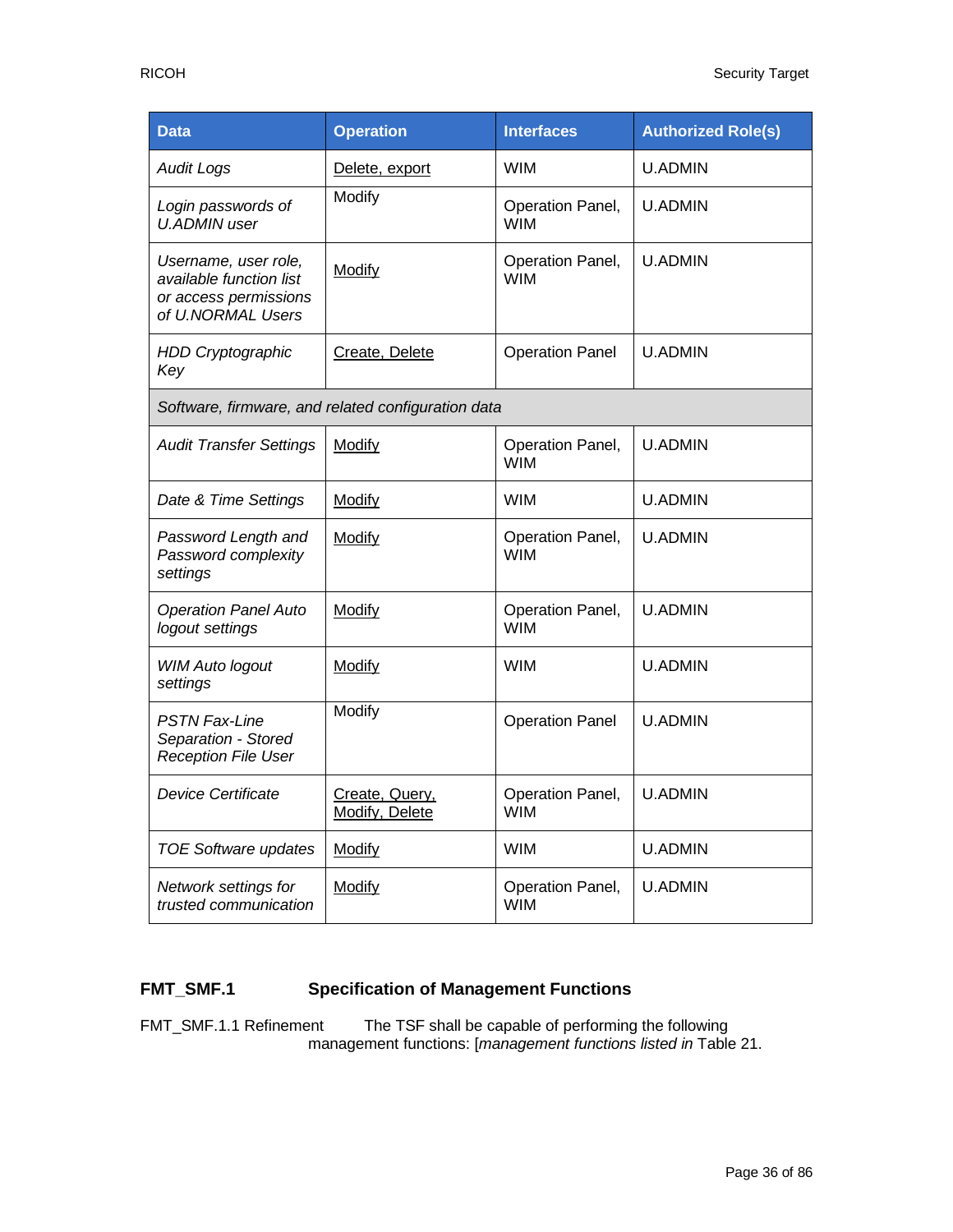|  | <b>Table 21: Management Functions</b> |  |
|--|---------------------------------------|--|
|--|---------------------------------------|--|

| <b>Management Functions</b>                                                                                       | <b>Operation</b>                                         | Interface(s)                   |
|-------------------------------------------------------------------------------------------------------------------|----------------------------------------------------------|--------------------------------|
| Manage user accounts (users, roles,<br>privileges and available functions list)                                   | Create,<br>modify, delete                                | Operation Panel,<br><b>WIM</b> |
| Manage the document user list for stored<br>documents                                                             | Create, modify                                           | Operation Panel,<br><b>WIM</b> |
| Configure audit transfer settings                                                                                 | Modify                                                   | <b>WIM</b>                     |
| Manage audit logs                                                                                                 | Delete, export                                           | Operation Panel,<br><b>WIM</b> |
| <b>Manage Audit Functions</b>                                                                                     | Enable,<br><b>Disable</b>                                | Operation Panel,<br><b>WIM</b> |
| Manage time and date settings                                                                                     | Modify                                                   | Operation Panel,<br><b>WIM</b> |
| Configure minimum password length                                                                                 | Modify                                                   | Operation Panel,<br><b>WIM</b> |
| Configure Password complexity settings                                                                            | Modify                                                   | Operation Panel,<br><b>WIM</b> |
| Configure Operation Panel Auto Logout Time                                                                        | Modify                                                   | Operation Panel,<br><b>WIM</b> |
| Configure WIM Auto Logout Time                                                                                    | Modify                                                   | <b>WIM</b>                     |
| Configure number of authentication failure<br>before account lockout                                              | Modify                                                   | <b>WIM</b>                     |
| Configure account release timer settings                                                                          | Modify                                                   | <b>WIM</b>                     |
| Configure PSTN Fax-Line Separation Stored<br><b>Reception File User</b>                                           | Modify                                                   | Operation Panel,<br>WIM        |
| Configure image overwrite                                                                                         | Modify                                                   | Operation Panel,<br><b>WIM</b> |
| Configure network settings for trusted<br>communications (specify IP addresses and<br>port to connect to the TOE) | Modify                                                   | Operation Panel,<br><b>WIM</b> |
| Manage HDD Cryptographic key                                                                                      | <b>Create Delete</b>                                     | <b>Operation Panel</b>         |
| <b>Manage Device Certificates</b>                                                                                 | Create, query,<br>modify, delete,<br>upload,<br>download | Operation Panel,<br><b>WIM</b> |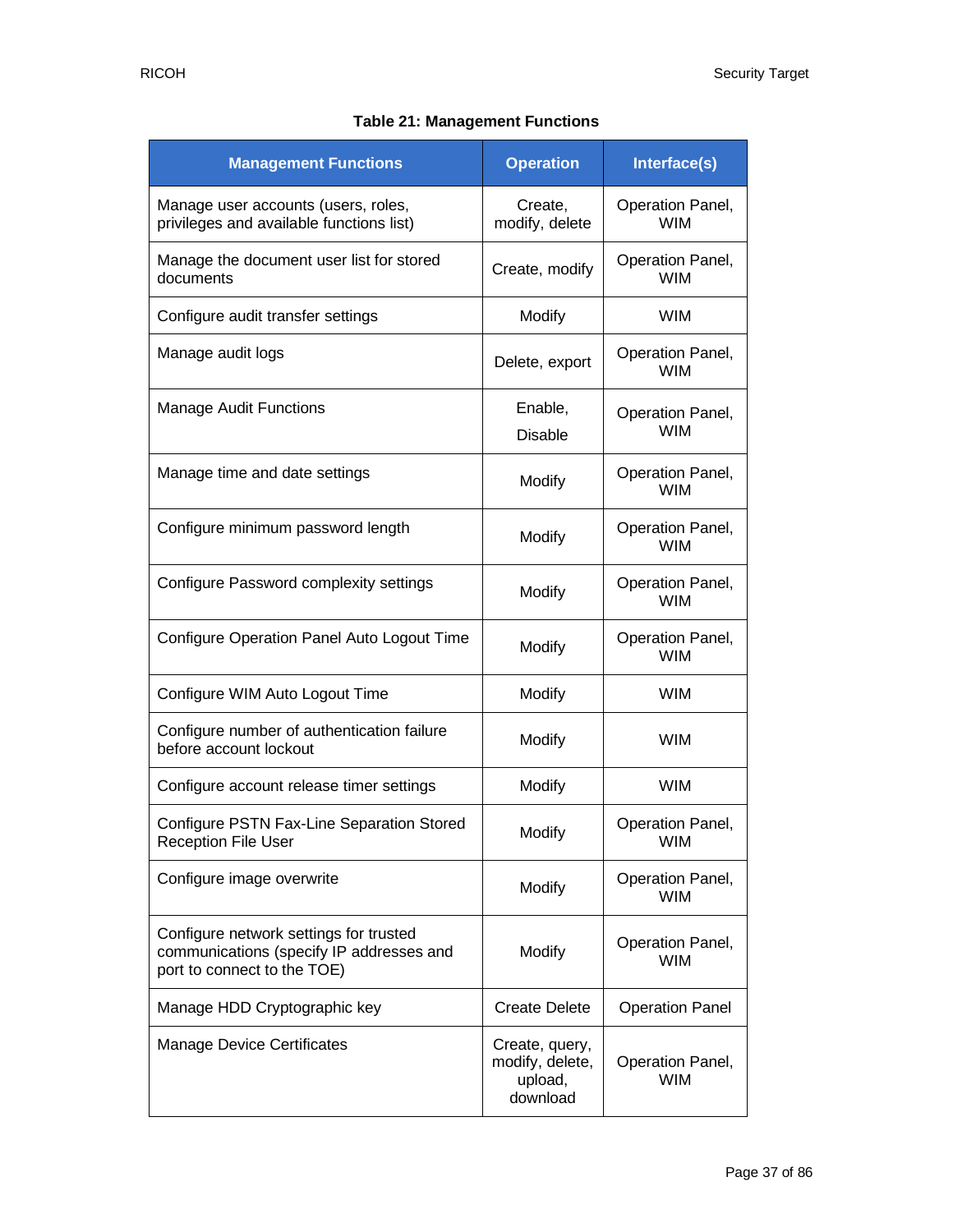| <b>Management Functions</b> | <b>Operation</b> | Interface(s) |
|-----------------------------|------------------|--------------|
| Manage TOE Trusted Update   | Query, Modify    | <b>WIM</b>   |
| Configure IPSec             | Modify           | WIM          |
| Configure SMTP over IPSec   | Modify           | <b>WIM</b>   |
| Configure NTP               | Modify           | <b>WIM</b>   |

#### **FMT\_SMR.1 Restrictions on Security Roles**

FMT\_SMR.1.1 Refinement The TSF shall maintain the roles **U.ADMIN, U.NORMAL**.

FMT SMR.1.2 The TSF shall be able to associate users with roles.

#### **5.3.6 Protection of the TSF (FPT)**

#### **FPT\_KYP\_EXT.1 Extended: Protection of Key and Key Material**

- FPT KYP EXT.1.1 The TSF shall not store plaintext keys that are part of the keychain specified by FCS\_KYC\_EXT.1 in **any Field-Replaceable Nonvolatile Storage Device.**
- **FPT\_SKP\_EXT.1 Extended: Protection of TSF Data**
- FPT\_SKP\_EXT.1.1 The TSF shall prevent reading of all pre-shared keys, symmetric keys, and private keys.
- **FPT\_STM.1 Reliable Time Stamps**
- FPT\_STM.1.1 The TSF shall be able to provide reliable time stamps.
- **FPT\_TST\_EXT.1 Extended: TSF testing**
- FPT\_TST\_EXT.1.1 The TSF shall run a suite of the following self-tests during initial start-up (on power on) to demonstrate the correct operation of the TSF.

#### **FPT\_TUD\_EXT.1 Extended: Trusted update**

- FPT\_TUD\_EXT.1.1 The TSF shall provide authorized administrators the ability to query the current version of the TOE firmware/software.
- FPT\_TUD\_EXT.1.2 The TSF shall provide authorized administrators the ability to initiate updates to TOE firmware/software.
- FPT TUD EXT.1.3 The TSF shall provide a means to verify firmware/software updates to the TOE using a digital signature mechanism and [no other functions] prior to installing those updates.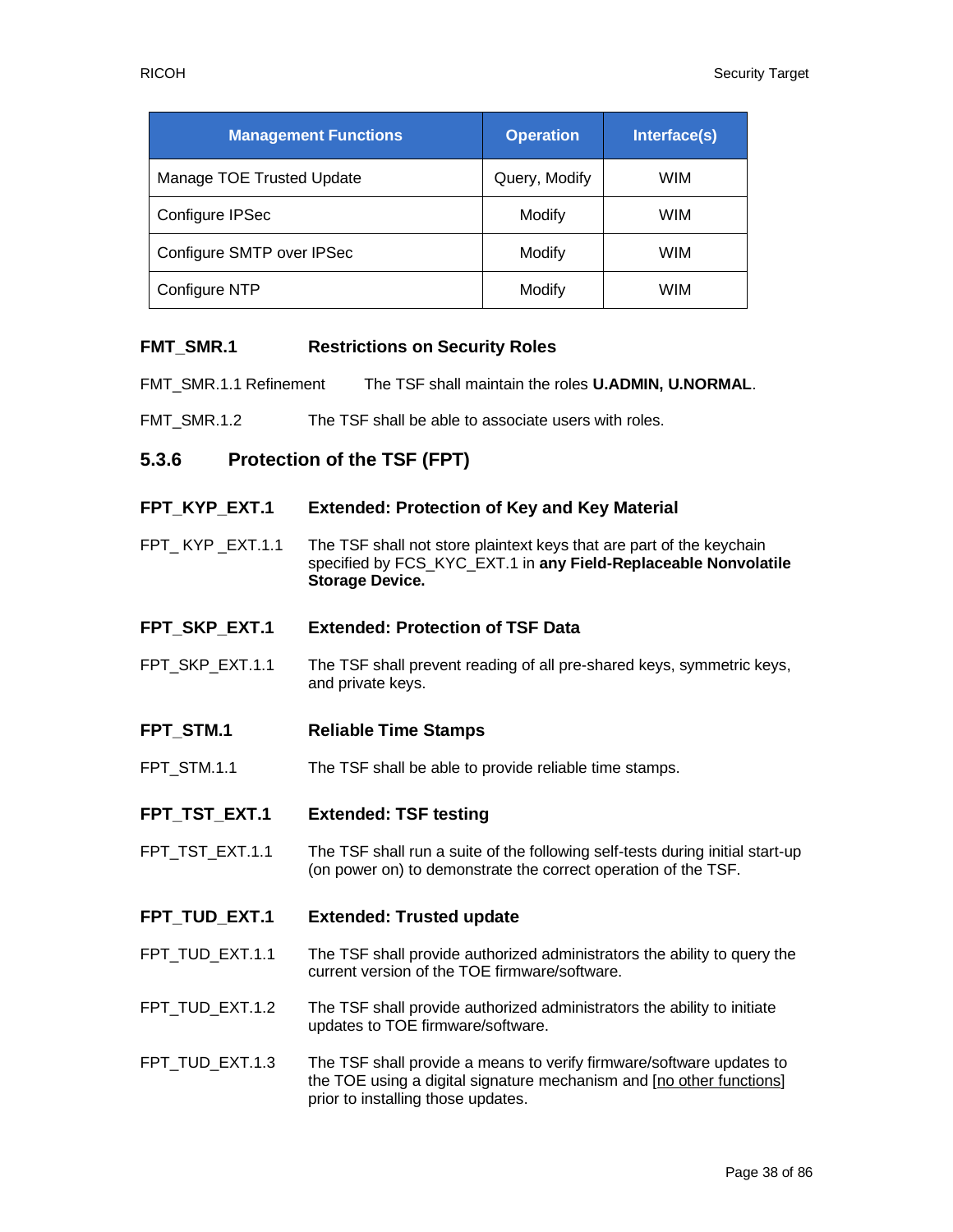# **5.3.7 TOE Access (FTA)**

### **FTA\_SSL.3 TSF-initiated Termination**

FTA\_SSL.3.1 The TSF shall terminate interactive session after a [*lapse of Operation Panel auto logout time, lapse of WIM auto logout time, completion of document data reception from the printer driver, and completion of document data reception from the fax driver*].

### **5.3.8 Trusted path/channels (FTP)**

#### **FTP\_ITC.1/TLS Inter-TSF trusted channel**

FTP\_ITC.1.1/TLS Refinement The TSF shall use **[TLS] to** provide **a trusted** communication channel between itself and **authorized IT entities supporting the following capabilities: [[***syslog, SMTP***]]** that is logically distinct from other communication channels and provides assured identification of its end points and protection of the channel data from **disclosure and detection of modification of the channel data.**

- FTP ITC.1.2/TLS Refinement The TSF shall permit **the TSF, or the authorized IT entities**, to initiate communication via the trusted channel.
- FTP\_ITC.1.3/TLS Refinement The TSF shall initiate communication via the trusted channel for [*communication via the LAN of document data, function data, protected data, and confidential data*].

#### **FTP\_ITC.1/IPsec Inter-TSF trusted channel**

- FTP\_ITC.1.1/IPsec Refinement The TSF shall use **[IPsec] to** provide a trusted communication channel between itself and **authorized IT entities supporting the following capabilities: [[***LDAP, FTP, NTP, syslog, and SMTP***]]** that is logically distinct from other communication channels and provides assured identification of its end points and protection of the channel data from **disclosure and detection of modification of the channel data.**
- FTP ITC.1.2/IPsec Refinement The TSF shall permit the TSF, or the authorized IT **entities**, to initiate communication via the trusted channel.
- FTP\_ITC.1.3/IPsec Refinement The TSF shall initiate communication via the trusted channel for [*communication via the LAN of document data, function data, protected data, and confidential data*].

#### **FTP\_TRP.1(a) Trusted Path (for Administrators)**

FTP\_TRP.1.1(a) Refinement The TSF shall **use [TLS/HTTPS] to** provide **a trusted** communication path between itself and remote administrators that is logically distinct from other communication paths and provides assured identification of its end points and protection of the communicated data from **disclosure and detection of modification of the communicated data.**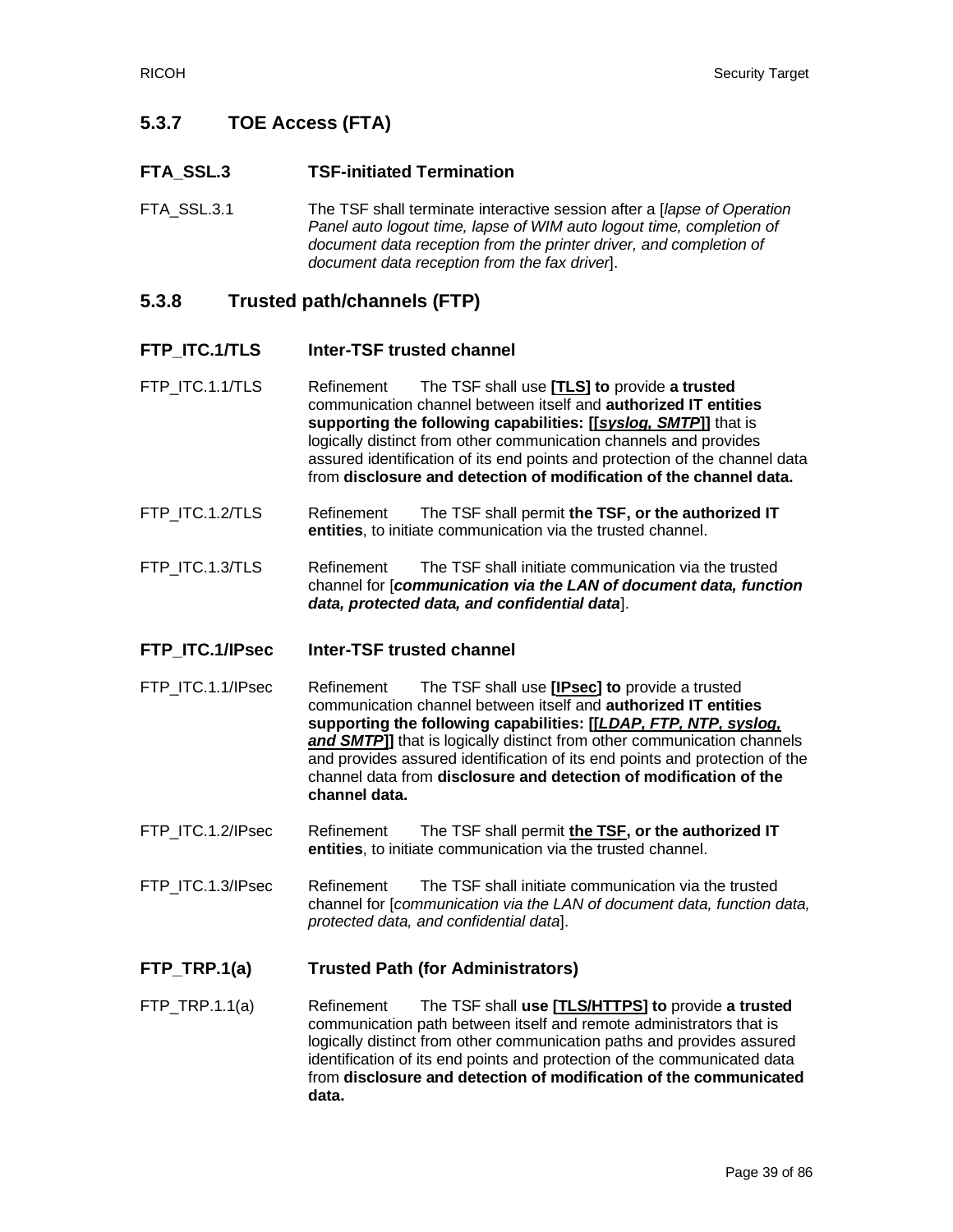- FTP\_TRP.1.2(a) Refinement The TSF shall permit **remote administrators** to initiate communication via the trusted path.
- FTP\_TRP.1.3(a) Refinement The TSF shall require the use of the trusted path for **initial administrator authentication and all remote administration actions.**

#### **FTP\_TRP.1(b) Trusted Path (for Non-administrators)**

FTP\_TRP.1.1(b) Refinement The TSF shall **use [TLS/HTTPS] to** provide **a trusted** communication path between itself and remote users that is logically distinct from other communication paths and provides assured identification of its end points and protection of the communicated data from **disclosure and detection of modification of the communicated data.**

#### FTP\_TRP.1.2(b) Refinement The TSF shall permit [the TSF, remote users] to initiate communication via the trusted path.

#### FTP\_TRP.1.3(b) Refinement The TSF shall require the use of the trusted path for **initial user authentication and all remote actions.**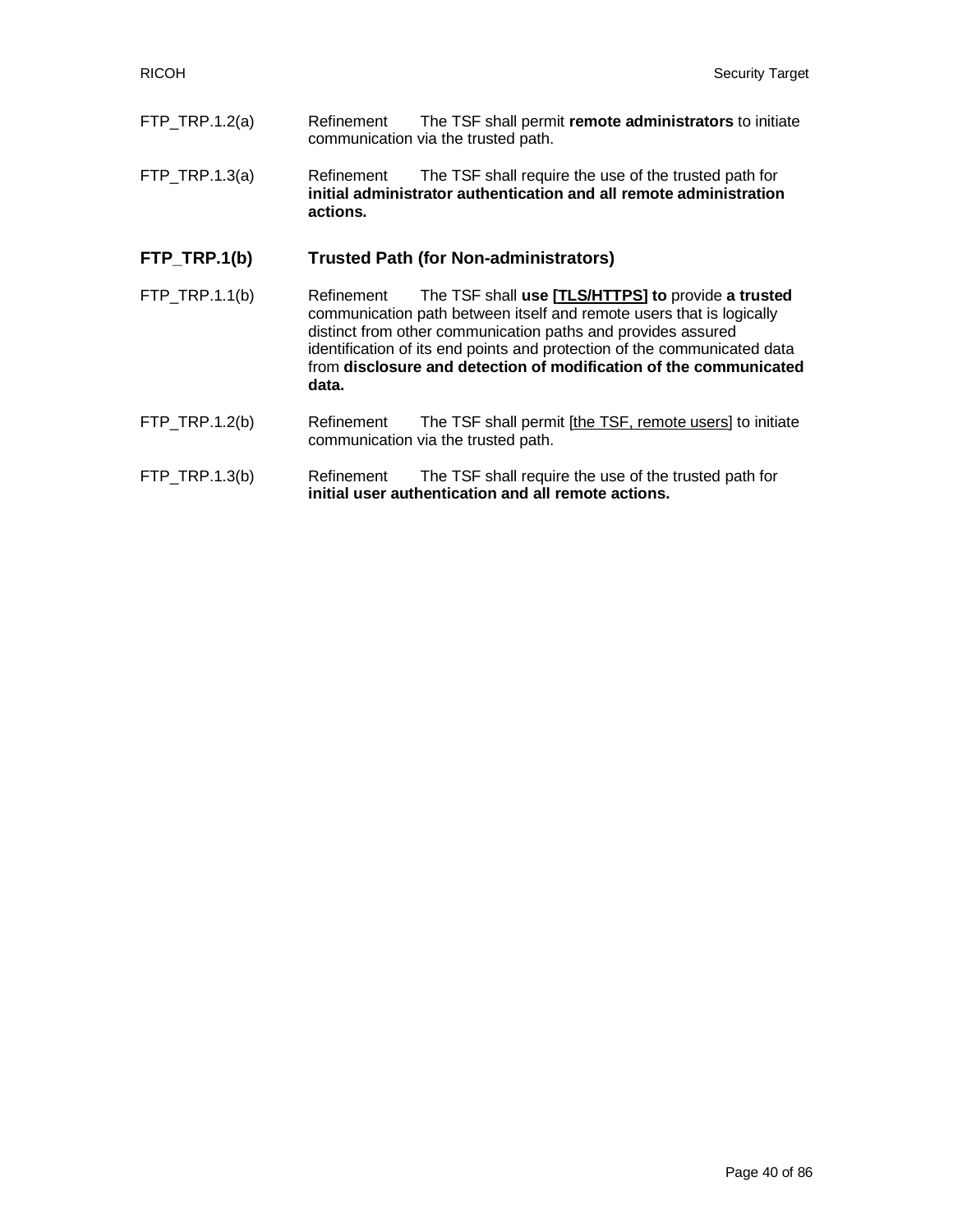# **5.4 Assurance Requirements**

34 The TOE security assurance requirements are summarized in [Table 22.](#page-40-0) See Annex B for Security Assurance Requirements description.

<span id="page-40-0"></span>

| <b>Assurance Class</b>               | <b>Components</b> | <b>Description</b>                                  |
|--------------------------------------|-------------------|-----------------------------------------------------|
| <b>Security Target</b><br>Evaluation | ASE_CCL.1         | <b>Conformance Claims</b>                           |
|                                      | ASE_ECD.1         | <b>Extended Components Definition</b>               |
|                                      | ASE INT.1         | <b>ST</b> Introduction                              |
|                                      | ASE_OBJ.1         | Security Objectives for the operational environment |
|                                      | ASE REQ.1         | <b>Stated Security Requirements</b>                 |
|                                      | ASE_SPD.1         | <b>Security Problem Definition</b>                  |
|                                      | ASE TSS.1         | <b>TOE Summary Specification</b>                    |
| Development                          | ADV_FSP.1         | <b>Basic Functional Specification</b>               |
| <b>Guidance Documents</b>            | AGD OPE.1         | <b>Operational User Guidance</b>                    |
|                                      | AGD_PRE.1         | Preparative procedures                              |
| Life Cycle Support                   | ALC_CMC.1         | Labelling of the TOE                                |
|                                      | ALC_CMS.1         | <b>TOE CM Coverage</b>                              |
| <b>Tests</b>                         | ATE IND.1         | Independent Testing - conformance                   |
| <b>Vulnerability Assessment</b>      | AVA_VAN.1         | Vulnerability survey                                |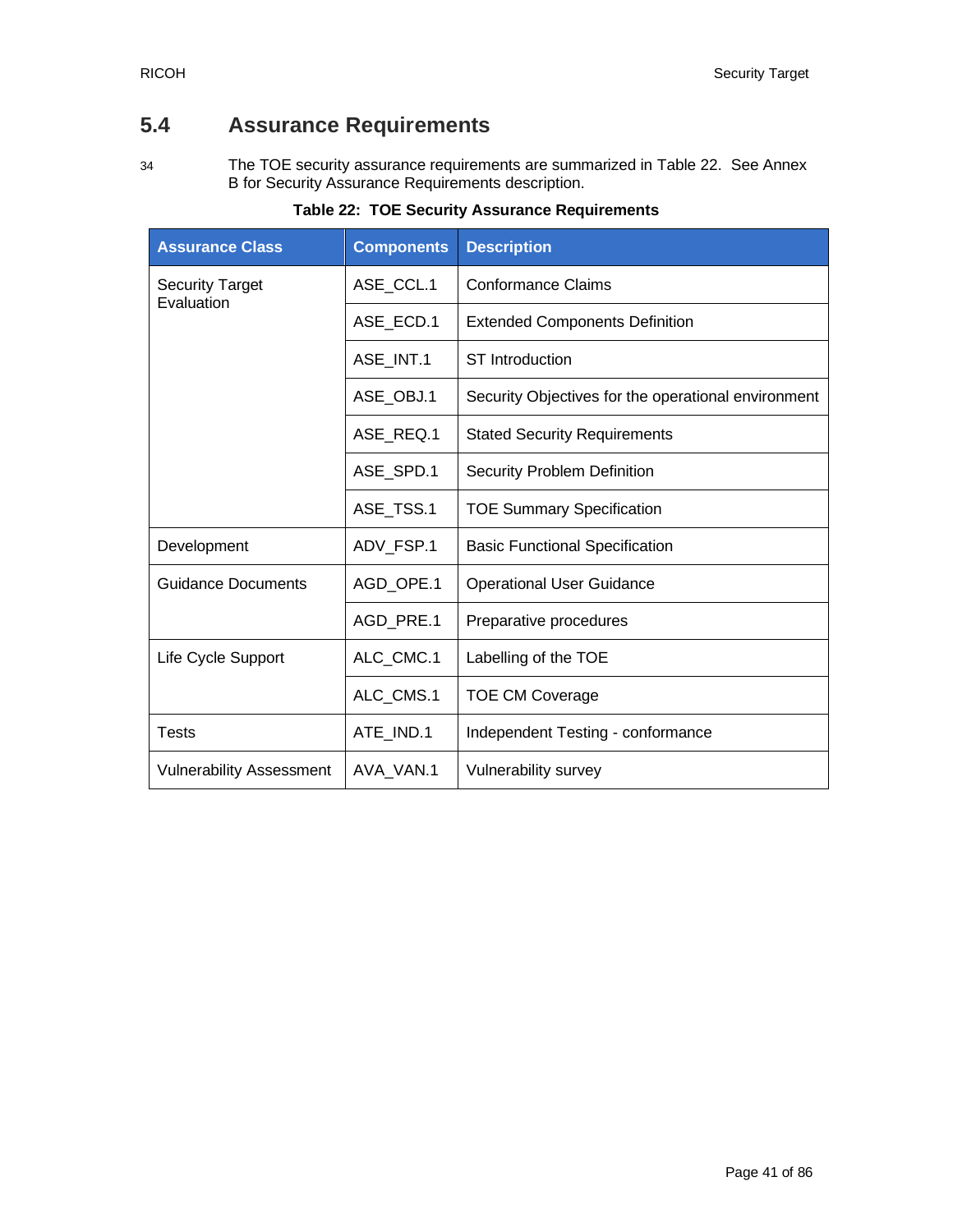# **6 TOE Summary Specification**

35 The following describes how the TOE fulfils each SFR included in section [5.3.](#page-19-0)

# **6.1 Security Audit**

# **6.1.1 FAU\_GEN.1 & FAU\_GEN.2**

36 The TOE records an audit log of events listed in [Table 23.](#page-41-0) Audit log entries record the date and time of the event, type of event, subject identity (if applicable), and the outcome (success or failure) of the event. Additionally, Job Completion events record the type of job, and Failure to Establish Session events record the reason for such failure.

<span id="page-41-0"></span>

| <b>Auditable event</b><br>requirements                                             | <b>Auditable events satisfied</b>                           |  |
|------------------------------------------------------------------------------------|-------------------------------------------------------------|--|
| Start-up and shutdown of the<br>audit functions                                    | Start-up of the Audit Function                              |  |
|                                                                                    | Shutdown of the Audit Function                              |  |
| Job completion                                                                     | Printing via networks                                       |  |
|                                                                                    | <b>LAN Fax via networks</b>                                 |  |
|                                                                                    | Scanning documents                                          |  |
|                                                                                    | Copying documents                                           |  |
|                                                                                    | Receiving incoming faxes                                    |  |
|                                                                                    | Creating document data (storing)                            |  |
|                                                                                    | Reading document data (print, download, fax transmission)   |  |
|                                                                                    | Deleting document data                                      |  |
| Unsuccessful User<br>authentication,<br><b>Unsuccessful User</b><br>identification | Failure of login operations                                 |  |
| Use of management<br>functions                                                     | Use of functions identified in FMT_SMF.1                    |  |
| Modification to the group of<br>Users that are part of a role                      | Modification of MFP Administrator roles                     |  |
| Changes to the time                                                                | Date settings (year/month/day), time settings (hour/minute) |  |
| Failure to establish session                                                       | Failure of communication with the audit server              |  |

#### **Table 23: List of Audit Events**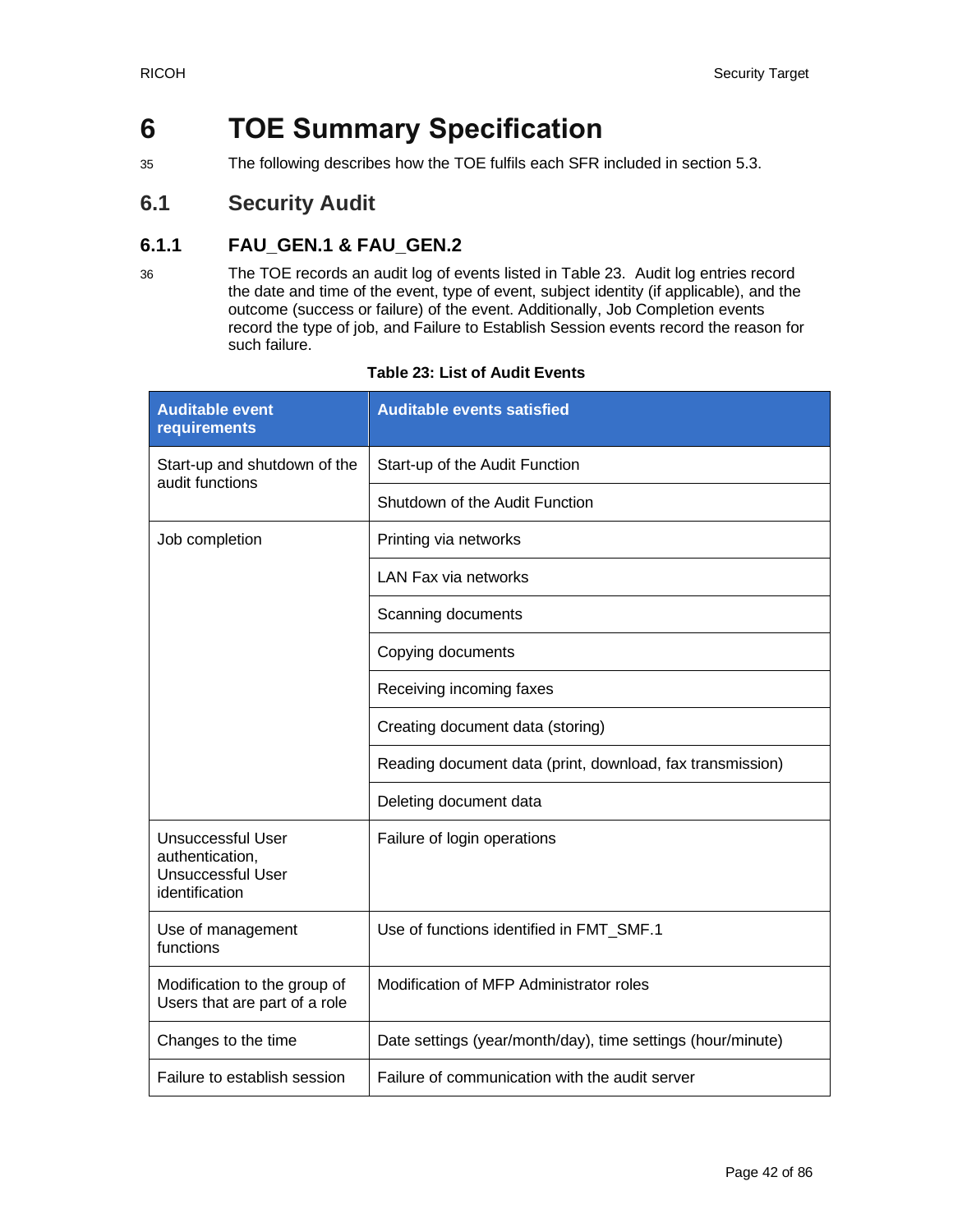| <b>Auditable event</b><br>requirements | <b>Auditable events satisfied</b>                       |  |
|----------------------------------------|---------------------------------------------------------|--|
|                                        | Failure of communication with the authentication server |  |
|                                        | Failure of communication with the FTP server            |  |
|                                        | Failure of communication with the NTP server            |  |
|                                        | Failure of communication with print driver              |  |
|                                        | Failure of communication with fax driver                |  |
|                                        | Failure of communication with WIM                       |  |

# **6.1.2 FAU\_STG.1, FAU\_STG\_EXT.1, FAU\_STG.4, FAU\_SAR.1, FAU\_SAR.2, FTP\_ITC.1/IPsec and FTP\_ITC.1/TLS**

- 37 The TOE stores audit log data in a dedicated storage area of the HDD. Audit records are buffered in that storage area before transfer to a configured remote syslog server over a configured TLS or an IPsec trusted channel.
- 38 Authorized administrators use the WIM to review the audit trail and to initiate transfer of audit records. The TOE prevents unauthorized access to the audit records by ensuring that the options to manage the audit function and the audit records are not included in the lists of available functions visible to the U.NORMAL users.
- 39 The TOE audit trail comprises three types of audit logs: Job logs, Access logs, and Ecology logs. By default, the job and ecology logs will each hold a maximum of 4,000 records; the access log can have a maximum of 12,000 records. When a maximum number of records is reached, the oldest records are overwritten.

# **6.2 Identification and Authentication**

# **6.2.1 FIA\_UAU.1, FIA\_UID.1, FIA\_UAU.7, FIA\_ATD.1 & FIA\_USB.1**

- 40 For each individual user, the TOE maintains the user attributes: login username, password, user role and available functions list regardless of the authentication method for the user account. Users login to the TOE by entering their username/password credentials on the Operation Panel, the WIM login screen, or through a client's print driver or fax driver that has been configured to submit user credentials.
- 41 When users enter their passwords on the Operation Panel or the WIM login, the TOE displays a sequence of dummy characters whose length is the same as that of the entered password.
- 42 All users accessing the TOE user interfaces are identified and authenticated before they are allowed access. Only the following functions are accessible before the user is authenticated:
	- a) Viewing user job lists, WIM Help, system status, the counter and information of inquiries.
	- b) Creation of fax reception jobs.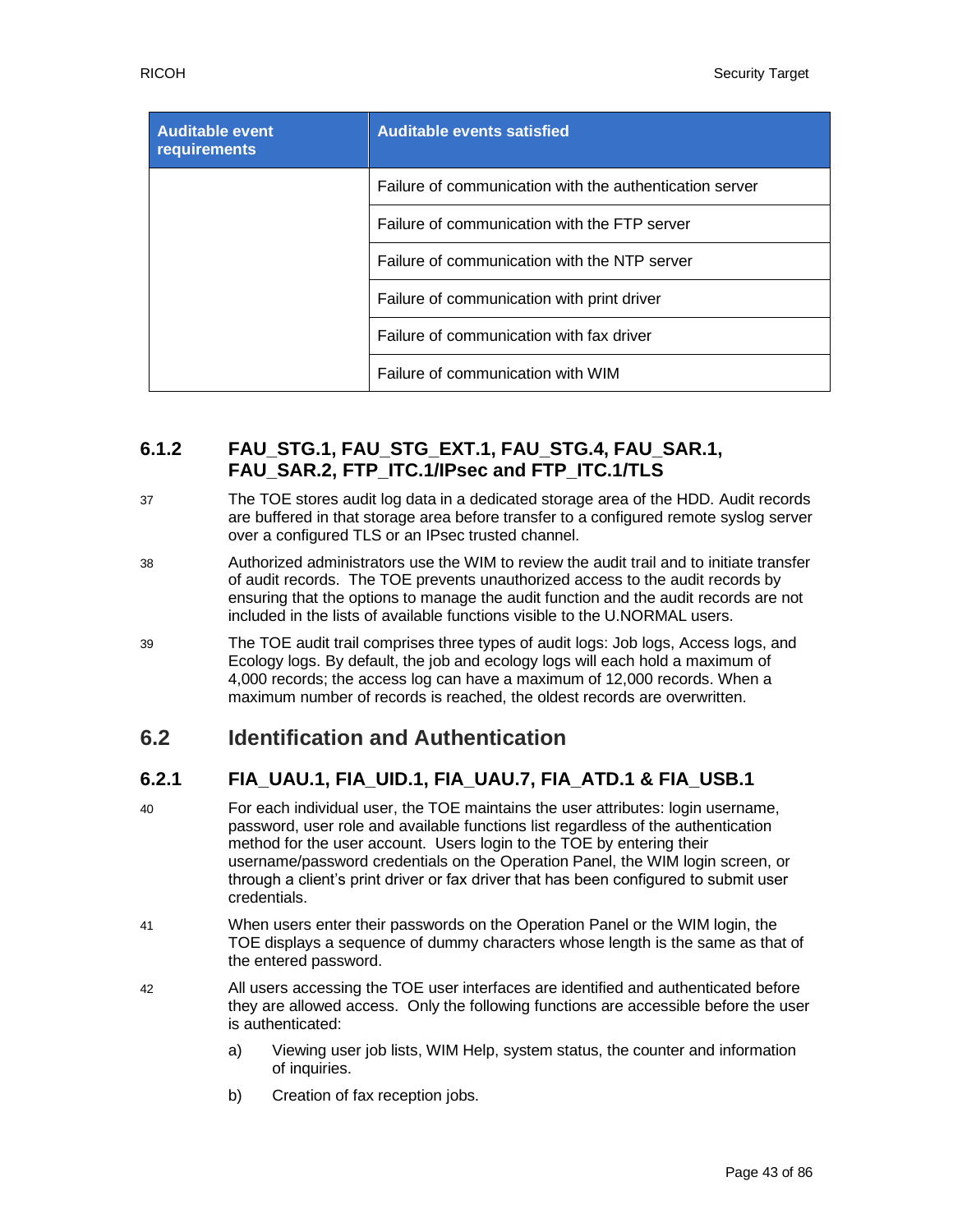- c) Creation of print jobs
- 43 The TOE authenticates users by checking the entered username/passwords credentials against the local user database or against an external authentication service (LDAP).
- 44 An available functions list that identifies the basic hardcopy functions a user is permitted to perform is associated with each Normal User. After successful login, users are authorized to perform functions according to their assigned user role (Normal User, MFP Administrator, or MFP Supervisor). If login fails, the user is not denied access to all functions that require user authentication.

# **6.2.2 FIA\_PMG\_EXT.1**

45 For authentication within the TOE, login passwords for users can be registered only if these passwords meet the conditions specified by the selections in FIA\_PMG\_EXT.1.

# **6.2.3 FIA\_AFL.1 & FTA\_SSL.3**

- 46 The TOE counts consecutive login failures for a given login name and will locks out that user after an administrator-configured number of authentication failures attempts have been reached. For the U.NORMAL users, the account lockout is released when the configured lockout time has elapsed or by direct release operation performed by the MFP administrator. For the U.ADMIN users, the account lockout is released when the configured lockout time has elapsed, or by direct release operation performed by the MFP Administrator or MFP Supervisor, or by elapse of a given time after the TOE restarts.
- 47 The TOE can terminate user sessions at the various interfaces as follow:
	- h) **Operation Panel**: the user is logged out of the TOE when inactivity reaches the Operation Panel auto logout time (settable from 10 to 999 seconds).
	- i) **WIM**: the user is logged out of the TOE when inactivity reaches the WIM auto logout time (settable from 3 to 60 minutes).
	- j) **Printer driver**: the user is logged out of the TOE immediately after receiving the print data from the printer driver.
	- k) **Fax driver**: the user is logged out of the TOE immediately after receiving the transmission information from the fax driver.

# **6.3 Access Control**

#### **6.3.1 FDP\_ACC.1 & FDP\_ACF.1**

48 The TOE controls user operations for document data and user jobs as specified in [Table 18](#page-27-0) and [Table 19.](#page-30-0)

#### **6.3.1.1 Access control rule on document data**

- 49 The TOE provides users with the ability to perform operations on document data that are stored in the TOE.
- 50 Normal Users are permitted to operate on document data if the ID of the user corresponds to the Document User List for that document (i.e., the user is the "Job Owner"). A Normal User is not permitted to operate on document data for which it is not the Job Owner.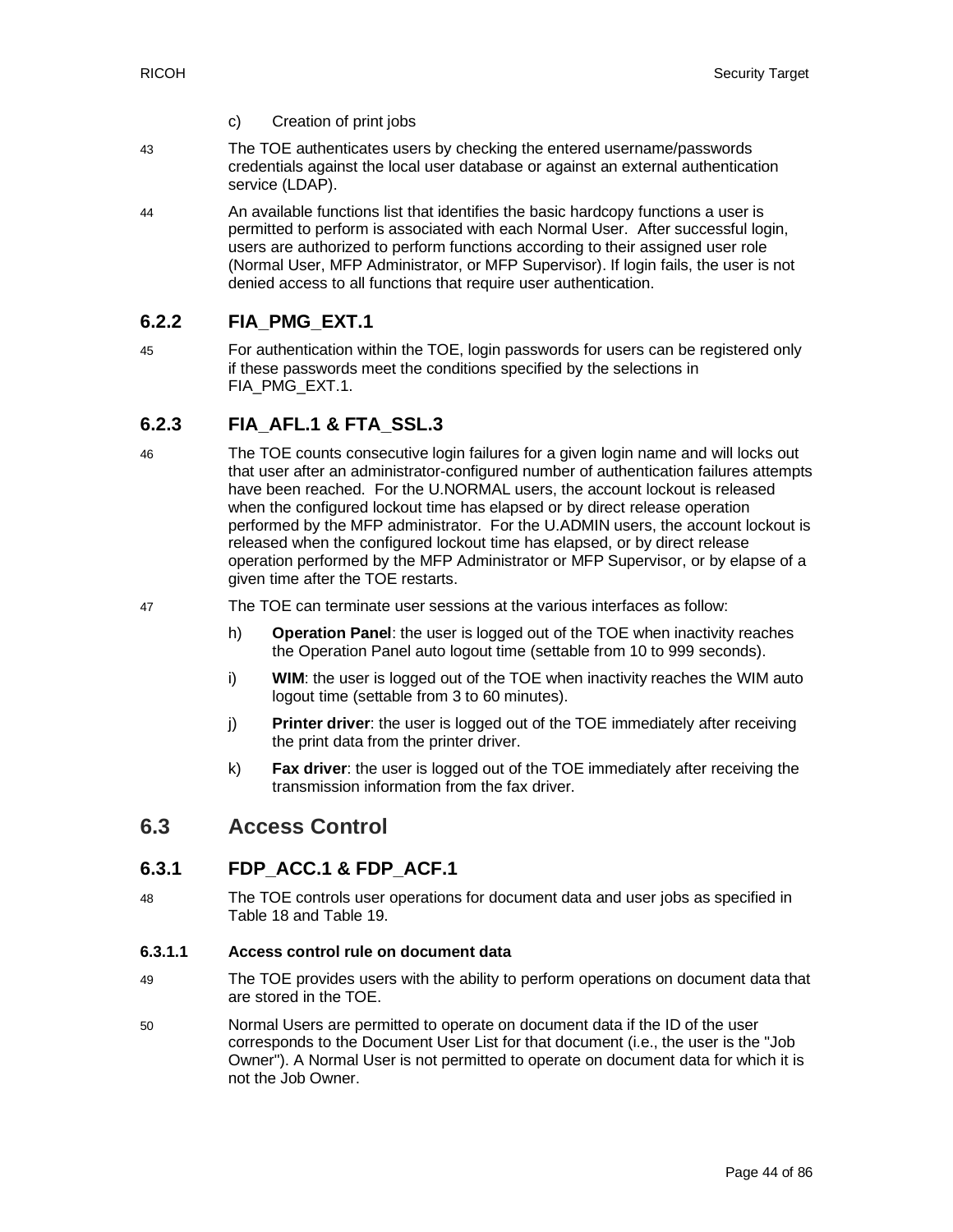- 51 A Normal User who is a Job Owner may print, download to client computers, send by fax, send by e-mail as attachments, and delete stored documents, using the Operation Panel or a web browser.
- 52 The TOE allows only the Job Owner to view and delete the document data handled as a user job while Copy Function, Printer Function, Scanner Function, Fax Function, or Document Server Function is being used.
- 53 While no interface to change job owners is provided, an interface to cancel user jobs is provided. If a user job is cancelled, any document the cancelled job operates will be deleted.

| <b>Function</b>        | <b>User interface</b>  | <b>Type of</b><br>document | <b>Operations permitted for authorized</b><br><b>users</b>                                                                              |
|------------------------|------------------------|----------------------------|-----------------------------------------------------------------------------------------------------------------------------------------|
| Printer                | <b>Operation Panel</b> | +PRT                       | Print<br><b>Delete</b>                                                                                                                  |
| Printer                | Web browser            | +PRT                       | Delete                                                                                                                                  |
| Scanner                | <b>Operation Panel</b> | +SCN                       | E-mail transmission                                                                                                                     |
| Fax                    | <b>Operation Panel</b> | +FAXIN                     | Print<br><b>Delete</b>                                                                                                                  |
| Fax                    | Web browser            | +FAXIN                     | Download<br><b>Delete</b><br>(Operations above are permitted only if<br>Normal Users are authorized to use<br>Document Server Function) |
| <b>Document Server</b> | <b>Operation Panel</b> | +DSR                       | Print<br><b>Delete</b>                                                                                                                  |
| <b>Document Server</b> | <b>Operation Panel</b> | +FAXOUT                    | Print<br>Delete                                                                                                                         |
| <b>Document Server</b> | Web browser            | +DSR                       | <b>Delete</b>                                                                                                                           |
| <b>Document Server</b> | Web browser            | +FAXOUT                    | Fax transmission<br>Download                                                                                                            |
|                        |                        |                            | Delete                                                                                                                                  |
|                        |                        |                            | (Fax transmission is permitted for<br>Normal Users who are authorized to use<br>Fax Function)                                           |

#### **Table 24: Stored Documents Access Control Rules for Normal Users**

54 MFP Administrators are not permitted to print, download, or send stored documents. MFP Administrators may delete stored documents, using the Operation Panel, web browser, or indirectly by cancelling a job.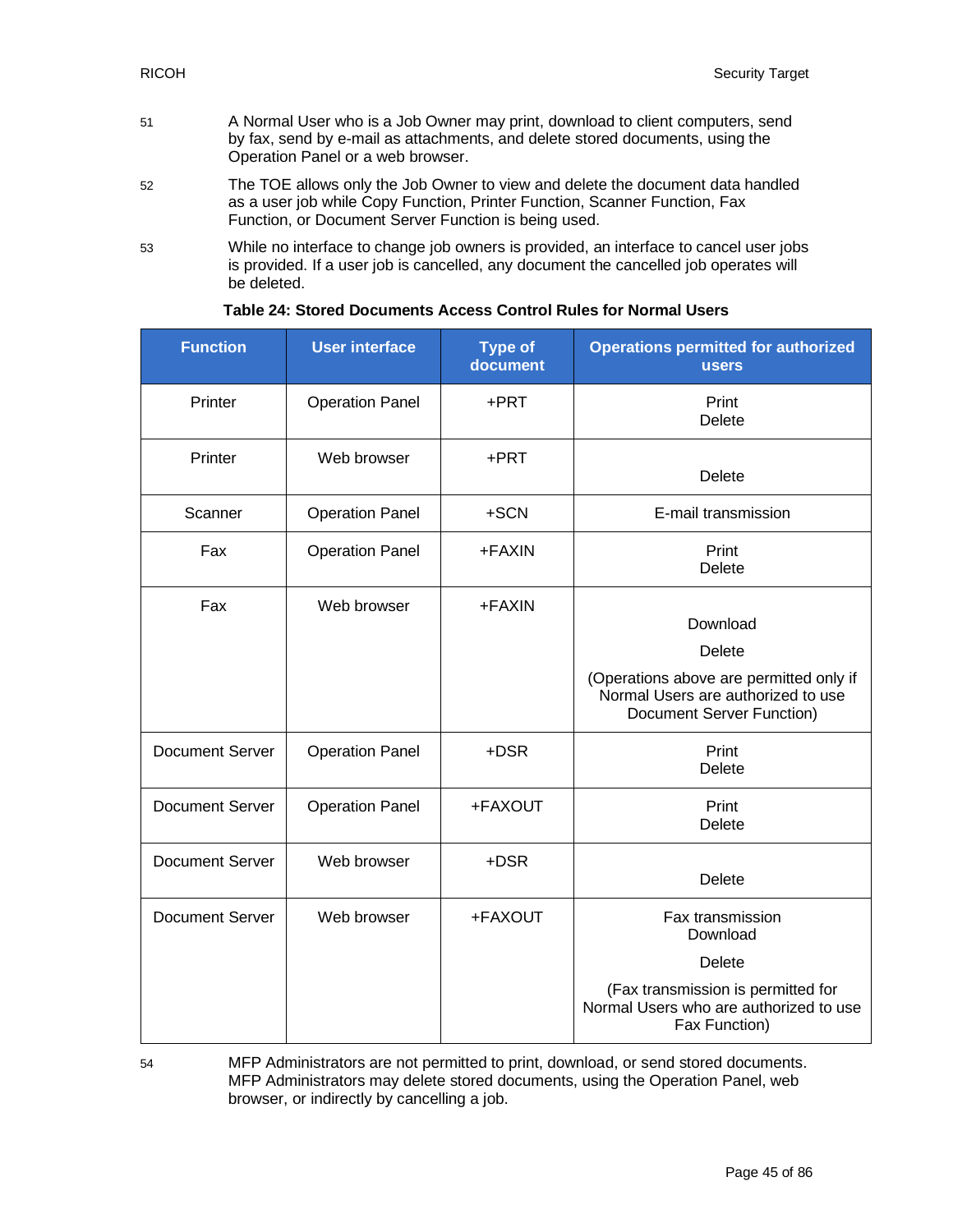55 The MFP Supervisor is not permitted to perform any document operations.

#### **6.3.1.2 Access control rule on user jobs**

- 56 The TOE displays on the Operation Panel a menu to cancel a user job only if the user who logs in from the Operation Panel is a Job Owner or MFP Administrator and a cancellation of a user job is attempted by the Job Owner or an MFP Administrator. Other users are not allowed to operate user jobs.
- 57 When a user job is cancelled, any documents operated by the cancelled job will be deleted. However, if the document data operated by the cancelled user job is a stored document, the data will not be deleted and remain stored in the TOE.

# **6.4 Cryptographic Operations**

### **6.4.1 FCS\_CKM.1 (a), FCS\_CKM.1(b)/DIM, FCS\_CKM.1(b)/DAR, FCS\_RBG\_EXT.1.**

58 The TOE implements random-bit generation services using a software based-based DRGB that has been seeded with at least 256-bits of entropy from a third-party hardware-based TRNG and DRBG.

| <b>RNG</b>           | Method.                   | <b>Standard</b> | <b>RNG</b>           |
|----------------------|---------------------------|-----------------|----------------------|
| <b>Hardware TRNG</b> | True RNG +<br><b>DRBG</b> | AIS31 Class 2   | <b>Hardware TRNG</b> |
| <b>Software DRBG</b> | Hash DRBG SH<br>A256      | SP 800-90A      | Software DRBG        |

#### **Table 25: Random Number Sources**

59 The TOE generates cryptographic keys upon initial start-up, as a result of administrative actions and during communication sessions. Using a Hash-DRBG, the TOE generates a KEK, HDD Key, NVRAM Key and DevCert Key, which it uses for data encryption; TLS session keys, IPsec IKE key and ESP key which it uses for trusted communications.

> For all encryption operations the TOE uses AES 256 in CBC mode and the following cryptographic keys:

- a) FFC DH Groups 14 (2048-bit MODP)
- b) RSA 2048
- c) 128-bit and 256-bit symmetric keys
- 60 Additional details about key creation, the TRNG, and the DRBG, are provided in the Key Management Description and Entropy Description documents.

# **6.4.2 FPT\_SKP\_EXT.1, FCS\_CKM.4 and FCS\_CKM\_EXT.4**

61 All pre-shared keys, symmetric keys, and private keys are protected in storage and are not accessible to any user through TOE interfaces. A root encryption key is securely stored in IcKey (a Trusted Platform Module). No other plaintext keys are stored in non-volatile storage. The root encryption key is used to decrypt a key encryption key which is used to decrypt symmetric keys for encrypted storage and the Device Certificate. The IPsec PSK is stored in an encrypted partition of NVRAM. Key destruction is described in the Key Management Description.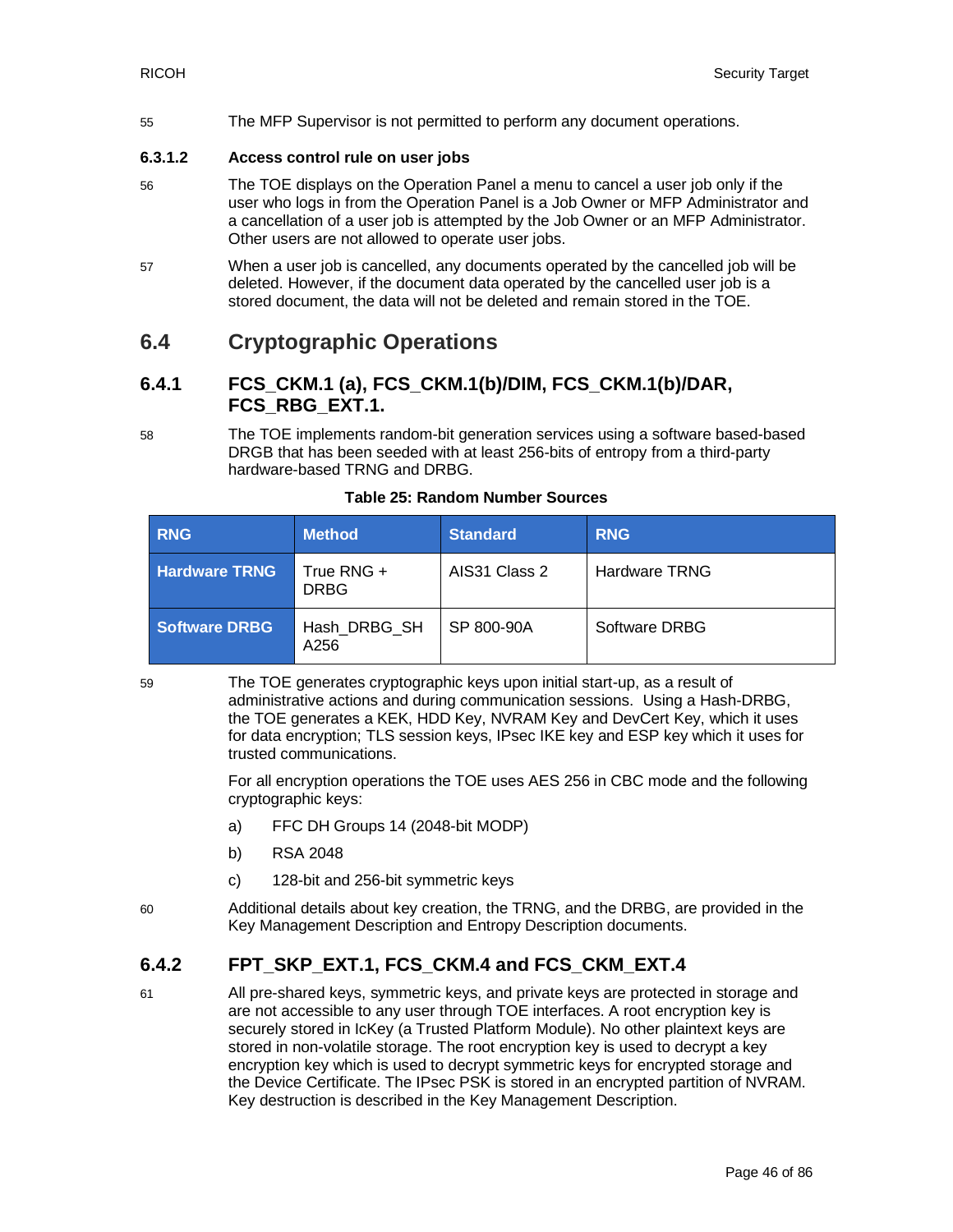62 The TOE destroys cryptographic keys and key materials when no longer needed. TLS and IPsec session keys are no longer needed at the end of a communication session. The REK, KEK, NVRAM Key, and DevCert Key are always needed and are never destroyed in the evaluated configuration. HDD encryption is always enabled in the evaluated configuration, so the HDD key is always needed. Cryptographic keys and key materials stored by the TOE can be destroyed by overwriting the key with the value of a new key; the HDD key can be logically deleted should HDD encryption be disabled. Key destruction is further described in the separate proprietary Key Management Document (KMD).

# **6.5 Stored Data Encryption**

# **6.5.1 FCS\_KYC\_EXT.1, FPT\_KYP\_EXT.1, and FCS\_COP.1(f)**

- 63 The TOE encrypts data on the HDD and in NVRAM. The keychain for encrypting field-replaceable non-volatile storage devices begins with a common Root Encryption Key (REK). The plaintext REK is stored in a hardware security module, Ic Key.
- 64 The REK is used to encrypt and decrypt a Key Encryption Key (KEK). The KEK is used to encrypt and decrypt Device Encryption Keys (DEKs) for the HDD and NVRAM. All such operations use 256-bit AES keys to protect 256-bit AES data encryption on the target devices.

| <b>Key</b>                                    | <b>En/decrypts</b>                         | <b>Algorithm</b> | Length | <b>SFR</b>   |
|-----------------------------------------------|--------------------------------------------|------------------|--------|--------------|
| <b>Root</b><br><b>Encryption</b><br>Key (REK) | Key Encryption<br>Key                      | AES CBC          | 256    | FCS_COP.1(f) |
| <b>Key</b><br><b>Encryption</b><br>Key (KEK)  | HDD Key<br><b>NVRAM Key</b><br>DevCert Key | AES CBC          | 256    | FCS COP.1(f) |

#### **Table 26: Keychain encryption**

65 Additional details about the keychain and device encryption are provided in the Key Management Description.

# **6.5.2 FDP\_DSK\_EXT.1 and FCS\_COP.1(d)**

- 66 Two field-replaceable non-volatile storage devices employ encryption: the HDD, and NVRAM.
- 67 All HDD data is encrypted with AES 256 CBC encryption by a hardware component, Ic Ctrl. HDD encryption is enabled and initialized in the evaluated configuration, as described in the guidance documentation.
- 68 Partition 3 of NVRAM is encrypted software component, LPUX NVRAM Encryption Driver, with AES 256 CBC encryption. NVRAM encryption is initialized during manufacturing and cannot be disabled. Other partitions of NVRAM do not contain confidential User or TSF Data.
- 69 Keychain, key management, and other details are provided in the Key Management Description.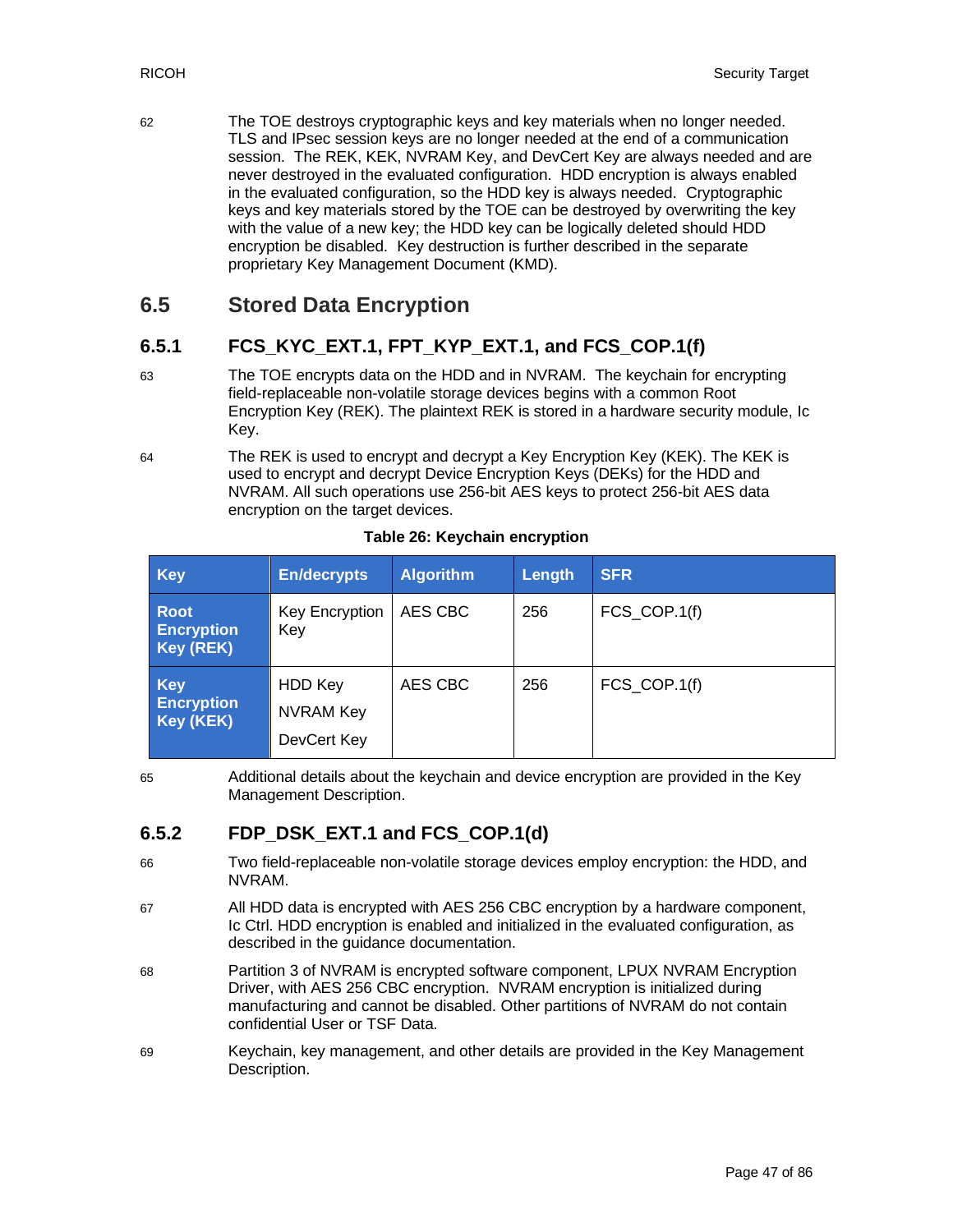# **6.6 Protection of the TSF**

# **6.6.1 FPT\_STM.1**

- 70 The date (year/month/day) and time (hour/minute/second) the TOE records for the audit log are derived from the system clock of the TOE. The system clock is also used for other time-related functions, including user lockout timing, idle session timeouts, and SA lifetimes.
- 71 The system clock may be set locally or configured to use a network time server. Only an MFP Administrator can configure the system clock.

# **6.7 Trusted Communications**

72 The Trusted Communications Function provides trusted paths for communications between the TOE and remote users / external IT entities.

### **6.7.1 FTP\_TRP.1 (a), FTP\_TRP.1 (b), FCS\_HTTPS\_EXT.1,**  FTP ITC.1/TLS, and FCS TLS EXT.1

- 73 The TOE implements TLS 1.2 to protect communications between the TOE and remote users' client computers (print drivers, fax drivers, and WIM HTTPS sessions). TLS client authentication is not supported. The TOE can also be configured at initial configuration to use TLS to protect communications with a remote Syslog or SMTP server.
- 74 The TOE supports these ciphersuites:
	- a) TLS\_DHE\_RSA\_WITH\_AES\_128\_CBC\_ SHA256
	- b) TLS\_DHE\_RSA\_WITH\_AES\_256\_CBC\_ SHA256
	- c) TLS ECDHE\_RSA\_WITH\_AES\_128\_CBC\_SHA256
	- d) TLS\_ECDHE\_RSA\_WITH\_AES\_256\_CBC\_SHA384
	- e) TLS\_ECDHE\_RSA\_WITH\_AES\_128\_GCM\_SHA256
	- f) TLS\_ECDHE\_RSA\_WITH\_AES\_256\_GCM\_SHA384

### **6.7.2 FCS\_COP.1 (a), FCS\_COP.1(b), FCS\_COP.1(c) , and FCS\_COP.1(g)**

- 75 The TOE generates a self-signed Device Certificate according to FCS\_CKM.1(a). Administrators may import a Device Certificate that is generated outside of the TOE.
- 76 To establish a session key for TLS communications, the TOE employs a Diffie-Hellman-based key establishment scheme conforming to NIST SP 800-56A Section 5.6, and a Hash DRBG. The session key is used to encrypt communications with AES 128 or AES 256 CBC:

| <b>Function</b>          | <b>SFR</b>                 | <b>Algorithm</b> |
|--------------------------|----------------------------|------------------|
| <b>Key establishment</b> | FCS_CKM.1(a)               | DSA KeyGen 186-4 |
|                          | FCS_COP.1(b)               | KAS-FFC          |
|                          | $FCS$ <sub>_COP.1(c)</sub> |                  |

#### **Table 27: TLS/HTTPS Cryptographic Functions**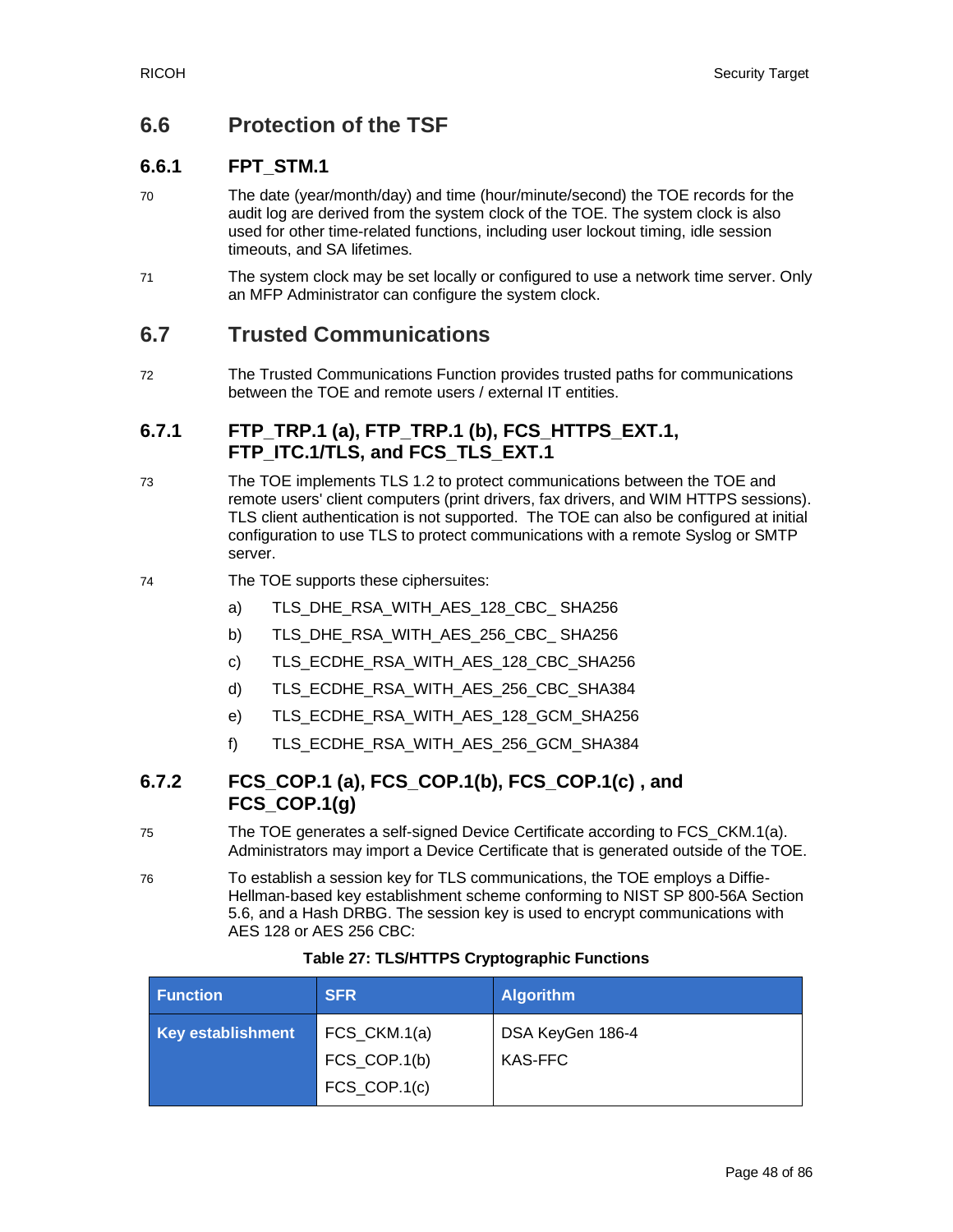| <b>Function</b>                    | <b>SFR</b>                 | <b>Algorithm</b>                                         |
|------------------------------------|----------------------------|----------------------------------------------------------|
| <b>Random number</b><br>generation | FCS_RBG_EXT.1              | Hash DRBG SHA256                                         |
| <b>Encryption /</b><br>decryption  | $FCS$ <sub>_COP.1(a)</sub> | AES 128 CBC<br>AES 256 CBC<br>AES 128 GCM<br>AES 256 GCM |

# **6.7.3 FCS\_ITC.1/IPsec, FCS\_IPSEC\_EXT.1, FIA\_PSK\_EXT.1, and FCS\_COP.1(g)**

- 77 The TOE employs IPsec to protect communications between the TOE and external IT entities in the operational environment. In the evaluated configuration, it is used for communications with LDAP, syslog, NTP, SMTP, and FTP servers.
- 78 IPsec is operated in transport mode, as set by the administrator.
- 79 IPsec supports automatic key exchange or automatic key exchange by IKEv1.
- 80 In Phase 1, peer authentication supports two types of authentication: pre-shared key authentication and digital certificate authentication.
- 81 The pre-shared key can be any length from 1 to 32 characters, and is composed of any combination of upper and lower case letters, numbers, and special characters (that include: "!", " $@$ ", " $#$ ", " $$$ ", "%", "^", "&", "\*", "(", and ")"). Text-based pre-shared keys of 22 characters is supported. The pre-shared key is configurable with an ASCII text string, and it is conditioned using a SHA-256 hash.
- 82 An administrator can select whether to use main mode or aggressive mode. In the evaluated configuration, only main mode is used.
- 83 In IKEv1, supported DH group is 14. The value set by the administrator is used.
- 84 IKEv1 key lifetimes can be set by the administrator, from 300 seconds to 172,800 seconds. In the evaluated configuration, Phase 1 key lifetime is set to 86,400 seconds (24 hours), and Phase 2 lifetime is set to 28,800 seconds (8 hours).
- 85 As an SPD, four individual entries and one default entry of Protect can be set by an administrator. Beginning with the first entry the packet is compared, and if it matches the entry, IPsec communication is performed. If the packet does not match the first entry, subsequent entries are tested until there is a match. If no entries match the packet, the default entry will be compared, and if it does not match, the packet is discarded.
- 86 The TOE supports these cryptographic algorithms:

#### **Table 28: IPsec Cryptographic Functions**

| <b>Function</b> | <b>SFR</b>                                   | <b>Algorithm</b>                               |
|-----------------|----------------------------------------------|------------------------------------------------|
| <b>IKEv1</b>    | FCS_CKM.1(a)<br>FCS_COP.1(a)<br>FCS_COP.1(b) | RSA 186-4<br>AES 128 CBC<br><b>AES 256 CBC</b> |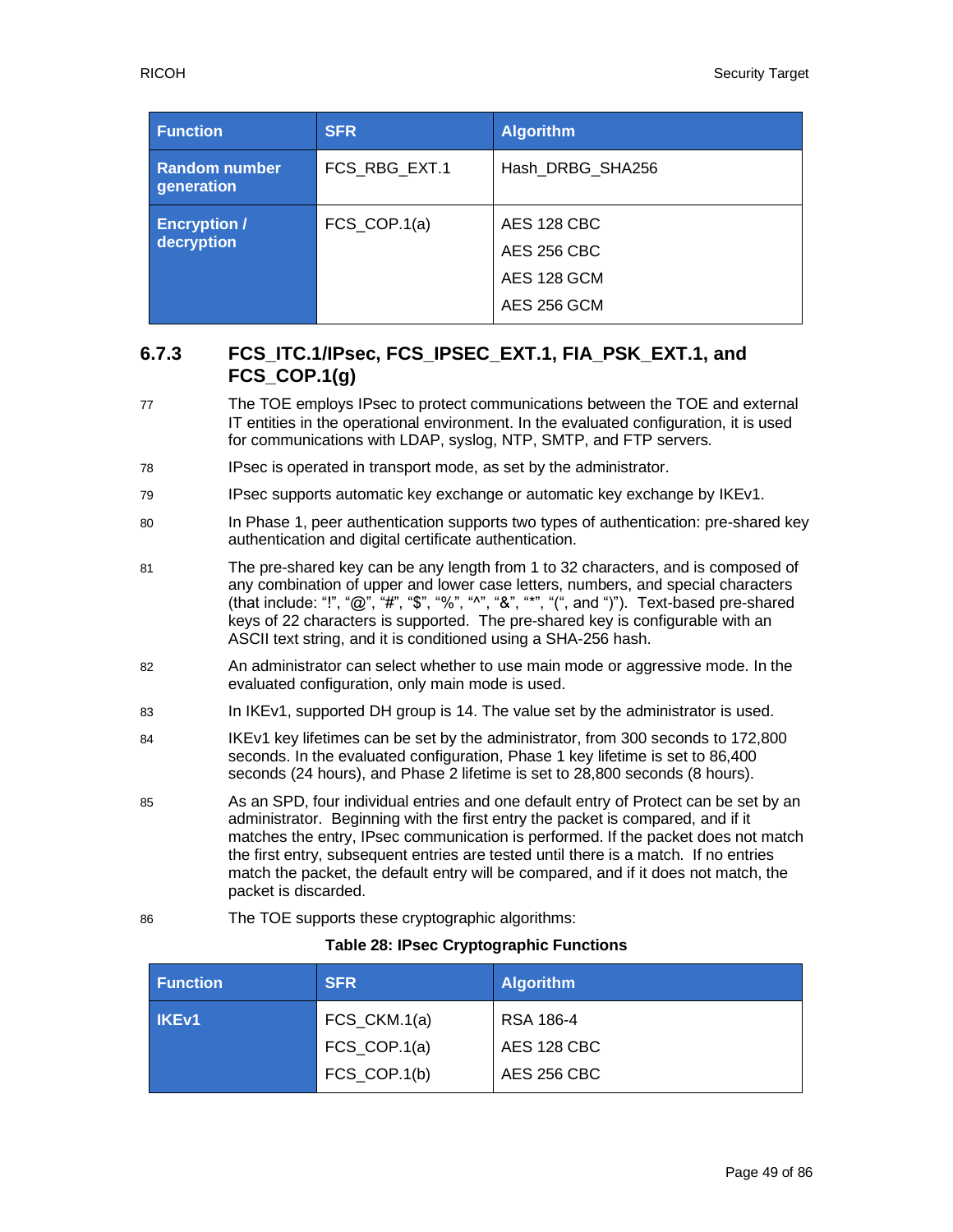| <b>Function</b> | <b>SFR</b>                 | <b>Algorithm</b>   |
|-----------------|----------------------------|--------------------|
|                 | $FCS$ <sub>_COP.1(g)</sub> | HMAC-SHA-256       |
|                 | FCS RBG EXT.1              | HMAC-SHA-384       |
|                 |                            | HMAC-SHA-512       |
|                 |                            |                    |
| <b>ESP</b>      | $FCS$ <sub>_COP.1(a)</sub> | <b>AES 128 CBC</b> |
|                 | FCS_COP.1(b)[DIM]          | <b>AES 256 CBC</b> |
|                 | $FCS$ <sub>_COP.1(g)</sub> | HMAC-SHA-256       |
|                 | FCS RBG EXT.1              | HMAC-SHA-384       |
|                 |                            | HMAC-SHA-512       |

# **6.8 Administrative Roles**

87 The Security Management Function consists of functions to 1) control operations for TSF data, 2) maintain user roles assigned to Normal Users, MFP Administrator, or MFP Supervisor to operate the Security Management Function, and 3) set appropriate default values to security attributes, all of which accord with user role privileges or user privileges that are assigned to Normal Users, MFP Administrator, or MFP Supervisor.

### **6.8.1 FMT\_SMR.1**

88 The TOE maintains U.NORMAL and U.ADMIN roles as described in [Table 6.](#page-13-0) U.NORMAL defines the normal or non-admin users of the TOE which are permitted to use the document processing functions of the MFP and access their own data. U.ADMIN defines All TOE administrators w which includes the MFP Administrator and the MFP Supervisor. The MFP Administrator configures the TOE, manages normal users' jobs and normal users' data. The MFP supervisor sets MFP Administrators' passwords. Administrators do not initiate document processing jobs.

#### **6.8.2 FMT\_SMF.1, FMT\_MOF.1, and FMT\_MTD.1**

89 The TOE provides and restricts the following management functions which can be managed over the Operation Panel or the WIM:

- a) Manage user accounts including create, modify, delete users, user roles, privileges, available function lists.
- b) Manage the document user list for stored documents
- c) Manage the audit functions including enable/disable the audit functions and modifying the audit transfer settings
- d) Query, delete and export the audit logs
- e) Configure time and date settings
- f) Password Management including configuring password composition, password length, and password complexity
- g) Configure auto logout settings on WIM and the Operation Panel
- h) Configure Authentication Failure and Account lockout timer settings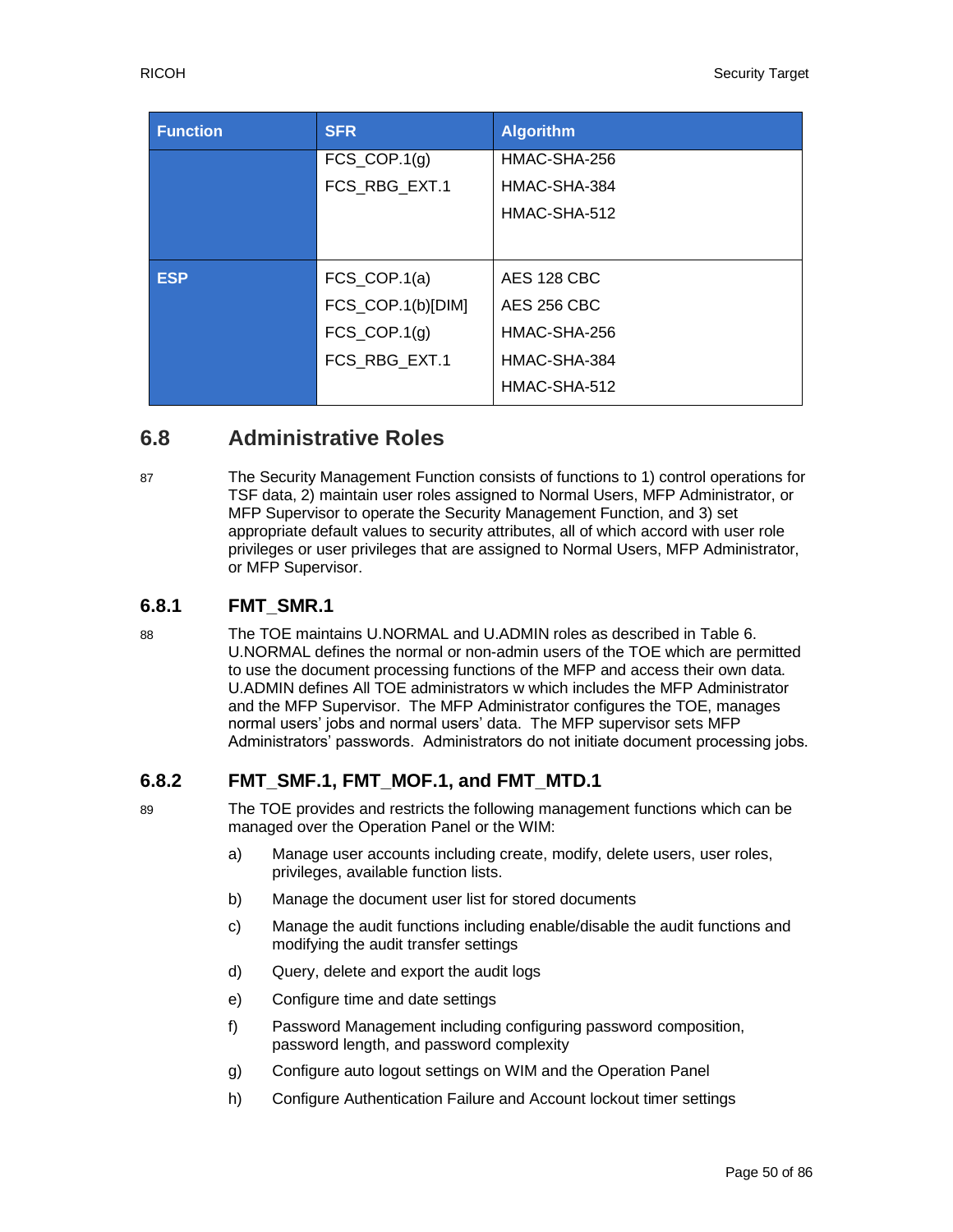- i) Modify PSTN Fax-Line Separation Stored Reception File User
- j) Configure Image Overwrite
- k) Configure network settings for trusted communications (specify IP addresses and port to connect to the TOE)
- l) Manage HDD cryptographic keys
- m) Manage device certificates including create, query, delete, modify, upload, download certificates
- n) Manage TOE trusted update
- o) Configure IPsec
- p) Configure SMTP over IPsec
- q) Configure NTP
- 90 The TOE restricts modification of TSF functions and TSF data to the authorized administrator roles.

# **6.8.3 FMT\_MSA.1 and FMT\_MSA.3**

91 Table 18 and Table 19 list the access control rules enforced by the TOE when users access the document processing functions (print, scan, copy, fax) and individual user jobs. The default behaviour to access the document data is permissive for all authenticated normal users, except for the U.ADMIN user which cannot initiate document processing functions. The maintains username and available function lists data for individual users, unauthenticated users sending document print of document fax to the TOE must be identified before the TOE processes the job.

92

# **6.9 Trusted Operation**

93 The Software Verification Function is to verify the integrity of the executable codes of the MFP Control Software, FCU Control Software and Operation Panel Control Software, and confirm that these codes can be trusted.

# **6.9.1 FPT\_TST\_EXT.1, FCS\_COP.1(b), FCS\_COP.1(c)/L1, and FCS\_COP.1(c)/L2**

94 During start-up, the TOE performs a series of integrity tests, that check that the hash on the executable files is correct and that the software has not been changed. The integrity tests check the hash on the software executable listed below:

| Integrity test                        | <b>SFR</b>                      | <b>Algorithm</b>                   |
|---------------------------------------|---------------------------------|------------------------------------|
| <b>TPM</b>                            | FCS_COP.1(c)/L1                 | SHA-1                              |
| <b>MFP Control</b><br><b>Software</b> | FCS COP.1(b)<br>FCS_COP.1(c)/L2 | <b>RSA 186-4</b><br><b>SHA-256</b> |
| <b>Fax Control Unit</b>               | FCS_COP.1(c)/L1                 | SHA-1                              |

#### **Table 29: Start-up Integrity Tests**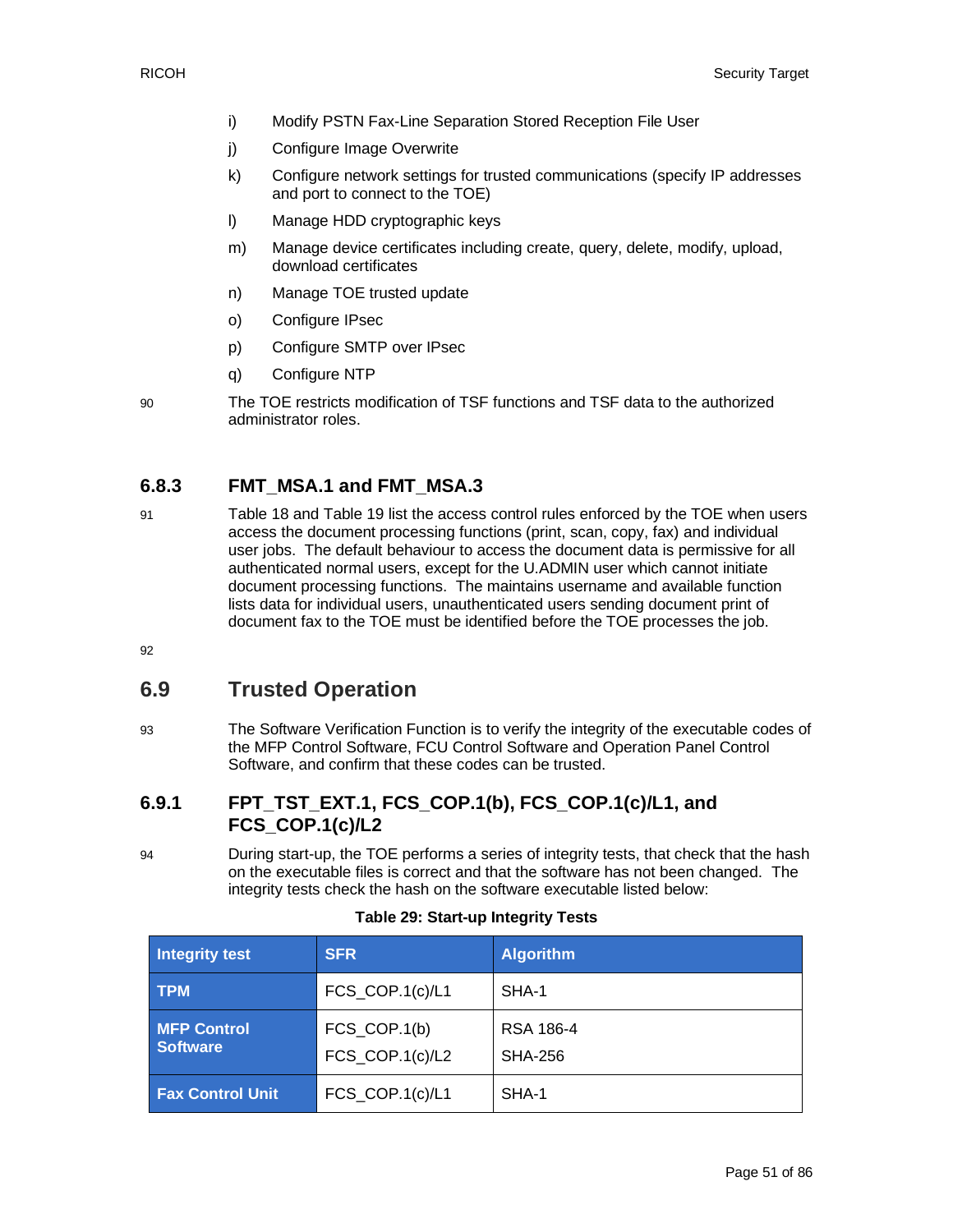| <b>Integrity test</b>  | <b>SFR</b>      | <b>Algorithm</b> |
|------------------------|-----------------|------------------|
| <b>Operation Panel</b> | FCS_COP.1(b)    | RSA 186-4        |
| <b>Software</b>        | FCS_COP.1(c)/L1 | SHA-1            |
| <b>Operation Panel</b> | FCS_COP.1(b)    | RSA 186-4        |
| <b>Applications</b>    | FCS_COP.1(c)/L1 | SHA-1            |

- 95 If any steps of the integrity tests fail, a Service Call (SC) error code is displayed on the Operator Panel and the TOE becomes unavailable. In such cases, the Administrator must contact a Customer Engineer to service the TOE.
- 96 When all steps succeed, the TOE becomes operational.
- 97 Testing that the hash on the TOE software image is correct before the TOE can become operational verifies the integrity and validity of the TOE software; this is sufficient to demonstrate that the TSF is operating correctly.

### **6.9.2 FPT\_TUD\_EXT.1, FCS\_COP.1(b), FCS\_COP.1(c)/L1, and FCS\_COP.1(c)/L2**

- 98 TOE allows only the MFP Administrator to read the version of the MFP Control Software, Operation Panel Control Software, and FCU Control Software. The MFP Administrator can read these versions using the Operation Panel or WIM from the client computer.
- 99 The MFP Administrator can prepare for installation of updated MFP Control Software, Operation Panel Software, or FCU Control Software, by uploading an installation package from the client computer using WIM. The package contains the TOE Software and a digital signature (DS) that was created using the SERES private key. Digital signatures for trusted updates are generated outside of the TOE, by the manufacturer.
- 100 For MFP Control or FCU Software, the TOE performs the following verifications before the installing the package:
	- a) Identifies the type of software (e.g., MFP Control, Operation Panel, FCU);
	- b) Verifies that the software model name matches the TOE;
	- c) Creates a SHA256 message digest (MD1) of the software, uses the SERES public key to decrypt DS (MD2), and then verifies that MD1 = MD2.
- 101 For Operation Panel software, the TOE performs the following verifications before the installing the package:
	- a) Identifies the type of software (e.g., MFP Control, Operation Panel, FCU);
	- b) Verifies that the software model name matches the TOE;
	- c) Creates a SHA256 message digest (MD1) of the index file, uses the SERES public key to decrypt DS (MD2), and then verifies that MD1 = MD2.
	- d) Creates a SHA256 message digest (MD3) of the software image, uses an internal key to decrypt DS (MD4), and then verifies that MD3 = MD4.
- 102 The TOE performs the signature verification of the software to be updated using the encryption functions listed below when updating the software.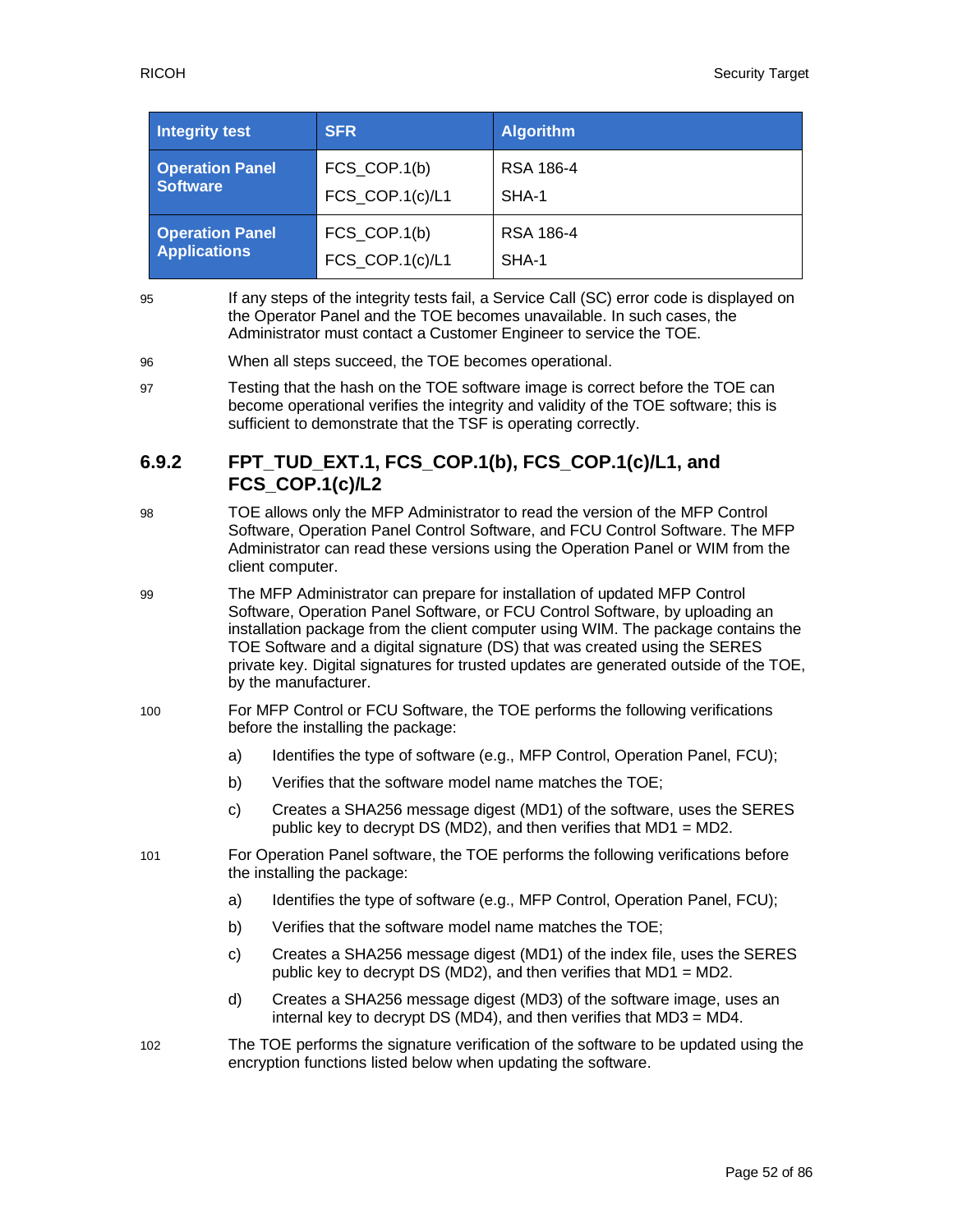|  | <b>Table 30: Signature Verification</b> |  |  |
|--|-----------------------------------------|--|--|
|--|-----------------------------------------|--|--|

| <b>Integrity test</b>                         | <b>SFR</b>                      | <b>Algorithm</b>                                  |
|-----------------------------------------------|---------------------------------|---------------------------------------------------|
| <b>MFP Control</b>                            | FCS_COP.1(b)                    | RSA 186-4                                         |
| <b>Software</b>                               | FCS_COP.1(c)/L2                 | <b>SHA-256</b>                                    |
| <b>Operation Panel</b>                        | FCS_COP.1(b)                    | ECDSA SigVer 186-4                                |
| <b>Software</b>                               | FCS_COP.1(c)/L2                 | SHA-256                                           |
| <b>Operation Panel</b><br><b>Applications</b> | FCS_COP.1(b)<br>FCS_COP.1(c)/L2 | RSA 186-4<br>ECDSA SigVer 186-4<br><b>SHA-256</b> |

# **6.10 PSTN Fax-Network Separation**

103 The Fax Line Separation Function permits only fax transmissions as input information from telephone lines so that unauthorized intrusion from telephone lines can be prevented.

# **6.10.1 FDP\_FXS\_EXT.1**

104 The fax interface use cases are below.

- a) Sending faxes
	- i) The TOE receives documents from client PCs via the LAN, and using the fax interface, transmits them as fax documents via the PSTN line using the ITU-T T.30 protocol.
	- ii) The TOE can transmit stored documents as faxes.
- b) Receiving faxes
	- i) A remote fax machine establishes a connection to the TOE through the PSTN line using the ITU-T T.30 protocol, through which the TOE receives fax documents.
- c) Fax-Line Separation
	- i) The fax modem accepts connections through the PSTN only if they conform to the ITU-T T.30 protocol.
	- ii) Data that is transmitted or received through the PSTN is fax-format, image data.
- 105 Other than the specified use cases, the TOE allows no other data to be transmitted on the fax line.

# **6.11 Image Overwrite**

# **6.11.1 FDP\_RIP.1(a)**

106 During the processing of jobs, image data is stored on the HDD. When such data is no longer needed by the user or the TOE, residual data can be overwritten using the Auto Erase Memory function.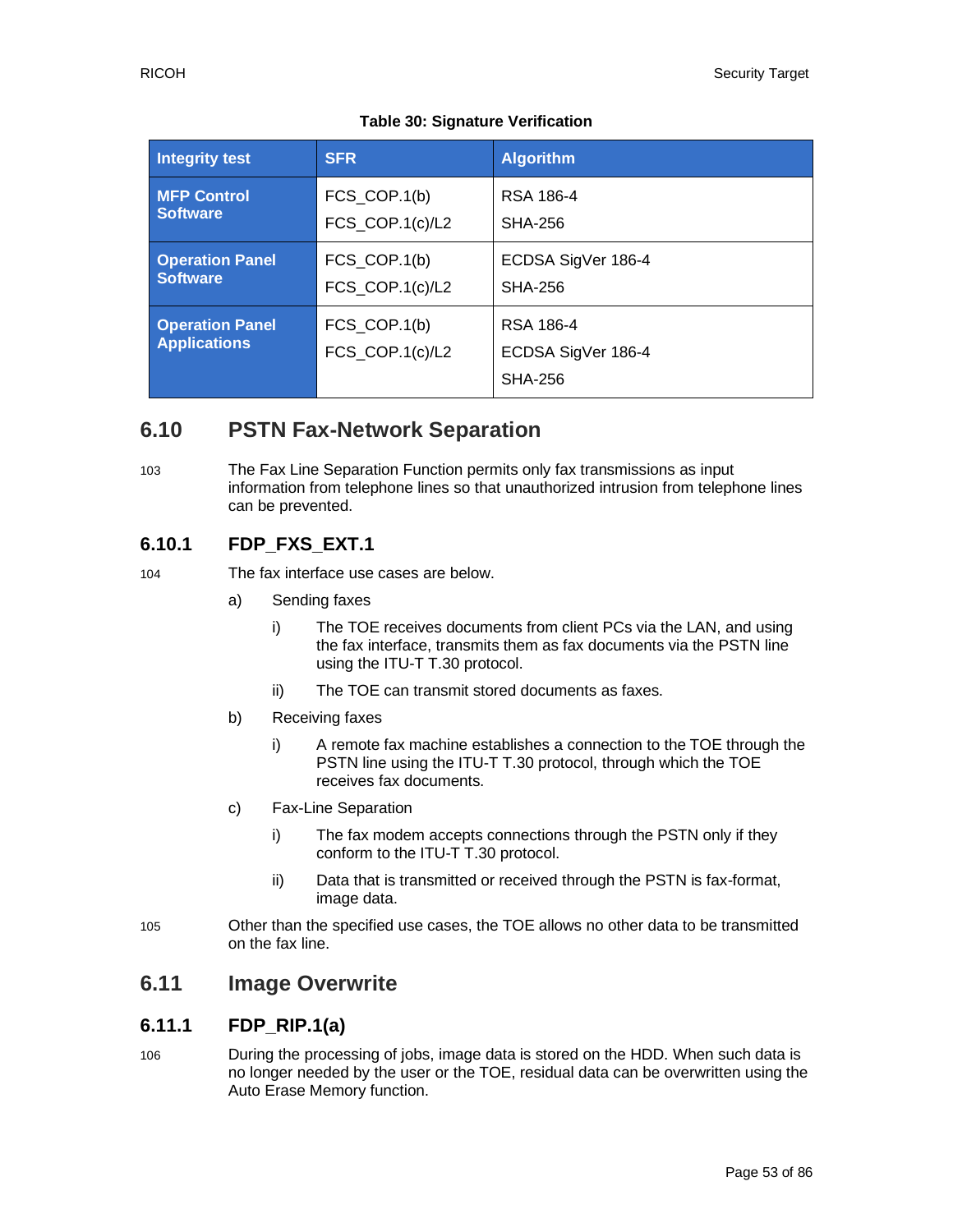- 107 When enabled, the Auto Erase Memory function automatically overwrites the residual image data after each completion of the following processing jobs:
	- a) Copy jobs
	- b) Print jobs
	- c) Sample Print/Locked Print/Hold Print
	- d) Stored Print jobs (after deletion of the job)
	- e) Spool printing jobs
	- f) LAN-Fax print data
	- g) Faxes sent/received using remote machines
	- h) Scanned files sent by e-mail
	- i) Files sent by Scan to Folder
	- j) Documents sent using Web Image Monitor
	- k) Documents deleted from the Document Server using the Copier, Printer, Fax or Scanner functions
- 108 When the Auto Erase Memory function is enabled, such data is actively overwritten with values and repetition selected by the Administrator:
	- a) NSA: Temporary data is overwritten twice with random numbers and once with zeros.
	- b) DoD: Each item of data is overwritten by a random number, then by its complement, then by another random number, and is then verified.
	- c) Random Numbers: Temporary data is overwritten multiple times with random numbers. The number of overwrites can be selected from 1 to 9, default 3.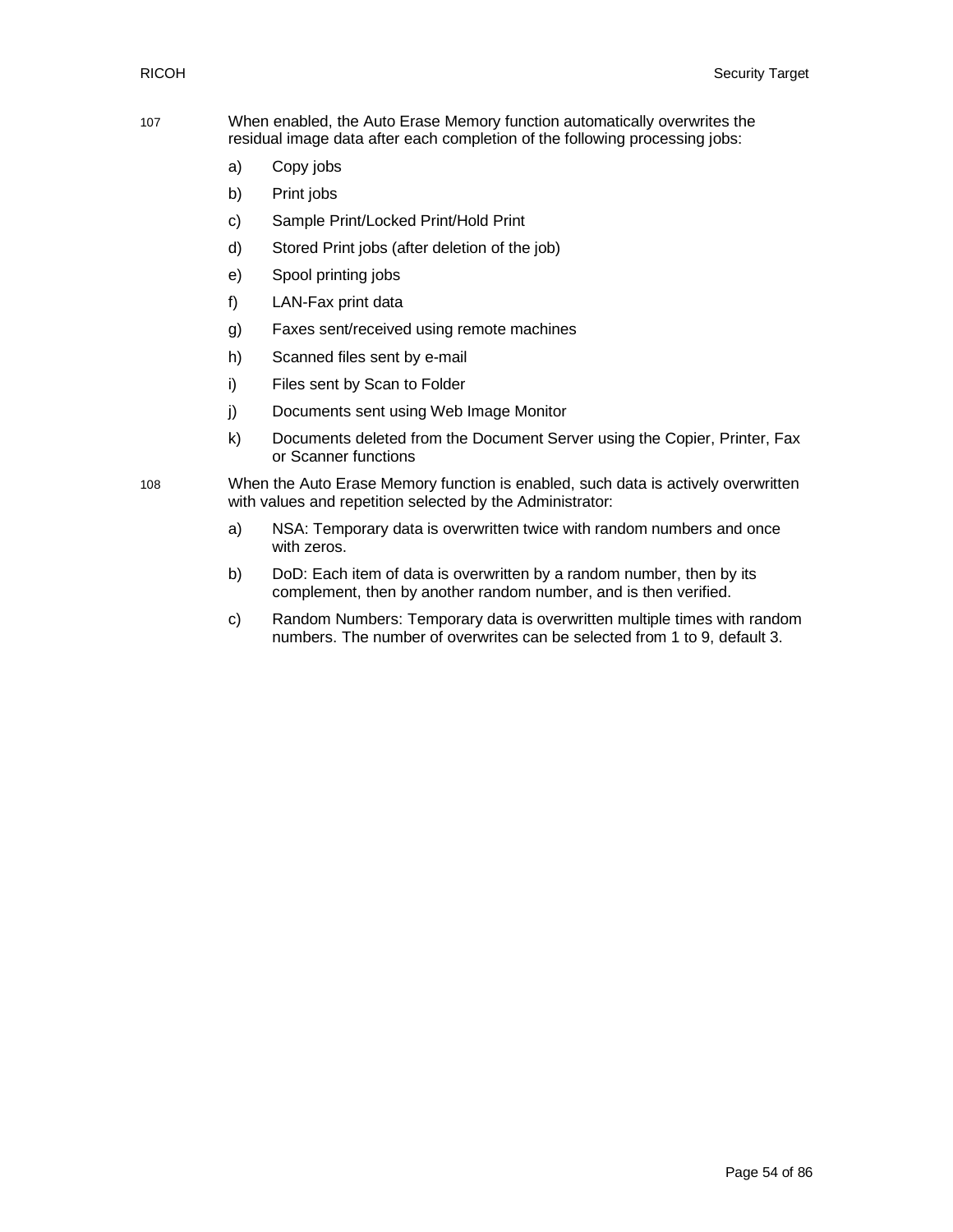# **7 Rationale**

# **7.1 Conformance Claim Rationale**

109 The following rationale is presented with regard to the PP conformance claims:

- a) **TOE type.** As identified in section [2.1,](#page-6-0) the TOE is hardcopy device, consistent with the HCDPP.
- b) **Security problem definition.** As shown in section [3,](#page-13-1) the threats, OSPs and assumptions are reproduced directly from the HCDPP.
- c) **Security objectives.** As shown in section [4,](#page-17-0) the security objectives are reproduced directly from the HCDPP.
- d) **Security requirements.** As shown in section [4,](#page-17-0) the security requirements are reproduced directly from the HCDPP. No additional requirements have been specified.

# **7.2 Security Objectives Rationale**

110 The following table maps threats, OSPs, and assumptions, to their respective Security Objectives.

| <b>Threat/Policy/Assumptions</b>                                                                                                                                                                 | <b>Rationale</b>                                                                                                                                                                                                                                               |
|--------------------------------------------------------------------------------------------------------------------------------------------------------------------------------------------------|----------------------------------------------------------------------------------------------------------------------------------------------------------------------------------------------------------------------------------------------------------------|
| T.UNAUTHORIZED ACCESS<br>An attacker may access (read, modify, or<br>delete) User Document Data or change<br>(modify or delete) User Job Data in the TOE<br>through one of the TOE's interfaces. | O.ACCESS_CONTROL restricts access to User<br>Data in the TOE to authorized Users.<br>O.USER_I&A provides the basis for access<br>control<br>O.ADMIN_ROLES restricts the ability to<br>authorize Users and set access controls to<br>authorized Administrators. |
| <b>T.TSF COMPROMISE</b><br>An attacker may gain Unauthorized Access<br>to TSF Data in the TOE through one of the<br>TOF's interfaces                                                             | O.ACCESS CONTROL restricts access to TSF<br>Data in the TOE to authorized Users.<br>O.USER_I&A provides the basis for access<br>control.<br>O.ADMIN_ROLES restricts the ability to<br>authorize Users and set access controls to<br>authorized Administrators. |
| T.TSF_FAILURE<br>A malfunction of the TSF may cause loss of<br>security if the TOE is permitted to operate.                                                                                      | O.TSF_SELF_TEST prevents the TOE from<br>operating if a malfunction is detected.                                                                                                                                                                               |
| T.UNAUTHORIZED_UPDATE<br>An attacker may cause the installation of<br>unauthorized software on the TOE.                                                                                          | O.UPDATE_VERIFICATION verifies the<br>authenticity of software updates.                                                                                                                                                                                        |

#### **Table 31: Security Objectives Rationale**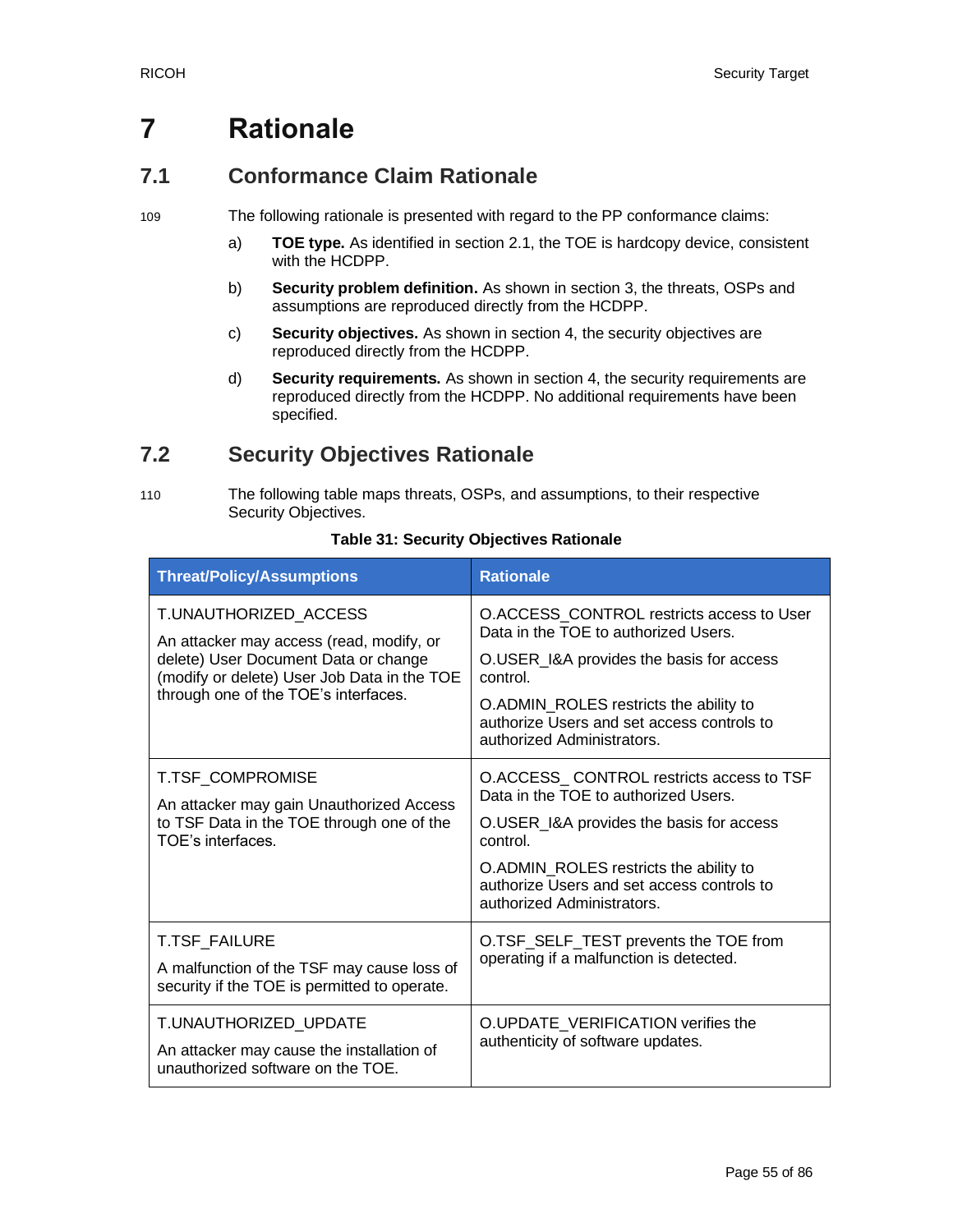| <b>Threat/Policy/Assumptions</b>                                                                                                                                                                                                                                                                                                                                         | <b>Rationale</b>                                                                                                                                                                                                                                                                    |
|--------------------------------------------------------------------------------------------------------------------------------------------------------------------------------------------------------------------------------------------------------------------------------------------------------------------------------------------------------------------------|-------------------------------------------------------------------------------------------------------------------------------------------------------------------------------------------------------------------------------------------------------------------------------------|
| T.NET COMPROMISE<br>An attacker may access data in transit or<br>otherwise compromise the security of the<br>TOE by monitoring or manipulating network<br>communication.                                                                                                                                                                                                 | O.COMMS_PROTECTION protects LAN<br>communications from sniffing, replay, and man-<br>in-the-middle attacks.                                                                                                                                                                         |
| P.AUTHORIZATION<br>Users must be authorized before performing<br>Document Processing and administrative<br>functions.                                                                                                                                                                                                                                                    | O.USER_AUTHORIZATION restricts the ability to<br>perform Document Processing and administrative<br>functions to authorized Users.<br>O.USER_I&A provides the basis for<br>authorization.<br>O.ADMIN_ROLES restricts the ability to<br>authorize Users to authorized Administrators. |
| P.AUDIT<br>Security-relevant activities must be audited<br>and the log of such actions must be<br>protected and transmitted to an External IT<br>Entity.                                                                                                                                                                                                                 | O.AUDIT requires the generation of audit data.<br>O.ACCESS_CONTROL restricts access to audit<br>data in the TOE to authorized Users.<br>O.USER AUTHORIZATION provides the basis<br>for authorization.                                                                               |
| P.COMMS_PROTECTION<br>The TOE must be able to identify itself to<br>other devices on the LAN.                                                                                                                                                                                                                                                                            | O.COMMS_PROTECTION protects LAN<br>communications from man-in-the-middle attacks.                                                                                                                                                                                                   |
| P.STORAGE_ENCRYPTION (conditionally<br>mandatory)<br>If the TOE stores User Document Data or<br>Confidential TSF Data on Field-Replaceable<br>Nonvolatile Storage Devices, it will encrypt<br>such data on those devices.                                                                                                                                                | O.STORAGE_ENCRYPTION protects User<br>Document Data and Confidential TSF Data<br>stored in Field-Replaceable Nonvolatile Storage<br>Devices from exposure if a device has been<br>removed from the TOE and its Operational<br>Environment.                                          |
| P.KEY MATERIAL (conditionally<br>mandatory)<br>Cleartext keys, submasks, random<br>numbers, or any other values that contribute<br>to the creation of encryption keys for Field-<br>Replaceable Nonvolatile Storage of User<br>Document Data or Confidential TSF Data<br>must be protected from unauthorized<br>access and must not be stored on that<br>storage device. | O.KEY_MATERIAL protects keys and key<br>materials from unauthorized access and ensures<br>that they any key materials are not stored in<br>cleartext on the device that uses those materials<br>for its own encryption.                                                             |
| P.FAX_FLOW (conditionally mandatory)<br>If the TOE provides a PSTN fax function, it<br>will ensure separation between the PSTN<br>fax line and the LAN.                                                                                                                                                                                                                  | O.FAX_NET_SEPARATION requires a<br>separation between the PSTN fax line and the<br>LAN.                                                                                                                                                                                             |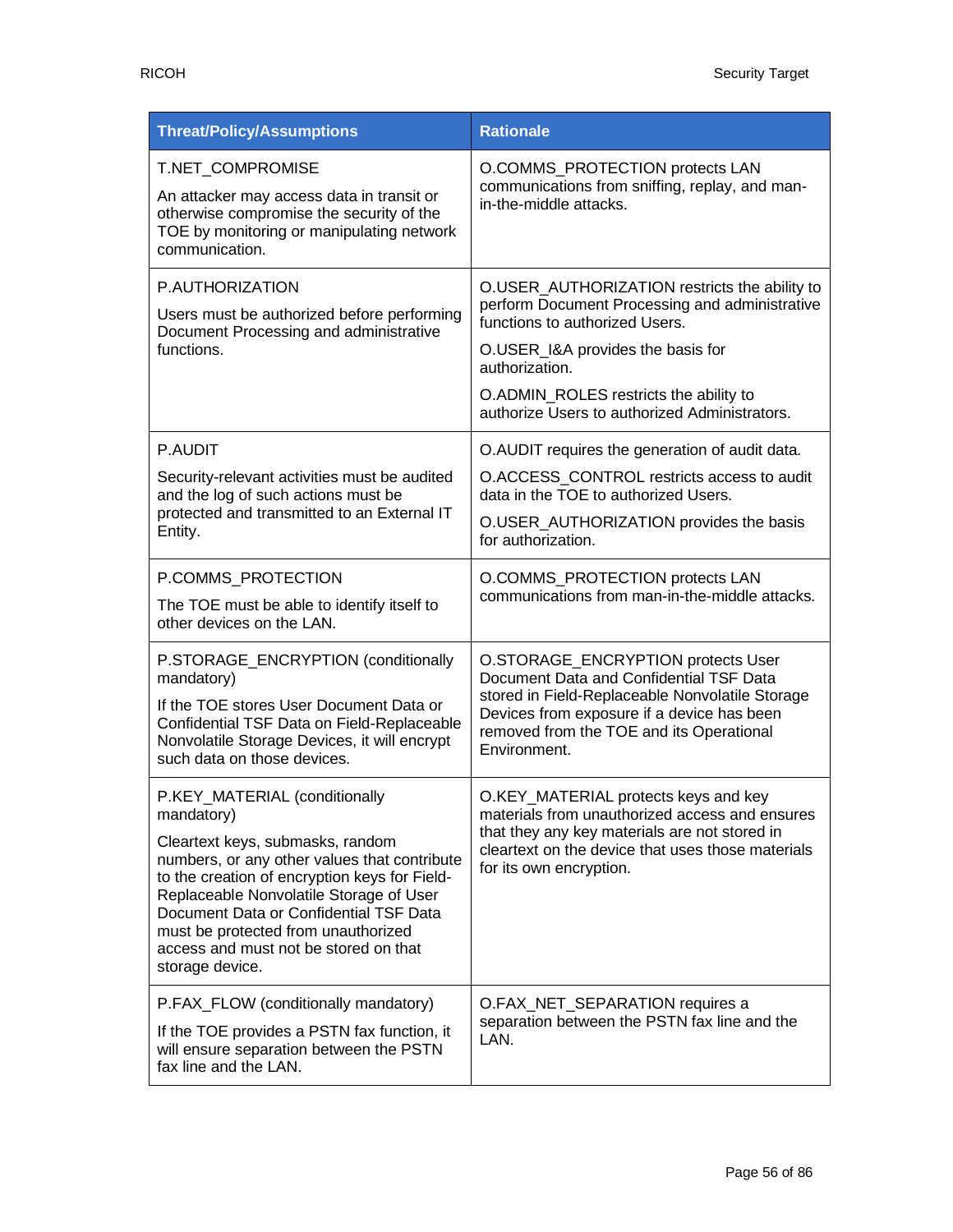| <b>Threat/Policy/Assumptions</b>                                                                                                                                                                           | <b>Rationale</b>                                                                                                                                                        |
|------------------------------------------------------------------------------------------------------------------------------------------------------------------------------------------------------------|-------------------------------------------------------------------------------------------------------------------------------------------------------------------------|
| P.IMAGE_OVERWRITE (optional)<br>Upon completion or cancellation of a<br>Document Processing job, the TOE shall<br>overwrite residual image data from its Field-<br>Replaceable Nonvolatile Storage Device. | O.IMAGE OVERWRITE overwrites residual<br>image data from Field-Replaceable Nonvolatile<br>Storage Devices after Document Processing jobs<br>are completed or cancelled. |
| A PHYSICAL<br>Physical security, commensurate with the<br>value of the TOE and the data it stores or<br>processes, is assumed to be provided by<br>the environment.                                        | OE.PHYSICAL_PROTECTION establishes a<br>protected physical environment for the TOE.                                                                                     |
| A.NETWORK<br>The Operational Environment is assumed to<br>protect the TOE from direct, public access<br>to its LAN interface.                                                                              | OE.NETWORK PROTECTION establishes a<br>protected LAN environment for the TOE.                                                                                           |
| A.TRUSTED_ADMIN<br>TOE Administrators are trusted to<br>administer the TOE according to site<br>security policies.                                                                                         | OE.ADMIN_TRUST establishes responsibility of<br>the TOE Owner to have a trusted relationship<br>with Administrators.                                                    |

**Table 32: Security Objectives Rationale**

# **7.3 Security Assurance Requirements rationale**

The rationale for choosing these security assurance requirements is that they define a minimum security baseline that is based on the anticipated threat level of the attacker, the security of the Operational Environment in which the TOE is deployed, and the relative value of the TOE itself. The assurance activities throughout the PP are used to provide tailored guidance on the specific expectations for completing the security assurance requirements.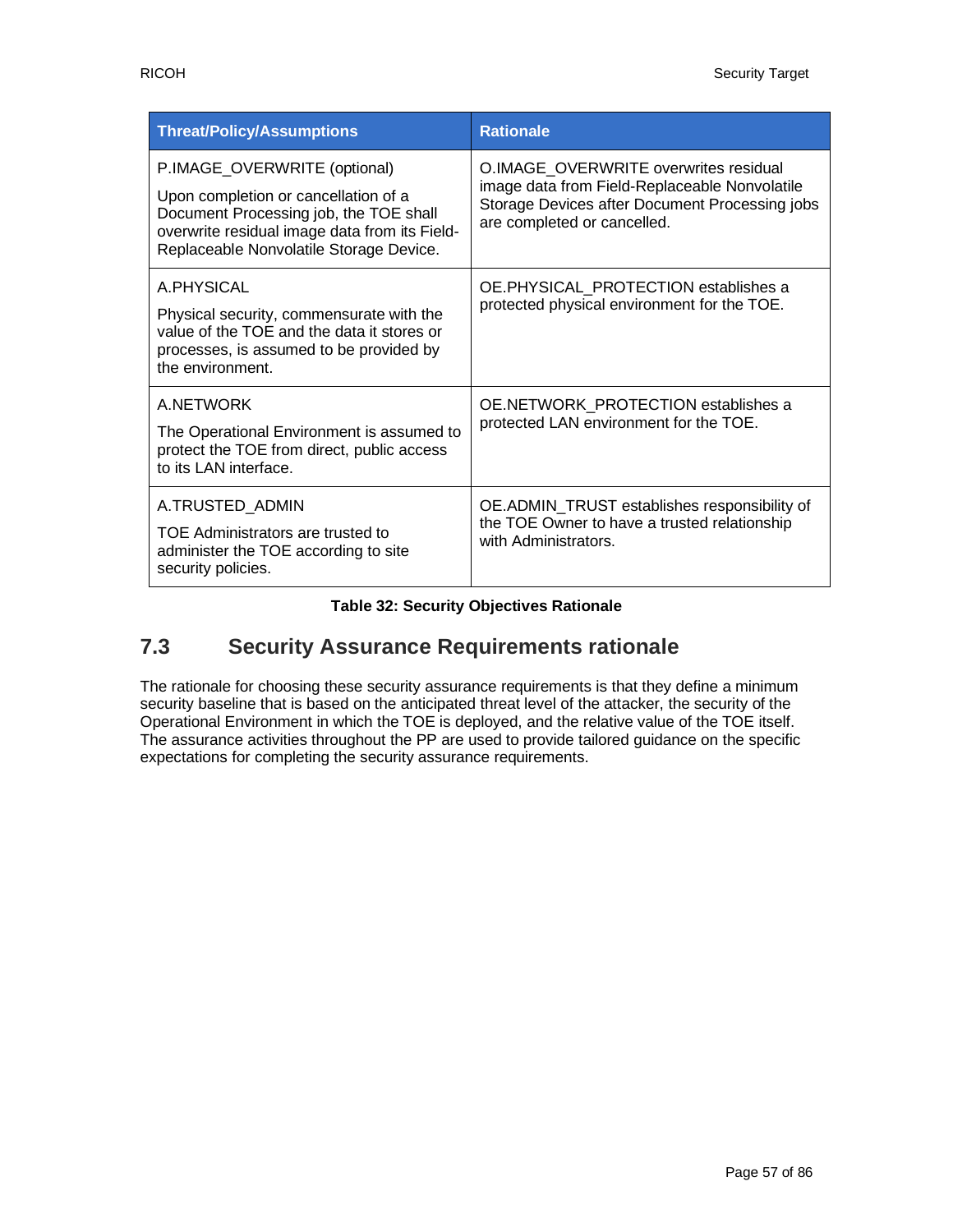# **Annex A: Extended Components Definition**

111 This annex reproduces the HCDPP Appendix A.9 extended components definition.

# **Security Audit (FAU)**

# **External Audit Trail Storage (FAU\_STG\_EXT)**

#### **Family Behavior**

This family defines requirements for the TSF to ensure that secure transmission of audit data from TOE to an External IT Entity.

#### **Component levelling**

FAU STG EXT.1: Extended: External Audit Trail Storage 1

FAU STG EXT.1 External Audit Trail Storage requires the TSF to use a trusted channel implementing a secure protocol.

Management:

The following actions could be considered for the management functions in FMT:

a) The TSF shall have the ability to configure the cryptographic functionality.

Audit:

The following actions should be auditable if FAU\_GEN Security audit data generation is included in the PP/ST:

a) There are no auditable events foreseen.

| <b>FAU STG EXT.1</b> | <b>Extended: Protected Audit Trail Storage</b>                                                                                       |
|----------------------|--------------------------------------------------------------------------------------------------------------------------------------|
| Hierarchical to:     | No other components.                                                                                                                 |
| Dependencies:        | FAU_GEN.1 Audit data generation<br>FTP ITC.1 Inter-TSF Trusted Channel                                                               |
| FAU STG EXT.1.1      | The TSF shall be able to transmit the generated audit data to an external<br>IT entity using a trusted channel according to FTP_ITC. |

Rationale:

The TSF is required that the transmission of generated audit data to an External IT Entity which relies on a non-TOE audit server for storage and review of audit records. The storage of these audit records and the ability to allow the administrator to review these audit records is provided by the Operational Environment in that case. The Common Criteria does not provide a suitable SFR for the transmission of audit data to an External IT Entity.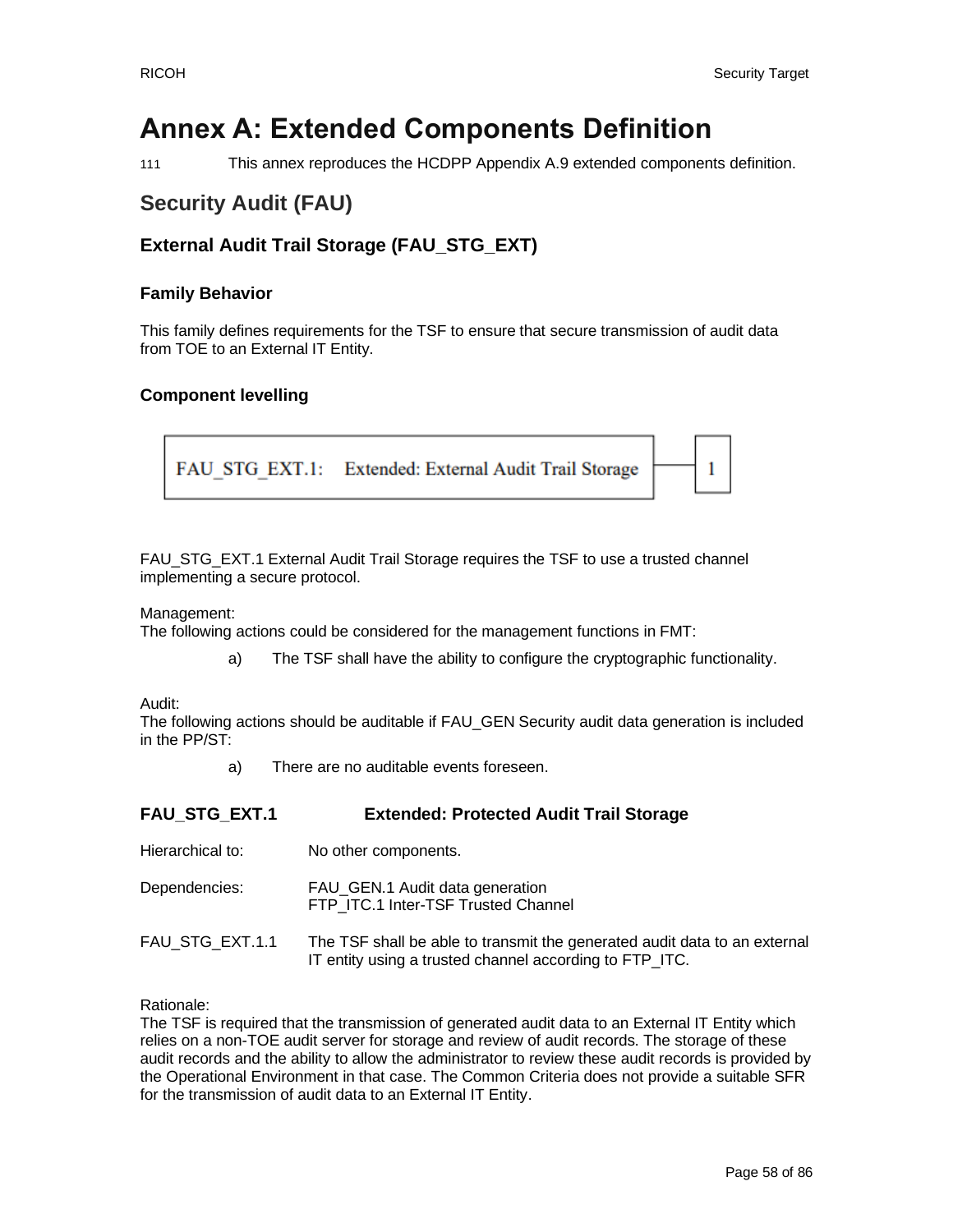This extended component protects the audit records, and it is therefore placed in the FAU class with a single component.

# **Cryptographic Support (FCS)**

# **Cryptographic Key Management (FCS\_CKM\_EXT)**

#### **Family Behavior**

This family addresses the management aspects of cryptographic keys. Especially, this extended component is intended for cryptographic key destruction.

#### **Component levelling**



FCS\_CKM\_EXT.4 Cryptographic Key Material Destruction ensures not only keys but also key materials that are no longer needed are destroyed by using an approved method.

Management:

The following actions could be considered for the management functions in FMT:

a) There are no management activities foreseen

Audit:

The following actions should be auditable if FAU\_GEN Security audit data generation is included in the PP/ST:

a) There are no auditable events foreseen

#### **FCS\_CKM\_EXT.4 Extended: Cryptographic Key Material Destruction**

Hierarchical to: No other components

| Dependencies: | [FCS_CKM.1(a) Cryptographic Key Generation (for asymmetric keys), or |
|---------------|----------------------------------------------------------------------|
|               | FCS_CKM.1(b) Cryptographic key generation (Symmetric Keys)],         |
|               | FCS_CKM.4 Cryptographic key destruction                              |

FCS\_CKM\_EXT.4.1 The TSF shall destroy all plaintext secret and private cryptographic keys and cryptographic critical security parameters when no longer needed.

Rationale:

Cryptographic Key Material Destruction is to ensure the keys and key materials that are no longer needed are destroyed by using an approved method, and the Common Criteria does not provide a suitable SFR for the Cryptographic Key Material Destruction.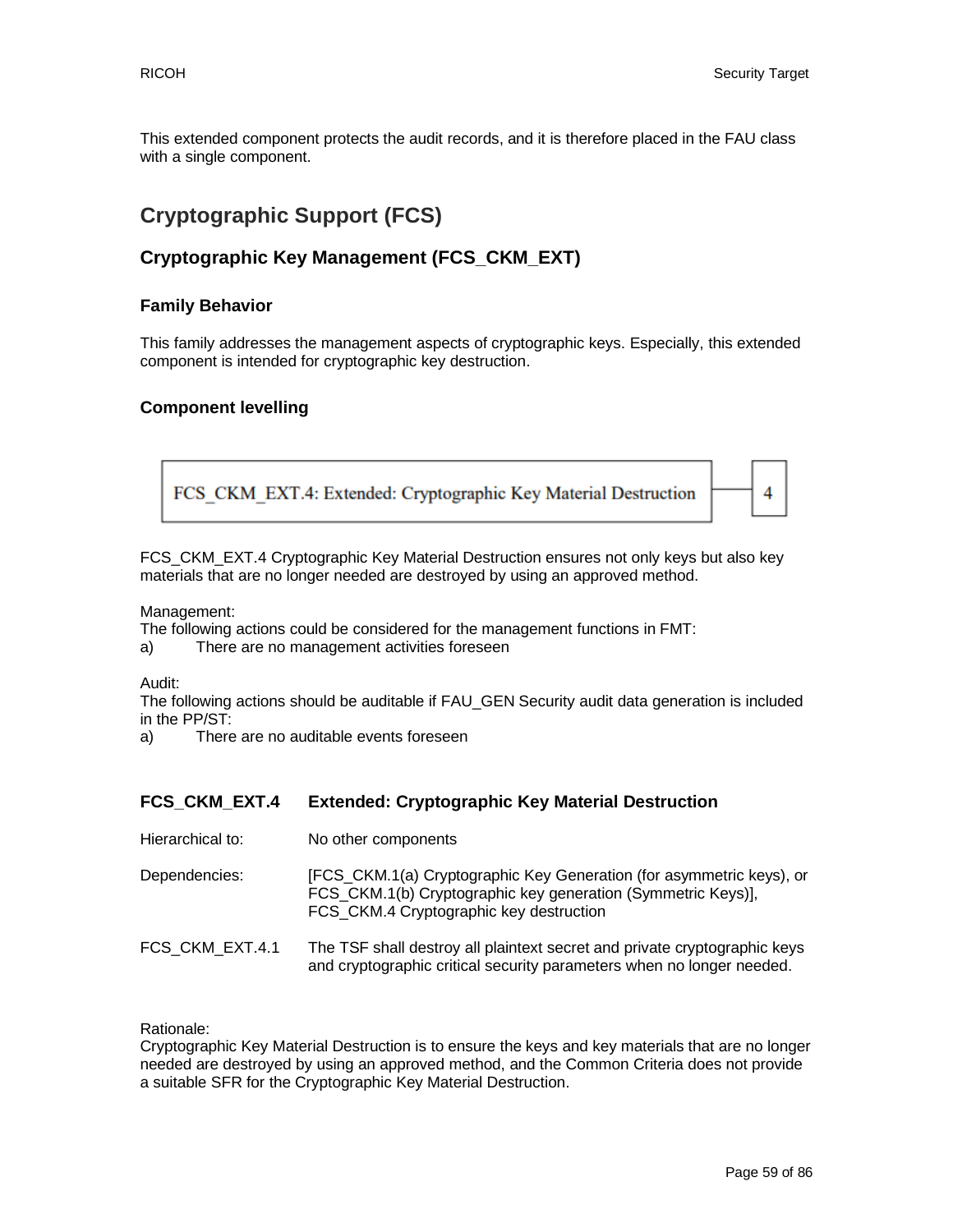This extended component protects the cryptographic key and key materials against exposure, and it is therefore placed in the FCS class with a single component.

### **HTTPS selected (FCS\_HTTPS\_EXT)**

#### **Family Behavior**

Components in this family define the requirements for protecting remote management sessions between the TOE and a Security Administrator. This family describes how HTTPS will be implemented. This is a new family defined for the FCS Class.

#### **Component levelling**

FCS HTTPS EXT.1 Extended: HTTPS selected 1

FCS\_HTTPS\_EXT.1 HTTPS selected, requires that HTTPS be implemented according to RFC 2818 and supports TLS.

Management:

The following actions could be considered for the management functions in FMT:

a) There are no management activities foreseen.

Audit:

The following actions should be auditable if FAU\_GEN Security audit data generation is included in the PP/ST:

a) Failure of HTTPS session establishment.

#### **FCS\_HTTPS\_EXT.1 Extended: HTTPS selected**

| Hierarchical to: | No other components.                                                                                     |
|------------------|----------------------------------------------------------------------------------------------------------|
| Dependencies:    | No dependencies.                                                                                         |
|                  | FCS HTTPS EXT.1.1 The TSF shall implement the HTTPS protocol that complies with RFC<br>2818.             |
|                  | FCS_HTTPS_EXT.1.2 The TSF shall implement the HTTPS protocol using TLS as specified in<br>FCS TLS EXT.1. |
| D = C = = = L =  |                                                                                                          |

Rationale:

HTTPS is one of the secure communication protocols, and the Common Criteria does not provide a suitable SFR for the communication protocols using cryptographic algorithms.

This extended component protects the communication data using cryptographic algorithms, and it is therefore placed in the FCS class with a single component.

#### **IPsec selected (FCS\_IPSEC\_EXT)**

#### **Family Behavior**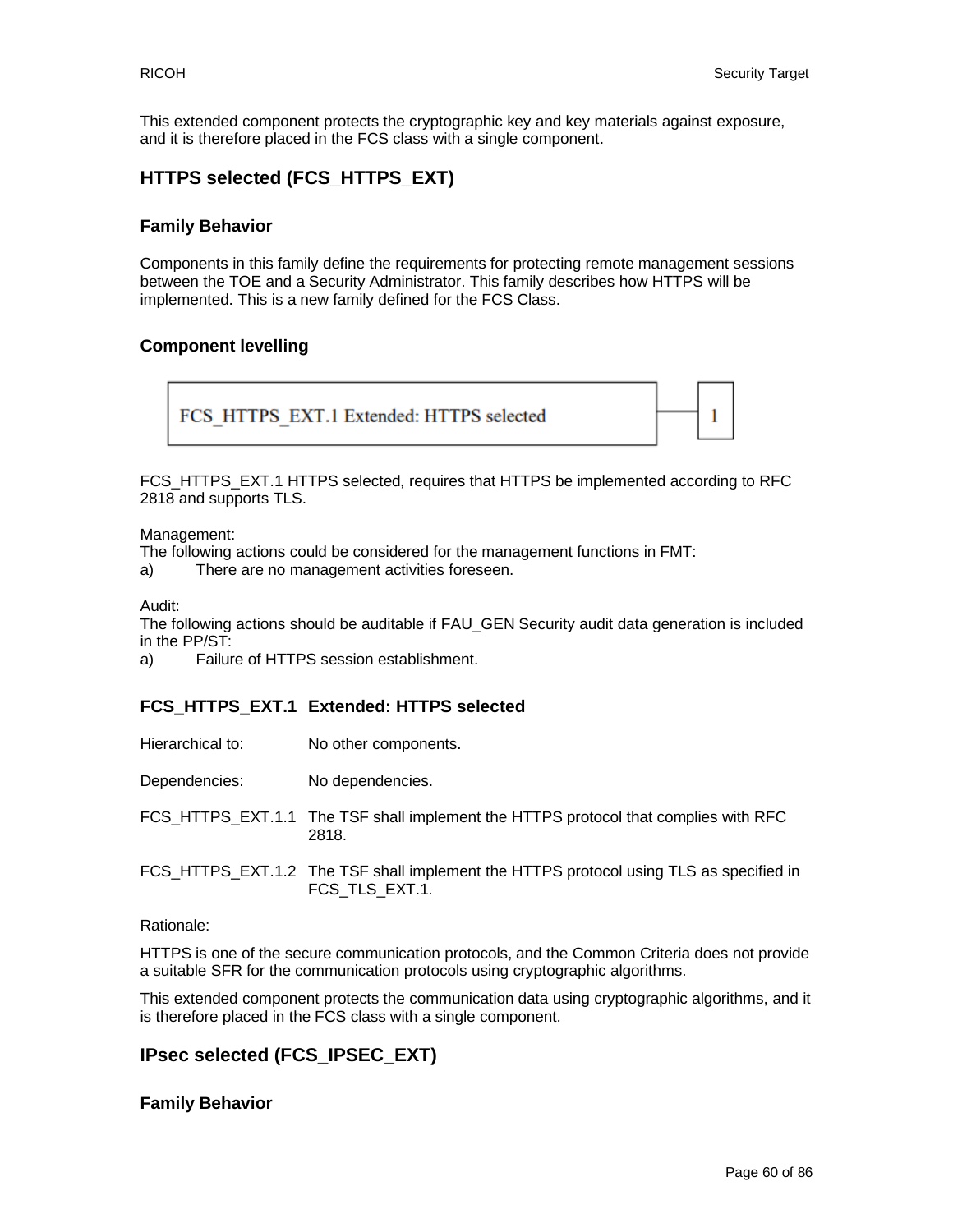This family addresses the requirements for protecting communications using IPsec.

#### **Component levelling**



FCS\_IPSEC\_EXT.1 IPsec requires that IPsec be implemented as specified.

#### Management:

The following actions could be considered for the management functions in FMT:

a) There are no management actions foreseen.

Audit:

The following actions should be considered for audit if FAU\_GEN Security audit data generation is included in the PP/ST:

b) Failure to establish an IPsec SA.

#### **FCS\_IPSEC\_EXT.1 Extended: IPsec selected**

Hierarchical to: No other components

| Dependencies:     | FIA_PSK_EXT.1 Extended: Pre-Shared Key Composition<br>FCS_COP.1(g) Cryptographic Operation (for keyed-hash message<br>authentication)        |
|-------------------|----------------------------------------------------------------------------------------------------------------------------------------------|
| FCS IPSEC EXT.1.1 | The TSF shall implement the IPsec architecture as specified in RFC<br>4301.                                                                  |
|                   | FCS_IPSEC_EXT.1.2 The TSF shall implement [selection: tunnel mode, transport mode].                                                          |
|                   | FCS_IPSEC_EXT.1.3 The TSF shall have a nominal, final entry in the SPD that matches<br>anything that is otherwise unmatched and discards it. |

- FCS\_IPSEC\_EXT.1.4 The TSF shall implement the IPsec protocol ESP as defined by RFC 4303 using [selection: the cryptographic algorithms AES-CBC-128 (as specified by RFC 3602) together with a Secure Hash Algorithm (SHA) based HMAC, AES-CBC256 (as specified by RFC 3602) together with a Secure Hash Algorithm (SHA)-based HMAC, AES-GCM-128 as specified in RFC 4106, AES-GCM-256 as specified in RFC 4106].
- FCS\_IPSEC\_EXT.1.5 The TSF shall implement the protocol: [selection: IKEv1 as defined in RFCs 2407, 2408, 2409, RFC 4109, [selection: no other RFCs for extended sequence numbers, RFC 4304 for extended sequence numbers], and [selection: no other RFCs for hash functions, RFC 4868 for hash functions]; IKEv2 as defined in RFCs 5996 (with mandatory support for NAT traversal as specified in section 2.23), 4307, and [selection: no other RFCs for hash functions, RFC 4868 for hash functions]].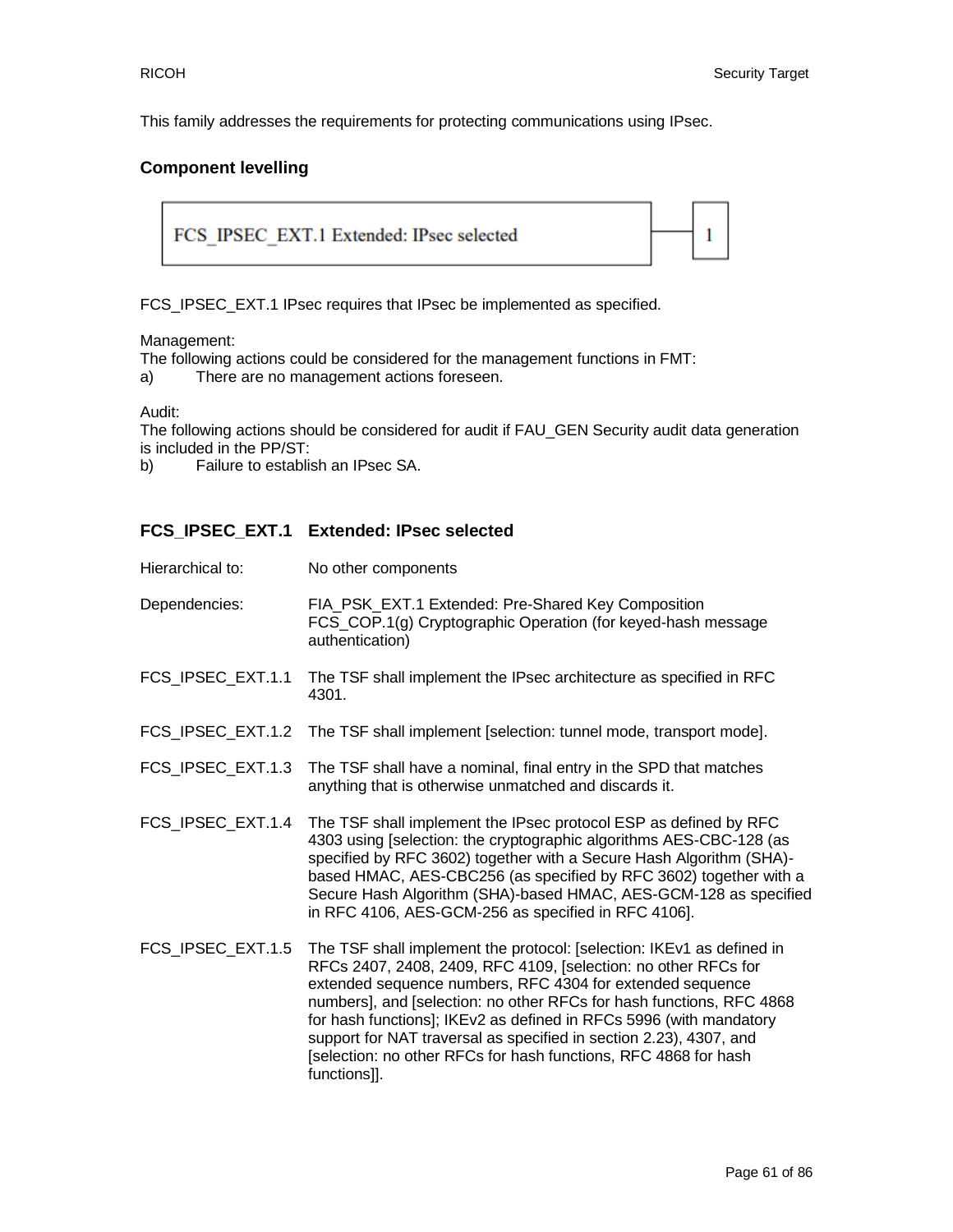FCS\_IPSEC\_EXT.1.6 The TSF shall ensure the encrypted payload in the [selection: IKEv1, IKEv2] protocol uses the cryptographic algorithms [selection: AES-CBC-128, AES CBC-192 AES-CBC-256 as specified in RFC 3602, AES-GCM-128, AES-GCM-192, AES-GCM-256 as specified in RFC 5282, no other algorithm].

FCS\_IPSEC\_EXT.1.7 The TSF shall ensure that IKEv1 Phase 1 exchanges use only main mode.

- FCS\_IPSEC\_EXT.1.8 The TSF shall ensure that [selection: IKEv2 SA lifetimes can be established based on [selection: number of packets/number of bytes; length of time, where the time values can be limited to: 24 hours for Phase 1 SAs and 8 hours for Phase 2 SAs]; IKEv1 SA lifetimes can be established based on [selection: number of packets/number of bytes ; length of time, where the time values can be limited to: 24 hours for Phase 1 SAs and 8 hours for Phase 2 SAs]]
- FCS\_IPSEC\_EXT.1.9 The TSF shall ensure that all IKE protocols implement DH Groups 14 (2048-bit MODP), and [selection: 24 (2048-bit MODP with 256-bit POS), 19 (256-bit Random ECP), 20 (384-bit Random ECP, 5 (1536-bit MODP)), [assignment: other DH groups that are implemented by the TOE], no other DH groups].
- FCS IPSEC EXT.1.10 The TSF shall ensure that all IKE protocols perform Peer Authentication using the [selection: RSA, ECDSA] algorithm and Pre-shared Keys.

#### Rationale:

IPsec is one of the secure communication protocols, and the Common Criteria does not provide a suitable SFR for the communication protocols using cryptographic algorithms.

This extended component protects the communication data using cryptographic algorithms, and it is therefore placed in the FCS class with a single component.FCS\_IPSEC\_EXT.1.11 The TSF shall ensure that IKE protocols implement DH Group(s) [selection: 14 (2048-bit MODP), 19 (256-bit Random ECP), 20 (384-bit Random ECP), 24 (2048-bit MODP with 256-bit POS)].

# **Cryptographic Key Derivation (FCS\_KDF\_EXT)**

#### **Family Behavior**

This family specifies the means by which an intermediate key is derived from a specified set of submasks.

#### **Component levelling**



FCS\_KDF\_EXT.1 Cryptographic Key Derivation requires the TSF to derive intermediate keys from submasks using the specified hash functions.

Management:

The following actions could be considered for the management functions in FMT:

a) There are no management activities foreseen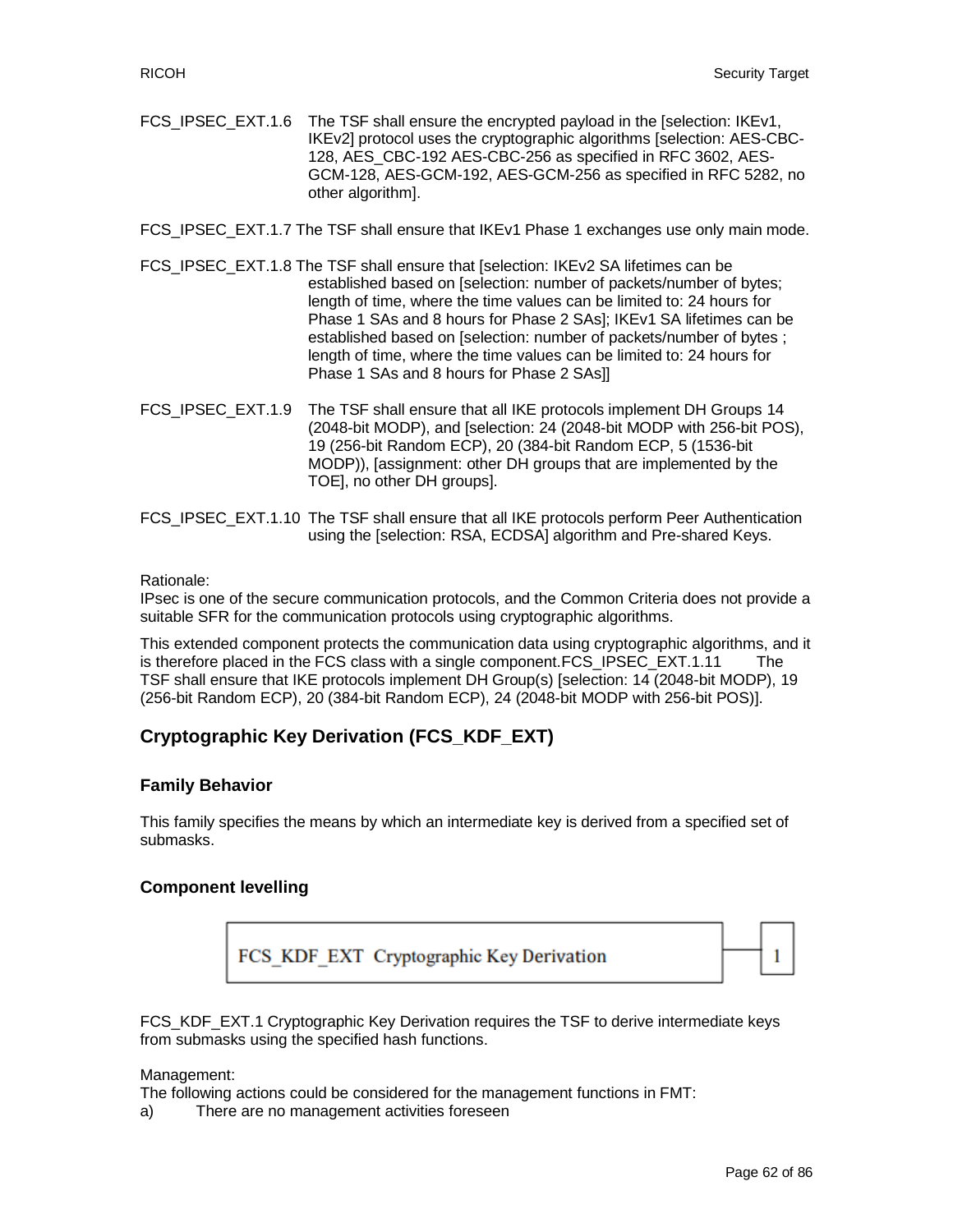Audit:

The following actions should be auditable if FAU\_GEN Security audit data generation is included in the PP/ST:

a) There are no auditable events foreseen

### **FCS\_KDF\_EXT.1 Extended: Cryptographic Key Derivation**

Hierarchical to: No other components Dependencies: FCS\_COP.1(h) Cryptographic Operation (for keyed-hash message authentication), [if selected: FCS\_RBG\_EXT.1 Extended: Cryptographic Operation (Random Bit Generation)] FCS KDF EXT.1.1 The TSF shall accept [selection: a RNG generated submask as specified in FCS\_RBG\_EXT.1, a conditioned password submask, imported submask] to derive an intermediate key, as defined in [selection: NIST SP 800-108 [selection: KDF in Counter Mode, KDF in Feedback Mode, KDF in Double-Pipeline Iteration Mode], NIST SP 800-132], using the keyed-hash functions specified in FCS\_COP.1(h), such that the output is

at least of equivalent security strength (in number of bits) to the BEV.

# **Cryptographic Operation (FCS\_KYC\_EXT)**

# **FCS\_KYC\_EXT Cryptographic Operation (Key Chaining)**

#### **Family Behavior**

This family provides the specification to be used for using multiple layers of encryption keys to ultimately secure the protected data encrypted on the storage.

#### **Component levelling**

FCS KYC EXT Key Chaining



FCS\_KYC\_EXT Key Chaining, requires the TSF to maintain a key chain and specifies the characteristics of that chain.

#### Management:

The following actions could be considered for the management functions in FMT:

a) There are no management activities foreseen

Audit:

The following actions should be auditable if FAU\_GEN Security audit data generation is included in the PP/ST:

a) There are no auditable events foreseen.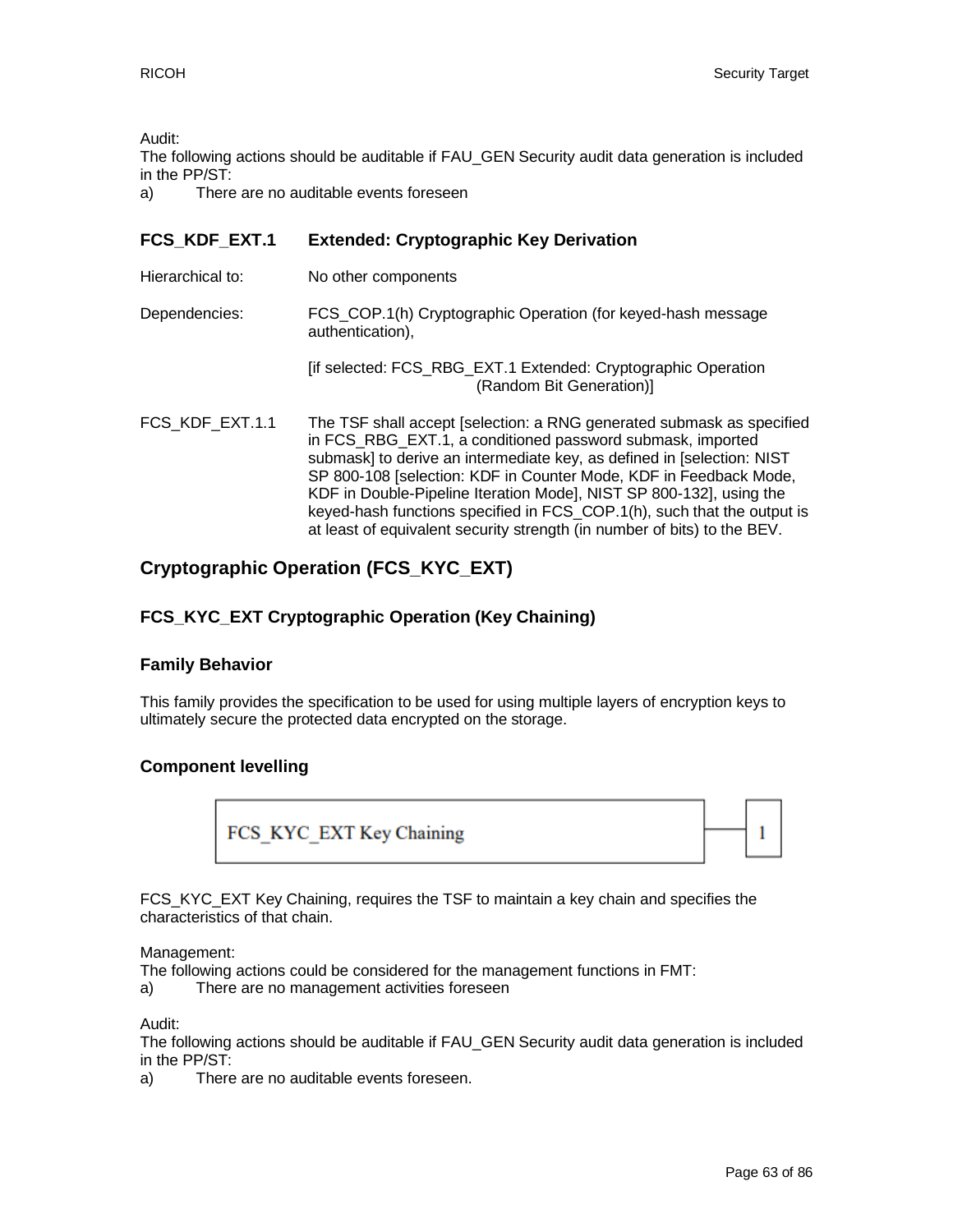### **FCS\_KYC\_EXT.1 Extended: Key Chaining**

Hierarchical to: No other components

Dependencies: [FCS COP.1(e) Cryptographic operation (Key Wrapping), FCS\_SMC\_EXT.1 Extended: Submask Combining, FCS\_COP.1(i) Cryptographic operation (Key Transport), FCS\_KDF\_EXT.1 Cryptographic Operation (Key Derivation), and/or FCS\_COP.1(f) Cryptographic operation (Key Encryption)].

FCS KYC EXT.1.1 The TSF shall maintain a key chain of: [selection: one, using a submask as the BEVor DEK; intermediate keys originating from one or more submask(s) to the BEV or DEK using the following method(s): [selection: key wrapping as specified in FCS\_COP.1(e), key combining as specified in FCS\_SMC\_EXT.1, key encryption as specified in FCS\_COP.1(f), key derivation as specified in FCS\_KDF\_EXT.1, key transport as specified in FCS\_COP.1(i)]] while maintaining an effective strength of [selection: 128 bits, 256 bits].

#### Rationale:

Key Chaining ensures that the TSF maintains the key chain, and also specifies the characteristics of that chain. However, the Common Criteria does not provide a suitable SFR for the management of multiple layers of encryption key to protect encrypted data. This extended component protects the TSF data using cryptographic algorithms, and it is therefore placed in the FCS class with a single component.

# **Cryptographic Password Construction and Conditioning (FCS\_PCC\_EXT)**

#### **Family Behavior**

This family ensures that passwords used to produce the BEV are robust (in terms of their composition) and are conditioned to provide an appropriate-length bit string.

#### **Component levelling**



FCS\_PCC\_EXT.1 Cryptographic Password Construction and Conditioning, requires the TSF to accept passwords of a certain composition and condition them appropriately.

Management:

The following actions could be considered for the management functions in FMT:

a) There are no management activities foreseen

Audit:

The following actions should be auditable if FAU\_GEN Security audit data generation is included in the PP/ST:

a) There are no auditable events foreseen.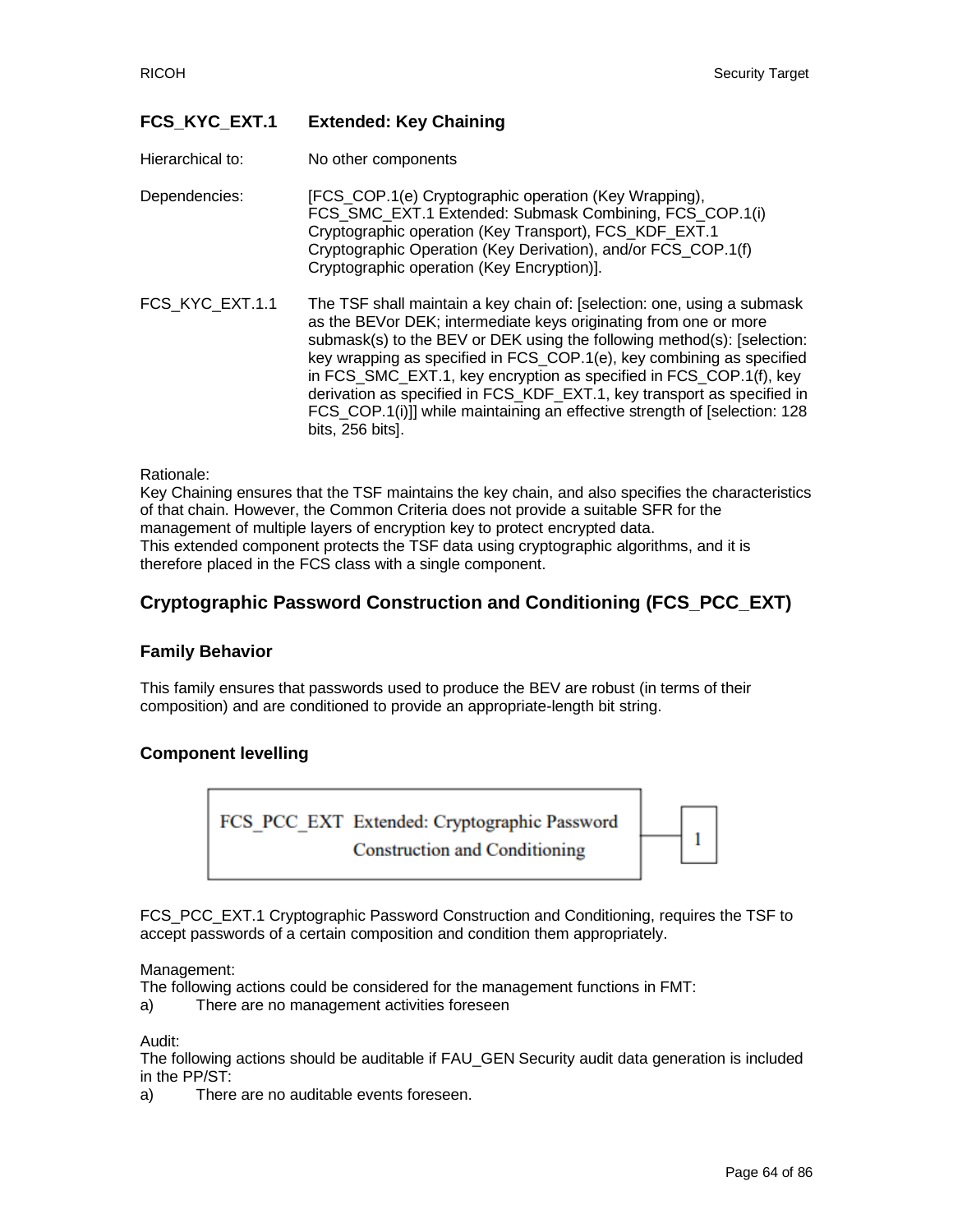#### **FCS\_PCC\_EXT.1 Extended: Cryptographic Password Construction and Conditioning**

Hierarchical to: No other components

Dependencies: FCS\_COP.1(h) Cryptographic Operation (for keyed-hash message authentication)

FCS\_PCC\_EXT.1.1 A password used to generate a password authorization factor shall enable up to [assignment: positive integer of 64 or more] characters in the set of {upper case characters, lower case characters, numbers, and [assignment: other supported special characters]} and shall perform Password-based Key Derivation Functions in accordance with a specified cryptographic algorithm [HMAC-[selection: SHA-256, SHA384, SHA-512]], with [assignment: positive integer of 1000 or more] iterations, and output cryptographic key sizes [selection: 128, 256] that meet the following: [assignment: PBKDF recommendation or specification].

# **Random Bit Generation (FCS\_RBG\_EXT)**

#### **FCS\_RBG\_EXT.1 Cryptographic Operation (Random Bit Generation)**

#### **Family Behavior**

This family defines requirements for random bit generation to ensure that it is performed in accordance with selected standards and seeded by an entropy source.

#### **Component levelling**



FCS\_RBG\_EXT.1 Random Bit Generation requires random bit generation to be performed in accordance with selected standards and seeded by an entropy source.

Management:

The following actions could be considered for the management functions in FMT:

a) There are no management activities foreseen

Audit:

The following actions should be auditable if FAU\_GEN Security audit data generation is included in the PP/ST:

a) There are no auditable events foreseen

#### **FCS\_RBG\_EXT.1 Extended: Random Bit Generation**

Hierarchical to: No other components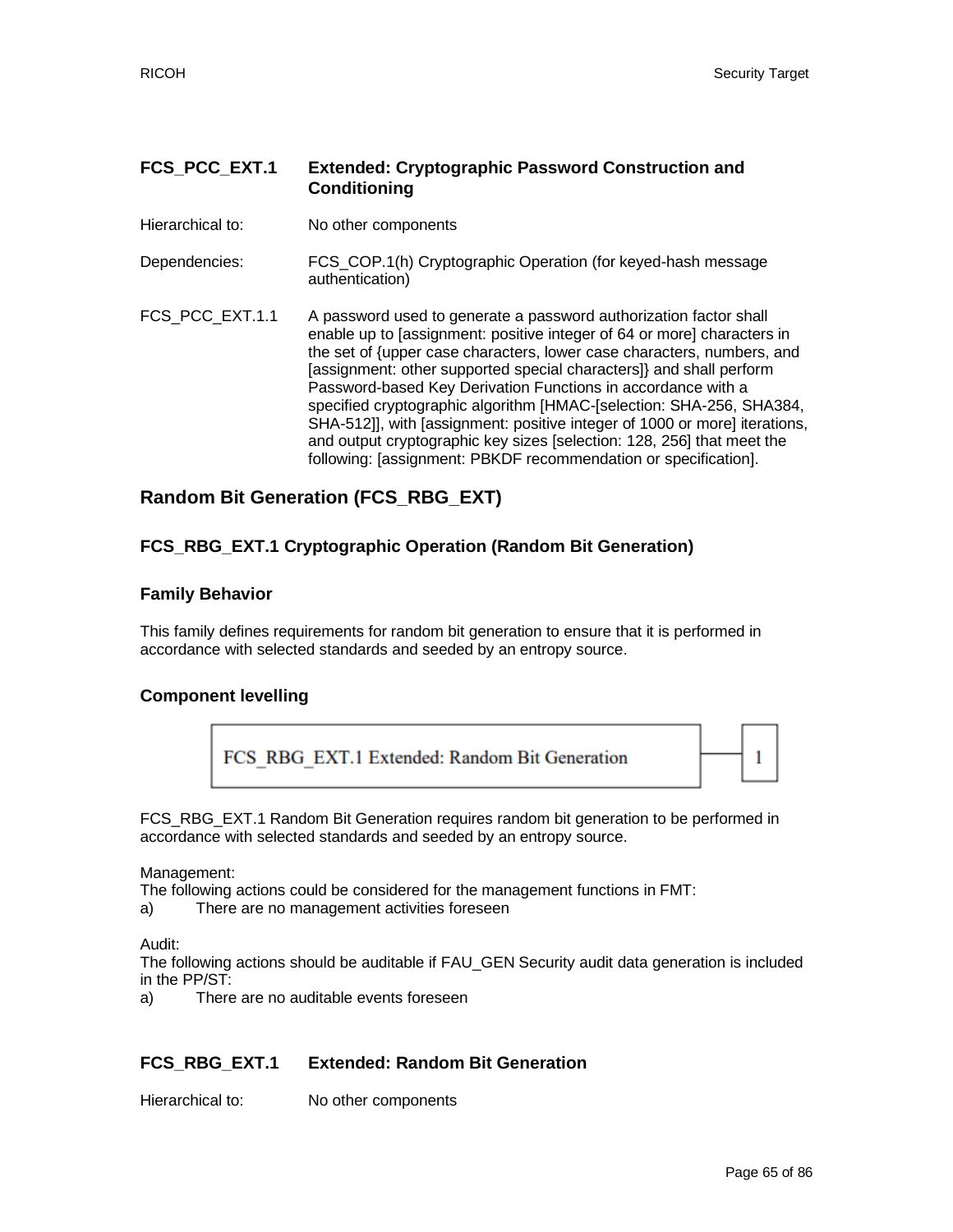| Dependencies:   | No dependencies                                                                                                                                                                                                                                                                                                                                                                                                                                                                                                     |
|-----------------|---------------------------------------------------------------------------------------------------------------------------------------------------------------------------------------------------------------------------------------------------------------------------------------------------------------------------------------------------------------------------------------------------------------------------------------------------------------------------------------------------------------------|
| FCS RBG EXT.1.1 | The TSF shall perform all deterministic random bit generation services in<br>accordance with ISO/IEC 18031:2011, NIST SP 800-90A using<br>[selection: Hash_DRBG (any), HMAC_DRBG (any), CTR_DRBG (AES)].                                                                                                                                                                                                                                                                                                            |
| FCS_RBG_EXT.1.2 | The deterministic RBG shall be seeded by an entropy source that<br>accumulates entropy from [selection: [assignment: number of software-<br>based sources] software-based noise source(s), [assignment: number of<br>hardware-based sources] hardware-based noise source(s)] with a<br>minimum of [selection: 128 bits, 256 bits] of entropy at least equal to the<br>greatest security strength, according to ISO/IEC 18031:2011 Table C.1<br>"Security Strength Table for Hash Functions", of the keys and hashes |

Rationale:

Random bits/number will be used by the SFRs for key generation and destruction, and the Common Criteria does not provide a suitable SFR for the random bit generation. This extended component ensures the strength of encryption keys, and it is therefore placed in the FCS class with a single component.

# **Submask Combining (FCS\_SMC\_EXT)**

that it will generate.

#### **Family Behavior**

This family defines the means by which submasks are combined, if the TOE supports more than one submask being used to derive or protect the BEV.

#### **Component levelling**



FCS\_SMC\_EXT.1 Submask combining requires the TSF to combine the submasks in a predictable fashion

Management:

The following actions could be considered for the management functions in FMT:

a) There are no management actions foreseen.

Audit:

The following actions should be considered for audit if FAU\_GEN Security audit data generation is included in the PP/ST:

a) There are no auditable events foreseen.

#### **FCS\_SMC\_EXT.1 Extended: Submask Combining**

Hierarchical to: No other components

Dependencies: FCS\_COP.1(c) Cryptographic operation (Hash Algorithm)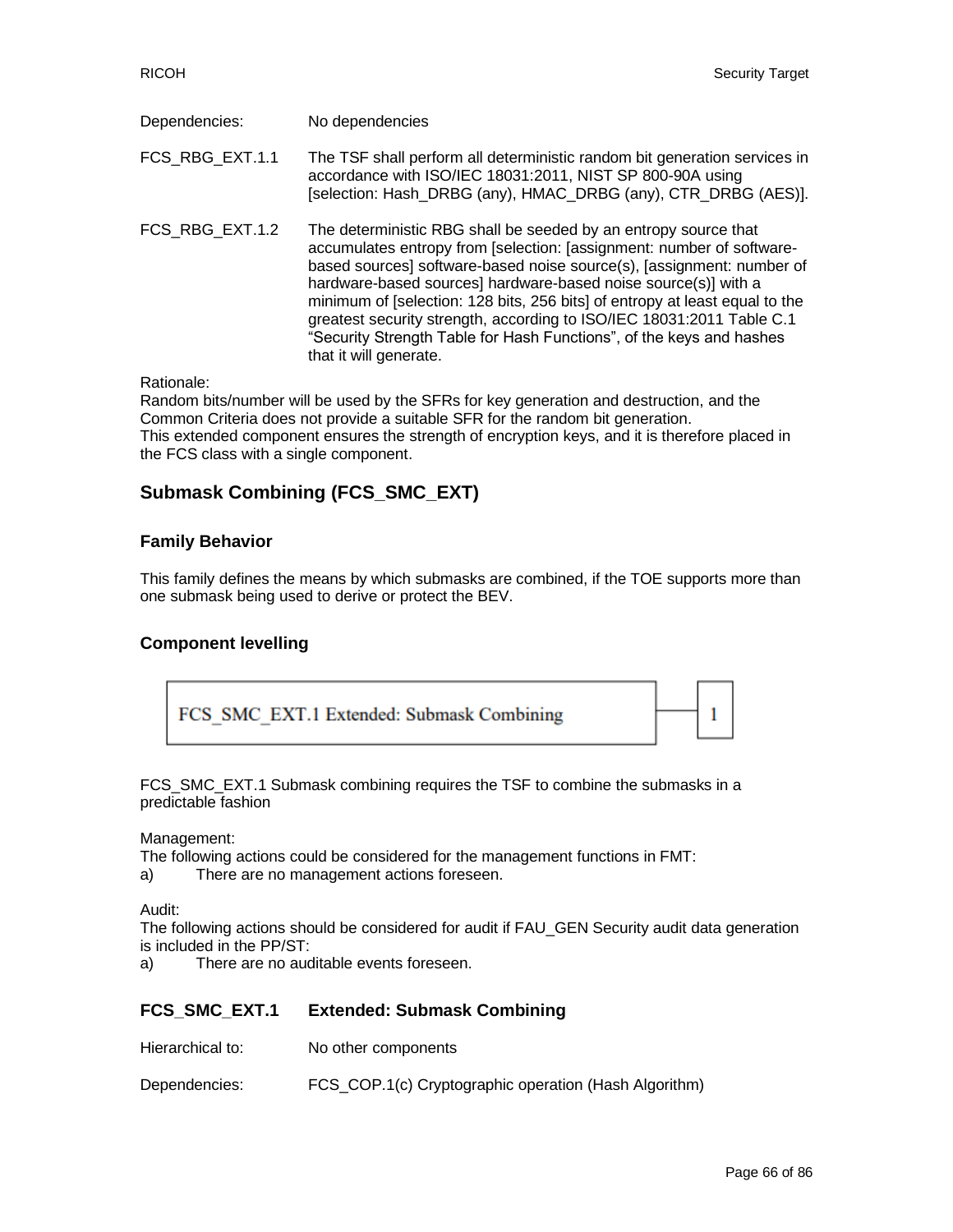FCS\_SMC\_EXT.1.1 The TSF shall combine submasks using the following method [selection: exclusive OR (XOR), SHA-256, SHA-512] to generate an intermediary key or BEV.

Rationale:

Submask Combining is to ensure the TSF combine the submasks in order to derive or protect the BEV.

This extended component protects the TSF data using cryptographic algorithms, and it is therefore placed in the FCS class with a single component.

# **Salt, Nonce, and Initialization Vector Generation (FCS\_SNI\_EXT)**

#### **Family Behavior**

This family ensures that salts, nonces, and IVs are well formed.

#### **Component levelling**



FCS\_SNI\_EXT.1 Cryptographic Operation (Salt, Nonce, and Initialization Vector Generation), requires the generation of salts, nonces, and IVs to be used by the cryptographic components of the TOE to be performed in the specified manner.

Management:

The following actions could be considered for the management functions in FMT:

a) No specific management functions are identified

Audit:

The following actions should be considered for audit if FAU\_GEN Security audit data generation is included in the PP/ST:

a) There are no auditable events foreseen.

| FCS_SNI_EXT.1    | <b>Extended: Cryptographic Operation (Salt, Nonce, and</b><br><b>Initialization Vector Generation)</b>                                      |
|------------------|---------------------------------------------------------------------------------------------------------------------------------------------|
| Hierarchical to: | No other components                                                                                                                         |
| Dependencies:    | FCS_RBG_EXT.1 Extended: Cryptographic Operation (Random Bit)<br>Generation)                                                                 |
| FCS SNI EXT.1.1  | The TSF shall only use salts that are generated by a RNG as specified in<br>FCS RBG EXT.1.                                                  |
| FCS SNI EXT.1.2  | The TSF shall only use unique nonces with a minimum size of [64] bits.                                                                      |
| FCS SNI EXT.1.3  | The TSF shall create IVs in the following manner: [CBC: IVs shall be<br>non-repeating, CCM: Nonce shall be non-repeating, XTS: No IV. Tweak |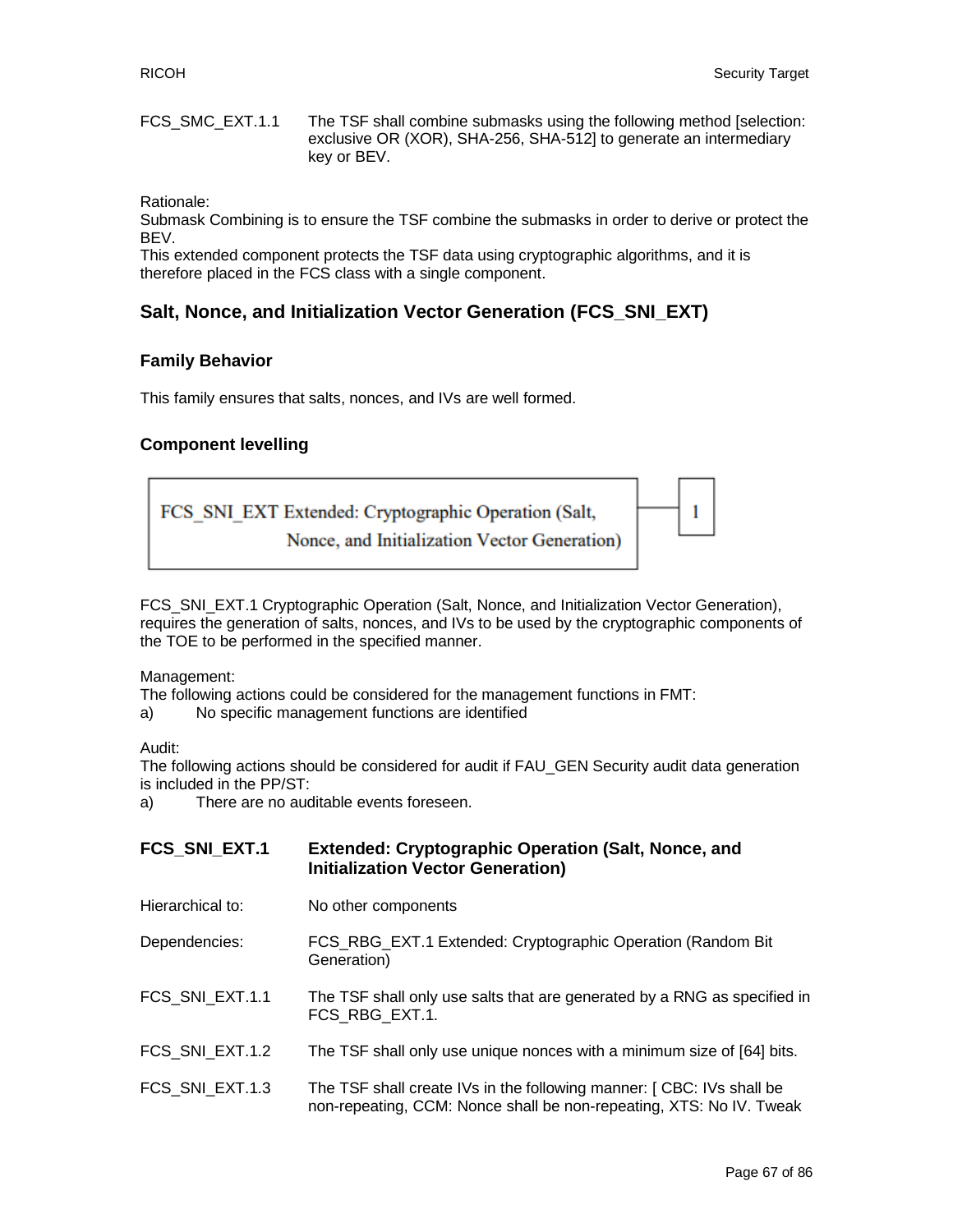1

values shall be non-negative integers, assigned consecutively, and starting at an arbitrary non-negative integer, GCM: IV shall be nonrepeating. The number of invocations of GCM shall not exceed 2^32 for a given secret key.].

### **SSH selected (FCS\_SSH\_EXT)**

#### **Family Behavior**

The component in this family addresses the ability for a server to offer SSH to protect data between a client and the server using the SSH protocol.

#### **Component levelling**



FCS\_SSH\_EXT.1 SSH selected, requires the SSH protocol implemented as specified.

Management:

The following actions could be considered for the management functions in FMT:

a) There are no management activities foreseen.

Audit:

The following actions should be considered for audit if FAU\_GEN Security audit data generation is included in the PP/ST:

a) Failure of SSH session establishment

#### **FCS\_SSH\_EXT.1 Extended: SSH selected**

- Hierarchical to: No other components
- Dependencies: No dependencies
- FCS\_SSH\_EXT.1.1 The TSF shall implement the SSH protocol that complies with RFC(s) [selection: 4251, 4252, 4253, 4254, and [selection: 5656, 6668, no other RFCs].
- FCS\_SSH\_EXT.1.2 The TSF shall ensure that the SSH protocol implementation supports the following authentication methods as described in RFC 4252: public keybased, password-based.
- FCS SSH EXT.1.3 The TSF shall ensure that, as described in RFC 4253, packets greater than [assignment: number of bytes] bytes in an SSH transport connection are dropped.
- FCS\_SSH\_EXT.1.4 The TSF shall ensure that the SSH transport implementation uses the following encryption algorithms and rejects all other encryption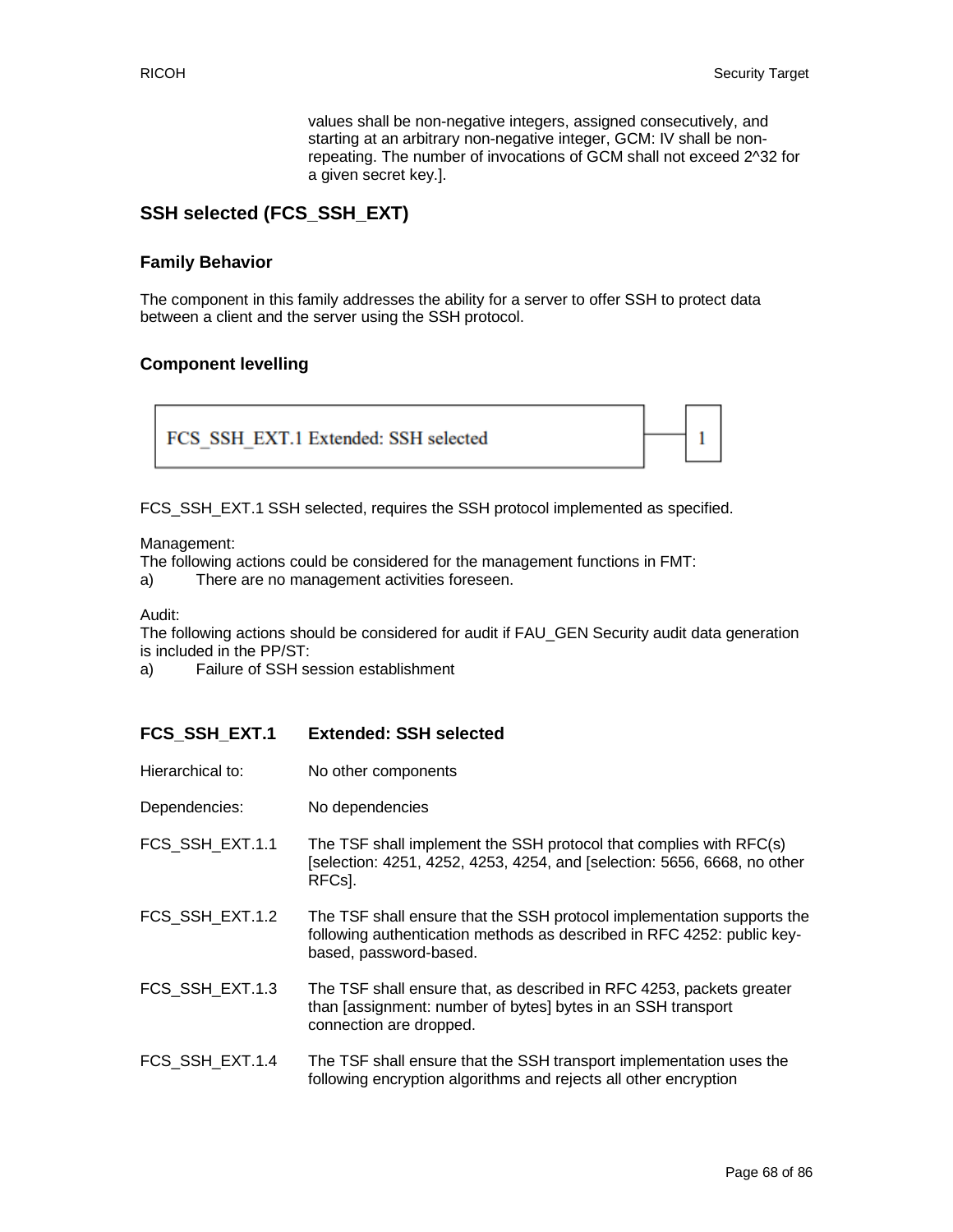|                 | algorithms: [assignment: AES-CBC-128, AES-CBC-256, [selection:<br>AEAD AES_128_GCM, AEAD_AES_256_GCM, no other algorithms].].                                                                                                                        |
|-----------------|------------------------------------------------------------------------------------------------------------------------------------------------------------------------------------------------------------------------------------------------------|
| FCS SSH EXT.1.5 | The TSF shall ensure that the SSH transport implementation uses<br>[selection: SSH RSA, ecdsa-sha2-nistp256] and [selection: PGP-SIGN-<br>RSA, PGP-SIGNDSS, ecdsa-sha2-nistp384, no other public key<br>algorithms,] as its public key algorithm(s). |
| FCS SSH EXT.1.6 | 6 The TSF shall ensure that data integrity algorithms used in SSH<br>transport connection is [selection: HMAC-SHA1, HMAC-SHA1-96,<br>HMAC-SHA2-256, HMAC-SHA2-512].                                                                                  |
| FCS SSH EXT.1.7 | The TSF shall ensure that diffie-hellman-group14-sha1 and [selection:<br>ecdh-sha2-nistp256, ecdh-sha2-nistp384, ecdh-sha2-nistp521, no other<br>methods] are the only allowed key exchange method used for the SSH<br>protocol.                     |

Rationale:

SSH is one of the secure communication protocols, and the Common Criteria does not provide a suitable SFR for the communication protocols using cryptographic algorithms. This extended component protects the communication data using cryptographic algorithms, and it is therefore placed in the FCS class with a single component.

# **TLS selected (FCS\_TLS\_EXT)**

#### **Family Behavior**

This family addresses the ability for a server and/or a client to use TLS to protect data between a client and the server using the TLS protocol.

#### **Component levelling**



FCS\_TLS\_EXT.1 TLS selected, requires the TLS protocol implemented as specified.

Management:

The following actions could be considered for the management functions in FMT:

a) There are no management activities foreseen.

Audit:

The following actions should be considered for audit if FAU\_GEN Security audit data generation is included in the PP/ST:

a) Failure of TLS session establishment

#### **FCS\_TLS\_EXT.1 Extended: TLS selected**

Hierarchical to: No other components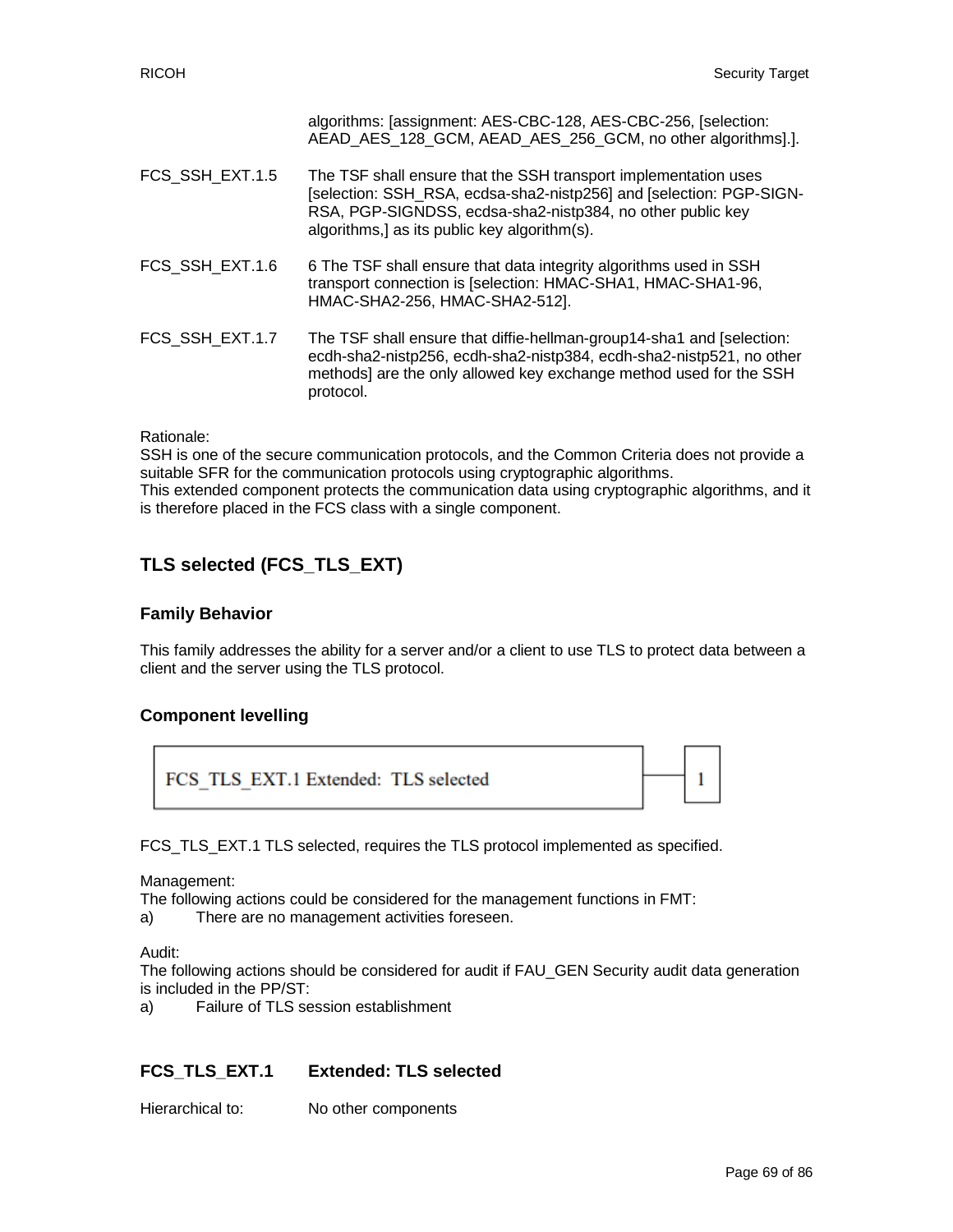Dependencies: No dependencies

FCS\_TLS\_EXT.1.1 The TSF shall implement one or more of the following protocols [selection: TLS 1.0 (RFC 2246), TLS 1.1 (RFC 4346), TLS 1.2 (RFC 5246)] supporting the following ciphersuites:

Mandatory ciphersuites:

• TLS\_RSA\_WITH\_AES\_128\_CBC\_SHA

Optional ciphersuites:

[selection:

- None
- TLS\_RSA\_WITH\_AES\_256\_CBC\_SHA
- TLS\_DHE\_RSA\_WITH\_AES\_128\_CBC\_SHA
- TLS\_DHE\_RSA\_WITH\_AES\_256\_CBC\_SHA
- TLS\_RSA\_WITH\_AES\_128\_CBC\_SHA256
- TLS\_RSA\_WITH\_AES\_256\_CBC\_ SHA256
- TLS\_DHE\_RSA\_WITH\_AES\_128\_CBC\_ SHA256
- TLS\_DHE\_RSA\_WITH\_AES\_256\_CBC\_ SHA256
- TLS\_ECDHE\_RSA\_WITH\_AES\_128\_CBC\_SHA
- TLS\_ECDHE\_RSA\_WITH\_AES\_256\_CBC\_SHA
- TLS ECDHE\_ECDSA\_WITH\_AES\_128\_CBC\_SHA
- TLS\_ECDHE\_ECDSA\_WITH\_AES\_256\_CBC\_SHA
- TLS\_ECDHE\_RSA\_WITH\_AES\_128\_CBC\_SHA256
- TLS\_ECDHE\_RSA\_WITH\_AES\_256\_CBC\_SHA384
- TLS\_ECDHE\_RSA\_WITH\_AES\_128\_GCM\_SHA256
- TLS\_ECDHE\_RSA\_WITH\_AES\_256\_GCM\_SHA384
- TLS\_ECDHE\_ECDSA\_WITH\_AES\_128\_GCM\_SHA256
- TLS\_ECDHE\_ECDSA\_WITH\_AES\_256\_GCM\_SHA384
- TLS\_ECDHE\_ECDSA\_WITH\_AES\_128\_CBC\_SHA256
- TLS\_ECDHE\_ECDSA\_WITH\_AES\_256\_CBC\_SHA384].

Rationale:

TLS is one of the secure communication protocols, and the Common Criteria does not provide a suitable SFR for the communication protocols using cryptographic algorithms. This extended component protects the communication data using cryptographic algorithms, and it is therefore placed in the FCS class with a single component.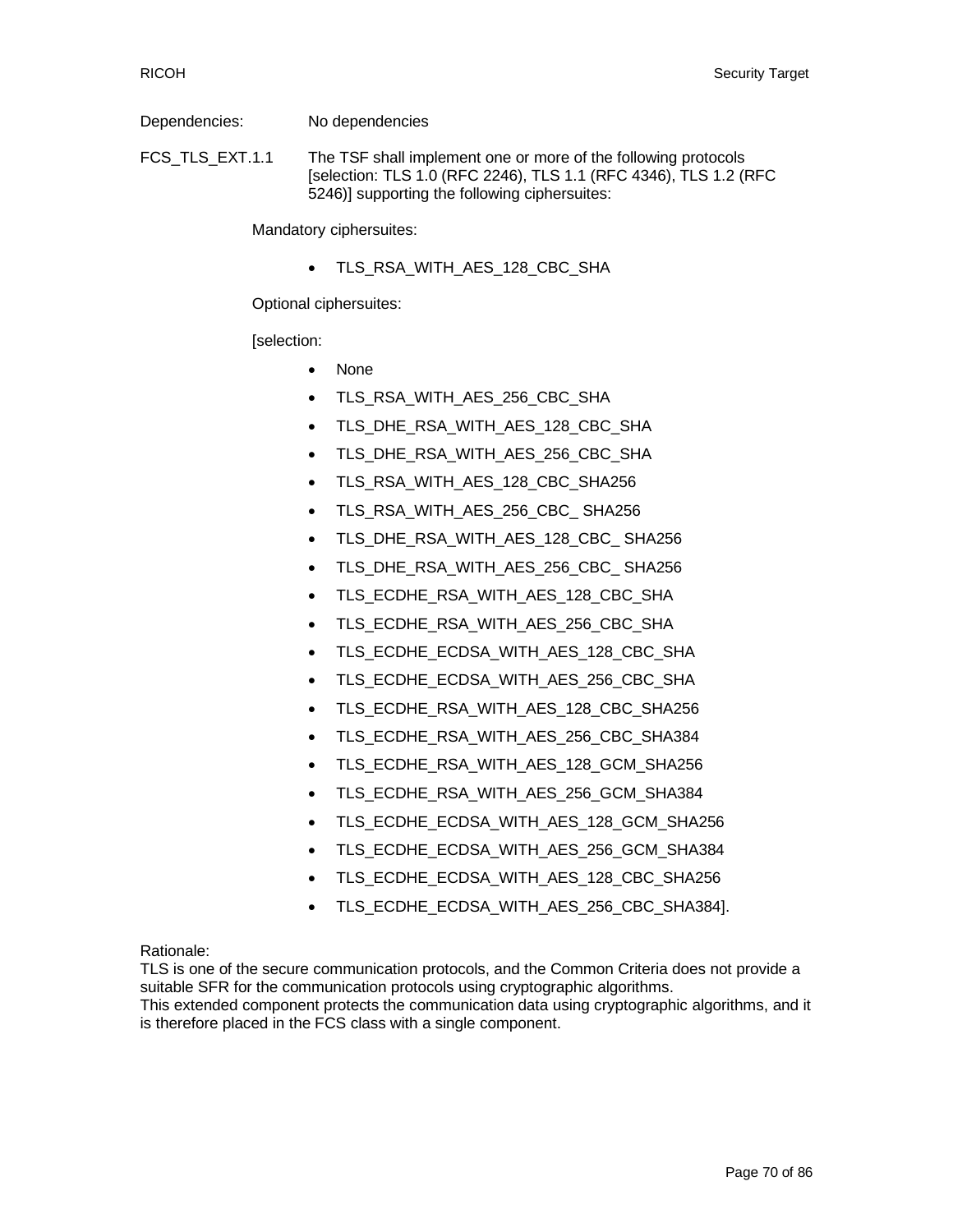1

# **User Data Protection (FDP)**

# **Protection of Data on Disk (FDP\_DSK\_EXT)**

### **Family Behavior**

This family is to mandate the encryption of all protected data written to the storage.

### **Component levelling**

FDP DSK EXT.1 Extended: Protection of Data on Disk

FDP\_DSK\_EXT.1 Extended: Protection of Data on Disk, requires the TSF to encrypt all the Confidential TSF and User Data stored on the Field-Replaceable Non-volatile Storage Devices in order to avoid storing these data in plaintext on the devices.

#### Management:

The following actions could be considered for the management functions in FMT:

a) There are no management activities foreseen.

#### Audit:

The following actions should be considered for audit if FAU\_GEN Security audit data generation is included in the PP/ST:

a) There are no auditable events foreseen.

#### **FCS\_DSK\_EXT.1 Extended: Protection of Data on Disk**

- Hierarchical to: No other components
- Dependencies: FCS\_COP.1(d) Cryptographic operation (AES Data Encryption/Decryption)
- FDP\_DSK\_EXT.1.1 The TSF shall [selection: perform encryption in accordance with FCS\_COP.1(d), use a self-encrypting Field-Replaceable Nonvolatile Storage Device that is separately CC certified to conform to the FDE EE cPP] such that any Field-Replaceable Nonvolatile Storage Device contains no plaintext User Document Data and no plaintext confidential TSF Data.

#### FDP\_DSK\_EXT.1.2 The TSF shall encrypt all protected data without user intervention.

#### Rationale:

Extended: Protection of Data on Disk is to specify that encryption of any confidential data without user intervention, and the Common Criteria does not provide a suitable SFR for the Protection of Data on Disk.

This extended component protects the Data on Disk, and it is therefore placed in the FDP class with a single component.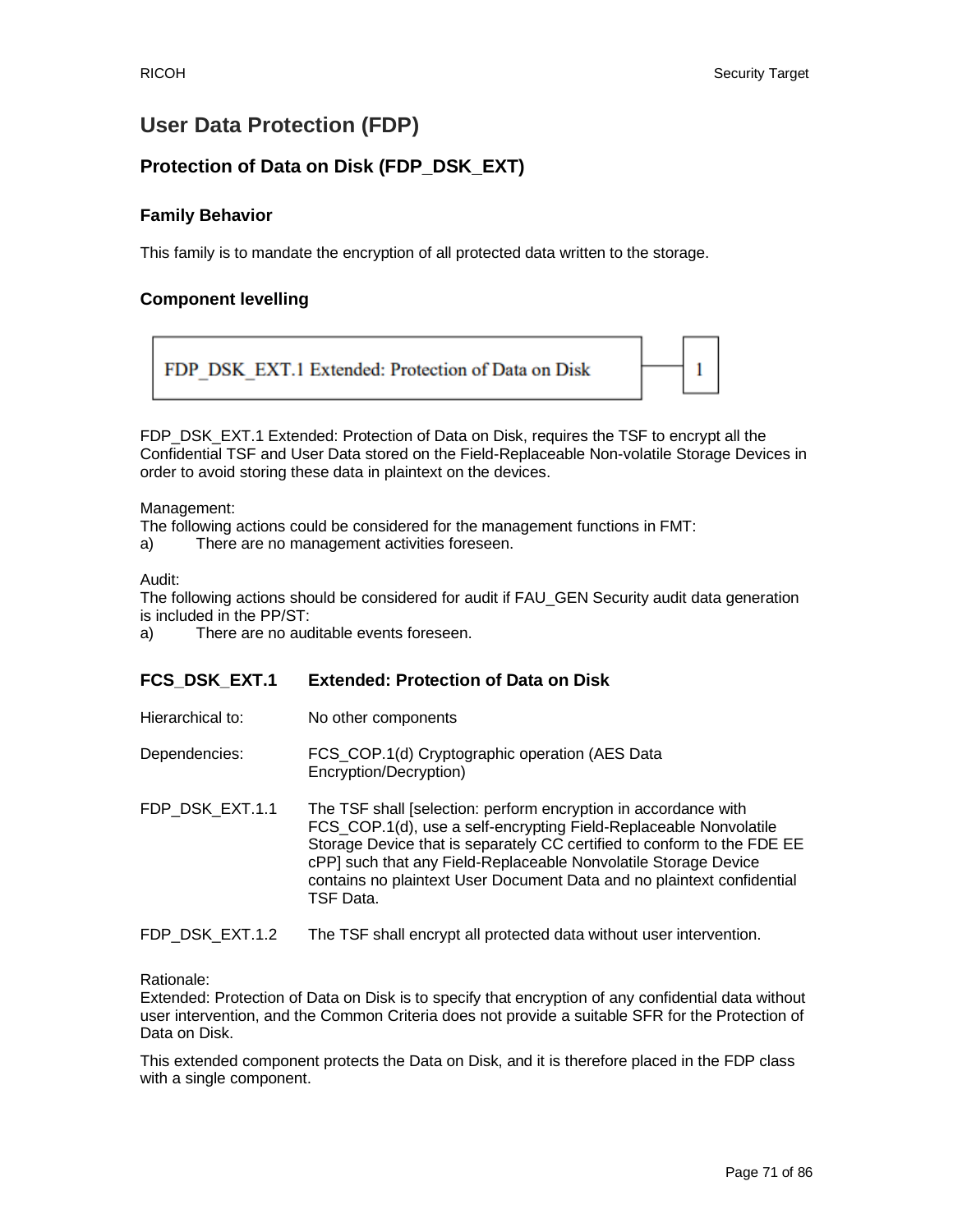# **Fax Separation (FDP\_FXS\_EXT)**

#### **Family Behavior**

This family addresses the requirements for separation between Fax PSTN line and the LAN to which TOE is connected.

#### **Component levelling**



FDP\_FXS\_EXT.1 Fax Separation, requires the fax interface cannot be used to create a network bridge between a PSTN and a LAN to which TOE is connected.

Management:

The following actions could be considered for the management functions in FMT:

a) There are no management activities foreseen.

Audit:

The following actions should be considered for audit if FAU\_GEN Security audit data generation is included in the PP/ST:

a) There are no auditable events foreseen.

#### **FCS\_FXS\_EXT.1 Extended: Fax separation**

- Hierarchical to: No other components
- Dependencies: No dependencies

FDP\_FXS\_EXT.1.1 The TSF shall prohibit communication via the fax interface, except transmitting or receiving User Data using fax protocols.

FDP\_FXS\_EXT.1.2 The TSF shall encrypt all protected data without user intervention.

Rationale:

Fax Separation is to protect a LAN against attack from PSTN line, and the Common Criteria does not provide a suitable SFR for the Protection of TSF or User Data.

This extended component protects the TSF Data or User Data, and it is therefore placed in the FDP class with a single component.

# **Identification and Authentication (FIA)**

#### **Password Management (FIA\_PMG\_EXT)**

#### **Family Behavior**

This family defines requirements for the attributes of passwords used by administrative users to ensure that strong passwords and passphrases can be chosen and maintained.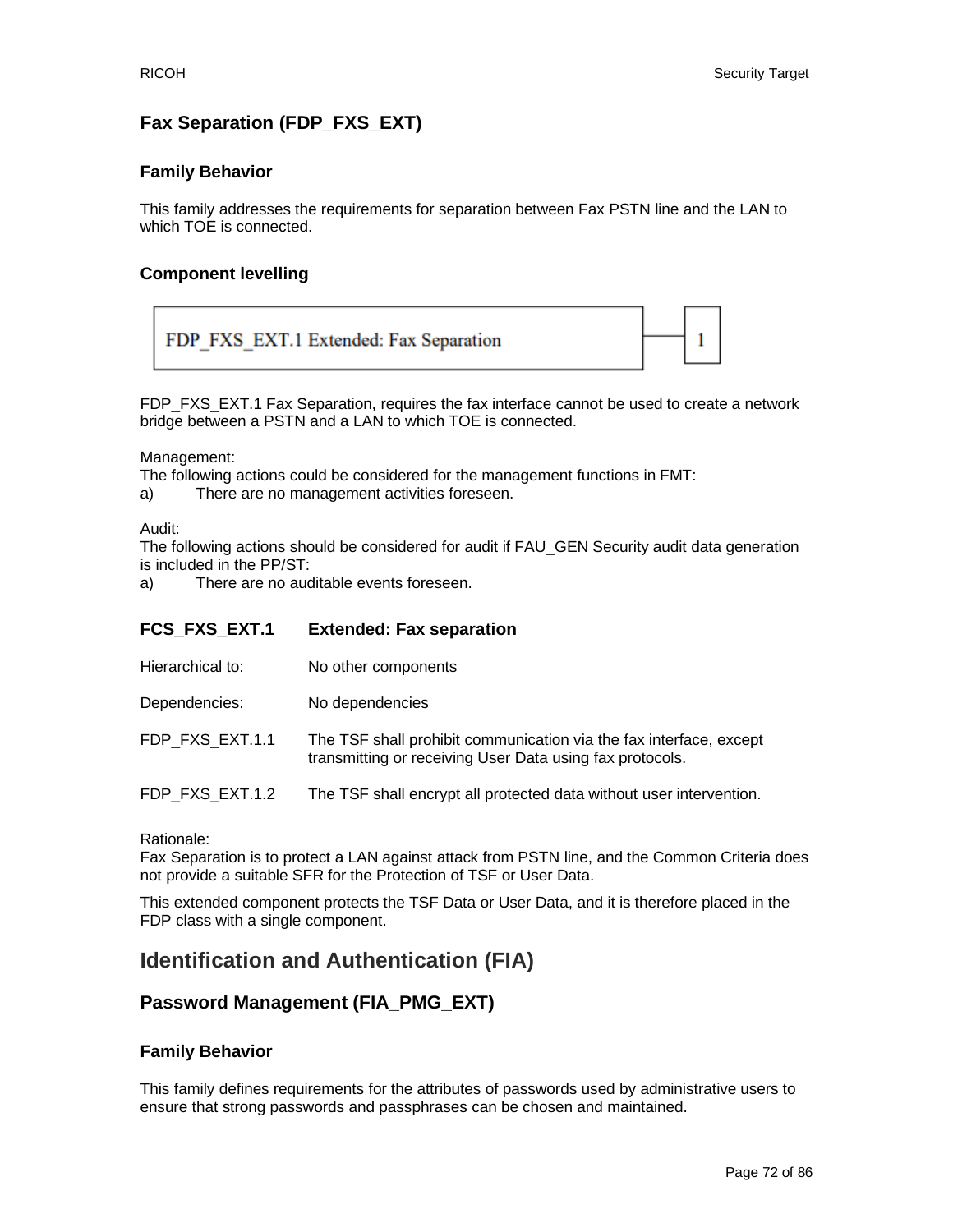## **Component levelling**



FIA\_PMG\_EXT.1 Password management requires the TSF to support passwords with varying composition requirements, minimum lengths, maximum lifetime, and similarity constraints.

Management:

The following actions could be considered for the management functions in FMT:

a) There are no management activities foreseen.

## Audit:

The following actions should be considered for audit if FAU\_GEN Security audit data generation is included in the PP/ST:

a) There are no auditable events foreseen.

## **FIA\_PMG\_EXT.1 Extended: Password Management**

Hierarchical to: No other components.

Dependencies: No dependencies.

FIA\_PMG\_EXT.1.1 The TSF shall provide the following password management capabilities for administrative passwords:

- c) Passwords shall be able to be composed of any combination of upper and lower case letters, numbers, and the following special characters: [selection: "!", "@", "#", "\$", "%", "^", "&", "\*", "(", ")", [assignment: other characters]];
- d) Minimum password length shall be settable by an Administrator and have the capability to require passwords of 15 characters or greater.

Rationale:

Password Management is to ensure the strong authentication between the endpoints of communication, and the Common Criteria does not provide a suitable SFR for the Password Management.

This extended component protects the TOE by means of password management, and it is therefore placed in the FIA class with a single component.

# **Pre-Shared Key Composition (FIA\_PSK\_EXT)**

## **Family Behavior**

This family defines requirements for the TSF to ensure the ability to use pre-shared keys for IPsec.

## **Component levelling**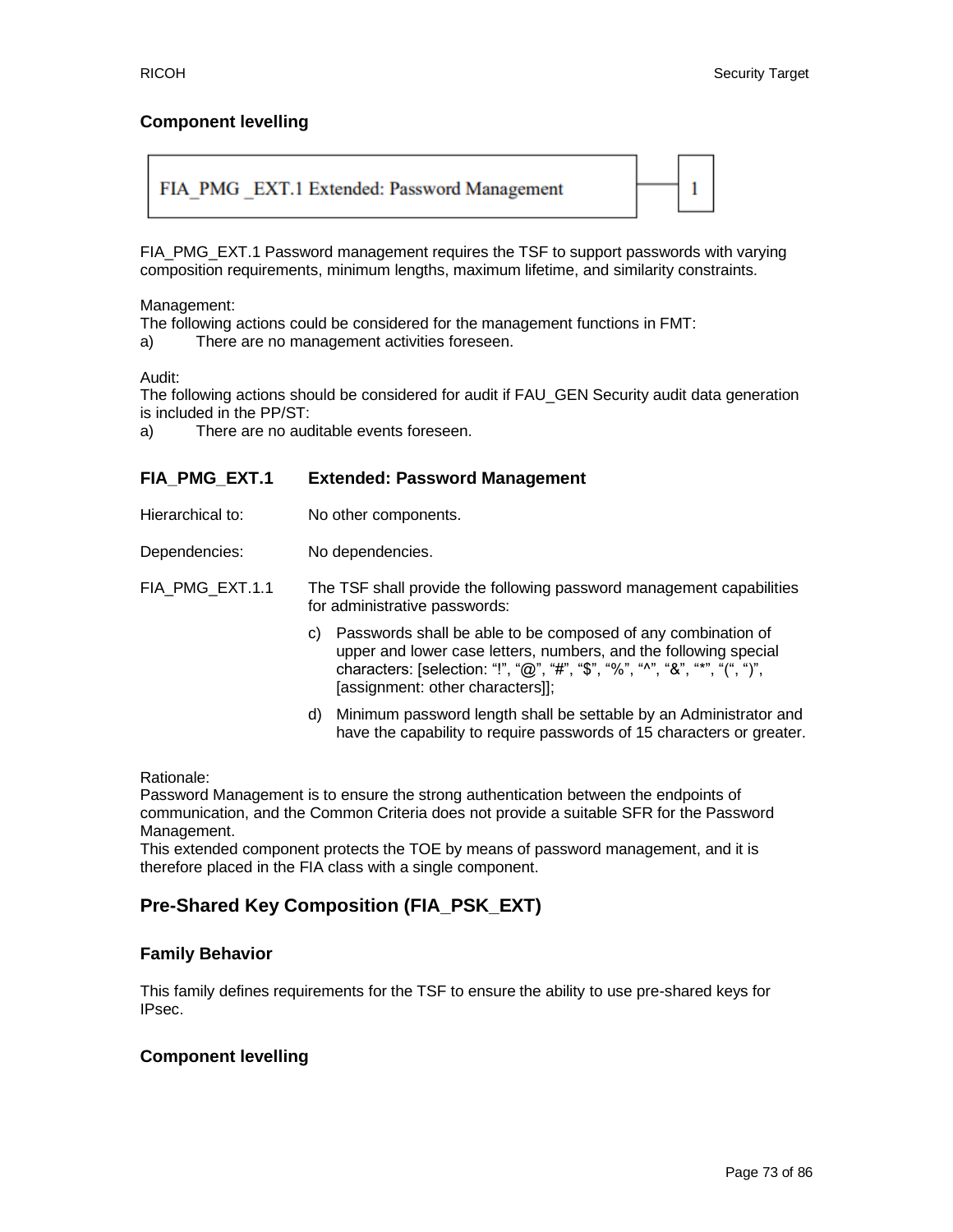## FIA PSK EXT.1 Extended: Pre-Shared Key Composition



FIA\_PSK\_EXT.1 Pre-Shared Key Composition, ensures authenticity and access control for updates.

Management:

The following actions could be considered for the management functions in FMT:

a) There are no management activities foreseen.

## Audit:

The following actions should be considered for audit if FAU\_GEN Security audit data generation is included in the PP/ST:

a) There are no auditable events foreseen.

| FIA_PSK_EXT.1    | <b>Extended: Pre-Shared Key Composition</b>                                                                                                                                 |
|------------------|-----------------------------------------------------------------------------------------------------------------------------------------------------------------------------|
| Hierarchical to: | No other components.                                                                                                                                                        |
| Dependencies:    | FCS_RBG_EXT.1 Extended: Cryptographic Operation (Random Bit)<br>Generation).                                                                                                |
| FIA_PSK_EXT.1.1  | The TSF shall be able to use pre-shared keys for IPsec.                                                                                                                     |
| FIA_PSK_EXT.1.2  | The TSF shall be able to accept text-based pre-shared keys that are:                                                                                                        |
|                  | 22 characters in length and [selection: [assignment: other supported<br>lengths], no other lengths];                                                                        |
|                  | composed of any combination of upper and lower case letters,<br>٠<br>numbers, and special characters (that include: "!", "@", "#", "\$", "%",<br>"", "&", "*", "(", and ")" |
|                  |                                                                                                                                                                             |

FIA PSK EXT.1.3 The TSF shall condition the text-based pre-shared keys by using [selection: SHA-1, SHA-256, SHA-512, [assignment: method of conditioning text string]] and be able to [selection: use no other preshared keys; accept bit-based pre-shared keys; generate bit-based preshared keys using the random bit generator specified in FCS\_RBG\_EXT.1].

Rationale:

Pre-shared Key Composition is to ensure the strong authentication between the endpoints of communications, and the Common Criteria does not provide a suitable SFR for the Pre-shared Key Composition.

This extended component protects the TOE by means of strong authentication, and it is therefore placed in the FIA class with a single component.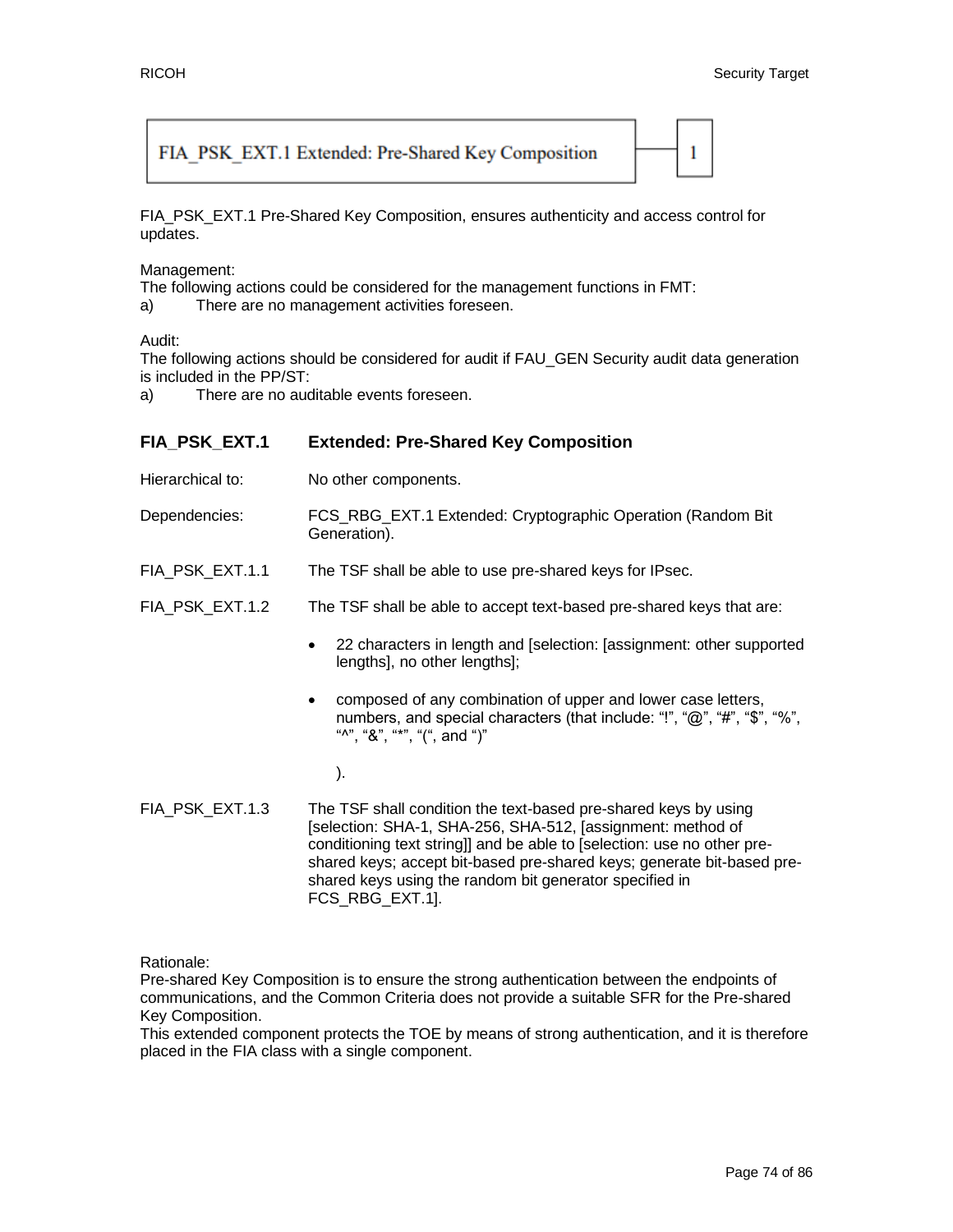# **Protection of the TSF (FPT)**

# **Protection of Key and Key Material (FPT\_KYP\_EXT)**

## **Family Behavior**

This family addresses the requirements for keys and key materials to be protected if and when written to nonvolatile storage.

## **Component levelling**



FPT\_KYP\_EXT.1 Extended: Protection of key and key material, requires the TSF to ensure that no plaintext key or key materials are written to nonvolatile storage.

Management: FPT\_SKP\_EXT.1

The following actions could be considered for the management functions in FMT:

a) There are no management activities foreseen.

Audit: FPT\_SKP\_EXT.1

The following actions should be auditable if FAU\_GEN Security audit data generation is included in the PP/ST:

a) There are no auditable events foreseen.

## **FPT\_KYP\_EXT.1 Extended: Protection of Key and Key Material**

Hierarchical to: No other components.

Dependencies: No dependencies.

FPT\_KYP\_EXT.1.1 The TSF shall not store plaintext keys that are part of the keychain specified by FCS\_KYC\_EXT.1 in any Field-Replaceable Nonvolatile Storage Device, and not store any such plaintext key on a device that uses the key for its encryption.

Rationale:

Protection of Key and Key Material is to ensure that no plaintext key or key material are written to non-volatile storage, and the Common Criteria does not provide a suitable SFR for the protection of key and key material.

This extended component protects the TSF data, and it is therefore placed in the FPT class with a single component.

## **Protection of TSF Data (FPT\_SKP\_EXT)**

## **Family Behavior**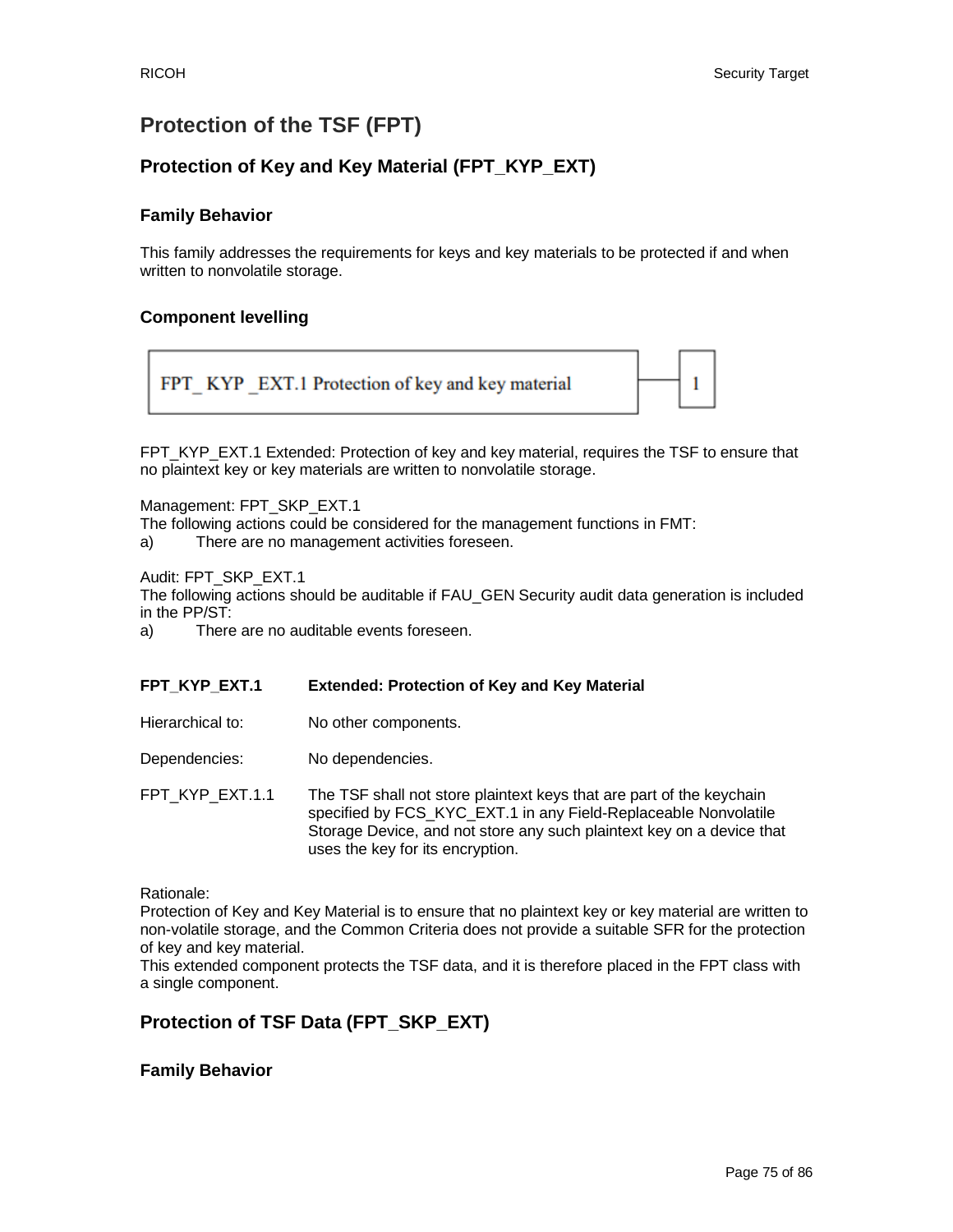This family addresses the requirements for managing and protecting the TSF data, such as cryptographic keys. This is a new family modelled as the FPT Class.

## **Component levelling**



FPT\_SKP\_EXT.1 Protection of TSF Data (for reading all symmetric keys), requires preventing symmetric keys from being read by any user or subject. It is the only component of this family.

Management:

The following actions could be considered for the management functions in FMT:

a) There are no management activities foreseen.

Audit:

The following actions should be auditable if FAU\_GEN Security audit data generation is included in the PP/ST:

a) There are no auditable events foreseen.

| FPT SKP EXT.1    | <b>Protection of TSF Data</b>                                                              |
|------------------|--------------------------------------------------------------------------------------------|
| Hierarchical to: | No other components.                                                                       |
| Dependencies:    | No other components.                                                                       |
| FPT SKP EXT.1.1  | The TSF shall prevent reading of all pre-shared keys, symmetric keys,<br>and private keys. |

Rationale:

Protection of TSF Data is to ensure the pre-shared keys, symmetric keys and private keys are protected securely, and the Common Criteria does not provide a suitable SFR for the protection of such TSF data.

This extended component protects the TOE by means of strong authentication using Preshared Key, and it is therefore placed in the FPT class with a single component.

## **TSF Self-Test (FPT\_TST\_EXT)**

## **FPT\_TST\_EXT.1 TSF Testing**

## **Family Behavior**

TSF testing requires a suite of self-testing to be run during initial start-up in order to demonstrate correct operation of the TSF.

## **Component levelling**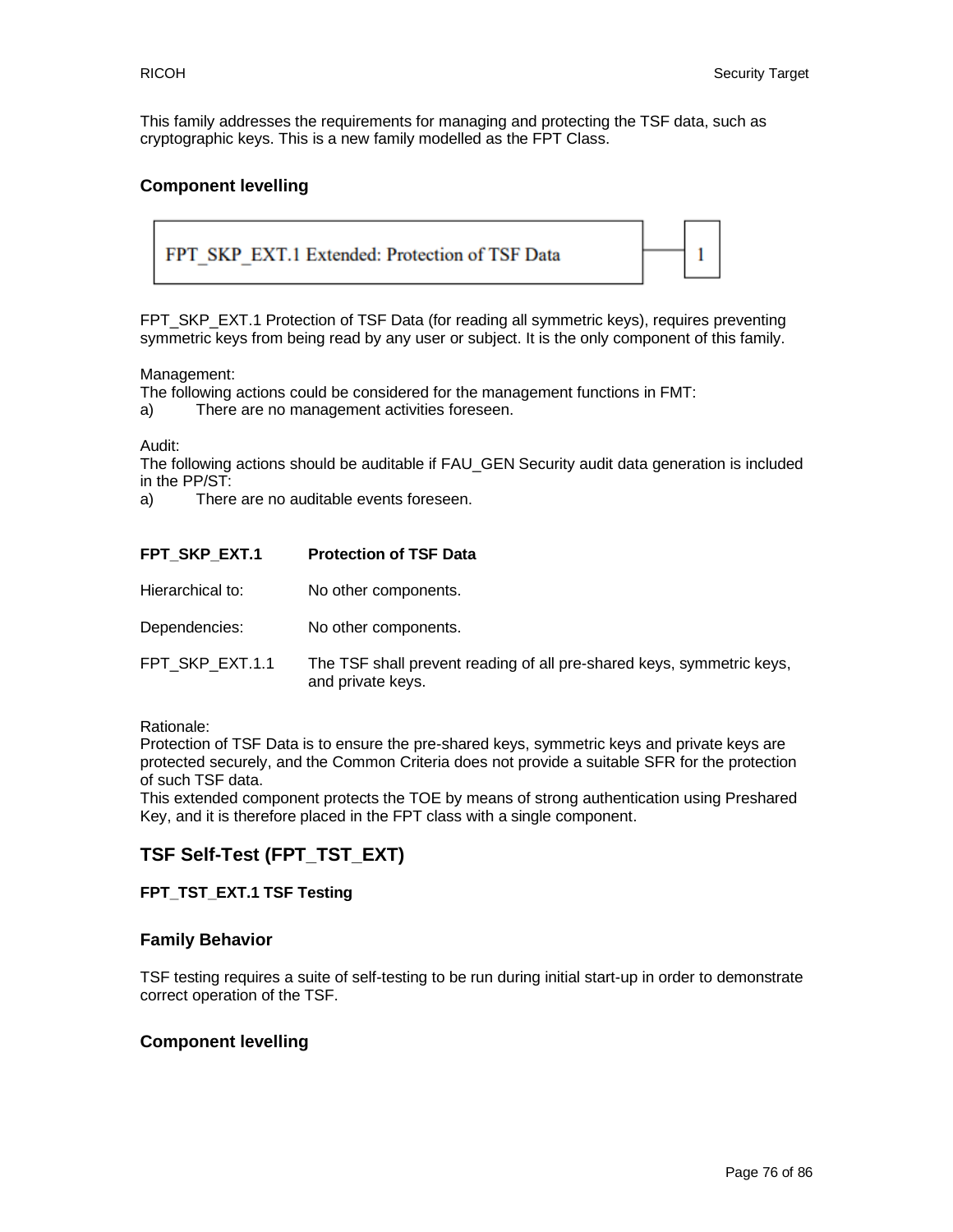## FPT TST EXT.1 Extended: TSF testing



FPT\_TST\_EXT.1 TSF Self-Test requires a suite of self-tests to be run during initial start-up in order to demonstrate correct operation of the TSF.

#### Management:

The following actions could be considered for the management functions in FMT:

a) No management functions.

#### Audit:

The following actions should be considered for audit if FAU\_GEN Security audit data generation is included in the PP/ST:

a) There are no auditable events foreseen.

## **FPT\_TST\_EXT.1 Extended: TSF testing**

| Hierarchical to: | No other components. |
|------------------|----------------------|
|------------------|----------------------|

Dependencies: No other components.

FPT\_TST\_EXT.1.1 The TSF shall run a suite of self-tests during initial start-up (and power on) to demonstrate the correct operation of the TSF.

Rationale:

TSF testing is to ensure the TSF can be operated correctly, and the Common Criteria does not provide a suitable SFR for the TSF testing. In particular, there is no SFR defined for TSF testing. This extended component protects the TOE, and it is therefore placed in the FPT class with a single component.

# **Trusted Update (FPT\_TUD\_EXT)**

## **Family Behavior**

This family defines requirements for the TSF to ensure that only administrators can update the TOE firmware and/or software.

## **Component levelling**



FPT\_TUD\_EXT.1 Trusted Update, ensures authenticity and access control for updates.

Management:

The following actions could be considered for the management functions in FMT:

a) There are no management actions foreseen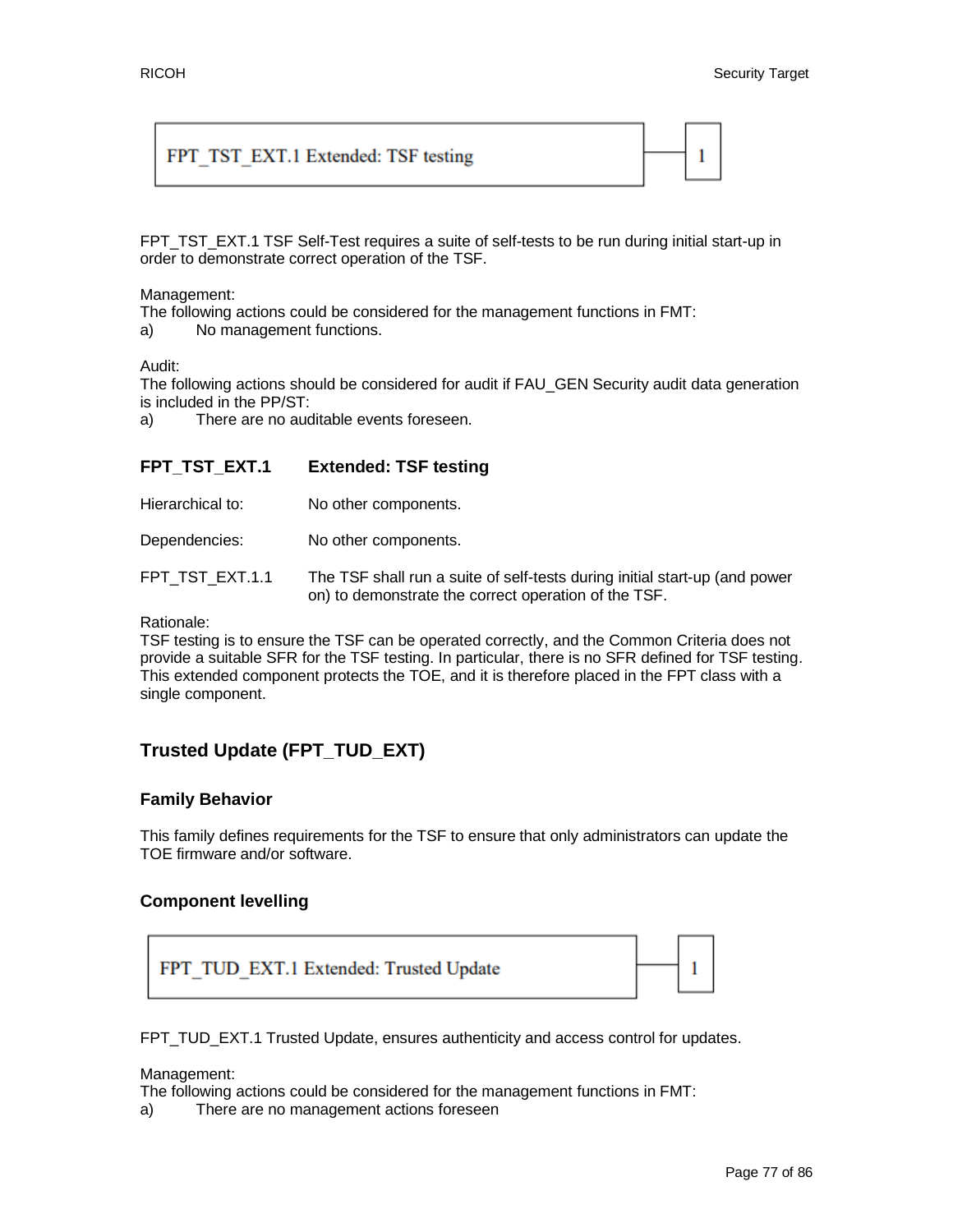Audit:

The following actions should be auditable if FAU\_GEN Security audit data generation is included in the PP/ST:

a) There are no auditable events foreseen

| FPT TUD EXT.1    | <b>Extended: Trusted Update</b>                                                                                                                                                            |
|------------------|--------------------------------------------------------------------------------------------------------------------------------------------------------------------------------------------|
| Hierarchical to: | No other components                                                                                                                                                                        |
| Dependencies:    | [FCS_COP.1(b) Cryptographic Operation (for signature<br>generation/verification), or FCS_COP.1(c) Cryptographic operation<br>(Hash Algorithm)].                                            |
| FPT TUD EXT.1.1  | The TSF shall provide authorized administrators the ability to query the<br>current version of the TOE firmware/software                                                                   |
| FPT TUD EXT.1.2  | The TSF shall provide authorized administrators the ability to initiate<br>updates to TOE firmware/software.                                                                               |
| FPT_TUD_EXT.1.3  | The TSF shall provide means to authenticate firmware/software updates<br>to the TOE using a [selection: digital signature mechanism, published<br>hash] prior to installing those updates. |

Rationale:

Firmware/software is a form of TSF Data, and the Common Criteria does not provide a suitable SFR for the management of firmware/software. In particular, there is no SFR defined for importing TSF Data.

This extended component protects the TOE, and it is therefore placed in the FPT class with a single component.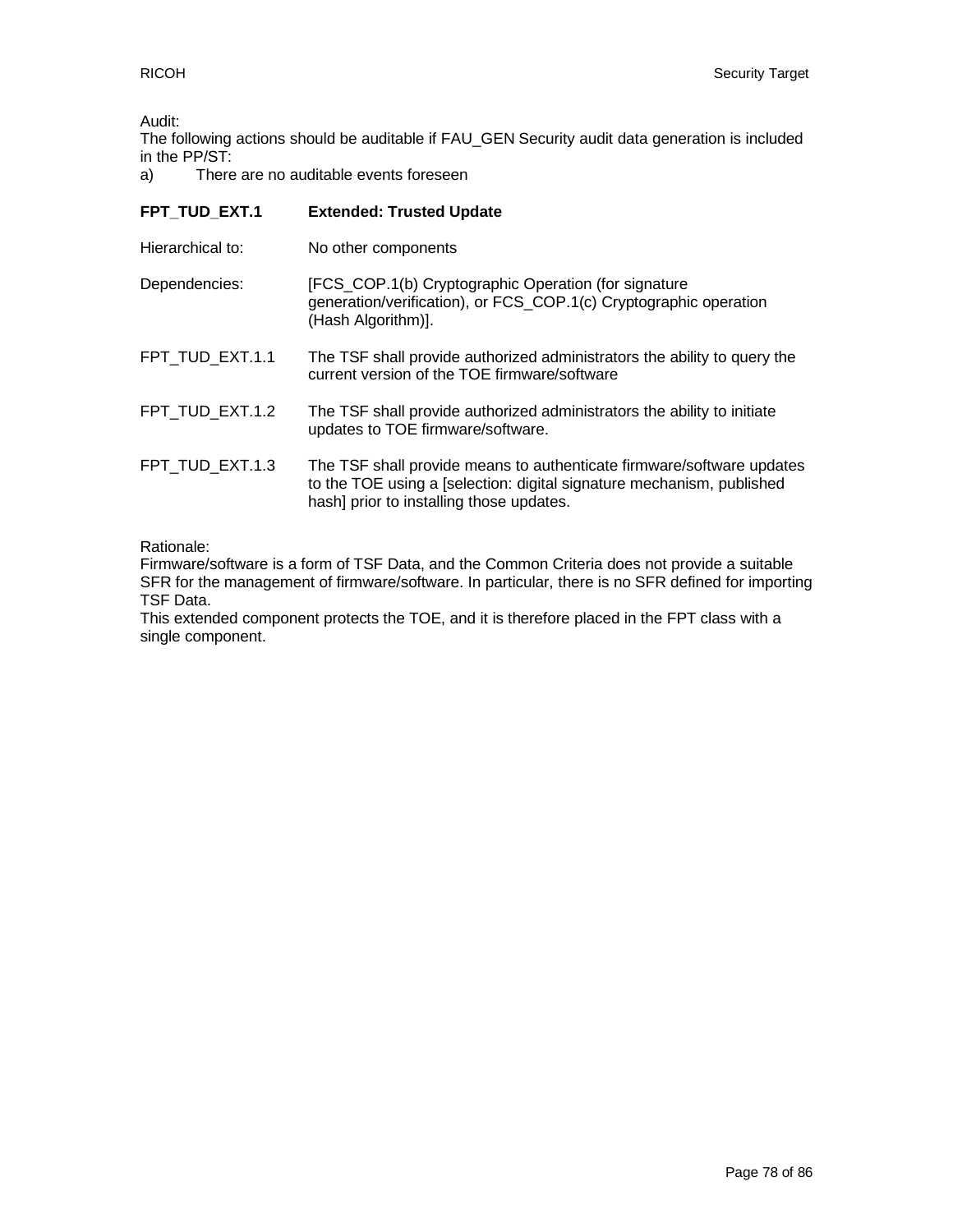# **Annex B: Security Assurance Requirements**

This section describes Security Assurance Requirements (SARs) in the evaluations performed by the evaluator based on the CC. These are all common to the Security Functional Requirements (SFRs) in Section 5. Assurance activities to the individual SFRs are described in their respective sections.

After the ST has been approved for evaluation, the Common Criteria IT Security Evaluation Facilities (ITSEF) will obtain the TOE, necessary IT environment, and the TOE guidance documents. The assurance activities described in the ST (which will be refined by the ITSEF to be TOE-specific, either within the ST or in a separate document) will be performed by the ITSEF. Although these activities were performed under the control of the ITSEF, it is allowed to obtain supports from the developer as well. The results of these activities will be documented and presented (along with the administrative guidance used) for validation.

For each assurance family, "Developer Notes" are provided on the developer action elements to clarify what, if any, additional documentation/activity needs to be provided by the developer.

The TOE security assurance requirements specified in [Table 22](#page-40-0) provides evaluative activities required to address the threats identified in Section 0 of this PP.

# **Class ASE: Security Target evaluation**

The ST is evaluated as per ASE activities defined in the CEM. In addition, there may be Assurance Activities specified within the PP that call necessary descriptions to be included in the TSS that are specific to the TOE technology type.

Appendix E of HCD PP v1.0 provides a description of the information expected to be provided regarding the quality of entropy in the random bit generator.

Given the criticality of the key management scheme, this PP requires the developer to provide a detailed description of their key management implementation. This information can be submitted as an appendix to the ST and marked proprietary, as this level of detailed information is not expected to be made publicly available. See Appendix F of HCD PP v1.0 for details on the expectation of the developer's Key Management Description.

# **Class ADV: Development**

For TOEs conforming to this PP, the information about the TOE is contained in the guidance documentation available to the end user as well as the TOE Summary Specification (TSS) portion of the ST. While it is not required that the TOE developer write the TSS, the TOE developer must concur with the description of the product that is contained in the TSS as it relates to the functional requirements. The Assurance Activities contained in Section 5 should provide the ST authors with sufficient information to determine the appropriate content for the TSS section.

# **ADV\_FSP.1 Basic functional specification**

The functional specification describes the TSF Interfaces (TSFIs). At the level of assurance provided by this PP, it is not necessary to have a formal or complete specification of these interfaces. Additionally, because TOEs conforming to this PP will necessarily have interfaces to the Operational Environment that are not directly invokable by TOE users (to include administrative users), at this assurance level there is little point specifying that such interfaces be described in and of themselves since only indirect testing of such interfaces may be possible. The activities for this family for this PP should focus on understanding the interfaces presented in the TSS in response to the functional requirements, and the interfaces presented in the AGD documentation. No additional "functional specification" document should be necessary to satisfy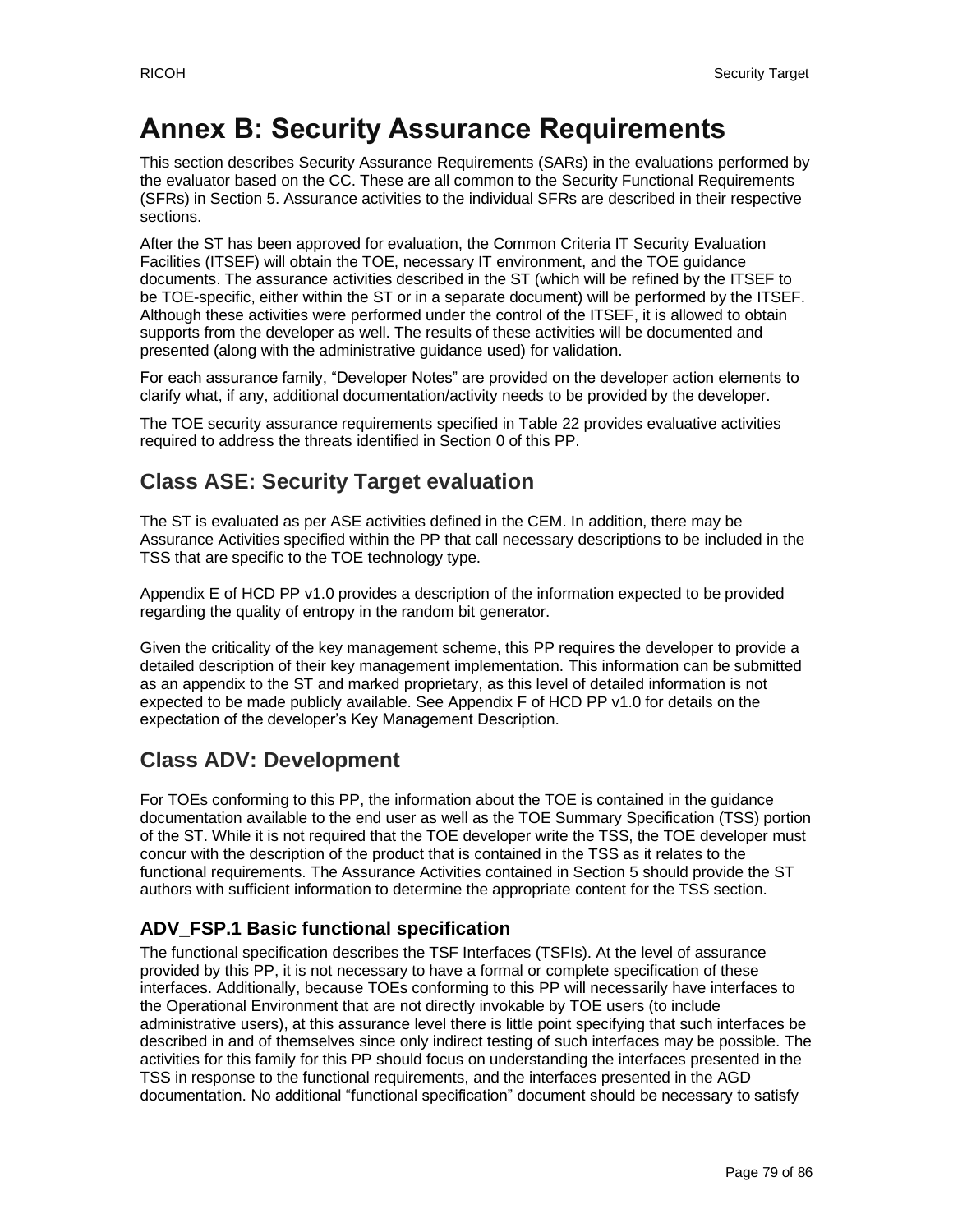the assurance activities specified. The interfaces that need to be evaluated are characterized through the information needed to perform the assurance activities listed, rather than as an independent, abstract list.

#### **Developer action elements**:

| ADV FSP.1.1D    | The developer shall provide a functional specification.                                                                                                                                                                                                                                                                                                                                                                                                                                                                                                                                                                                                                                                                                                   |
|-----------------|-----------------------------------------------------------------------------------------------------------------------------------------------------------------------------------------------------------------------------------------------------------------------------------------------------------------------------------------------------------------------------------------------------------------------------------------------------------------------------------------------------------------------------------------------------------------------------------------------------------------------------------------------------------------------------------------------------------------------------------------------------------|
| ADV FSP.1.2D    | The developer shall provide a tracing from the functional specification to<br>the SFRs.                                                                                                                                                                                                                                                                                                                                                                                                                                                                                                                                                                                                                                                                   |
| Developer Note: | The developer shall provide appropriate TSS description and guidance<br>documents as the functional specification. The TSS description identifies<br>TSFIs associated with each SFR in order to confirm the validity of<br>interface design. The developer is required to provide a description at<br>least at a confirmable level in which TSS description and contents of<br>guidance documents are consistent with each other. In case of<br>insufficient information for evaluation in TSS description and contents of<br>guidance documents, additional documentation can be requested. For<br>the SFRs that cannot be directly operated/confirmed from external<br>interfaces, the developer may be requested to provide additional<br>information. |

#### **Content and presentation elements**:

| <b>Evaluator action elements:</b> |                                                                                                                               |
|-----------------------------------|-------------------------------------------------------------------------------------------------------------------------------|
| ADV FSP.1.4C                      | The tracing shall demonstrate that the SFRs trace to TSFIs in the<br>functional specification.                                |
| ADV FSP.1.3C                      | The functional specification shall provide rationale for the implicit<br>categorization of interfaces as SFR-non-interfering. |
| ADV FSP.1.2C                      | The functional specification shall identify all parameters associated with<br>each SFR-enforcing and SFR-supporting TSFI.     |
| ADV FSP.1.1C                      | The functional specification shall describe the purpose and method of<br>use for each SFR-enforcing and SFR-supporting TSFI.  |

# ADV\_FSP.1.1E The evaluator shall confirm that the information provided meets all requirements for content and presentation of evidence.

ADV\_FSP.1.2E The evaluator shall determine that the functional specification is an accurate and complete instantiation of the SFRs.

#### **Assurance activity**:

TSS:

The evaluator shall confirm identifiable external interfaces from guidance documents and examine that TSS description identifies all the interfaces required for realizing SFR.

The evaluator shall confirm identification information of the TSFI associated with the SFR described in the TSS and confirm the consistency with the description related to each interface.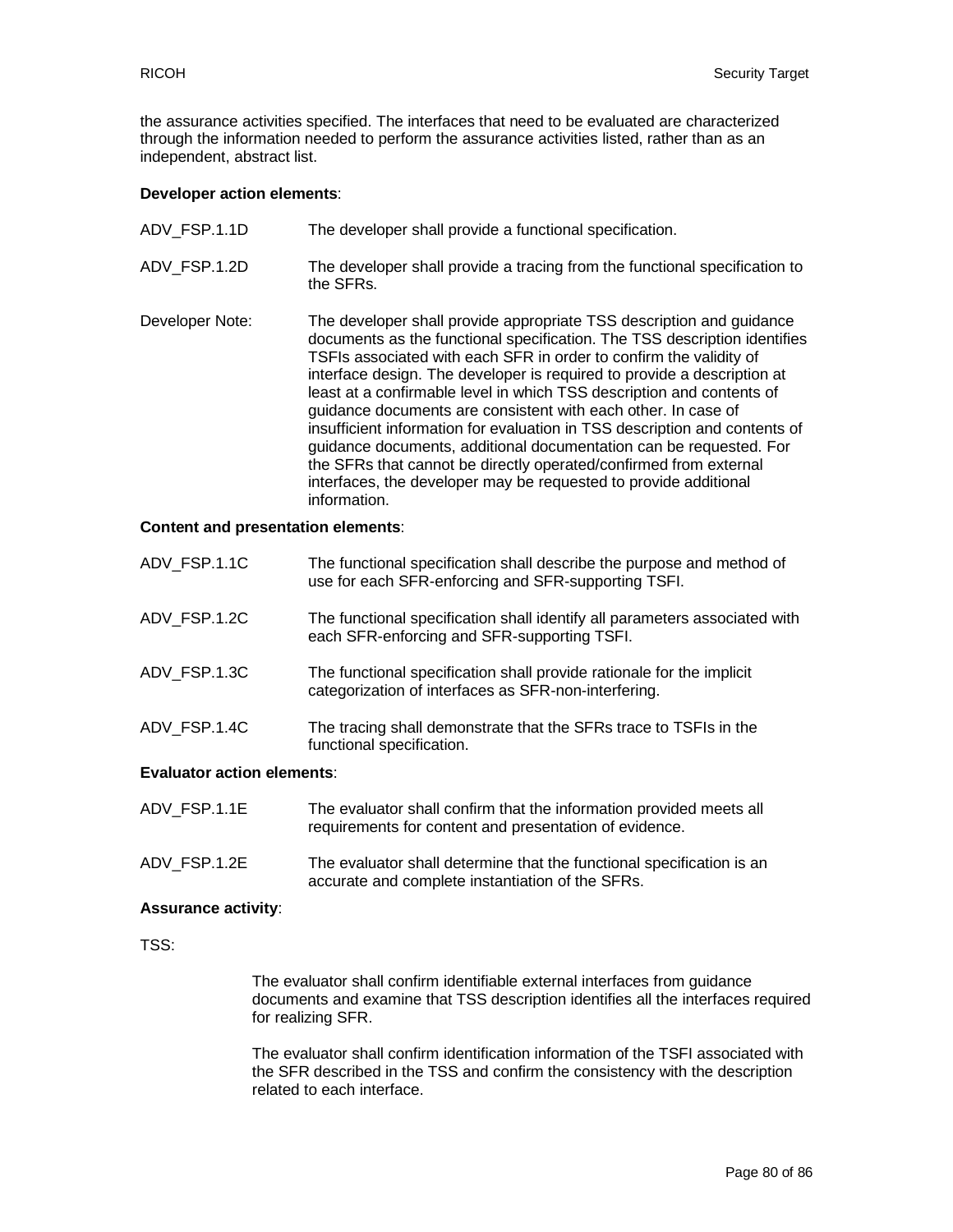The evaluator shall check to ensure that the SFR defined in the ST is appropriately realized, based on identification information of the TSFI in the TSS description as well as on the information of purposes, methods of use, and parameters for each TSFI in the guidance documents

The assurance activities specific to each SFR are described in Section 5 and the evaluator shall perform evaluations by adding to this assurance component.

# **Class AGD: Guidance Documents**

The guidance documents will be provided with the developer's security target. Guidance must include a description of how the administrator verifies that the Operational Environment can fulfill its role for the security functionality. The documentation should be in an informal style and readable by an administrator.

Guidance must be provided for every Operational Environment that the product supports as claimed in the ST. This guidance includes

- instructions to successfully install the TOE in that environment; and
- instructions to manage the security of the TOE as a product and as a component of the larger Operational environment.

Guidance pertaining to particular security functionality is also provided; requirements on such guidance are contained in the assurance activities specified in Section 5.

## **AGD\_OPE.1 Operational user guidance**

#### **Developer action elements**:

- AGD OPE.1.1D The developer shall provide operational user guidance.
- Developer Note: The developer should review the assurance activities for this component to ascertain the specifics of the guidance that the evaluators will be checking for. This will provide the necessary information for the preparation of acceptable guidance.

#### **Content and presentation elements**:

| AGD OPE.1.1C | The operational user guidance shall describe, for each user role, the ser-<br>accessible functions and privileges that should be controlled in a secure<br>processing environment, including appropriate warnings.                                                                    |
|--------------|---------------------------------------------------------------------------------------------------------------------------------------------------------------------------------------------------------------------------------------------------------------------------------------|
| AGD OPE.1.2C | The operational user guidance shall describe, for each user role, how to<br>use the available interfaces provided by the TOE in a secure manner.                                                                                                                                      |
| AGD OPE.1.3C | The operational user guidance shall describe, for each user role, the<br>available functions and interfaces, in particular all security parameters<br>under the control of the user, indicating secure values as appropriate.                                                         |
| AGD OPE.1.4C | The operational user guidance shall, for each user role, clearly present<br>each type of security-relevant event relative to the user-accessible<br>functions that need to be performed, including changing the security<br>characteristics of entities under the control of the TSF. |
| AGD OPE.1.5C | The operational user guidance shall identify all possible modes of<br>operation of the TOE (including operation following failure or operational                                                                                                                                      |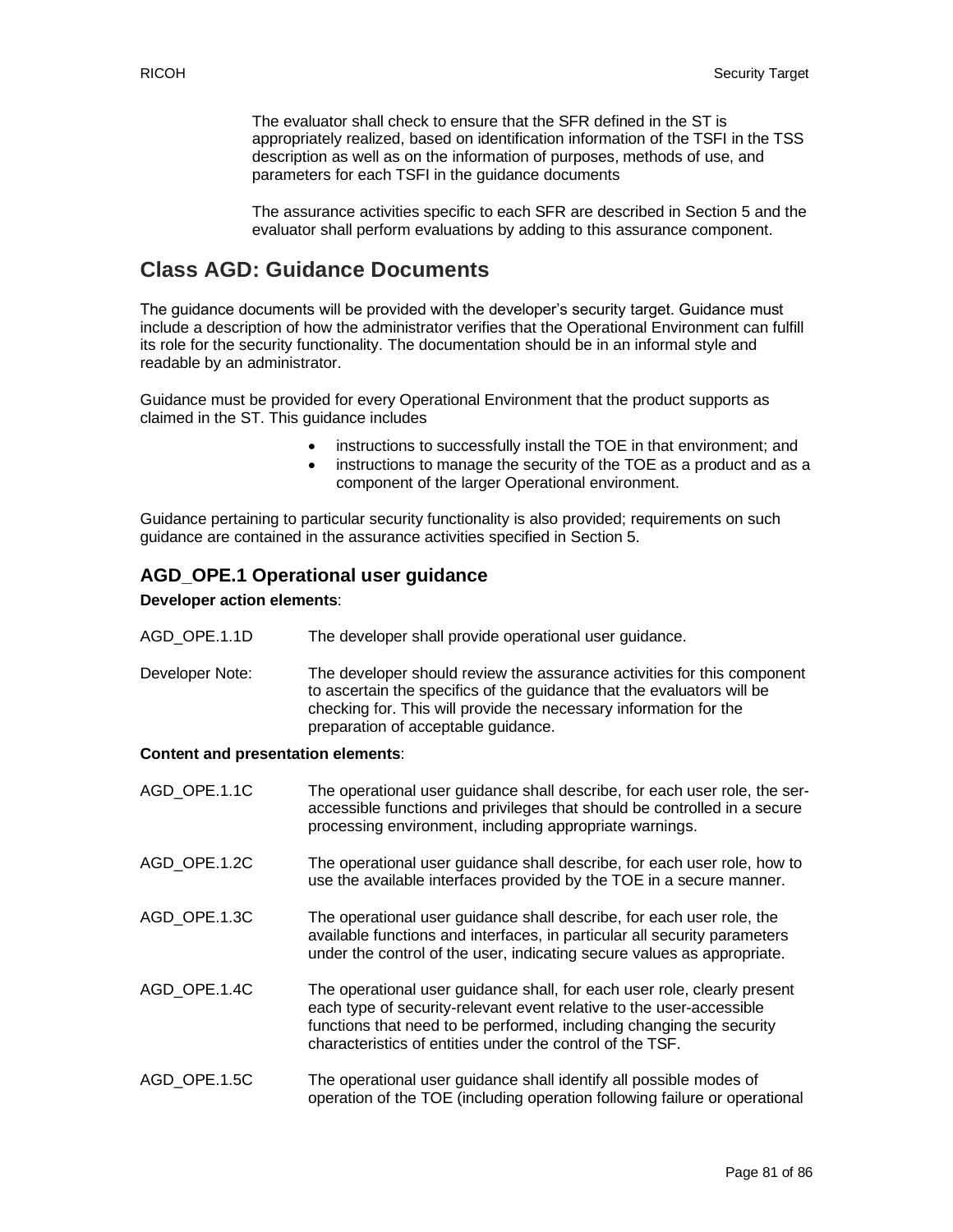|              | error), their consequences, and implications for maintaining secure<br>operation.                                                                                                                                |
|--------------|------------------------------------------------------------------------------------------------------------------------------------------------------------------------------------------------------------------|
| AGD OPE.1.6C | The operational user guidance shall, for each user role, describe the<br>security measures to be followed in order to fulfill the security objectives<br>for the operational environment as described in the ST. |
| AGD OPE.1.7C | The operational user guidance shall be clear and reasonable.                                                                                                                                                     |

#### **Evaluator action elements**:

| AGD OPE.1.1E | The evaluator shall confirm that the information provided meets all |
|--------------|---------------------------------------------------------------------|
|              | requirements for content and presentation of evidence.              |

#### **Assurance activity:**

Operational Guidance:

The contents of operational guidance are confirmed by the assurance activities in Section 5 and the TOE evaluation in accordance with the CEM.

The evaluator shall check to ensure that the following guidance is provided:

Procedures for administrators to confirm that the TOE returns to its evaluation configuration after the transition from the maintenance mode to the normal Operational Environment.

#### **Application note:**

During evaluation, the TOE returns to its evaluation configuration. In the field, the TOE may return to the configuration that was in force prior to entering maintenance mode.

## **AGD\_PRE.1 Preparative procedures**

#### **Developer action elements:**

| AGD PRE.1.1D    | The developer shall provide the TOE, including its preparative<br>procedures.                                                                                           |
|-----------------|-------------------------------------------------------------------------------------------------------------------------------------------------------------------------|
| Developer Note: | As with the operational guidance, the developer should look to the<br>assurance activities to determine the required content with respect to<br>preparative procedures. |

#### **Content and presentation elements:**

- AGD\_PRE.1.1C The preparative procedures shall describe all the steps necessary for secure acceptance of the delivered TOE in accordance with the developer's delivery procedures.
- AGD PRE.1.2C The preparative procedures shall describe all the steps necessary for secure installation of the TOE and for the secure preparation of the operational environment in accordance with the security objectives for the operational environment as described in the ST.

#### **Evaluator action elements:**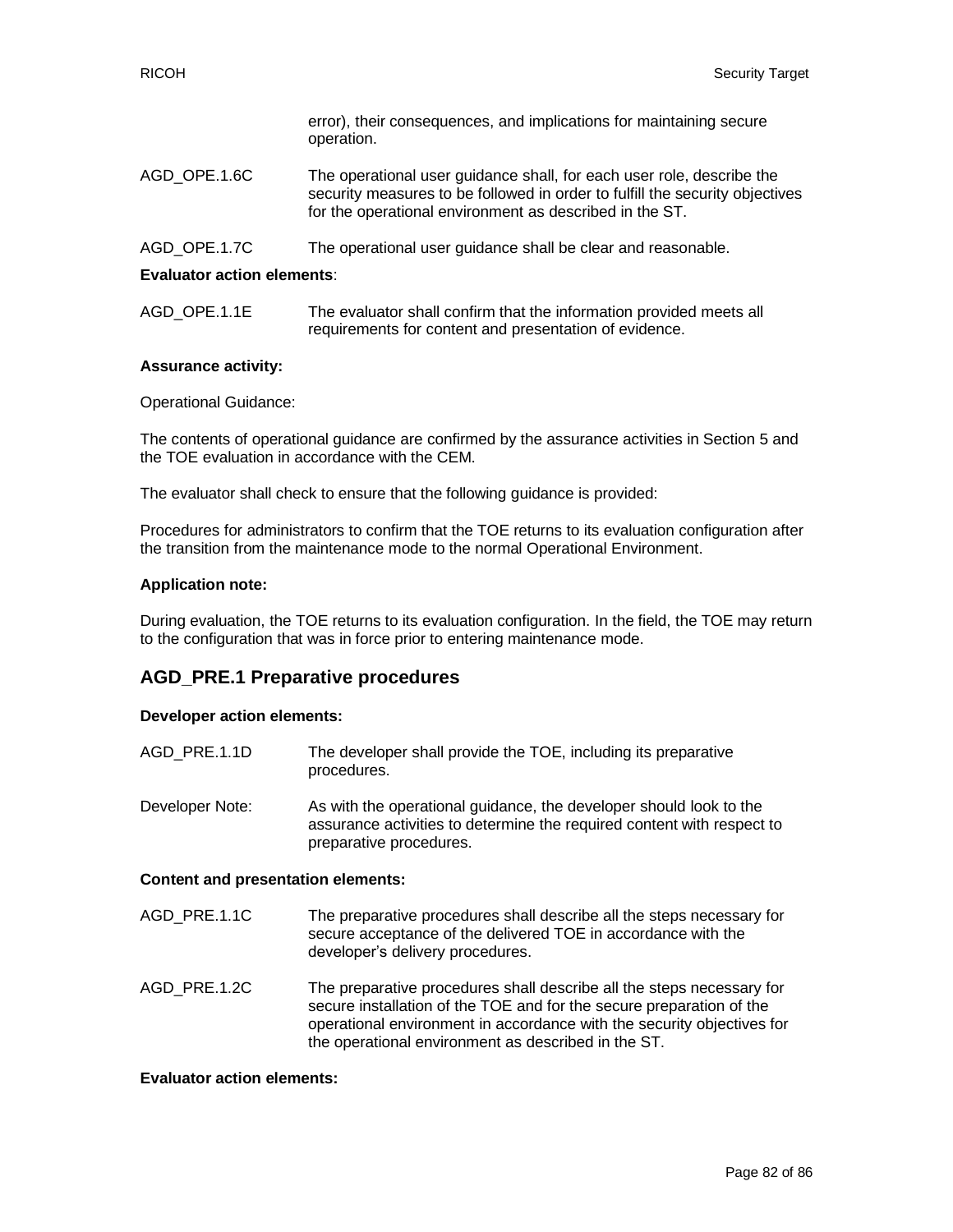| AGD PRE.1.1E | The evaluator shall confirm that the information provided meets all<br>requirements for content and presentation of evidence. |
|--------------|-------------------------------------------------------------------------------------------------------------------------------|
| AGD PRE.1.2E | The evaluator shall apply the preparative procedures to confirm that the<br>TOE can be prepared securely for operation.       |

# **Class ALC: Life-cycle Support**

At the assurance level provided for TOEs conformant to this PP, life-cycle support is limited to end-user-visible aspects of the life-cycle, rather than an examination of the TOE vendor's development and configuration management process. This is not meant to diminish the critical role that a developer's practices play in contributing to the overall trustworthiness of a product; rather, it's a reflection on the information to be made available for evaluation at this assurance level.

## **ALC\_CMC.1 Labelling of the TOE**

This component is targeted at identifying the TOE such that it can be distinguished from other products or version from the same vendor and can be easily specified when being procured by an end user.

## **Developer action elements**:

ALC\_CMC.1.1D The developer shall provide the TOE and a reference for the TOE.

## **Content and presentation elements:**

ALC\_CMC.1.1C The TOE shall be labeled with its unique reference.

#### **Evaluator action elements:**

ALC\_CMC.1.1E The evaluator shall confirm that the information provided meets all requirements for content and presentation of evidence.

#### **Assurance activity:**

Operational Guidance:

The evaluator shall check the ST to ensure that it contains an identifier (such as a product name/version number) that specifically identifies the version that meets the requirements of the ST. The evaluator shall ensure that this identifier is sufficient for an acquisition entity to use in procuring the TOE (including the appropriate administrative guidance) as specified in the ST. Further, the evaluator shall check the AGD guidance and TOE samples received for testing to ensure that the version number is consistent with that in the ST. If the vendor maintains a web site advertising the TOE, the evaluator shall examine the information on the web site to ensure that the information in the ST is sufficient to distinguish the product.

## **ALC\_CMS.1 TOE CM coverage**

Given the scope of the TOE and its associated evaluation evidence requirements, this component's assurance activities are covered by the assurance activities listed for ALC\_CMC.1.

#### **Developer action elements**: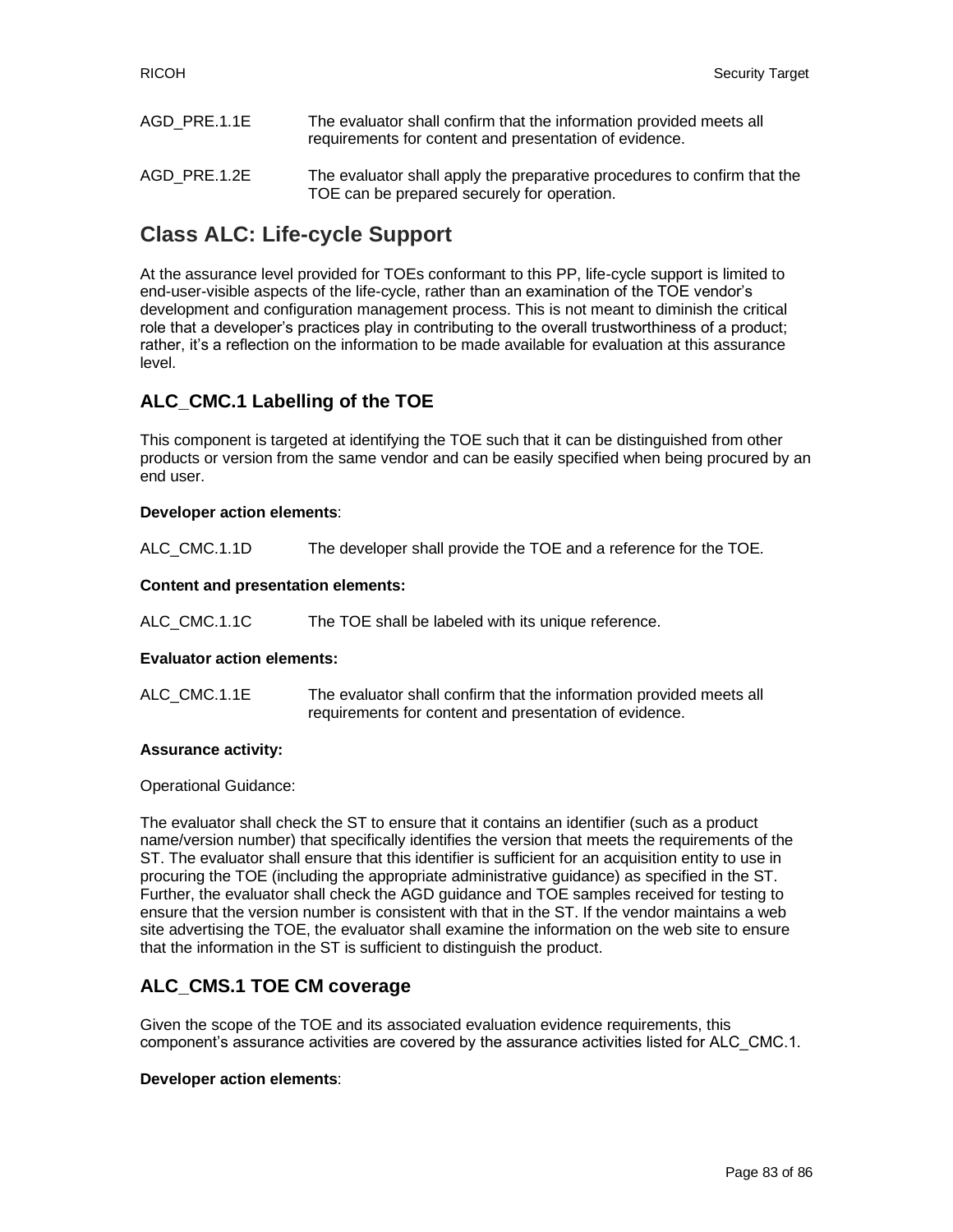| ALC CMS.1.1D                                                               | The developer shall provide a configuration list for the TOE.              |
|----------------------------------------------------------------------------|----------------------------------------------------------------------------|
| Content and presentation elements:                                         |                                                                            |
| $\overline{M}$ $\overline{M}$ $\overline{M}$ $\overline{M}$ $\overline{M}$ | The configuration list aboll include the following the TOE itaalf, and the |

| ALU UMS.I.IU | The configuration list shall include the following: the TOE fiself, and the<br>evaluation evidence required by the SARs. |
|--------------|--------------------------------------------------------------------------------------------------------------------------|
| ALC CMS.1.2C | The configuration list shall uniquely identify the configuration items.                                                  |

#### **Evaluator action elements:**

| ALC CMS.1.1E | The evaluator shall confirm that the information provided meets all |
|--------------|---------------------------------------------------------------------|
|              | requirements for content and presentation of evidence.              |

## **Assurance activity:**

Operational Guidance:

The "evaluation evidence required by the SARs" in this PP is limited to the information in the ST coupled with the guidance provided to administrators and users under the AGD requirements. By ensuring that the TOE is specifically identified and that this identification is consistent in the ST and in the AGD guidance (as done in the assurance activity for ALC\_CMC.1), the evaluator implicitly confirms the information required by this component.

# **Class ATE: Tests**

Testing is specified for functional aspects of the system as well as aspects that take advantage of design or implementation weaknesses. The former is done through ATE\_IND family, while the latter is through the AVA\_VAN family. At the assurance level specified in this PP, testing is based on advertised functionality and interfaces as constrained by the availability of design information presented in the TSS. One of the primary outputs of the evaluation process is the test report as specified in the following requirements.

## **ATE\_IND.1 Independent testing - Conformance**

Testing is performed to confirm the functionality described in the TSS as well as the administrative (including configuration and operation) documentation provided. The focus of the testing is to confirm that the requirements specified in Section 5 are being met, although some additional testing is specified for SARs in Section 7. The Assurance Activities identify the minimum testing activities associated with these components. The evaluator produces a test report documenting the plan for and results of testing, as well as coverage arguments focused on the product models combinations that are claiming conformance to this PP.

## **Developer action elements:**

ATE IND.1.1D The developer shall provide the TOE for testing.

#### **Content and presentation elements:**

ATE IND.1.1C The TOE shall be suitable for testing.

#### **Evaluator action elements:**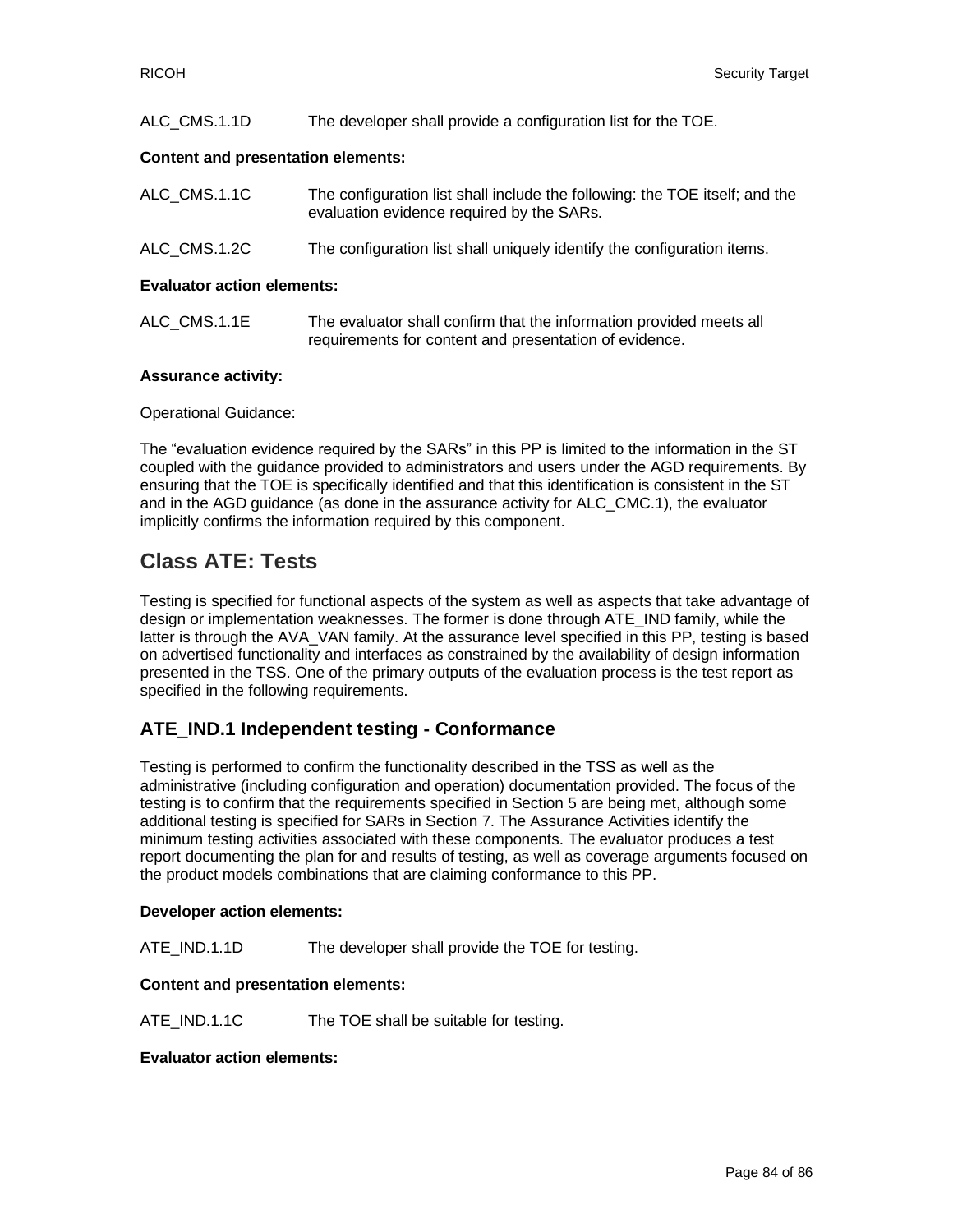| ATE IND.1.1E | The evaluator shall confirm that the information provided meets all<br>requirements for content and presentation of evidence. |
|--------------|-------------------------------------------------------------------------------------------------------------------------------|
| ATE IND.1.2E | The evaluator shall test a subset of the TSF to confirm that the TSF<br>operates as specified.                                |

## **Assurance activity:**

Test:

The evaluator shall prepare a test plan and report documenting the testing aspects of the system. The test plan covers all of the testing actions contained in the body of this PP's Assurance Activities. While it is not necessary to have one test case per test listed in an Assurance Activity, the evaluators must document in the test plan that each applicable testing requirement in the ST is covered.

The Test Plan identifies the product models to be tested, and for those product models not included in the test plan but included in the ST, the test plan provides a justification for not testing the models. This justification must address the differences between the tested models and the untested models, and make an argument that the differences do not affect the testing to be performed. It is not sufficient to merely assert that the differences have no affect; rationale must be provided. In case the ST describes multiple models (product names) in particular, the evaluator shall consider the differences in language specification as well as the influences, in which functions except security functions such as a printing function, may affect security functions when creating this justification. If all product models claimed in the ST are tested, then no rationale is necessary.

The test plan describes the composition of each product model to be tested, and any setup that is necessary beyond what is contained in the AGD documentation. It should be noted that the evaluators are expected to follow the AGD documentation for installation and setup of each model either as part of a test or as a standard pre-test condition. This may include special test drivers or tools. For each driver or tool, an argument (not just an assertion) is provided that the driver or tool will not adversely affect the performance of the functionality by the TOE.

The test plan identifies high-level test objectives as well as the test procedures to be followed to achieve those objectives. These procedures include the goal of the particular procedure, the test steps used to achieve the goal, and the expected results. The test report (which could just be an annotated version of the test plan) details the activities that took place when the test procedures were executed, and includes the actual results of the tests. This shall be a cumulative account, so if there was a test run that resulted in a failure; a fix installed; and then a successful re-run of the test, the report would show a "fail" and "pass" result (and the supporting details), and not just the "pass" result.

# **Class AVA: Vulnerability Assessment**

For the first generation of this protection profile, the evaluation lab is expected to survey open sources to discover what vulnerabilities have been discovered in these types of products. In most cases, these vulnerabilities will require sophistication beyond that of a basic attacker. Until penetration tools are created and uniformly distributed to the evaluation labs, evaluators will not be expected to test for these vulnerabilities in the TOE. The labs will be expected to comment on the likelihood of these vulnerabilities given the documentation provided by the vendor. This information will be used in the development of penetration testing tools and for the development of future protection profiles.

#### **Developer action elements:**